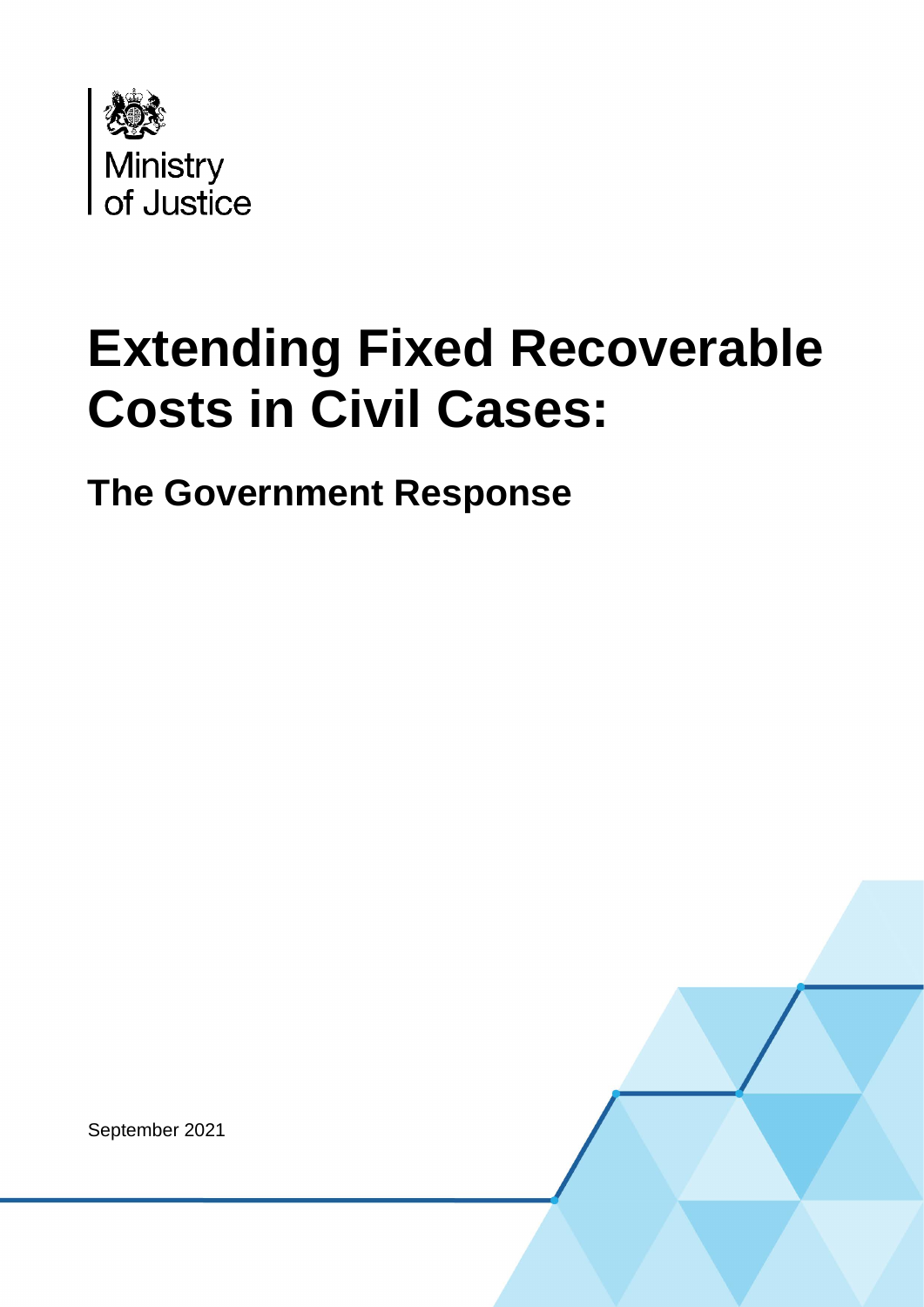

### **Extending Fixed Recoverable Costs in Civil Cases:**

The Government Response

**Response to consultation carried out by the Ministry of Justice.**

**This information is also available at<https://consult.justice.gov.uk/>**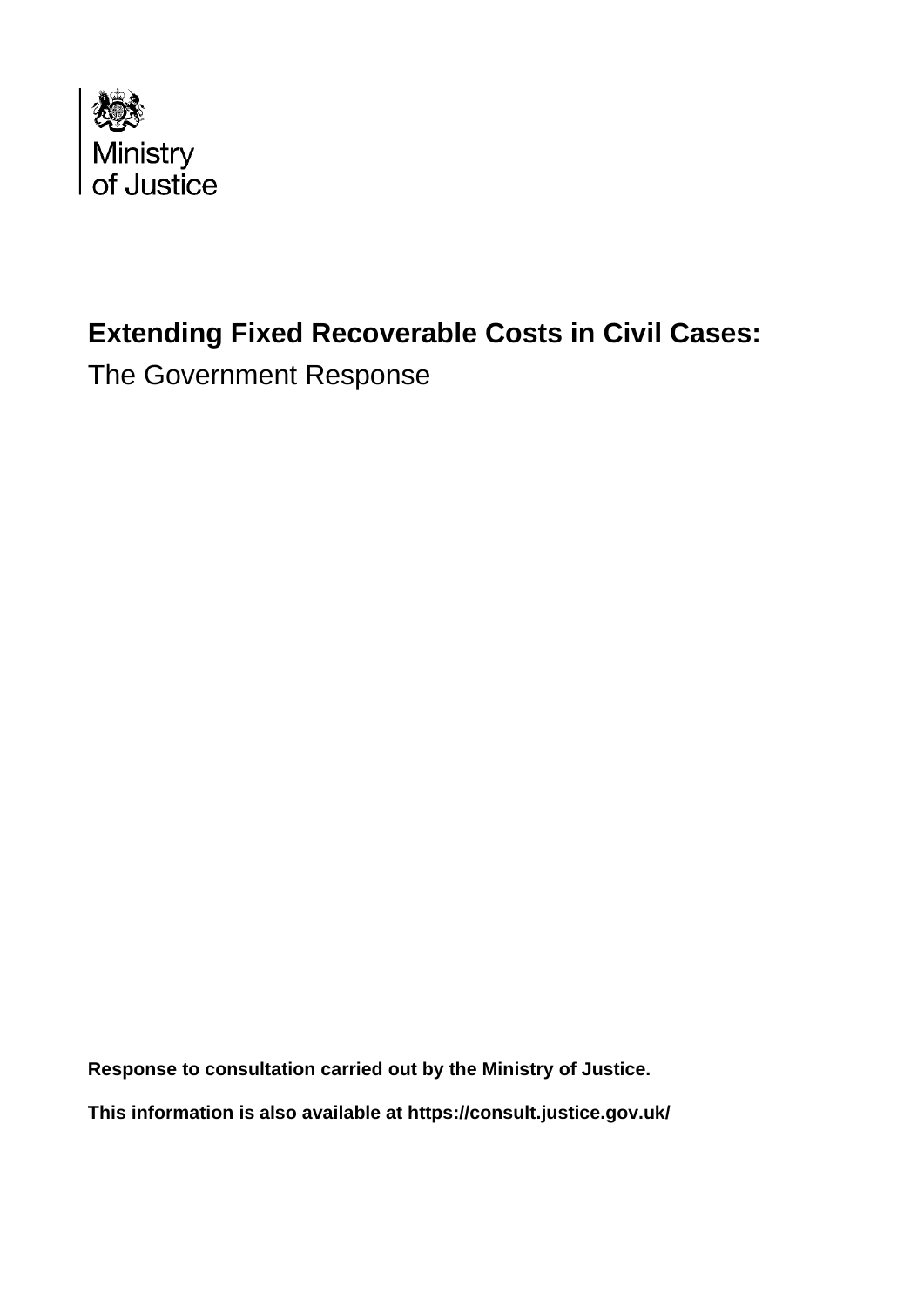### **Contents**

| <b>Ministerial Foreword</b>                               | 3  |
|-----------------------------------------------------------|----|
| <b>Introduction and Contact Details</b>                   | 4  |
| <b>Complaints or Comments</b>                             | 5  |
| <b>Glossary</b>                                           | 6  |
| <b>Chapter 1: Executive Summary</b>                       | 7  |
| <b>Chapter 2: Background</b>                              | 19 |
| <b>Chapter 3: Summary of Responses</b>                    | 22 |
| <b>Chapter 4: Responses to Specific Questions</b>         | 23 |
| <b>Question 1: The Fast Track</b>                         | 23 |
| Question 2: Noise Induced Hearing Loss (NIHL)             | 36 |
| <b>Question 3: Intermediate Cases</b>                     | 40 |
| <b>Question 4: Judicial Review</b>                        | 51 |
| <b>Question 5: Next Steps</b>                             | 53 |
| <b>Question 6: Impact Assessment</b>                      | 55 |
| Questions 7–10: Equalities Statement                      | 57 |
| <b>Chapter 5: The Way Forward</b>                         | 63 |
| Response to Question 1: The Fast Track                    | 64 |
| Response to Question 2: Noise Induced Hearing Loss (NIHL) | 69 |
| <b>Response to Question 3: Intermediate Cases</b>         | 71 |
| <b>Response to Question 4: Judicial Review</b>            | 76 |
| <b>Response to Question 5: Next Steps</b>                 | 77 |
| Response to Question 6: Impact Assessment                 | 78 |
| Response to Questions 7-10: Equalities Statement          | 78 |
| <b>Consultation Principles</b>                            | 83 |
| Annex A - List of Respondents                             | 84 |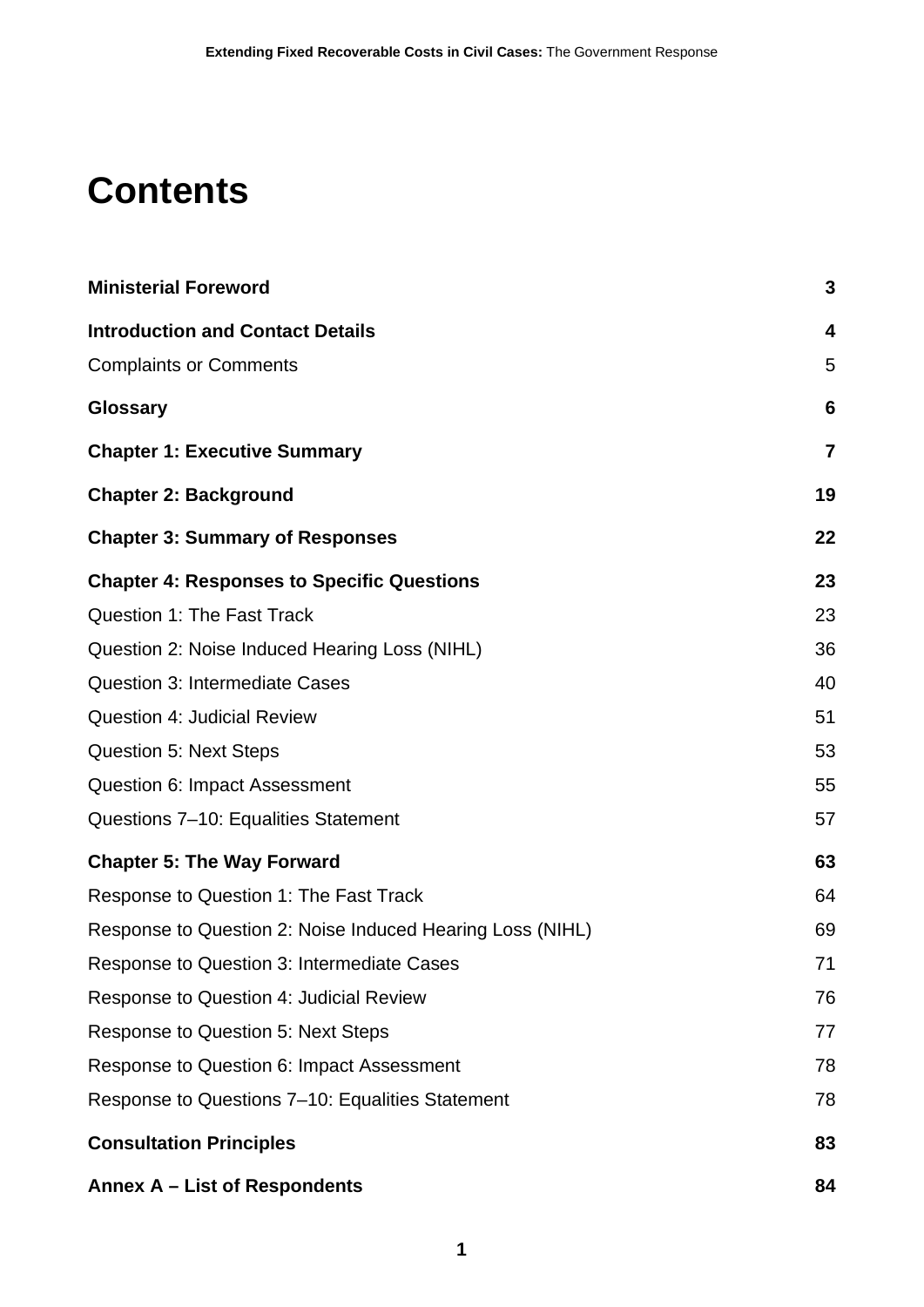**Extending Fixed Recoverable Costs in Civil Cases:** The Government Response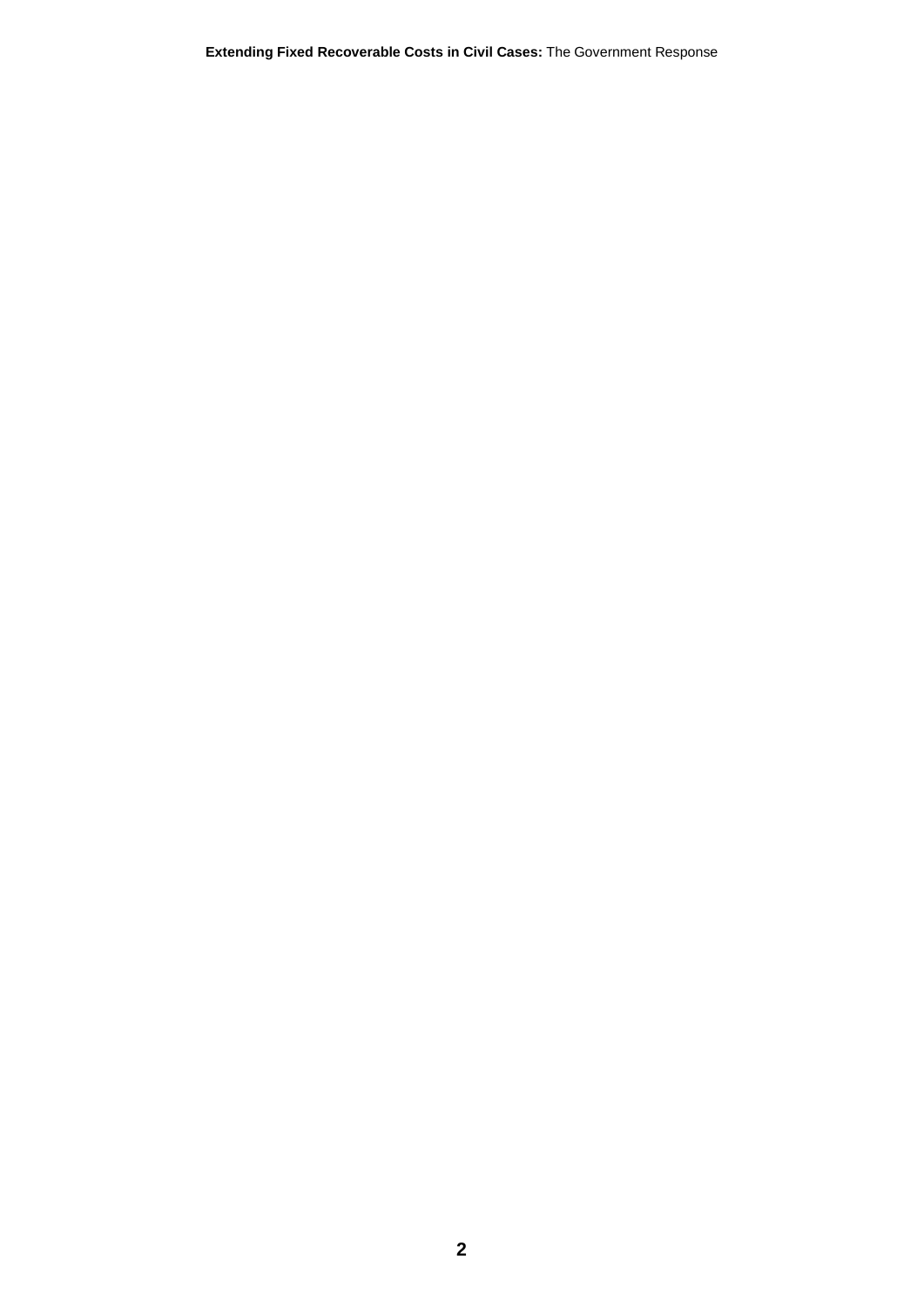### <span id="page-4-0"></span>**Ministerial Foreword**

We are rightly proud of the civil justice system in England and Wales which, in its largely unspoken way, does so much to underpin what we are as a society. It underpins the rule of law which allows for a civil society and for business to flourish. It has, in substance, withstood the tests of the pandemic and will play its



part in our recovery. As we build back a better justice system, we continue with renewed vigour to modernise the courts and how users interact with them. One area in need of further reform is costs, and particularly those that a losing party has to pay the winner. This is especially true in lower value claims which people and businesses are most likely to face, either as claimants or defendants. These cases, while no doubt important to the parties themselves, are for relatively low damages and there is currently no certainty as to the costs that may be recovered or paid. Without being able to predict what the costs may be, it is difficult for either side to take an informed decision on the appropriate way forward. If cases are to be litigated, then we want them to be resolved as early as possible, with costs as proportionate and as fair to both sides as possible.

Fixed recoverable costs will deliver this, with the way forward set out in this response. I am very grateful to Sir Rupert Jackson for paving the way for these reforms: his 2017 report provided the detail for a proposal first seriously put forward a quarter of a century ago by Lord Woolf as part of his 'Access to Justice' reforms. We have carefully considered the way forward in the light of responses to the consultation and developments since, including the Government's desire to extend the use of fixed recoverable costs in other cases not covered here, such as clinical negligence claims and immigration judicial reviews.

The case for extending fixed recoverable costs remains strong: uncertainty of costs hinders access to justice, while certainty of costs set at a proportionate and fair level enhances it.

#### **Lord Wolfson of Tredegar QC**

Parliamentary Under-Secretary of State for Justice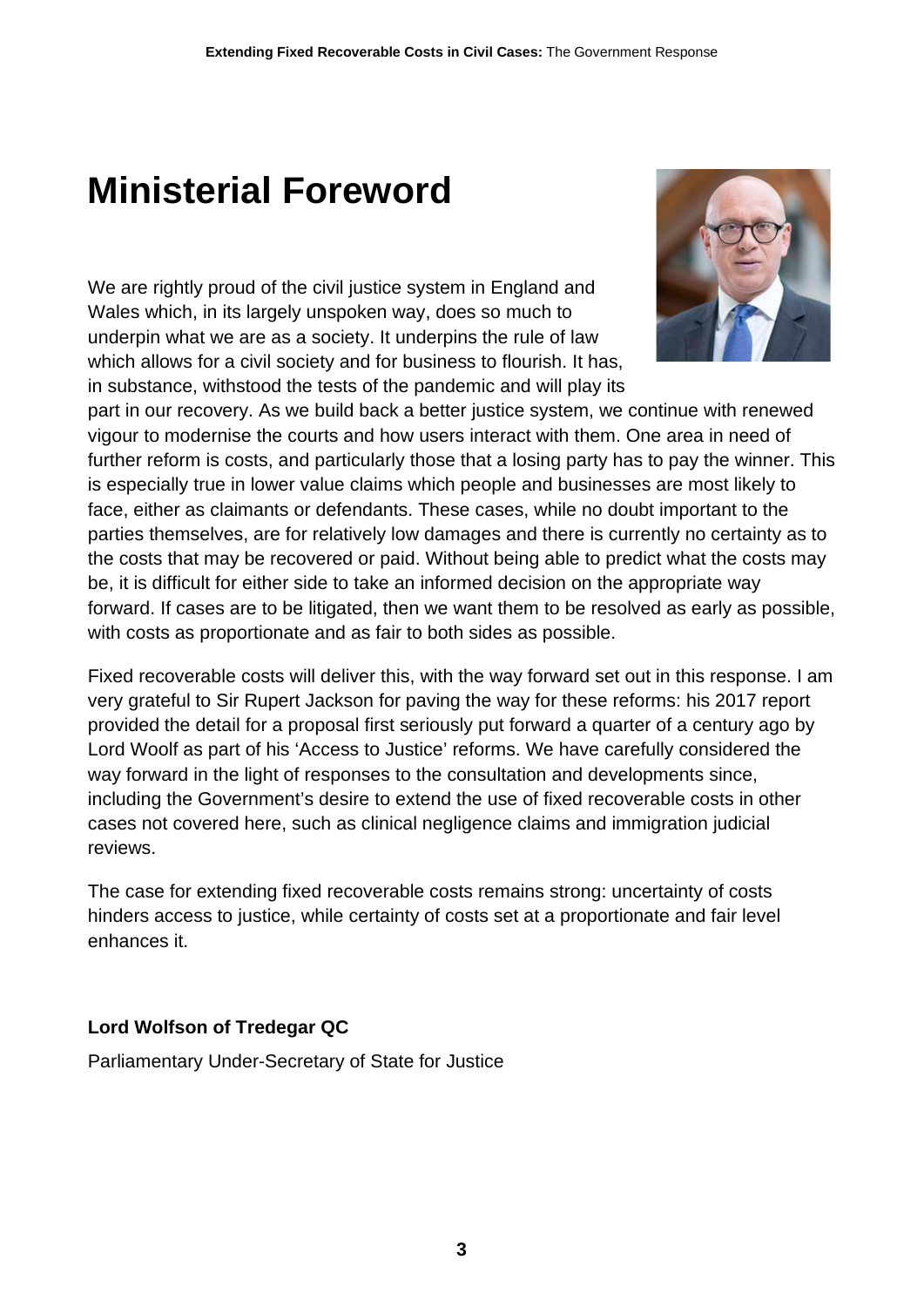# <span id="page-5-0"></span>**Introduction and Contact Details**

This is the Government response to the 2019 consultation paper, *Extending Fixed Recoverable Costs in Civil Cases: Implementing Sir Rupert Jackson's Proposals*. [1](#page-5-1) The Government's conclusions are set out below; this response has been delayed, principally due to the COVID-19 pandemic.

This response will provide:

- an executive summary;
- the background to the consultation;
- a summary of the responses to the consultation;
- a detailed response to the specific questions and issues raised in the consultation;
- the way forward following this consultation.

The Government consulted on extending Fixed Recoverable Costs (FRC) in civil cases between 28 March and 6 June 2019. A total of 149 responses were submitted, with respondents using the online response tool, the written letter format, and email [\(FRCconsultation@justice.gov.uk\)](mailto:FRCconsultation@justice.gov.uk) to give their views on the proposals (see Chapter 3 below for a summary). The Government held meetings with several leading stakeholders and interested parties to discuss the FRC proposals.

An updated Impact Assessment, Equality Statement and Welsh language summary have been published alongside this response, and are available at <https://consult.justice.gov.uk/digital-communications/fixed-recoverable-costs-consultation/>

Further copies of this response and the consultation paper can be obtained by contacting the **Civil Litigation Funding and Costs Policy Team** at the address below:

#### **Civil Litigation Funding and Costs Policy Team**

Ministry of Justice 102 Petty France London SW1H 9AJ

**Email**: [FRCconsultation@justice.gov.uk](mailto:FRCconsultation@justice.gov.uk)

This report is also available at<https://consult.justice.gov.uk/>

Alternative format versions of this publication can be requested by contacting [FRCconsultation@justice.gov.uk](mailto:FRCconsultation@justice.gov.uk)

<span id="page-5-1"></span><sup>1</sup> [<https://consult.justice.gov.uk/digital-communications/fixed-recoverable-costs-consultation/>](https://consult.justice.gov.uk/digital-communications/fixed-recoverable-costs-consultation/); Ministry of Justice Consultation Paper, published 28 March 2019.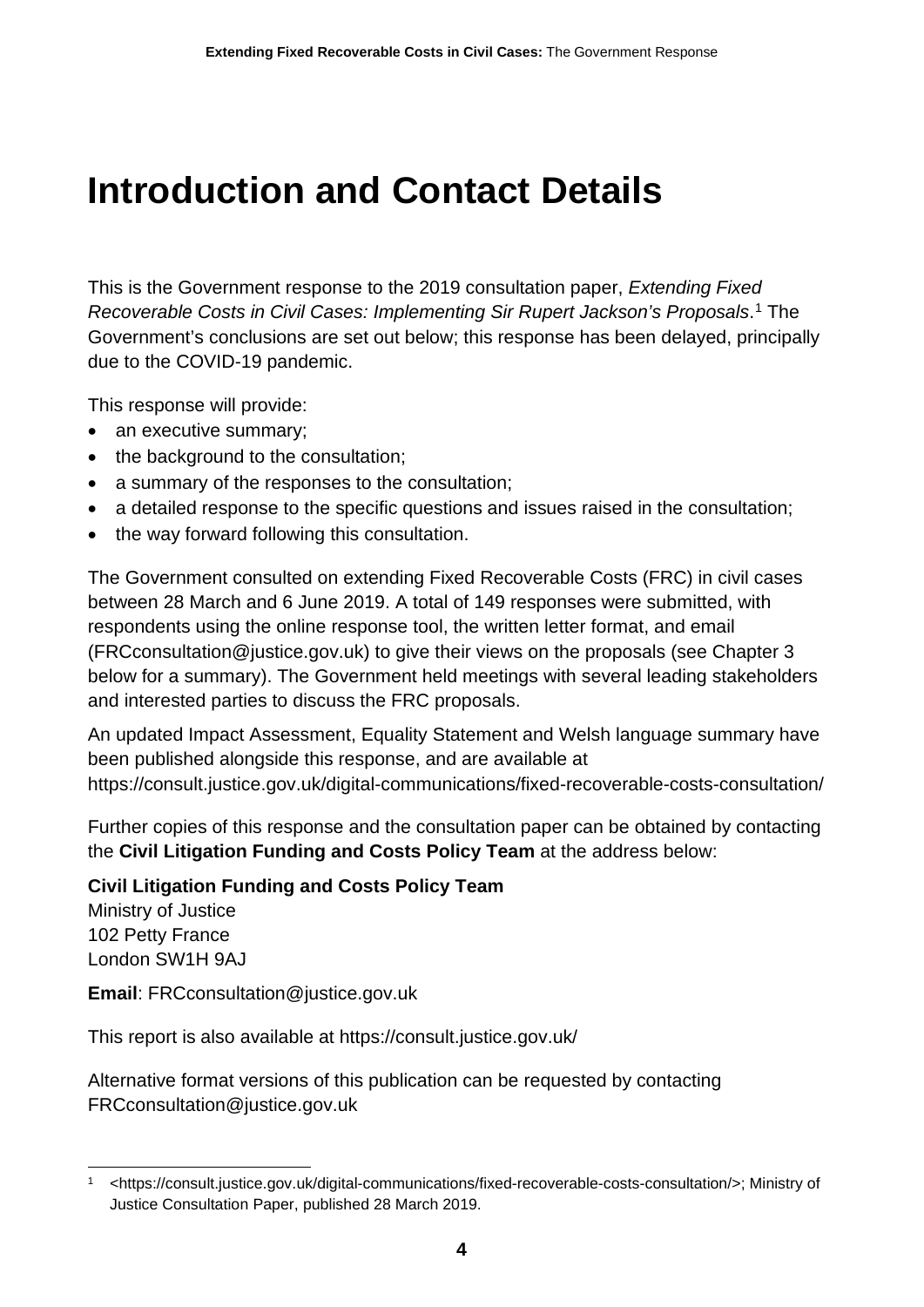### <span id="page-6-0"></span>**Complaints or Comments**

If you have any complaints or comments about the consultation process you should contact the Ministry of Justice at the above address.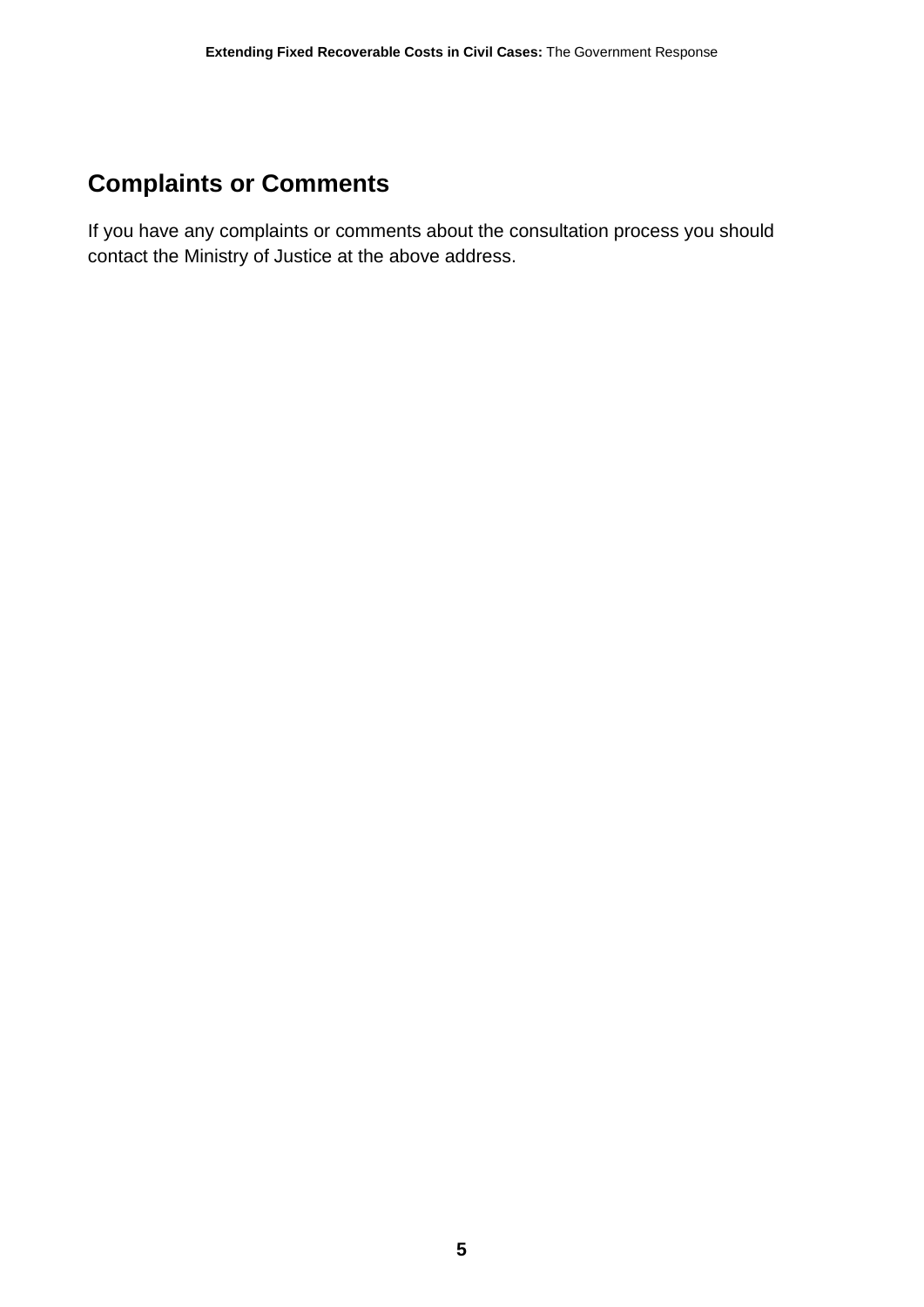### <span id="page-7-0"></span>**Glossary**

The following definitions/abbreviations are used in this document:

- ADR Alternative Dispute Resolution
- CFA Conditional Fee Agreement
- CJC Civil Justice Council
- CMC Case Management Conference
- CPR Civil Procedure Rules
- CPRC Civil Procedure Rule Committee
- ELA Employers' Liability Accident
- ELD Employers' Liability Disease
- FRC Fixed Recoverable Costs
- JR Judicial review
- LASPO Legal Aid, Sentencing and Punishment of Offenders Act 2012
- NIHL Noise induced hearing loss
- PAP Pre-Action Protocol
- PI Personal Injury
- PL Public Liability
- QOCS Qualified One-Way Costs Shifting
- RTA Road Traffic Accident
- SPPI Services Producer Price Index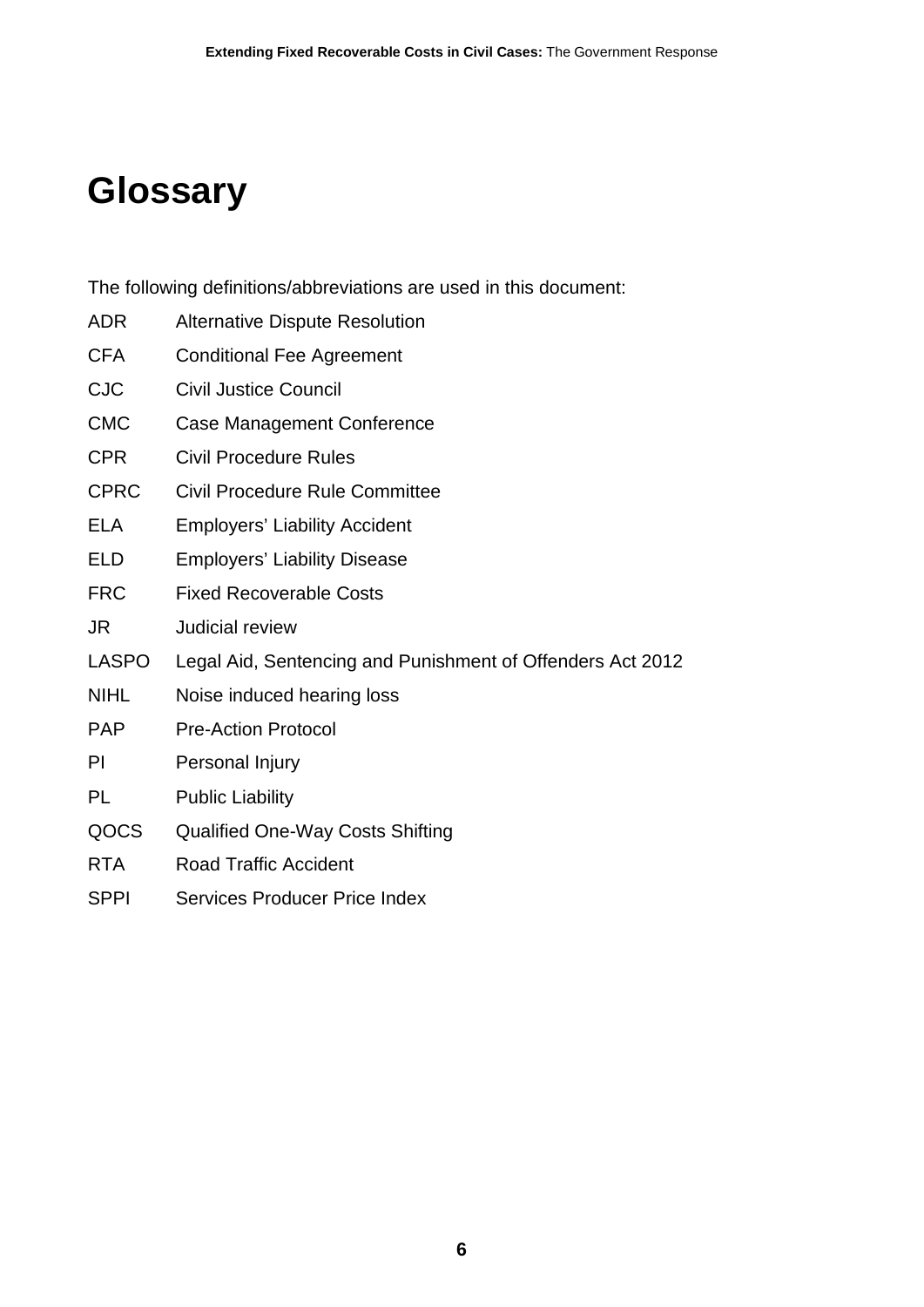# <span id="page-8-0"></span>**Chapter 1: Executive Summary**

#### **1. Extending Fixed Recoverable Costs (FRC)**

- 1.1 In 2019, the Government consulted on implementing the proposals in Lord Justice (Sir Rupert) Jackson's report<sup>[2](#page-8-1)</sup> on extending FRC in civil litigation cases in England and Wales, published on 31 July 2017. The consultation took place from 28 March to 6 June 2019; this is the Government response to that consultation.
- 1.2 In civil litigation in England and Wales, the winning party is generally entitled to recover their costs from the losing party. Over the last ten years, the Government has introduced various reforms that have helped to control the costs of civil litigation; these reforms followed Sir Rupert's major 2010 report, *Review of Civil Litigation Costs*. [3](#page-8-2) Sir Rupert's 2017 report on extending FRC built on the recommendations that he made in his 2010 report. The recommendations within Sir Rupert's 2010 report have substantially been implemented, including reforms to 'no win, no fee' agreements in Part 2 of the Legal Aid, Sentencing and Punishment of Offenders (LASPO) Act 2012.[4](#page-8-3) However, despite the success of the costs reforms of the last decade, summarised by Sir Rupert in Chapter 1 of his 2017 report, work on extending FRC remains outstanding. This response sets out the way forward.
- 1.3 FRC set out the amount of legal costs (in  $E$ ) that can be recovered by the winning party at different stages of litigation, from pre-issue to the court hearing. They help to ensure that legal costs remain both certain and proportionate, and promote access to justice. FRC were first implemented for road traffic accident (RTA) cases up to £10,000 damages in 2010.
- 1.4 A fundamental principle of FRC is that the recoverable costs are 'fixed', so that parties have certainty as to the amount of costs they may recover, at different stages of litigation, when a judge allocates a claim to a particular band. In cases where FRC does not apply, parties can be encouraged to spend more to win, as Sir Rupert recognises in Chapter 4, 3.23 of his 2010 report:

*'Sometimes the consequence of the costs shifting rule is that while each party is running up costs, it does not know who will be paying the bill. In some instances a litigant may believe that the more he or she spends in costs, the less likely he or* 

<span id="page-8-1"></span><sup>&</sup>lt;sup>2</sup> [<https://www.judiciary.uk/wp-content/uploads/2017/07/fixed-recoverable-costs-supplemental-report](https://www.judiciary.uk/wp-content/uploads/2017/07/fixed-recoverable-costs-supplemental-report-online-2-1.pdf)[online-2-1.pdf>](https://www.judiciary.uk/wp-content/uploads/2017/07/fixed-recoverable-costs-supplemental-report-online-2-1.pdf).

<span id="page-8-2"></span><sup>3</sup> [<https://www.judiciary.uk/wp-content/uploads/JCO/Documents/Reports/jackson-final-report-140110.pdf>](https://www.judiciary.uk/wp-content/uploads/JCO/Documents/Reports/jackson-final-report-140110.pdf).

<span id="page-8-3"></span><sup>4</sup> A Post-Implementation Review of Part 2 of the LASPO Act was published on 7 February 2019: [<https://www.gov.uk/government/publications/post-implementation-review-of-part-2-of-laspo>](https://www.gov.uk/government/publications/post-implementation-review-of-part-2-of-laspo).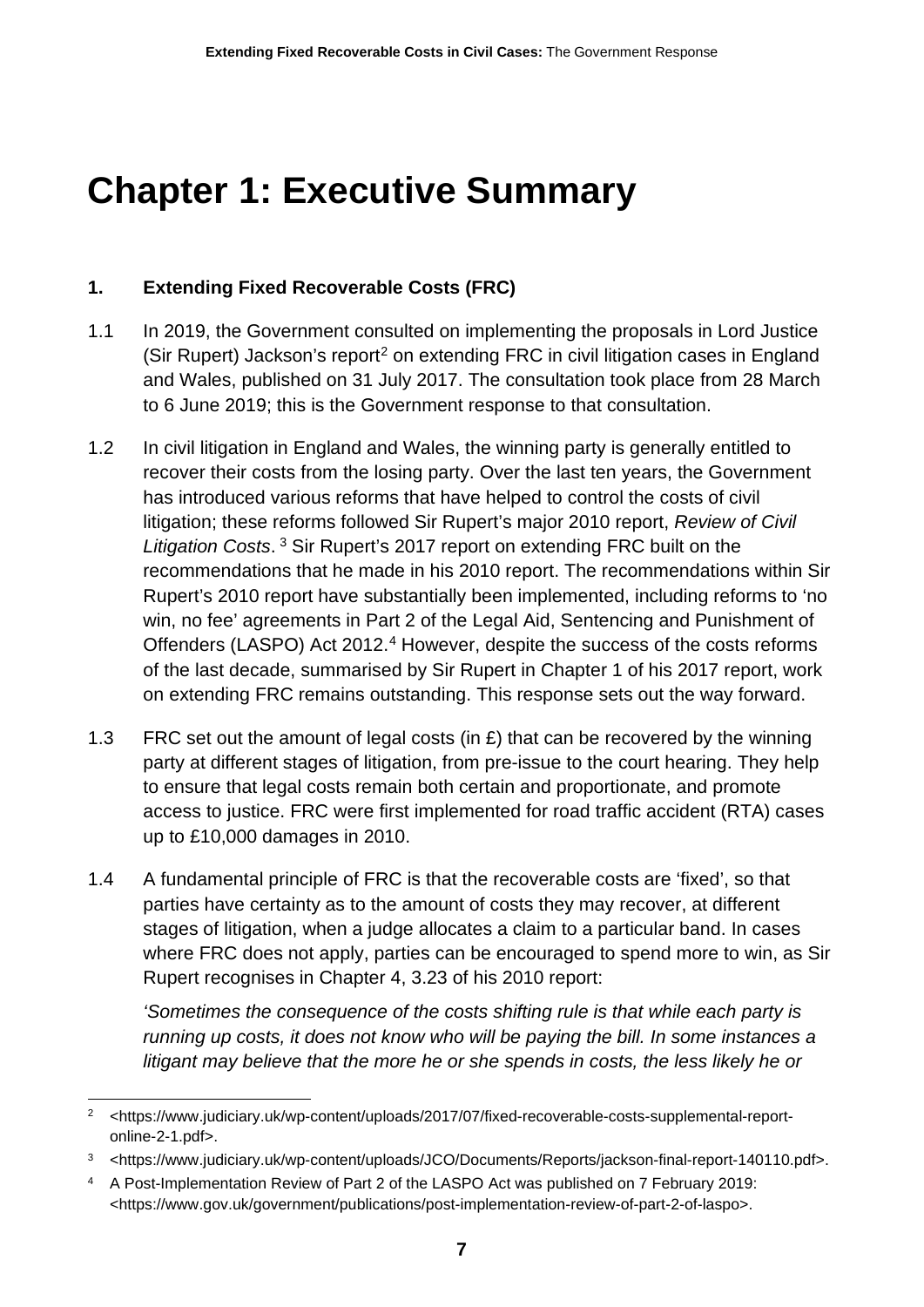*she is to foot the ultimate bill because the costs liability will be shifted. If both parties take this view, then costs escalate upwards without any proper control and ultimately result in one or other party picking up an enormous and disproportionate bill.'*

It is the Government's view, therefore, that FRC provide parties with the certainty necessary to make more informed choices throughout the litigation process, and that it is right that they should now be extended.

- 1.5 Reflecting his expertise in the area of civil costs, on 11 November 2016, Sir Rupert was commissioned by the (then) Lord Chief Justice and the Master of the Rolls to carry out a supplemental review of FRC and develop proposals for extending their use. This, as Sir Rupert noted, was opportune, given that the reforms recommended in his 2010 report had had some time to bed in.
- 1.6 In his lecture on fixed costs in January 2016,<sup>[5](#page-9-0)</sup> Sir Rupert originally said that FRC should be put in place for all civil cases up to £250,000 in damages. In his 2017 report, however, Sir Rupert recommended introducing FRC regimes for civil cases up to £100,000, as costs management was already working well in higher-value cases. In summary, Sir Rupert recommended:
	- i. The extension of FRC to all civil claims across the fast track, including a new process and separate grid of costs for noise induced hearing loss (NIHL) claims valued below £25,000;
	- ii. The introduction of a new, intermediate track and corresponding FRC for less complex claims from £25,000–£100,000. As noted in Chapter 5 of our consultation paper, the Government has carefully considered the practicalities of introducing a new FRC track, but has chosen to proceed with an expanded fast track that will cater for simpler 'intermediate cases' (to which FRC would apply);
	- iii. The extension of the 'Aarhus' rules across all judicial review  $(JR)$  cases,  $6$  as well as costs budgeting in 'heavy' JR cases;
	- iv. A Civil Justice Council (CJC) working group to be commissioned to devise a bespoke process and FRC regime for clinical negligence cases of up to £25,000;
	- v. A voluntary pilot of capped costs in business and property cases up to £250,000.

<span id="page-9-0"></span><sup>5</sup> [<https://www.judiciary.uk/wp-content/uploads/2016/01/fixedcostslecture-1.pdf>](https://www.judiciary.uk/wp-content/uploads/2016/01/fixedcostslecture-1.pdf).

<span id="page-9-1"></span><sup>&</sup>lt;sup>6</sup> The 'Aarhus' rules are an optional, means-tested costs regime currently used in certain environmental JRs. The regime provides for caps on both claimant and defendant liability for costs; these are provisional or default figures and may be subject to variation.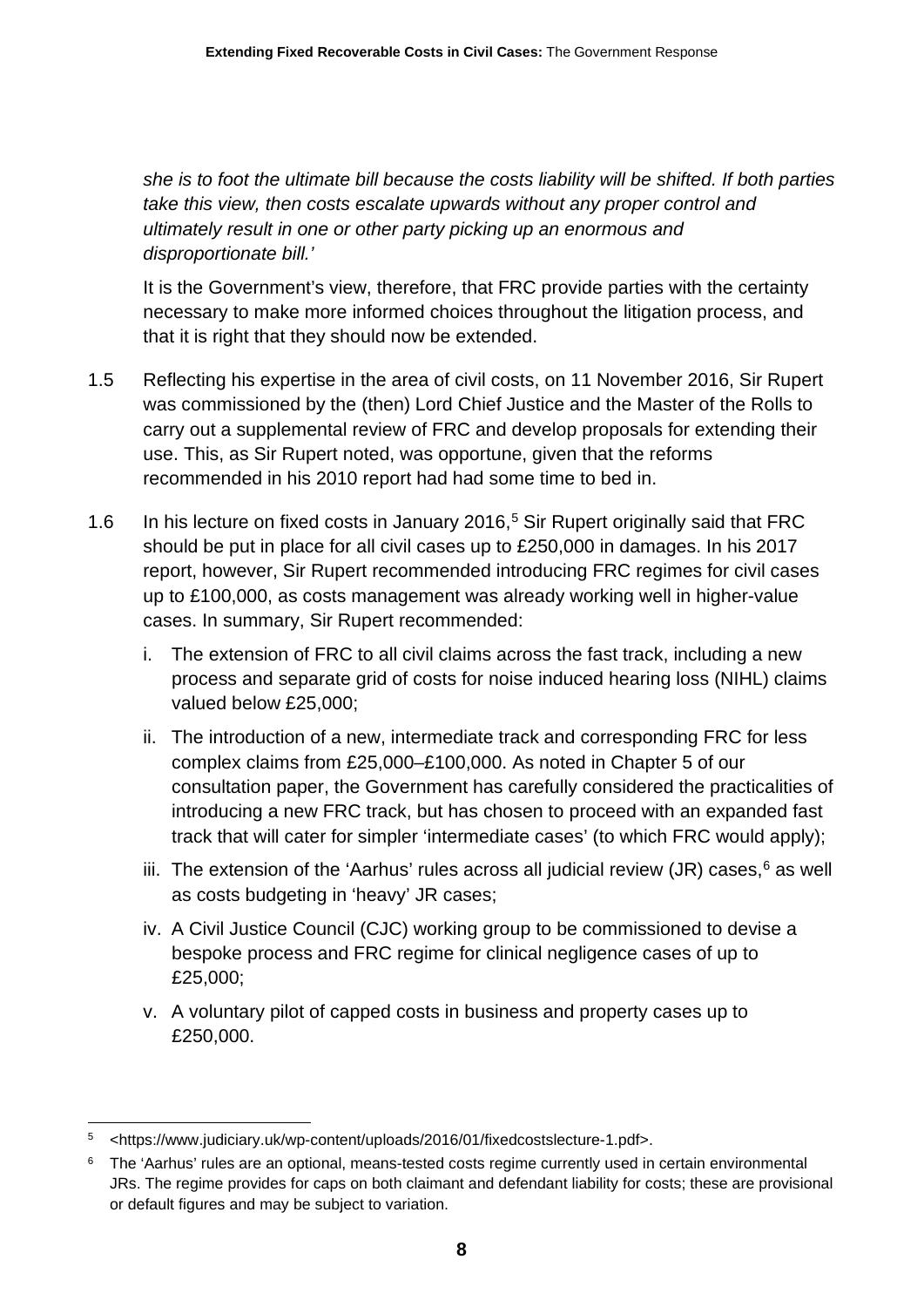1.7 The Government has already implemented Sir Rupert's recommendation on clinical negligence cases up to £25,000 by commissioning a report from the CJC; thus, clinical negligence cases were excluded from our consultation paper. Sir Rupert's recommendation followed a Department of Health consultation on extending FRC for clinical negligence cases in 201[7](#page-10-0).<sup>7</sup> Similarly, business and property cases were excluded from our consultation in the light of the pilot on capped costs in such cases (January 2019 to January 2021).

#### **2. Access to Justice**

- 2.1 Access to justice at proportionate cost for all parties has been at the heart of the Government's civil litigation costs and funding reforms over recent years, notably in Part 2 of the LASPO Act 2012. It is the Government's view that FRC will not only preserve access to justice, but will enhance it, by making recoverable costs both certain and proportionate. FRC enable parties to plan their litigation more effectively, helping them to consider in a more informed way:
	- whether it is appropriate (and how) to litigate;
	- what costs may be recovered (or paid to the winning party); and
	- how work on a case can be more proportionate.

Certainty and proportionality are particularly important: at present, the costs of civil litigation can be very unpredictable, which can discourage people from enforcing their rights. Proportionality of costs has been a central theme throughout Sir Rupert's reforms: it is right, especially in lower value cases, that costs should be proportionate to the issue, which means, in turn, that the legal work to be undertaken should be tailored to those proportionate costs.

2.2 The need for courts to consider the proportionality of funding arrangements was further emphasised by the decision of the Supreme Court in *Coventry v Lawrence*, which sets out the relevant legislative history in some detail.<sup>[8](#page-10-1)</sup> Although the judgment in *Coventry v Lawrence* is predominantly concerned with the proportionality of funding arrangements in a pre- and post-LASPO context, it is alive to the importance, in future legislation, of striking the right balance between the needs of both claimants and defendants in terms of controlling costs, whilst also promoting access to justice. It is the Government's view that extending FRC is the most

<span id="page-10-0"></span><sup>7</sup> [<https://www.gov.uk/government/consultations/fixed-recoverable-costs-for-clinical-negligence-claims>](https://www.gov.uk/government/consultations/fixed-recoverable-costs-for-clinical-negligence-claims).

<span id="page-10-1"></span><sup>8</sup> The Supreme Court's judgment is available here: [<https://www.supremecourt.uk/cases/uksc-2012-](https://www.supremecourt.uk/cases/uksc-2012-0076.html) [0076.html>](https://www.supremecourt.uk/cases/uksc-2012-0076.html) (*Coventry v Lawrence* [2015] UKSC 50, [2015] 1 WLR 3485). The legislative history is set out at paragraphs 12-41 and 65-69. Key paragraphs, which emphasise the difficulty of finding an approach to civil litigation funding that strikes the best balance between the interests of claimants and defendants, are cited in the judgment of a JR brought by Ms Esther Leighton against the MoJ in 2020: [<https://www.bailii.org/ew/cases/EWHC/Admin/2020/336.html>](https://www.bailii.org/ew/cases/EWHC/Admin/2020/336.html) (*Leighton, R v The Lord Chancellor* [2020] EWHC 336 (Admin)). See, in particular, paragraph 114 ('[The] majority of the Supreme Court observed that there is no perfect solution to the problem of how best to enhance access to justice [in civil cases]').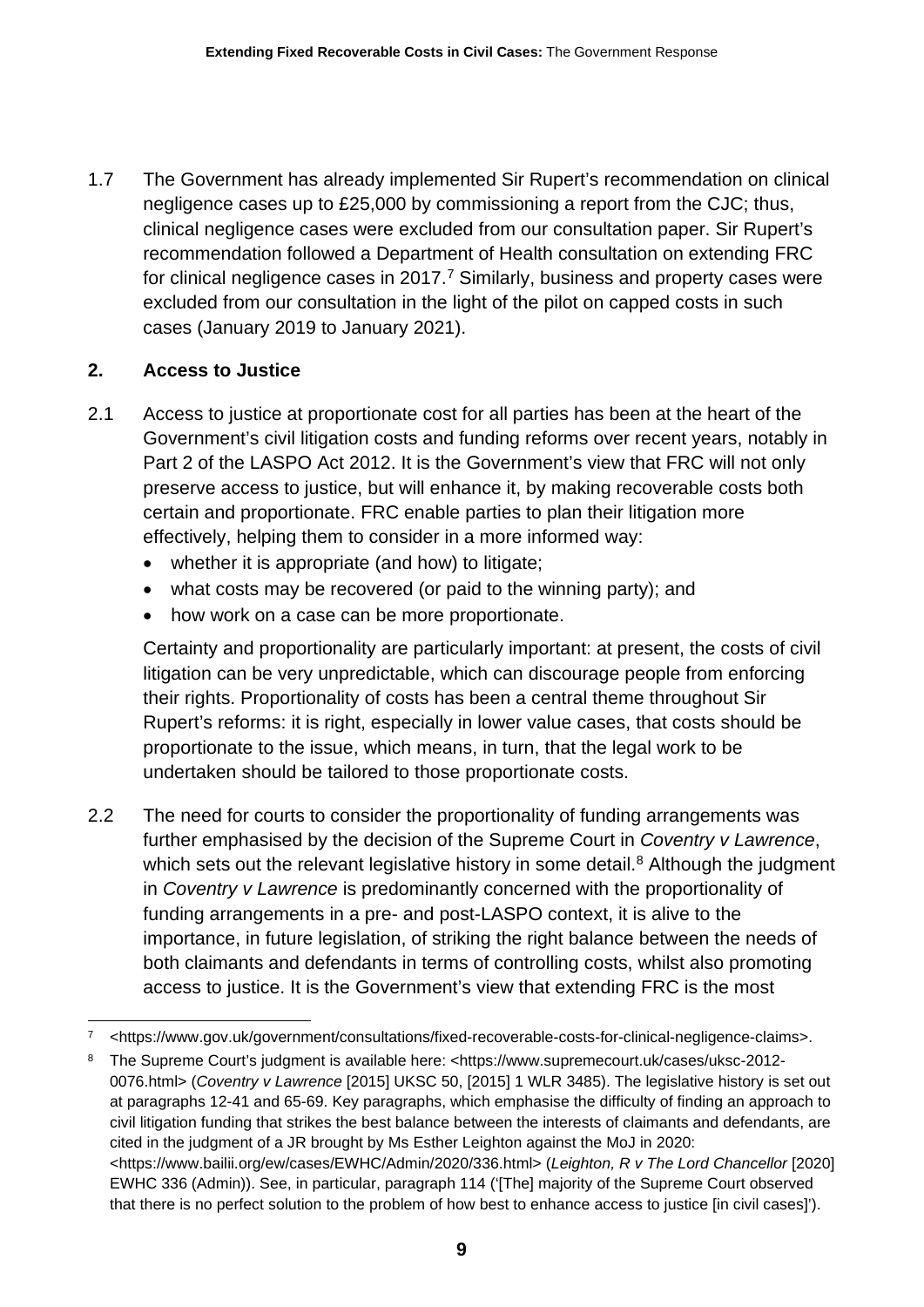effective way of controlling civil costs, whilst also ensuring that parties achieve the certainty necessary to plan their litigation. There is no perfect solution, but we believe that, as long proposed by Sir Rupert, FRC offer an important part of the way forward on this complex issue.

- 2.3 It is important to recognise that most cases settle and relatively few go through all the stages to trial. It is necessary for the efficient planning of litigation to know the maximum exposure in adverse costs – that parties will recover if they win, or pay out if they lose – should a case progress to trial. But the reality is that most cases will settle, at much lower costs, at earlier stages. Knowing the costs in advance and at each stage of litigation can only lead to greater discipline and certainty in controlling costs, and encourage earlier settlement by offering clear costs savings.
- 2.4 The case for extending FRC follows the success of the existing personal injury (PI) FRC regimes, brought in alongside other LASPO reforms between 2010 to 2013, which have succeeded in controlling civil costs while also promoting access to justice. In paragraph 6.29 of his 2016 review of the Civil Courts Structure, commonly known as the Briggs Review, Lord Justice Briggs (as he then was) comments:

*'[A] fixed or budgeted recoverable costs regime, backed by Qualified One-way Costs Shifting ('QOCS') plus uplifted damages has, in the sphere of personal injury (including clinical negligence) litigation been a powerful promoter of access to justice, in an area where the playing field is at first sight sharply tilted against the individual claimant, facing a sophisticated insurance company as the real (even if not nominal) defendant.'*[9](#page-11-0)

- 2.5 In addition, it is the Government's view that the existing PI FRC regimes have also promoted access to justice for defendants, by enabling them to defend a case according to its own merits, rather than settle for fear of high costs. As such, for the reasons cited above, FRC can be said to balance carefully the interests of both claimants and defendants by providing appropriate access to justice at proportionate cost.
- 2.6 The recent independent analysis of the costs of civil litigation, by Professors Paul Fenn and Neil Rickman (2019), is also worth highlighting.[10](#page-11-1) Fenn and Rickman analysed substantial samples of PI (excluding clinical negligence) claims over £25,000 in damages, and clinical negligence claims under £250,000 in damages, which concluded within two years both pre- and post-LASPO. This is the most comprehensive data source for the changes in civil costs pre- and post-LASPO.

<span id="page-11-0"></span><sup>9</sup> [<https://www.judiciary.gov.uk/wp-content/uploads/2016/07/civil-courts-structure-review-final-report-jul-16](https://www.judiciary.gov.uk/wp-content/uploads/2016/07/civil-courts-structure-review-final-report-jul-16-final-1.pdf) [final-1.pdf>](https://www.judiciary.gov.uk/wp-content/uploads/2016/07/civil-courts-structure-review-final-report-jul-16-final-1.pdf).

<span id="page-11-1"></span><sup>&</sup>lt;sup>10</sup> The report is available here: [<https://papers.ssrn.com/sol3/papers.cfm?abstract\\_id=3326665>](https://papers.ssrn.com/sol3/papers.cfm?abstract_id=3326665).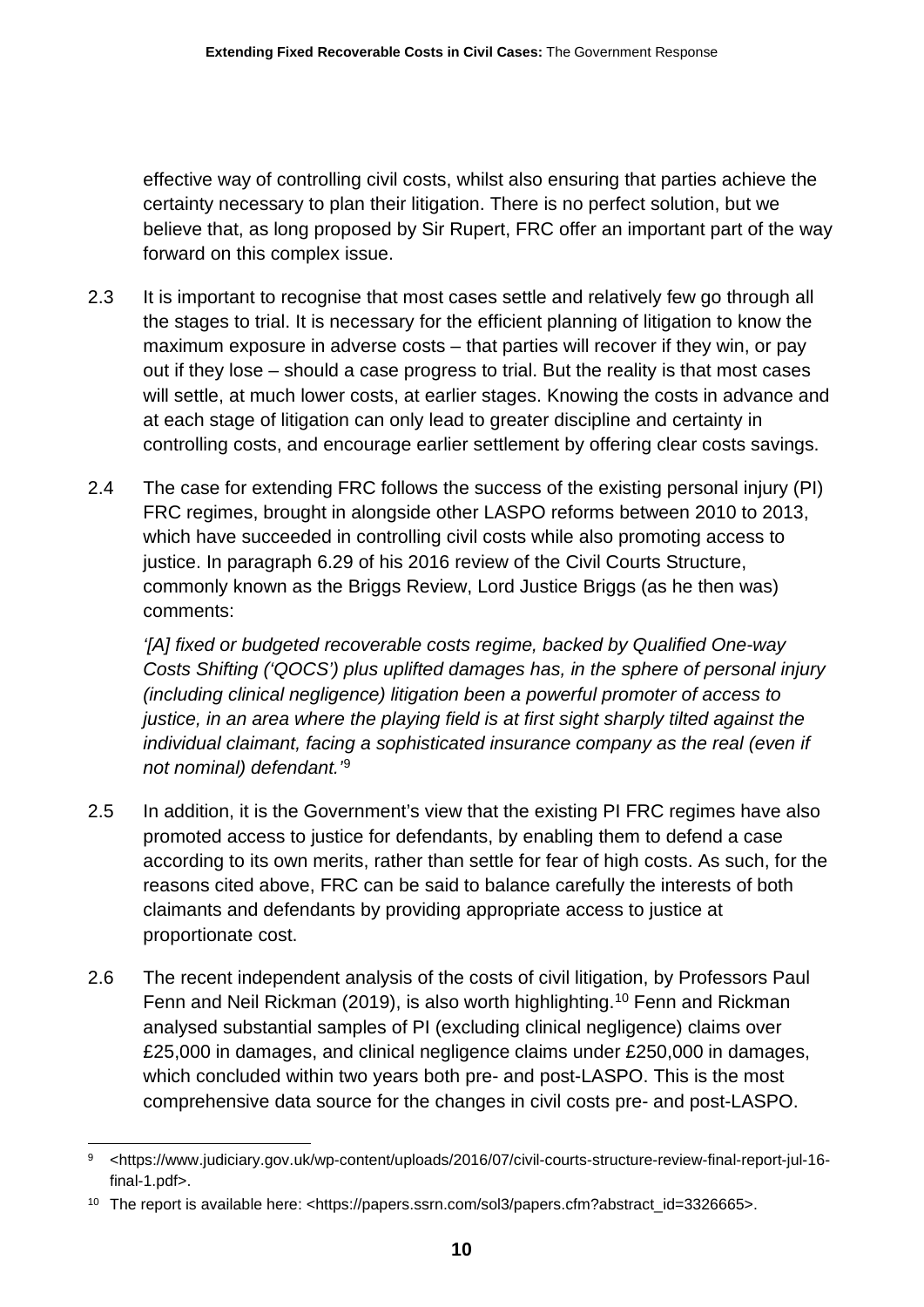Their data analysis shows that real recovered base costs have reduced by just under 8% for PI cases and just under 10% for clinical negligence cases. This provides a strong indication that the FRC schedules for low-value PI, alongside other LASPO reforms, have played a significant role in reducing the costs of civil litigation in recent years.

- 2.7 Thus, for good reasons supported by sound experience, the Government believes that it is right for FRC to be extended across civil cases generally. Sir Rupert proposed a four-band structure for both the fast track and intermediate cases, with which the Government agrees (see below). These proposals seek to balance the advantages of a relatively simple and straightforward scheme of costs with the need for appropriately enhanced costs in exceptional cases.
- 2.8 The costs will, in most cases, be dependent on the amount of damages recovered, which supports the FRC objective of proportionality. However, our proposals recognise that the importance and complexity of a case will not always be determined by its value alone, and such cases will be allocated to a higher band as appropriate.
- 2.9 In summary, then, FRC as we propose will enhance access to justice by (i) being set at a level reflecting the importance of a given case (which can, if appropriate, be beyond its monetary value in damages); and (ii) by making appropriate allowances between different types of case.

#### **3. Our Proposals**

- 3.1 In the consultation, the Government agreed with Sir Rupert's FRC recommendations, as set out in 1.5 above, with the following exceptions:
	- i. The Government agreed with the principle of extending FRC to all the cases recommended by Sir Rupert for his proposed intermediate track. However, we do not consider it necessary to introduce a new track, with the costs and complexity that that would involve. Instead, we consulted on assigning these intermediate cases to an expanded fast track (meaning that certain simpler 'intermediate' cases, as identified by Sir Rupert, will also be allocated to a fast track regime, where appropriate). This should bring greater consistency and simplicity.
	- ii. The Government does not propose to pursue the extension of the 'Aarhus' rules across all JR cases, for the reasons set out in Chapter 6, 2.4 of our consultation paper.
- 3.2 In his 2017 report, Sir Rupert set out the case and method for extending FRC. In considering the existing fast track FRC regime in Chapter 5, 2.4 of his report, he noted: 'Overall it is working satisfactorily, as many of the respondents to my recent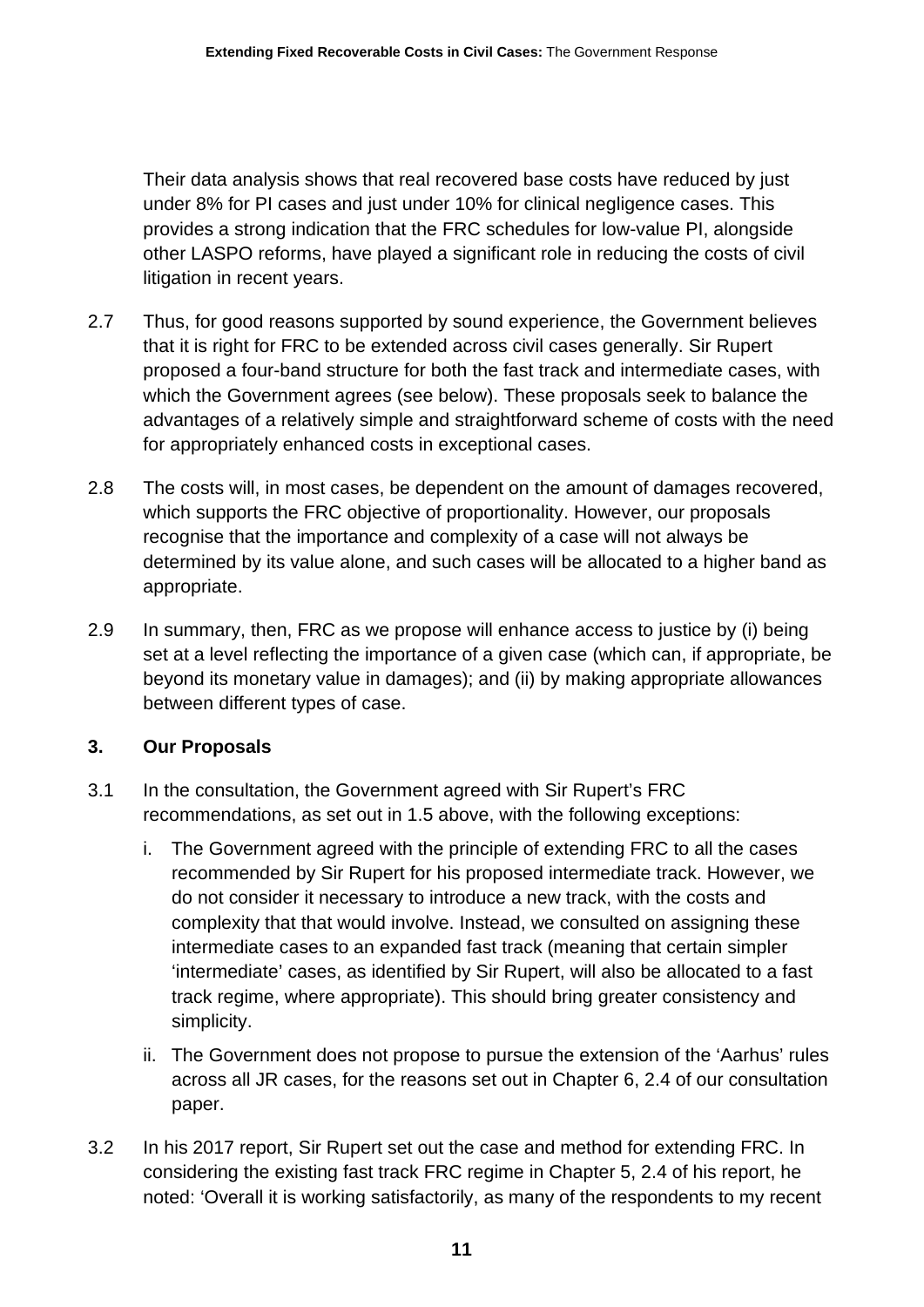consultation paper accept. I do not propose any changes to it, apart from uprating for inflation'.

- 3.3 The Government agreed with this assessment and, given the continuing high costs of civil litigation more widely and the particular issue of disproportionate costs in other low-value civil claims, considered that it is right that FRC should be applied more widely and consulted on this basis.
- 3.4 In summary, then, the Government consulted on the following proposals:
	- i. Extending FRC to all other civil cases in the fast track, up to a value of £25,000 in damages (see Chapter 3 of our consultation paper);
	- ii. A new process and FRC for NIHL claims (see Chapter 4 of our consultation paper);
	- iii. Expanding the fast track to include simpler 'intermediate' cases valued between £25,000–£100,000 in damages (see Chapter 5 of our consultation paper);
	- iv. The introduction of costs budgeting in 'heavy' JRs (see Chapter 6 of our consultation paper).
- 3.5 The Government also asked for: views on the proposals in the consultation paper not covered by previous questions (see Chapter 8); further evidence/data which the Government ought to consider as part of its consultation response (see Chapter 9); and, views on the equalities impacts of the proposals (see Chapter 10).
- 3.6 The proposed figures for FRC were devised by Sir Rupert based on data submitted by Taylor Rose (a firm of solicitors and costs lawyers) that was analysed by Professor Paul Fenn.<sup>[11](#page-13-0)</sup> Sir Rupert then consulted with his team of fourteen assessors, drawing on a breadth of views and experience (from both claimant and defendant perspectives), and brought his own considerable expertise to bear in finalising the figures. As such, we consider that the figures have been devised with appropriate rigour. As we set out later in this response (see Chapter 5, paragraph 20.1), these figures will be uprated for inflation before implementation, as Sir Rupert originally intended.

<span id="page-13-0"></span><sup>11</sup> See Jackson (2017), Chapter 3, 3.1. Professor Fenn, an assessor to Sir Rupert's 2010 and 2017 reviews, is emeritus professor at Nottingham University Business School and policy adviser on costs issues to the Government, the judiciary, and the legal profession. Taylor Rose TTKW are solicitors and costs lawyers.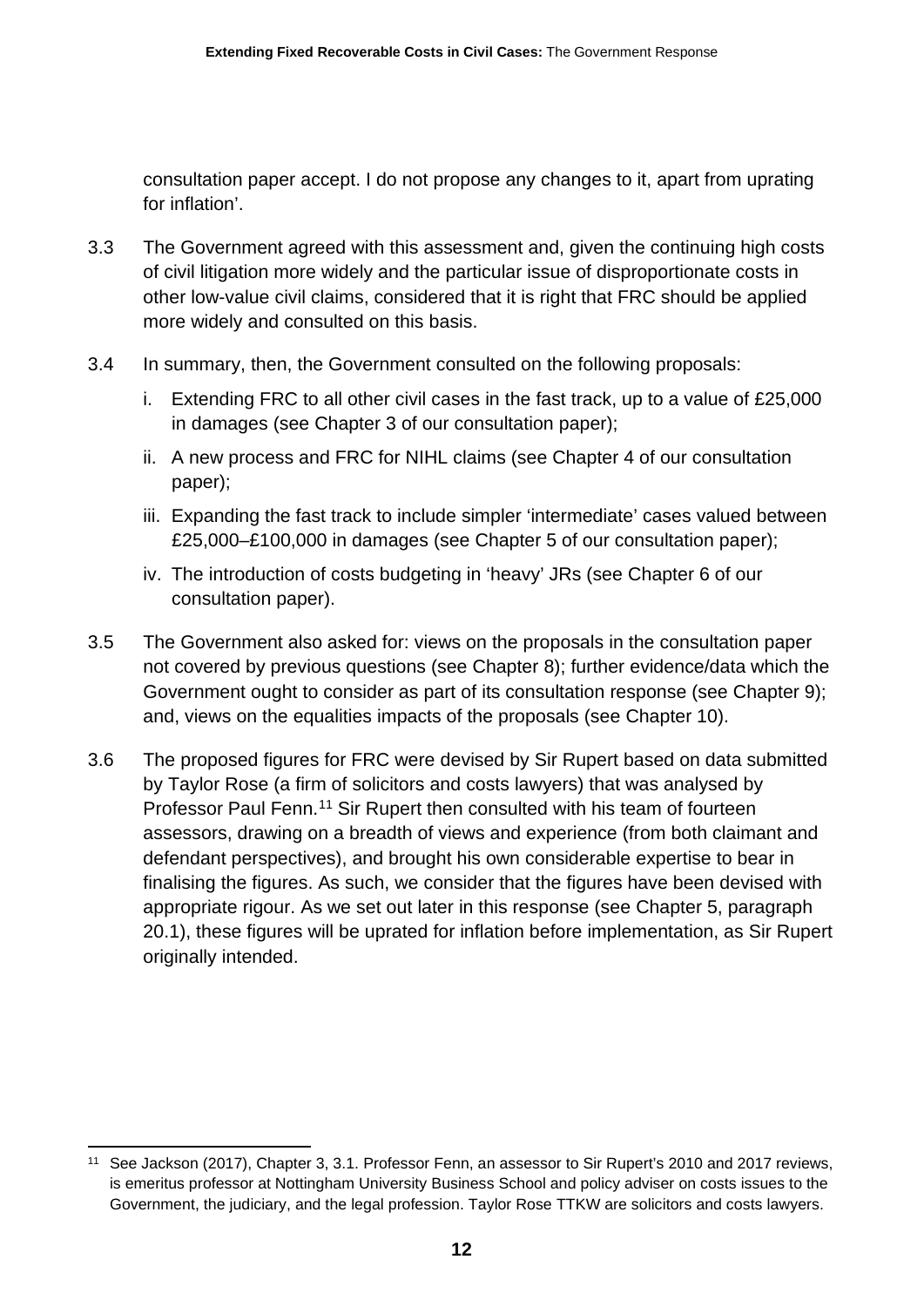3.7 In reading this response, interested parties will need to familiarise themselves with both the detail of Sir Rupert's report,<sup>[12](#page-14-0)</sup> and the Government's consultation;<sup>[13](#page-14-1)</sup> only some of which is repeated here.

#### **4. The Way Forward**

- 4.1 Having taken into account all of the consultation responses, the Government intends to implement the extension of FRC.
- 4.2 The Government will work with the Civil Procedure Rule Committee (CPRC) to ensure the smooth delivery of these reforms. As outlined below and in the main response, we are clear in our objectives as to what we want to achieve through FRC in principle, but we will need to engage with the CPRC on the detail of implementation.
- 4.3 As we outline in paragraphs 4.4 and 13.2–3 of Chapter 5, the Government does not consider it appropriate, at present, to give further guidance on band allocation for the fast track and for intermediate cases. Rather, it is for the parties and judges to come to sensible conclusions on banding in light of the criteria set out. Despite general calls from respondents, from both claimant and defendant perspectives, for further detail, neither Sir Rupert nor respondents to the consultation were able to outline what this might constitute. Further clarity will emerge over time in the light of experience. Should it become clear that the Government can give further guidance, then we will do so.
- 4.4 It is worth restating the fundamental principles of FRC, which aim, as Sir Rupert writes in Chapter 1, 1.3 of his FRC report:
	- i. 'to modify the procedural rules with the aim of reducing actual costs so far as possible;
	- ii. to restrict recoverable costs to that which is "proportionate" as defined in the new proportionality rule;[14](#page-14-2) and
	- iii. to control the recoverable costs in advance.'

Following Sir Rupert's recommendation, the Government believes that a simplified scheme of costs, such as FRC, has the advantages of (i) reducing actual costs (through a simpler procedure); (ii) ensuring that costs are proportionate; and (iii) controlling costs in advance, which promotes both certainty and discipline and

<span id="page-14-0"></span><sup>12</sup> [<https://www.judiciary.uk/wp-content/uploads/2017/07/fixed-recoverable-costs-supplemental-report](https://www.judiciary.uk/wp-content/uploads/2017/07/fixed-recoverable-costs-supplemental-report-online-2-1.pdf)[online-2-1.pdf>](https://www.judiciary.uk/wp-content/uploads/2017/07/fixed-recoverable-costs-supplemental-report-online-2-1.pdf).

<span id="page-14-1"></span><sup>13</sup> [<https://consult.justice.gov.uk/digital-communications/fixed-recoverable-costs-consultation/>](https://consult.justice.gov.uk/digital-communications/fixed-recoverable-costs-consultation/).

<span id="page-14-2"></span><sup>14</sup> CPR rule 44.3 (5), the new proportionality rule, was proposed in Sir Rupert's 2010 report at Chapter 3, paragraph 5.15: [<https://www.judiciary.uk/wp-content/uploads/JCO/Documents/Reports/jackson-final](https://www.judiciary.uk/wp-content/uploads/JCO/Documents/Reports/jackson-final-report-140110.pdf)[report-140110.pdf>](https://www.judiciary.uk/wp-content/uploads/JCO/Documents/Reports/jackson-final-report-140110.pdf). The new proportionality rule was adopted on 1st April 2013.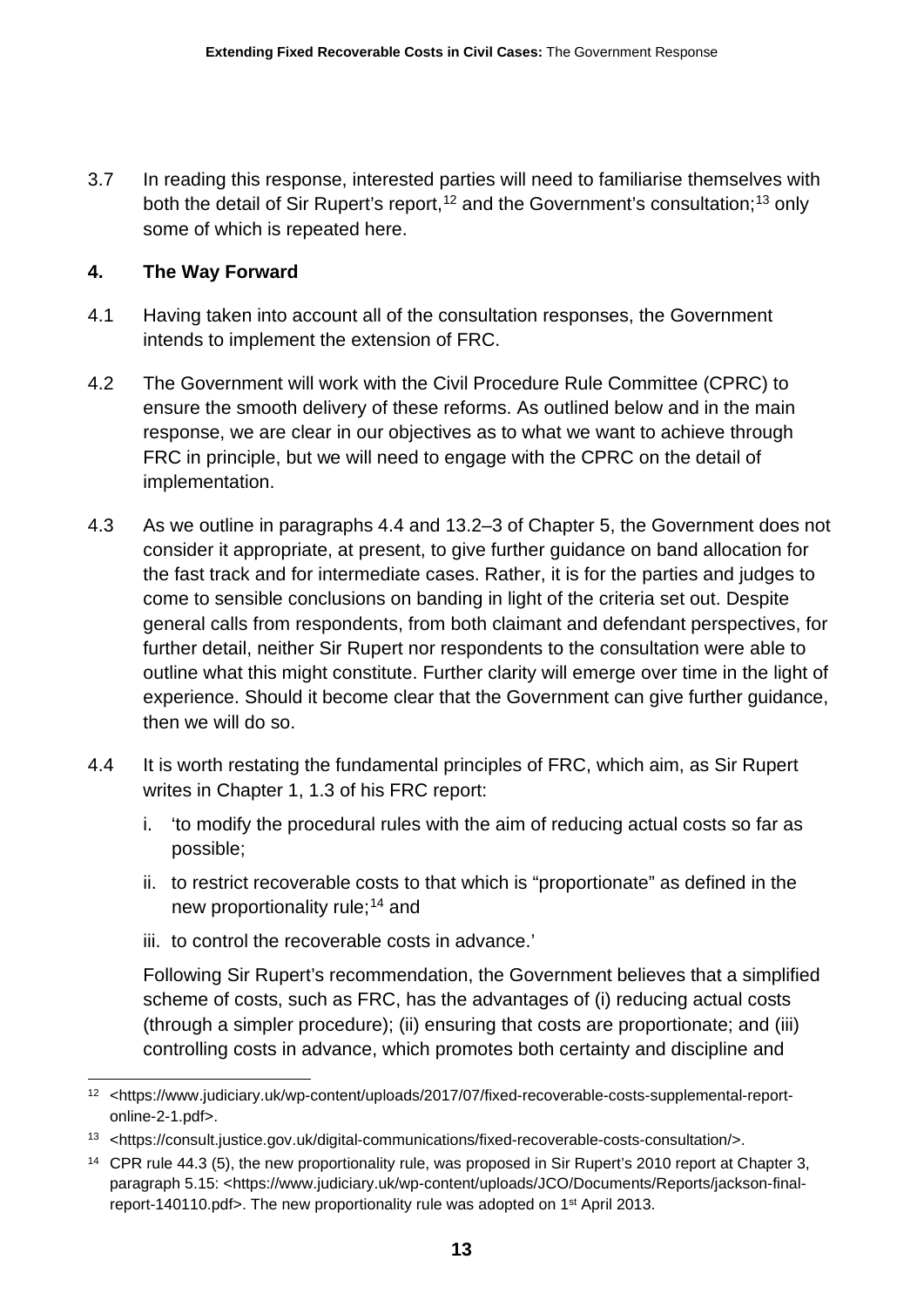encourages earlier settlement. In principle, then, this is what our new FRC schemes seek to deliver, and in doing so, they will enhance access to justice. That being said, the Government remains mindful that a successful FRC scheme needs costs to be set at the right level, within an overall structure that strikes the right balance between simplicity and ensuring it accounts for the nuances of individual cases.

4.5 The Government can also clarify that the new FRC schemes, for both the fast track and for intermediate cases, will be kept under general review. The extension of FRC will be implemented as follows.

#### **5. Question 1: The Fast Track**

- 5.1 **The Fast Track:** We will implement our proposals on extending FRC to all other civil cases in the fast track up to a value of £25,000 in damages, as originally proposed by Sir Rupert.
- 5.2 **Banding:** All fast track cases will be allocated to one of the four bands of complexity, as set out in existing FRC regimes. Details of these complexity bands are outlined in Chapter 3 of our consultation paper.
- 5.3 **Counsel's fees:** Sir Rupert recommends that fees for counsel should only be ring-fenced in Band 4 and in NIHL cases. The Government agrees with this, and will implement Sir Rupert's proposal on counsel's fees.
- 5.4 **Costs liability:** Sir Rupert recommends that an unsuccessful band challenge should incur a costs liability of £150. We will implement this proposal, and keep it under review.
- 5.5 **'Escape clause':** As proposed by Sir Rupert in Chapter 5, 5.20 of his 2017 report, the current provision in CPR 45.29J, enabling a party to exit FRC in the fast track in exceptional circumstances, will continue to apply.
- 5.6 **Package holiday sickness/credit hire:** Consistent with Sir Rupert's recommendation, the Government agrees that package holiday sickness claims will fall within Band 2. We can also confirm that credit hire claims will fall into Band 1.
- 5.7 **Fortifying the rules:** The Government does not propose any amendments to the rules to reinforce the role of judicial discretion in this process, as this would risk being too prescriptive, but would welcome the views of the CPRC as to whether further strengthening is necessary.
- 5.8 **Part 36 offers:** The Government will implement an uplift of 35% of FRC; this would apply to the stage during which and those after the relevant period under a Part 36 offer expires.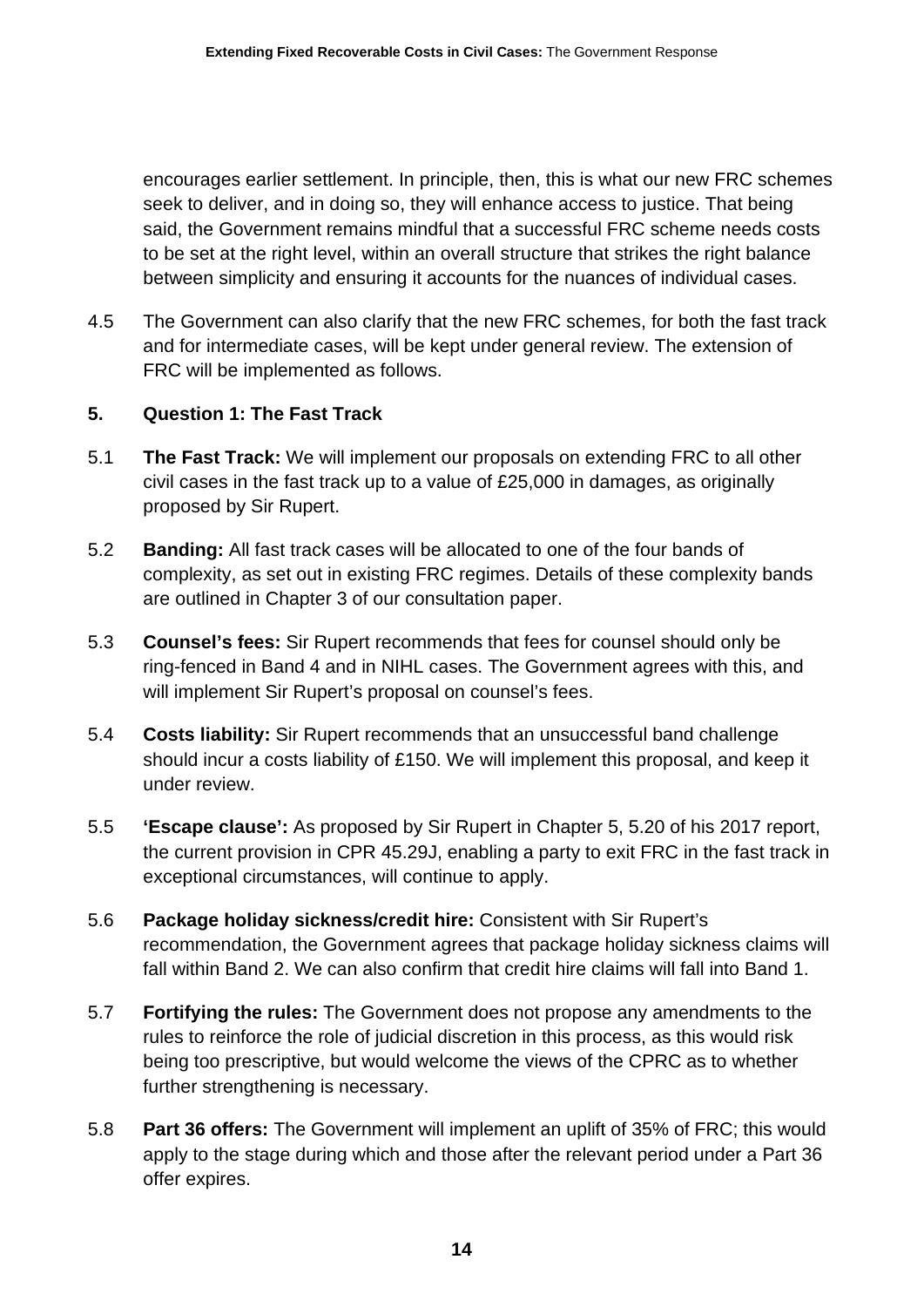- 5.9 **Unreasonable behaviour:** We have concluded that the appropriate penalty for unreasonable behaviour during litigation is a percentage uplift on FRC of 50%.
- 5.10 **Uplift for additional claimants:** The Government has decided to implement a 25% FRC uplift for each additional claimant, in claims that arise from the same set of facts.
- 5.11 **London weighting:** The Government can clarify that the existing provisions for London weighting in fast track FRC regimes, which 'provide for a 12.5% uplift on fixed costs payable to a party who lives in the London area and instructs a legal representative who practices in the London area'[15](#page-16-0), will apply to the new FRC regimes.

#### **6. Question 2: NIHL**

- 6.1 **Fast Track for NIHL claims:** The Government will implement a new process and separate grid of FRC for NIHL claims in the fast track valued below £25,000 in damages, as set out in our consultation paper.
- 6.2 **Pre-litigation process and draft letters of claim:** We will implement our consultation proposals to require certain mandatory actions to be taken by both claimants and defendants in NIHL letters of claim and response.
- 6.3 **Standard directions:** While the Government agrees with the CJC in its 2017 report that standard directions would create a more streamlined approach, and would help parties and courts manage NIHL cases more efficiently,<sup>[16](#page-16-1)</sup> we consider this should be taken forward by the industry.
- 6.4 **Separate preliminary trials:** We recognise that there may be scope for preliminary trials to assist in deciding issues in dispute. It is the Government's view that preliminary trials should be encouraged where they serve this purpose, but should otherwise be discouraged where they would be superfluous.

#### **7. Question 3: Intermediate Cases**

7.1 **Intermediate Cases:** As set out in our consultation paper, the Government will expand the fast track to include 'intermediate' cases valued between £25,000– £100,000 in damages (see paragraphs 1.6 and 3.1, above).

<span id="page-16-0"></span><sup>&</sup>lt;sup>15</sup> This is set out in CPR rule 45.29C (2), rule 45.29F (5) and Practice Direction 45 paragraph 2.6.

<span id="page-16-1"></span><sup>16</sup> The CJC's 2017 report on fixed costs in NIHL claims is available here:[<https://www.judiciary.uk/wp](https://www.judiciary.uk/wp-content/uploads/2017/09/fixed-costs-in-noise-induced-hearing-loss-claims-20170906.pdf)[content/uploads/2017/09/fixed-costs-in-noise-induced-hearing-loss-claims-20170906.pdf>](https://www.judiciary.uk/wp-content/uploads/2017/09/fixed-costs-in-noise-induced-hearing-loss-claims-20170906.pdf).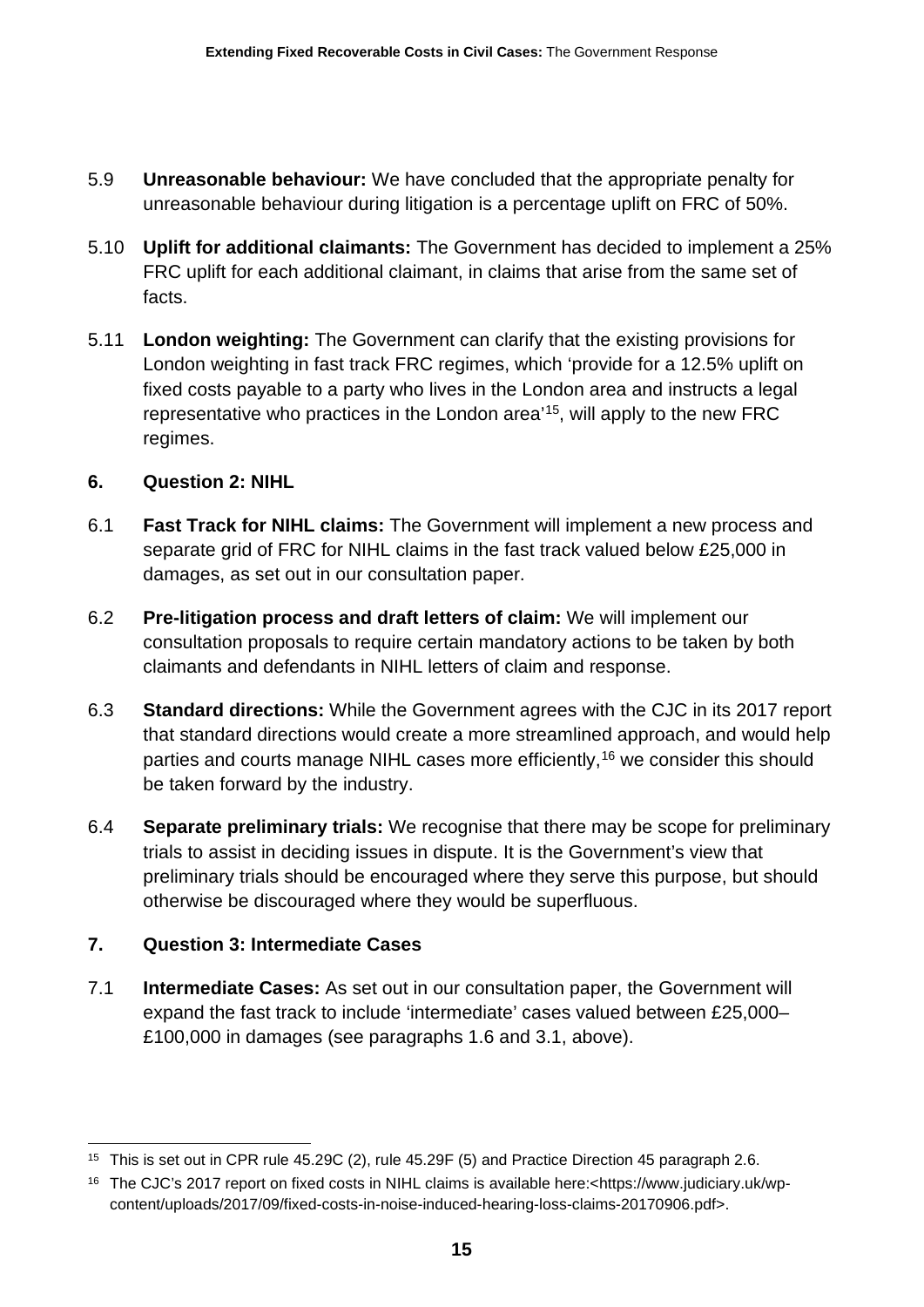- 7.2 **Court fees:** We intend to retain the existing multi-track court fees for new intermediate cases, but will keep this under review.
- 7.3 **Exclusions:** The Government can confirm that mesothelioma/asbestos, complex PI and professional negligence, actions against the police, child sexual abuse, and intellectual property will be excluded from intermediate cases, as Sir Rupert originally proposed.
- 7.4 **Banding:** The Government intends to retain the four-band structure as proposed by Sir Rupert. This structure will allow for greater flexibility, to ensure that particular cases are matched to appropriate bands.
- 7.5 **Allocation criteria:** We do not propose to be more prescriptive in allocation criteria for intermediate cases beyond those proposed by Sir Rupert. Despite respondents arguing for the need to provide further details, it is notable that no specific suggestions were given for the Government to consider. We maintain that it will be the role of judges to exercise their discretion and ensure that intermediate cases are appropriately allocated, in accordance with the criteria set out in Chapter 5, 2.1 of our consultation paper. It is the Government's view that no intermediate case should be allowed to exit from the proposed FRC regime, unless there are exceptional circumstances.
- 7.6 **Practice Direction:** The Government notes Sir Rupert's recommendation that a new Practice Direction may be helpful, similar to CPR 26.8, to (i) give guidance on allocation, and (ii) indicate the information the court needs in order to make an appropriate band allocation. The Government will consider this with the CPRC, in due course, to determine whether such a Practice Direction is helpful.
- 7.7 **Costs liability:** We agree with Sir Rupert's recommendation that an unsuccessful challenge to allocation should incur a costs liability of £300, and will keep this under review. However, it is the Government's view that challenging band allocation (or resisting a challenge) without sufficient basis could amount to unreasonable behaviour, incurring further costs penalties.

#### **8. Question 4: Judicial Review**

8.1 **Costs budgeting in 'heavy' JRs:** The Government intends to go forward with its proposals on introducing costs budgeting to all 'heavy' JRs, as outlined in our consultation. We have carefully considered procedural steps to accompany this proposal.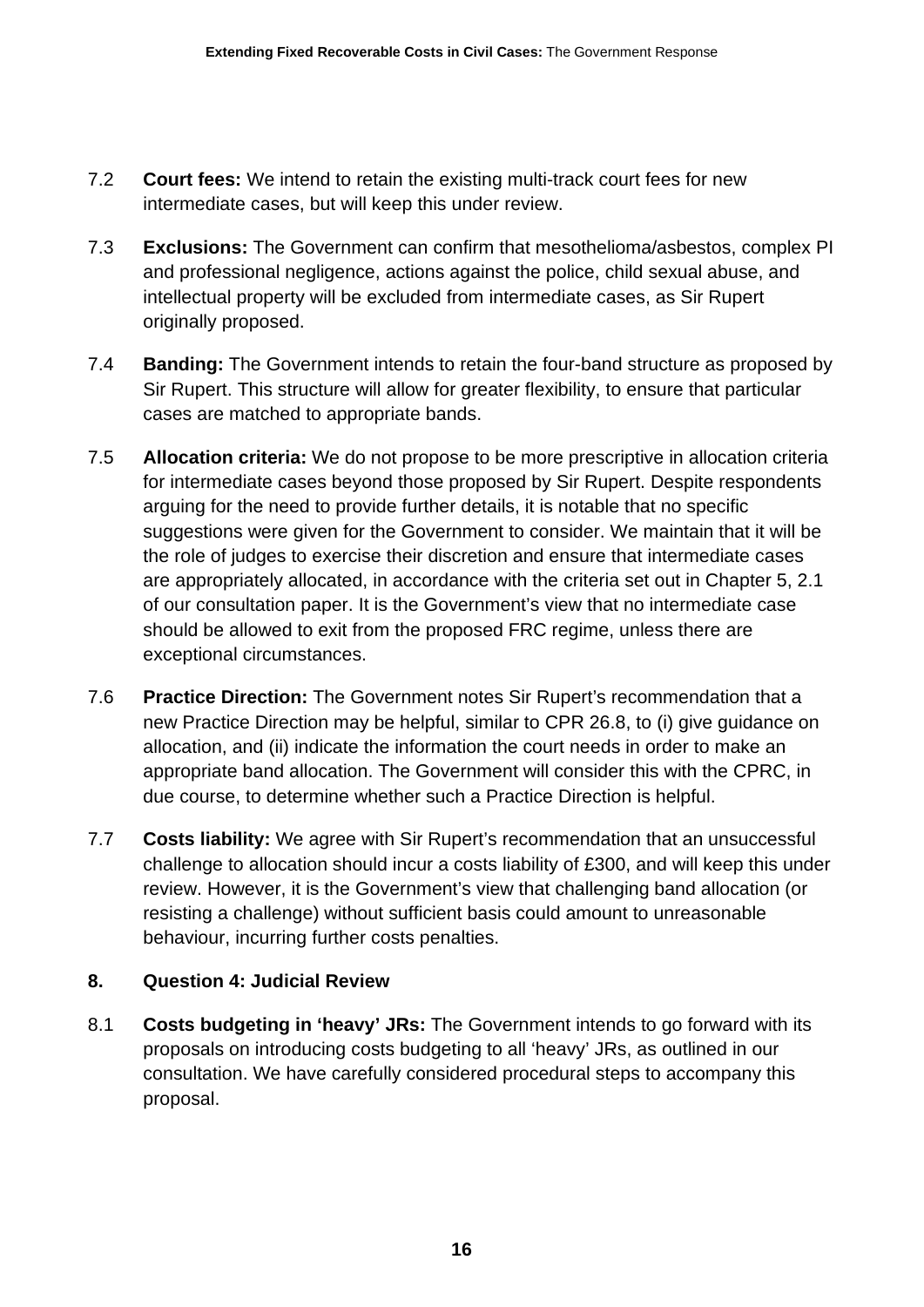#### **9. Question 5: Next Steps**

- 9.1 **Inflation:** The Government will uprate the figures for FRC on which we consulted, which were based on Sir Rupert's 2017 report, for inflation, in line with the Services Producer Price Index (SPPI).
- 9.2 **Operable Date:** We are keen that, when implemented, FRC should apply to as many cases as reasonably possible, within the cohort of cases covered. This will mean those cases where the accident or cause of action arises after the implementation date, or in disease and equivalent cases where no letter of claim has been issued before the implementation date.

#### **10. Questions 7–10: Equalities Statement**

- 10.1 **Equalities Statement:** We have considered the equalities impacts of our proposals carefully. In particular, we have given consideration to the CJC report, *Vulnerable Witnesses and Parties within Civil Proceedings,* issued in February 2020 after our consultation had concluded, which makes a number of recommendations to improve the experience of vulnerable parties within civil cases.[17](#page-18-0) The impact of extending FRC on vulnerable claimants was also raised by respondents (see Chapter 4, paragraphs 25.2–5), who argued that vulnerable claimants would produce additional costs that would not have been incurred without certain protected characteristics of disabilities, and that this would need accounting for in the proposed FRC regimes. Although we do not propose to define vulnerability generally, as this would risk being too prescriptive, we accept that there may be grounds to make limited exceptions to FRC for specific vulnerabilities, rather than more expansive allowances that would be contrary to the objectives of FRC. As such, we make the following proposals:
	- i. We propose that the new fast track FRC regime could cover the specific vulnerabilities set out in the guidance to the legal aid Family Advocacy Scheme, and that a specified, percentage uplift of FRC (25%, in keeping with the 25% bolt-on that is currently available under the Family Advocacy Scheme to those who '[have] difficulty giving instructions' as a result of a verified mental impairment) could be available in respect of parties who meet these criteria, upon judicial certification. We will consider with the CPRC as to how the Directions Questionnaire could be amended to incorporate this percentage uplift.
	- ii. We recognise that additional disbursements may be needed for specific vulnerabilities (such as where a sign language interpreter may be required).

<span id="page-18-0"></span><sup>&</sup>lt;sup>17</sup> The CJC's February 2020 report on vulnerable witnesses and parties within civil proceedings is available here: [<VulnerableWitnessesandPartiesFINALFeb2020-1-1.pdf \(judiciary.uk\)>](https://www.judiciary.uk/wp-content/uploads/2020/02/VulnerableWitnessesandPartiesFINALFeb2020-1-1.pdf).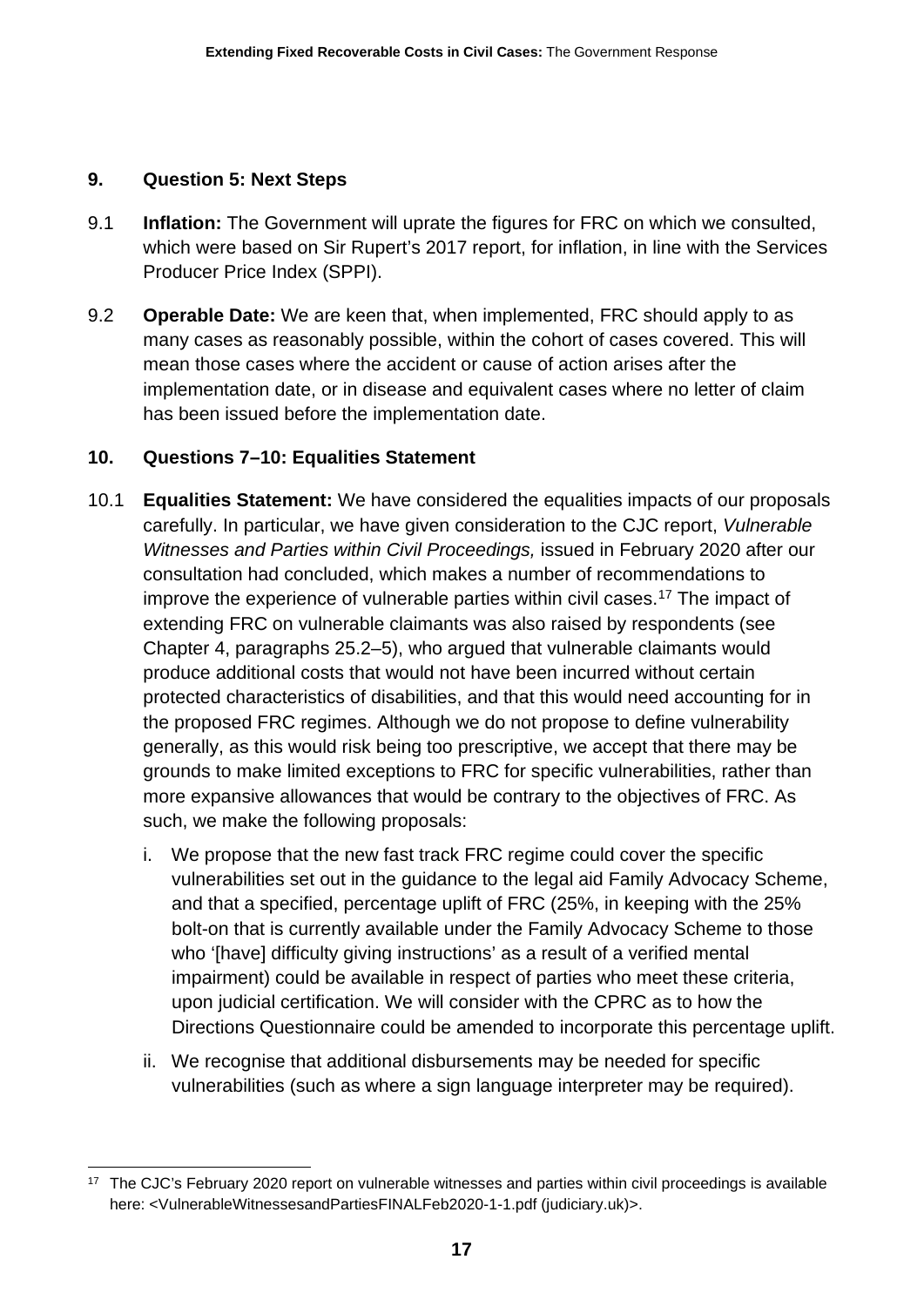We will consider with the CPRC what arrangements are appropriate for disbursements and consistent with the aims of FRC.

iii. In drafting the rules for consideration by the CPRC, we will consider whether the arrangements for settlements for protected parties (adults lacking mental capacity and children, as under RTA cases) should be extended to the new FRC regimes.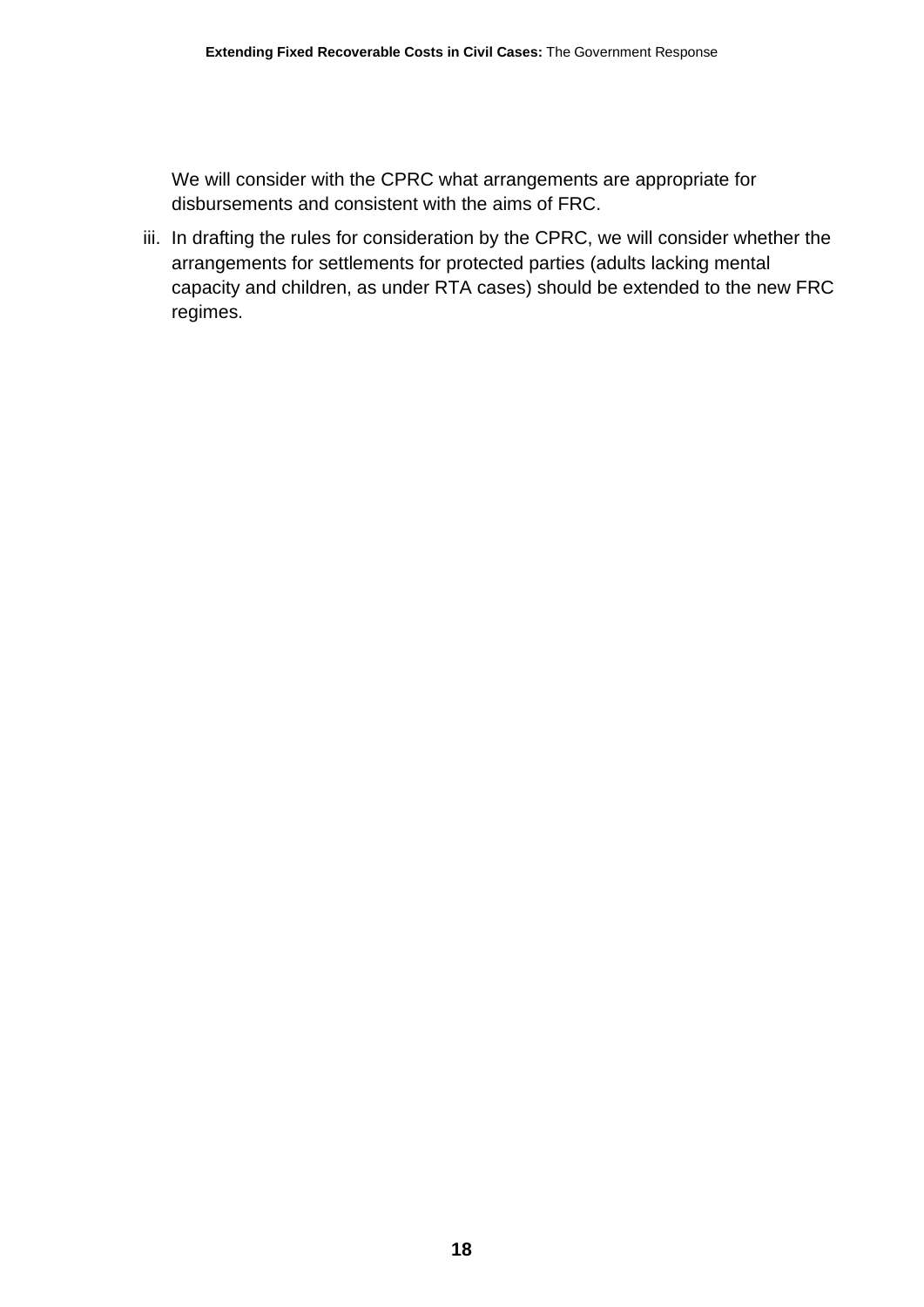# <span id="page-20-0"></span>**Chapter 2: Background**

#### **1. Fixed Recoverable Costs (FRC)**

- 1.1 FRC are the legal costs which can be recovered by the successful party from the losing party at a prescribed rate, at different stages of the civil litigation process. They ensure that the costs of civil litigation remain both certain and proportionate, as it is known in advance what costs will be recoverable. FRC also help parties make informed decisions about whether to litigate or settle.
- 1.2 FRC are already working well in England and Wales, and have been introduced successfully for most low-value PI cases over the last ten years.
- 1.3 Extending FRC is a necessary way of controlling the costs of civil litigation. The best way to control costs is to do so in advance, which is possible through such measures as costs budgeting and FRC. However, the Government believes that FRC are the most effective way to ensure certainty for both parties as to what costs will be – thereby ensuring access to justice (see Chapter 1). As Sir Rupert notes, in the Executive Summary, 2.10 of his 2017 report:

*'There are several advantages to the fixing of costs in lower value litigation. One is that it gives all parties certainty as to the costs they may recover if successful, or their exposure if unsuccessful. Secondly, fixing costs avoids the further process of costs assessment, or disputes over recoverable costs, which can in themselves generate further expense. Thirdly, it ensures that recoverable costs are proportionate. There is a public interest in making litigation costs in the fast track both proportionate and certain.'*

1.4 The Government's policy intention over recent years has been to extend, on an incremental basis, the categories of civil cases covered by FRC, as recommended by Sir Rupert in his 2017 report. Separately, DHSC are setting the way forward on extending FRC in clinical negligence cases, and the Home Office are considering expanding FRC to cover immigration and asylum tribunal JRs. However, as discussed above in this consultation response, the MoJ's proposals on extending FRC are confined to lower-value civil claims.

#### **2. Sir Rupert Jackson's Reforms**

2.1 Sir Rupert Jackson's July 2017 report was the culmination of at least 20 years work on controlling the costs of civil litigation. Sir Rupert was an assessor to Lord Woolf's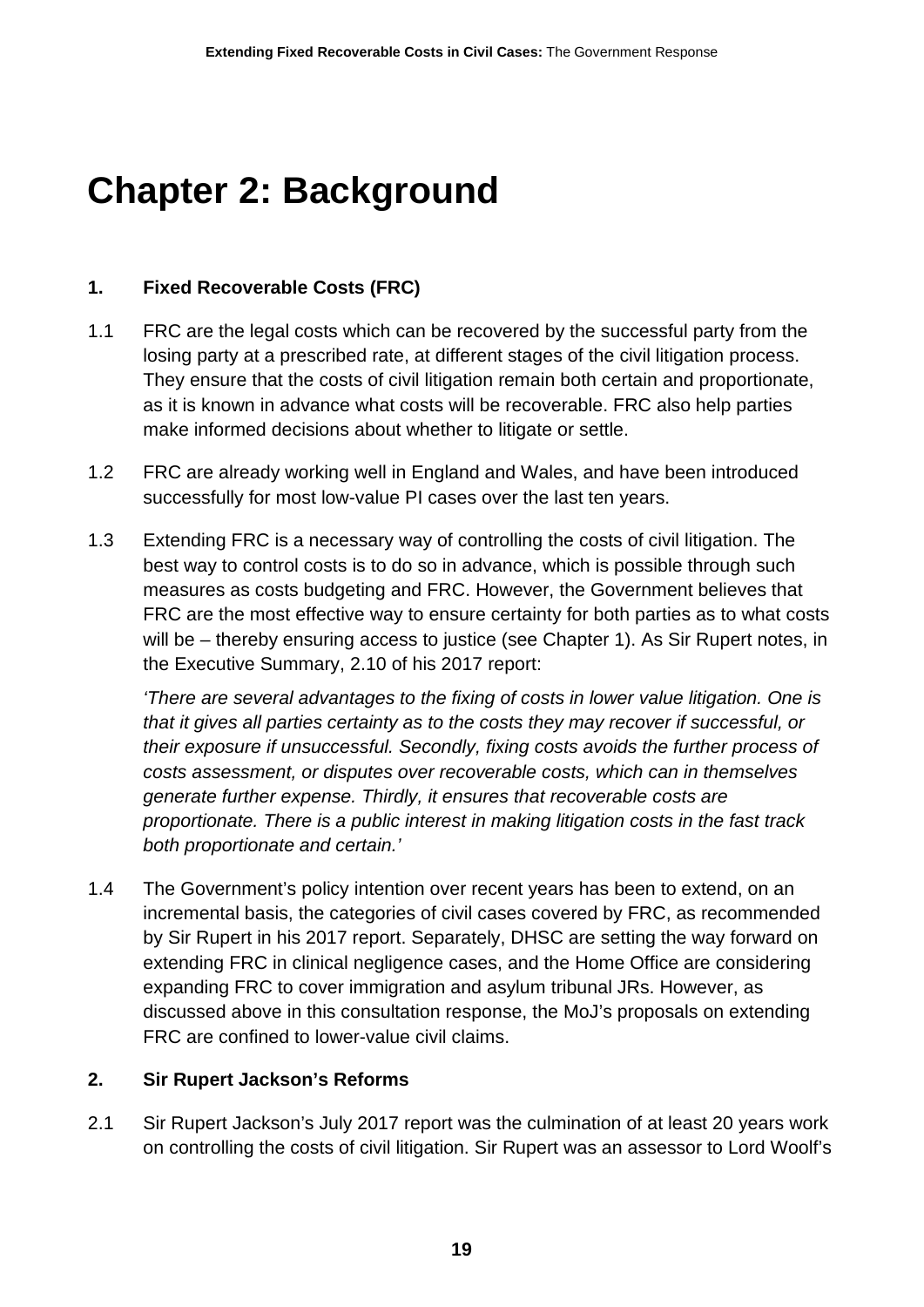seminal report,[18](#page-21-0) *Access to Justice*, published in 1996. That report recommended significant reforms to the civil justice system to improve access to justice, reduce the costs of litigation, and remove unnecessary complexity. One recommendation, which this response takes forward, was to implement a regime of FRC for fast track cases[.19](#page-21-1)

- 2.2 Following Lord Woolf's 1996 report, substantial reforms were made to the civil justice system, not least through the introduction of the CPR.<sup>[20](#page-21-2)</sup> However, in the following years, there were continuing concerns about the disproportionate costs of civil litigation, primarily due to the Access to Justice Act 1999 reforms to 'no win, no fee' Conditional Fee Agreements (CFAs). This led to the appointment by the then Master of the Rolls of Sir Rupert, as he notes in Chapter 1, 1.1 of his 2010 report *Review of Civil Litigation Costs*, 'to review the rules and principles governing the costs of civil litigation and to make recommendations in order to promote access to justice at proportionate cost'.
- 2.3 Sir Rupert's 2010 report led to the statutory reforms in the LASPO Act 2012 and other changes in the handling of civil cases, which came into force together in April 2013. Sir Rupert's recommendations included fixing the recoverable costs of fast track cases in principle, although further detailed work was needed to specify most of the FRC to be applied.
- 2.4 Following the publication of Sir Rupert's 2010 report, the Government focused its efforts on introducing (between 2010 and 2013) FRC for low-value (fast track) PI claims, specifically: RTA, employers' liability accident (ELA), and public liability (PL) cases.
- 2.5 Sir Rupert's intention was that, once the initial FRC reforms had become properly embedded in the legal system, it would be possible to look into extending FRC more widely, including for civil claims of higher value. The Government agrees with this, and consulted on extending FRC in 2019, in order to control the costs of civil litigation and thereby improve access to justice.
- 2.6 As is outlined in this consultation response (see Chapter 4 below), some interested parties – particularly some from claimant perspectives – see FRC as compromising access to justice. The Government does not agree, as we have outlined above. Instead, we wish to re-emphasise what Sir Rupert said in 2010:

<span id="page-21-0"></span><sup>18</sup> [<https://webarchive.nationalarchives.gov.uk/20060213223540/http://www.dca.gov.uk/civil/final/](https://webarchive.nationalarchives.gov.uk/20060213223540/http:/www.dca.gov.uk/civil/final/contents.htm) [contents.htm>](https://webarchive.nationalarchives.gov.uk/20060213223540/http:/www.dca.gov.uk/civil/final/contents.htm).

<span id="page-21-1"></span><sup>19</sup> [<https://webarchive.nationalarchives.gov.uk/20090117172103/http://www.dca.gov.uk/civil/final/](https://webarchive.nationalarchives.gov.uk/20090117172103/http:/www.dca.gov.uk/civil/final/sec2b.htm#c4) [sec2b.htm#c4>](https://webarchive.nationalarchives.gov.uk/20090117172103/http:/www.dca.gov.uk/civil/final/sec2b.htm#c4); page 58, '[there] should be a regime of fixed recoverable costs for fast track cases'.

<span id="page-21-2"></span><sup>20</sup> Under s. 1, Civil Procedure Act 1997.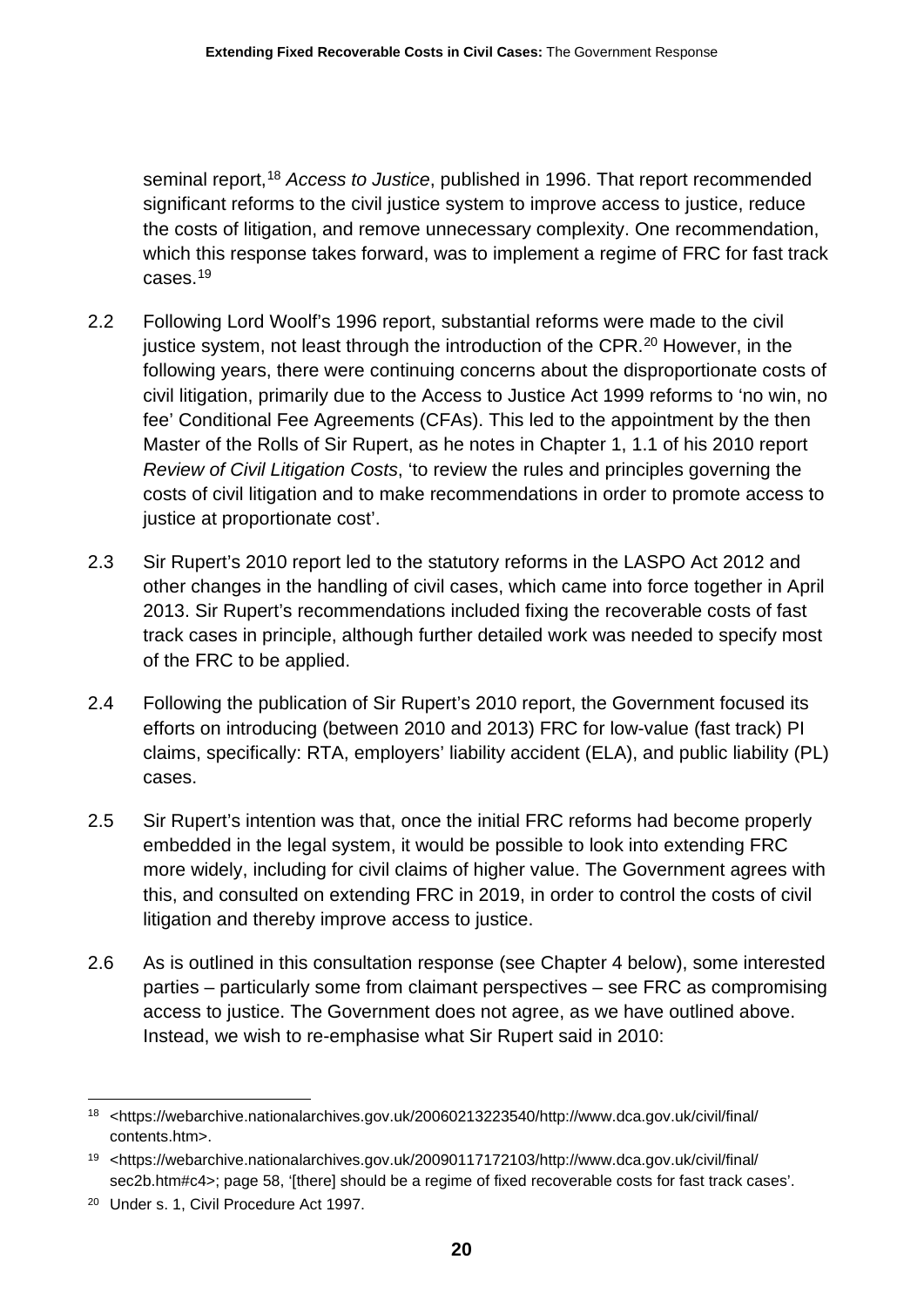'It has sometimes been suggested during the Costs Review that there is an antithesis between controlling costs and promoting access to justice. I accept that if litigation becomes uneconomic for lawyers, so that they cease to practise, there is a denial of access to justice. But, for the most part, achieving proportionate costs and promoting access to justice go hand in hand. If costs on both sides are proportionate, then (i) there is more access to justice and (ii) such funding as the parties possess is more likely to be sufficient.<sup>'[21](#page-22-0)</sup>

2.7 In January 2016, Sir Rupert gave a lecture – entitled *Fixed costs – the time has come* – which enlivened the debate about extending FRC more widely.<sup>[22](#page-22-1)</sup> Later in the same year, in a joint statement heralding an ambitious reform programme to modernise Her Majesty's Courts and Tribunals Service, the then Lord Chief Justice, Lord Chancellor, and Senior President of Tribunals asserted:

*'More needs to be done to control the costs of civil cases so they are proportionate to the case, and legal costs are more certain from the start. Building on earlier reforms, we will look at options to extend fixed recoverable costs much more widely, so the costs of going to court will be clearer and more appropriate. Our aim is that losing parties should not be hit with disproportionately high legal costs, and people will be able to make more informed decisions on whether to take or defend legal action.'*[23](#page-22-2)

- 2.8 In light of the above statement of reform, on 11 November 2016, the Lord Chief Justice and the Master of the Rolls commissioned Sir Rupert to carry out his longanticipated review of FRC; specifically, they asked Sir Rupert to consider the areas in which FRC could be extended and to what value of claim. Sir Rupert published this report on 31 July 2017, and the Government's consultation paper on extending FRC, which was based on Sir Rupert's recommendations, followed in March 2019.
- 2.9 This consultation response has been delayed by the COVID-19 pandemic, but the need to extend FRC, first proposed by Lord Woolf a quarter of a century ago, is as important and relevant now as ever.
- 2.10 What follows in this response provides the next step in the Government's programme of reform to control the costs of civil litigation. It provides (i) a summary of consultation responses; (ii) an overview and analysis of responses to specific questions in the consultation; and (iii) the way forward on extending FRC in civil cases.

<span id="page-22-0"></span><sup>21</sup> See Jackson (2010), Chapter 4, 2.8.

<span id="page-22-1"></span><sup>22</sup> [<https://www.judiciary.uk/wp-content/uploads/2016/01/fixedcostslecture-1.pdf>](https://www.judiciary.uk/wp-content/uploads/2016/01/fixedcostslecture-1.pdf).

<span id="page-22-2"></span><sup>23</sup> [<https://www.judiciary.uk/wp-content/uploads/2016/09/narrative.pdf>](https://www.judiciary.uk/wp-content/uploads/2016/09/narrative.pdf).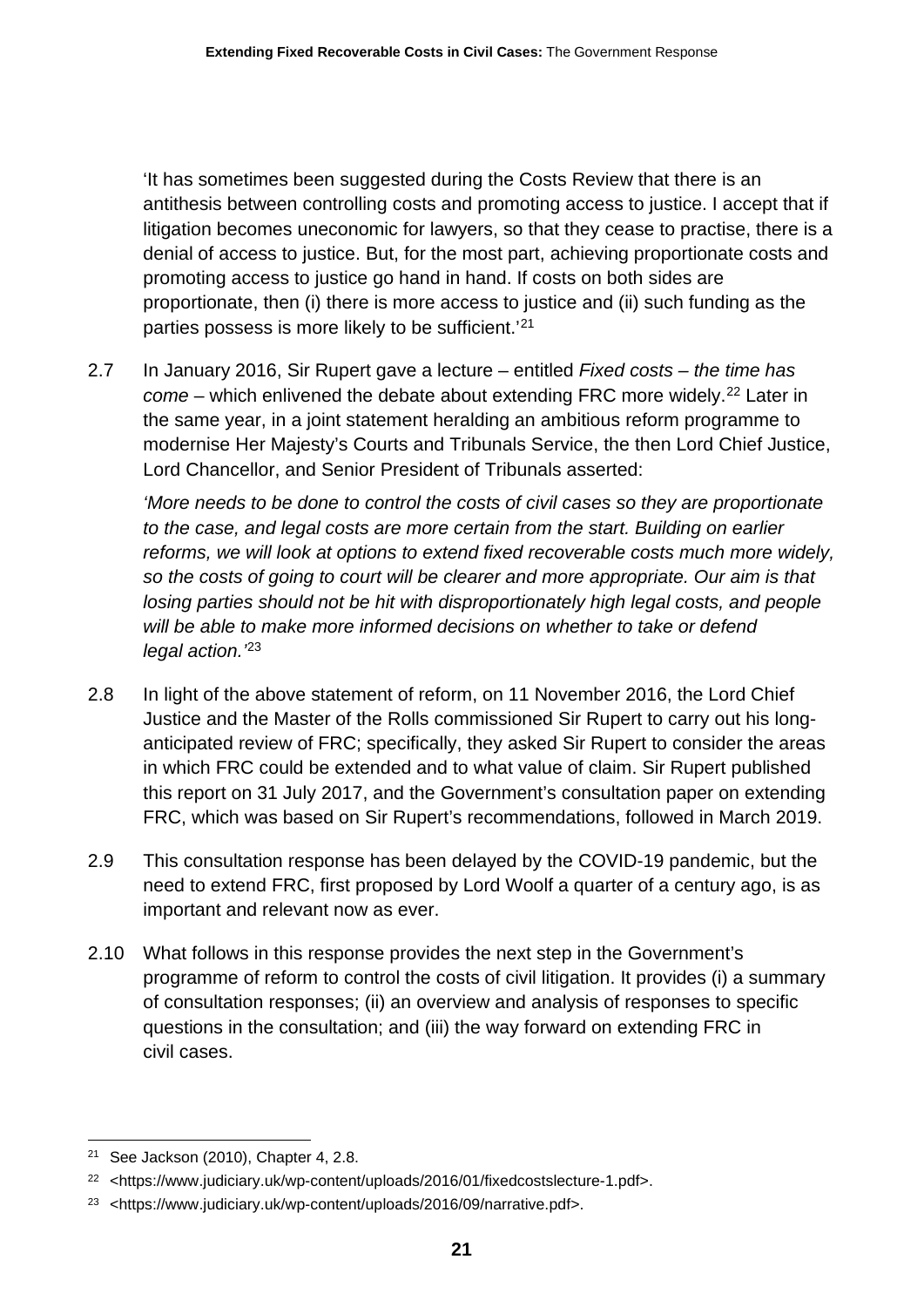### <span id="page-23-0"></span>**Chapter 3: Summary of Responses**

#### **1. Summary of Responses**

- 1.1 The consultation ran for 10 weeks between 28 March and 6 June 2019. A total of 149 responses were submitted, with 57 of these submitted through the online response tool. The remaining responses were in written letter format. The Government also met with several leading stakeholders and interested parties to discuss suggestions and contributions around our reforms.
- 1.2 We received a varied set of responses from those with an interest in lower value civil claims, including solicitors' firms (representing claimants, defendants and both); barristers; legal representative bodies; insurance companies; charities; and the judiciary. Not all respondents answered every question, and some provided select responses based on interest and/or their individual competency on a given subject.
- 1.3 In some areas of law, responses were clearly divided between claimant and defendant respondents. Broadly speaking, those from defendant perspectives were generally supportive, while claimant respondents tended to disagree with the proposals. There were clear exceptions to this trend, as well as instances where both categories of respondents generally agreed, and others where, despite disagreement, suggestions were offered to improve or make the policy proposals more workable.
- 1.4 An overview of the 149 responses and the category of respondents is provided below:
	- 60 responses were received from claimant respondents;
	- 44 responses were received from defendant respondents;
	- 68 solicitors' firms and 13 barristers responded to the consultation;
	- 24 professional and representative bodies responded to the consultation.
- 1.5 We are grateful to everyone who took the time to respond, and to share their insight and expertise regarding the proposals. All the responses have been carefully analysed, and used to inform the way forward in this consultation response. Inevitably, not every single point raised by respondents has been referenced or addressed in this response, but what follows documents the main points. More detailed analysis of each question is provided in the following section.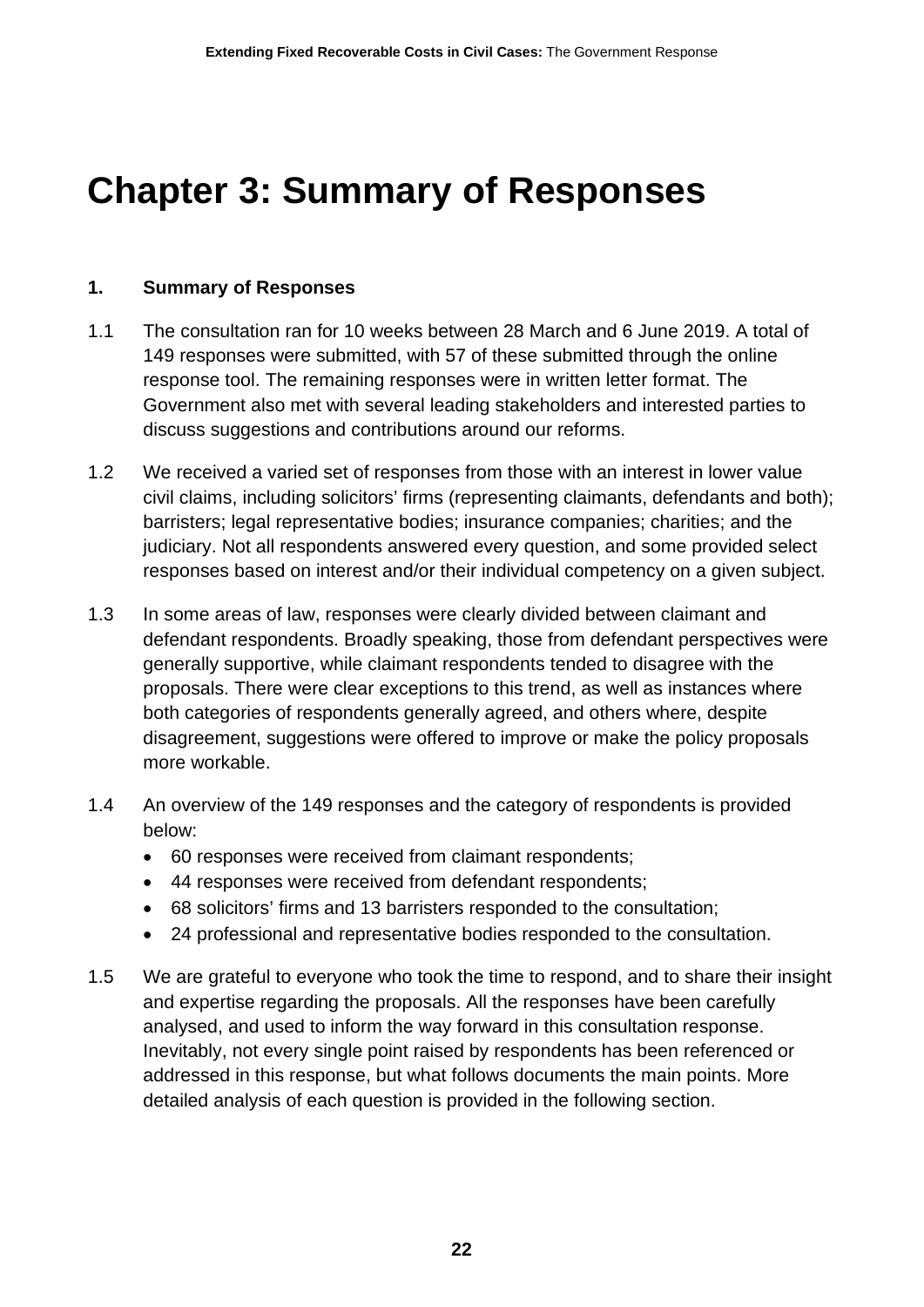### <span id="page-24-0"></span>**Chapter 4: Responses to Specific Questions**

#### **1. Analysis of Responses**

1.1 Each section below presents analysis of stakeholder responses to the specific proposals and questions outlined in the Government's consultation on extending FRC. Following a brief synopsis of overall support for, or disagreement with, a given proposal, specific issues raised by respondents that are relevant to each question are identified and, where appropriate, examined in more detail.

### <span id="page-24-1"></span>**Question 1: The Fast Track**

#### **2. Overview: The Fast Track**

2.1 FRC are currently in place for most fast track PI cases, such as RTA, ELA, and PL cases. The Government indicated its agreement with Sir Rupert's recommendation that FRC should now be extended to all other civil cases in the fast track, and consulted on that basis. The consultation asked stakeholders to consider the Government's proposals to implement a grid with four bands of complexity, and to provide input on how cases should be allocated to each band. Views were also sought on what, if any, steps could be taken to prevent inappropriate allocation to the multi-track as a means of escaping FRC.

#### **3. Analysis of responses to Question 1: Given the Government's intention to extend FRC to fast track cases, do you agree with these proposals as set out?**

- 3.1 Question 1 allowed respondents to make general comments on our proposals without having to be constrained to a specific question. We found this useful to gain insight into the overall thoughts around our proposals to extend FRC across all fast track cases.
- 3.2 Over 70% (105) of respondents answered this question, of which roughly 40% (42) were in favour of the general fast track proposals set out, and 52% (55) against. The majority of those representing defendants, including law firms, insurers and others, were supportive of the proposals, while many representing claimants were opposed. Both claimant and defendant respondents, as well as those who did not explicitly state whether they supported or opposed the proposals, made helpful suggestions as to how they could be improved.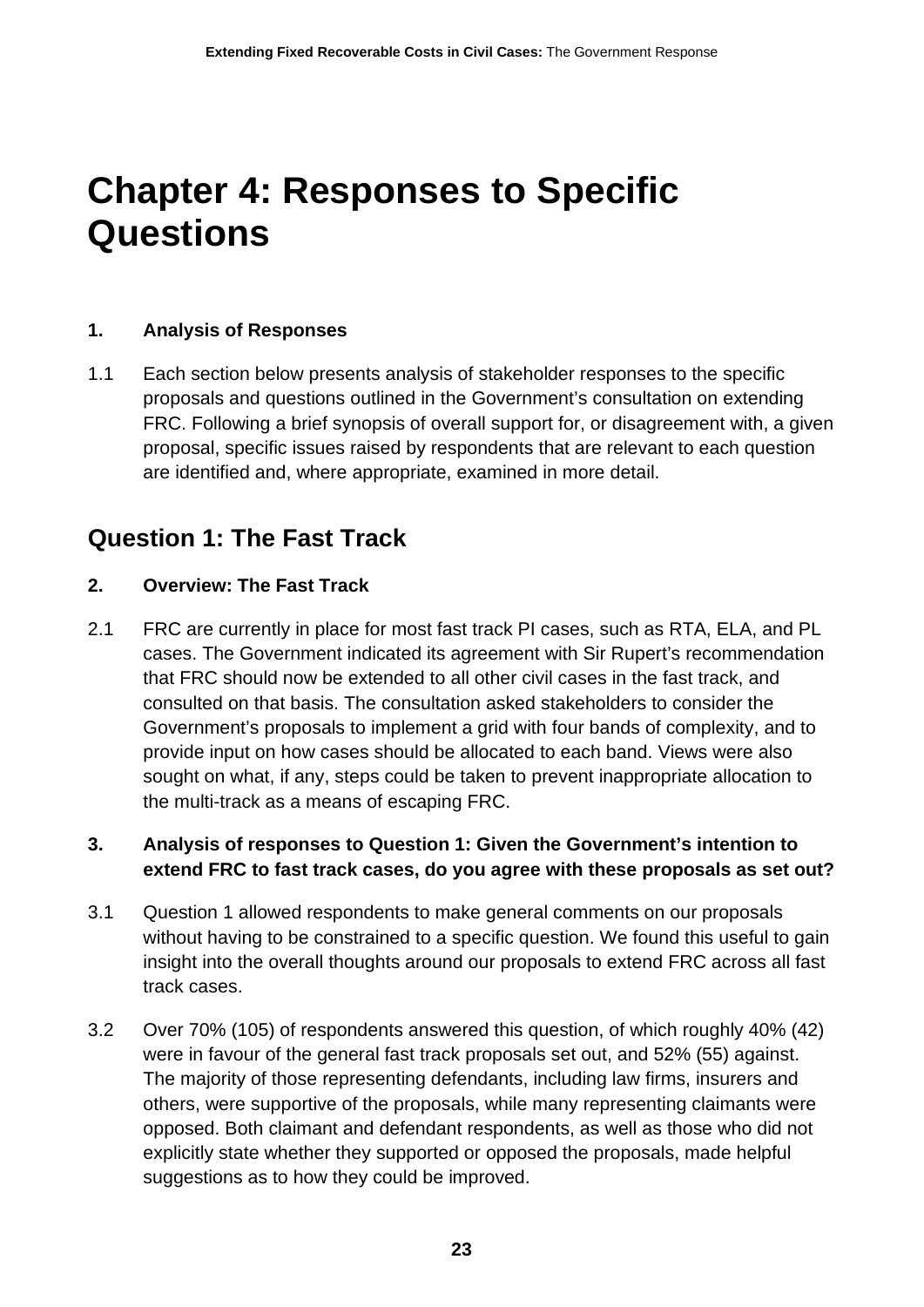#### **Question 1: Arguments in favour**

- 3.3 Many respondents who supported the proposals noted that the costs of civil litigation can be disproportionate to the value of a claim, and often exceed estimated costs. Those who agreed with the proposals stated that extending FRC would be the most appropriate way to control litigation costs, providing certainty as to the costs and risks to all parties. It was also suggested that the proposals would require parties to focus on the central issues in dispute, rather than on expensive and time-consuming satellite issues which increase the costs unnecessarily. For that reason, many respondents also agreed with the allocation of cases to bands as a means of differentiating between types of cases, stating that this would act, in effect, as a system of signposting the time and work required.
- 3.4 Some respondents commented that extending FRC would lead to an improvement in the quality of claims presented, thereby discouraging unmeritorious or spurious claims and providing a realistic opportunity for early settlement. These views were put in general terms, without elaboration. It was also argued that extending FRC would curb the 'claims farming' that is currently taking place in some housing cases, where claims are being pursued by claimant solicitors in order to obtain excessive costs, rather than because they are of any benefit to the claimant themselves.
- 3.5 Some respondents commented that the extension of FRC would have a positive effect on small businesses, enabling them to evaluate the potential risks and benefits of litigation more accurately.

#### **Question 1: Arguments against**

- 3.6 Of the respondents who disagreed with the proposals, most were claimant lawyers or other claimant representative groups. A number of barristers, professional bodies, and charity organisations also generally disagreed with the proposals. Many respondents who disagreed nonetheless offered suggestions for improvement.
- 3.7 Respondents who disagreed shared the view that FRC should not be a 'one size fits all' model, which could have the opposite effect to that intended by limiting access to justice. Another common theme among some respondents was the risk of satellite litigation arising from potential band allocation disputes. As a result, it was argued that greater certainty would be needed around the criteria for allocation to certain bands.
- 3.8 Another theme among those who disagreed with the proposals was the potential effect of extending FRC on legal representation. Some respondents expressed concern that the proposed costs would not be economically viable for certain firms. They suggested that this would squeeze some legal firms out of the market, drive legal wages down, and jeopardise the provision of legal aid. According to some respondents, the impact of this would be to particularly disadvantage vulnerable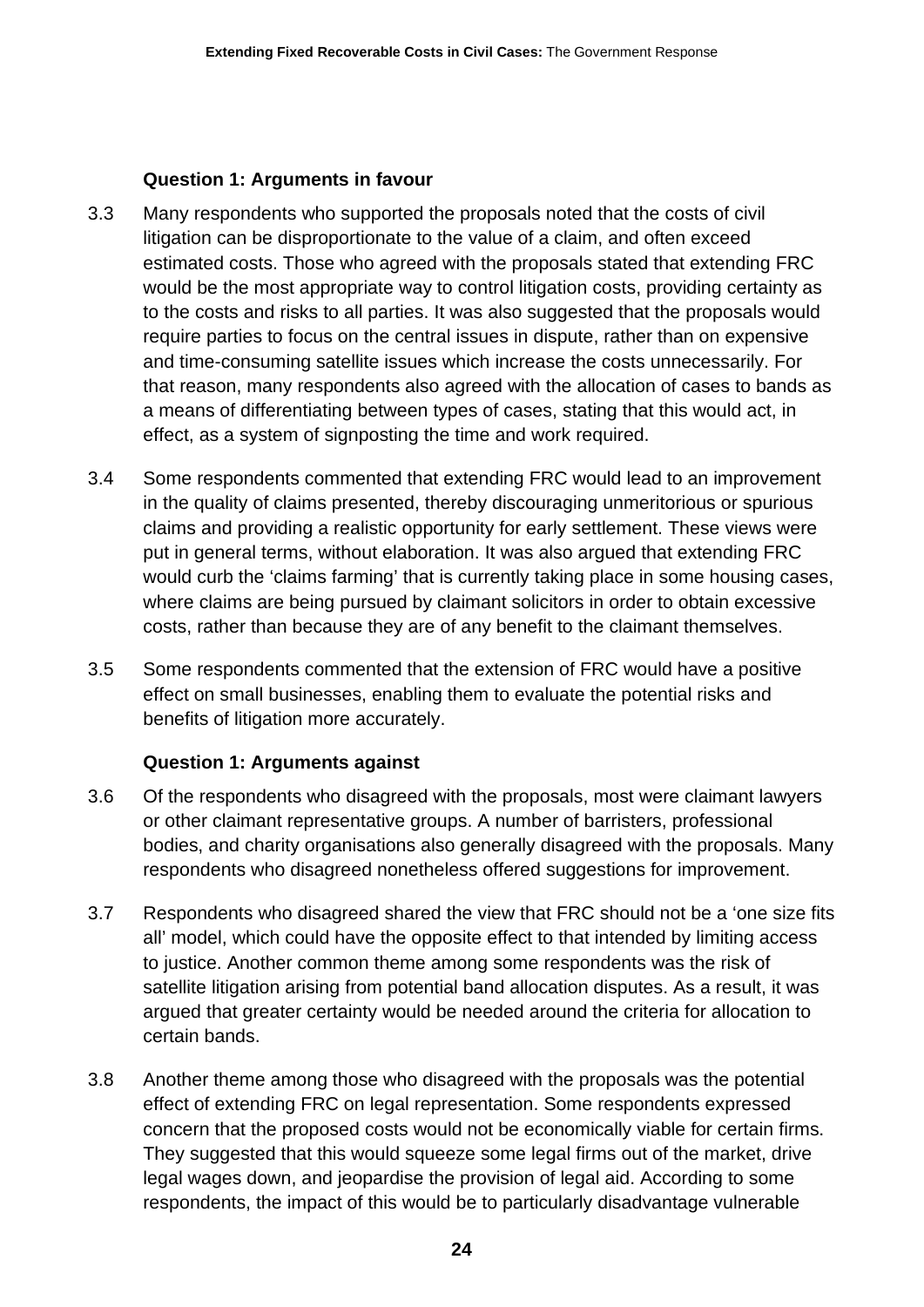groups, who would no longer be able to secure legal representation. These concerns were put by respondents in general terms, without detailed evidence – including as to what levels of FRC they considered would be more appropriate.

- 3.9 A point of agreement between claimant and defendant respondents was around the need for greater clarity in dealing with complex and exceptional cases. However, a point of disagreement, here, was on the band allocation of complex or exceptional cases. Suggestions from respondents varied between either recommending more bands in order to capture complex cases properly, or a prescriptive allocation to a specific dedicated band for cases deemed complex.
- 3.10 Most respondents, whether they agreed or disagreed with the proposals, were wary of the risk of banding disputes and subsequent satellite litigation, if there was insufficient clarity. Most respondents also recognised the role of judicial discretion in case banding, but there was disagreement as to its scope in determining what constituted a complex or exceptional case, and in how cases should be banded.

#### **Question 1: Specific issues raised by respondents**

*Inflation*

- 3.11 Both claimant and defendant respondents argued that the figures for the banding in the fast track would need to be uprated with inflation, as the figures reflected in Sir Rupert's report, published in July 2017, were based on data analysis of cases settling between 2012 and 2017.
- 3.12 Furthermore, some respondents commented that the figures should be uprated for inflation up to the point of implementation. However, one respondent also suggested that a four per cent uplift for inflation, and the use of SPPI, would be inadequate – although they did not give any reasons for this. Instead, they suggested that the figures should be kept under review and should be uprated in line with the Retail Price Index.

#### *Counsel and specialist lawyer fees*

- 3.13 One defendant respondent questioned why counsel fees are included as an addition to the FRC for a claim, suggesting that they should be dealt with as a disbursement. However, if such fees are to be included, the respondent contended that they should include 'counsel fees' only, with clear rules that they should only be used where needed and proportionate. In these circumstances, the respondent suggested that an explanation as to what makes a case exceptional and thus necessitating the use of counsel should be a requirement.
- 3.14 Another respondent noted that counsel or specialist lawyer fees will only be payable if those undertaking these responsibilities are instructed to draft a statement of case. They suggested that there should be clear rules, stating that this part of FRC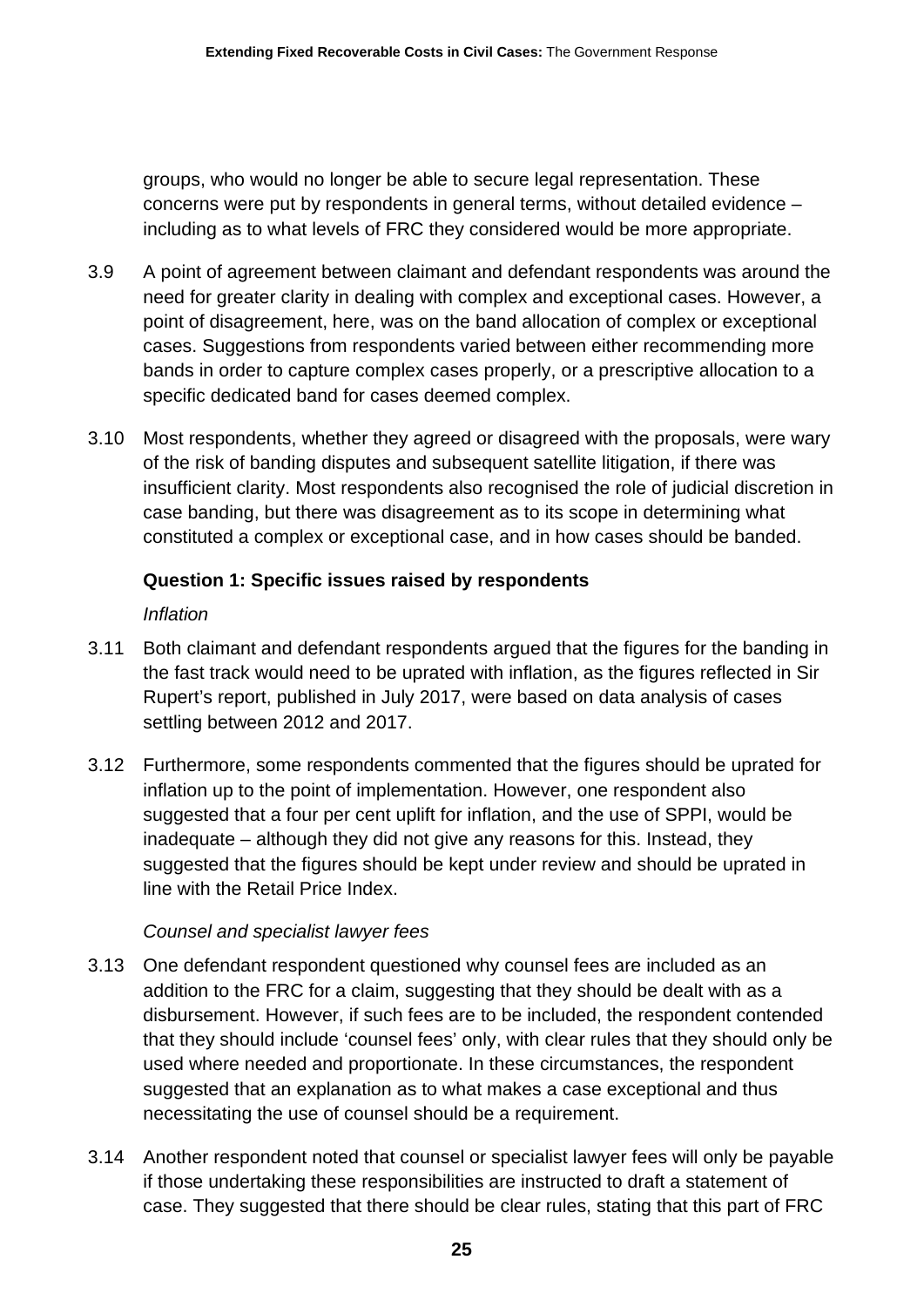is only recoverable if and to the extent that it is confirmed that the client is obliged to pay at least that amount to counsel or the specialist lawyer responsible for the drafting.

3.15 This respondent suggested that this would, theoretically, remove any incentive to agree lower fees than those specified by the extended FRC regime, while entrusting the market to dictate what fees are agreed without increases or reducing the overall recoverable fees.

#### **4. Analysis of responses to Question 1 (i): We seek your views, including any alternatives, on: the proposals for allocation of cases to Bands (including package holiday sickness);**

- 4.1 Around 60% (90) of respondents answered this question, with 35% of those who responded disagreeing with the proposals on band allocation. Nonetheless, many of these comments provided helpful suggestions for how the proposals could be strengthened or improved.
- 4.2 Respondents who were against the proposed banding figures argued they may be too low, and that as a result, there could be a risk of claimants' firms not taking on cases that may have a lower chance of success. They suggested that the effect of this would be to hinder access to justice.
- 4.3 Around 18% of responses were supportive of the Government's proposals, arguing, for example, that introducing FRC to housing disrepair claims would curb the 'claims farming' currently occurring in that sector. These respondents also noted that the proposed banding would help to provide certainty in claims, and reflect the costs, benefits and consequences of an early liability admission in line with the current Pre-Action Protocols (PAPs).
- 4.4 There was also some variation in the degrees of support or disapproval for this proposal. Some respondents who disagreed with the proposal on band allocation did so because they felt that (i) no new bands were required, preferring the current system; (ii) the proposals did not go far enough and should include additional bands; (iii) and that more bands were needed to account for any potential confusion or overlap.

#### **Question 1 (i): Specific issues raised by respondents**

#### *Banding clarity and satellite litigation*

4.5 Respondents who supported the banding proposals said that this would streamline the claims process, thereby speeding up compensation and removing unnecessary costs. However, both claimant and defendant respondents argued that the proposals were too vague to have their intended effect. Some respondents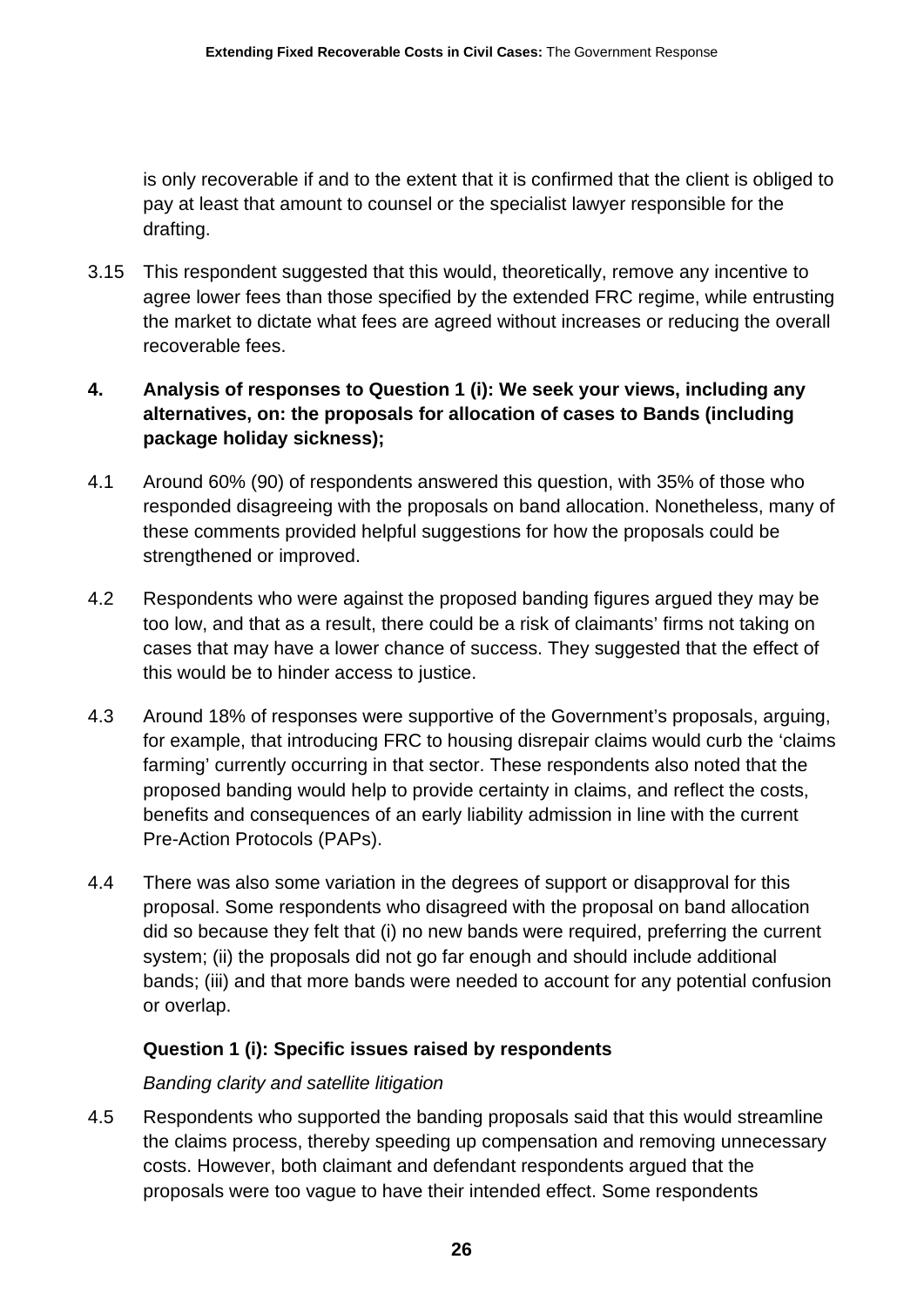suggested that greater clarity would be needed in order to outline which cases either qualify for or are exempt from FRC; how cases would be allocated to certain bands; and what provisions would be in place for a case to switch bands. These respondents argued that this would enable parties to agree which band is the most appropriate, rather than leaving this open to interpretation, and would avoid banding disputes. It was noted that guidance, with practical examples, would also ensure that there is a consistent and accurate approach to banding, reducing the likelihood of poor decision making or unnecessary and costly satellite litigation around allocation. A few respondents also said that the proposals must remove any financial incentive to raise disputes about which band applies.

#### *Complex cases*

- 4.6 Both claimant and defendant respondents recognised that some cases may be more complex than others. However, they diverged on how these cases should be allocated, and on the level of prescription required in determining that a case is complex.
- 4.7 Many respondents said that clear markers as to what 'complex' means, encapsulating the various types of cases captured by FRC, would be necessary to avoid disagreement. Some went further, suggesting that clear definitions would be needed specifically outlining which cases are expected to fall into which band. Some defendant respondents argued that failure to do so would risk parties gaming the system, with cases being pushed into a higher band in order to secure greater costs, while claimant respondents argued that a fixed costs regime may provide 'insufficient remuneration' for work undertaken in these types of cases. According to some claimant respondents, this could lead to certain cases being declined as they are not financially viable, hindering access to justice, and potentially disadvantaging vulnerable people.
- 4.8 Solutions for how to manage cases that were deemed complex, or that were found to be 'exceptional', ranged from moving into a different band to being taken out of the fast track. While some respondents suggested that certain types of cases should be exempt from FRC altogether, one defendant respondent argued that there should be no exit from FRC, except where it was obvious to all parties involved that the circumstances of the case were clearly exceptional.
- 4.9 It was argued that one category of complexity is where the value of the claim does not reflect the seriousness, or the circumstances surrounding it, or the people involved. Several claimant respondents reiterated this point, noting that even in cases where money judgments are modest, complex claims of any kind are not just about securing redress for financial loss, but can also be concerned with addressing or correcting a complex issue. According to these respondents, similar consideration should be given to cases involving minors, and other child abuse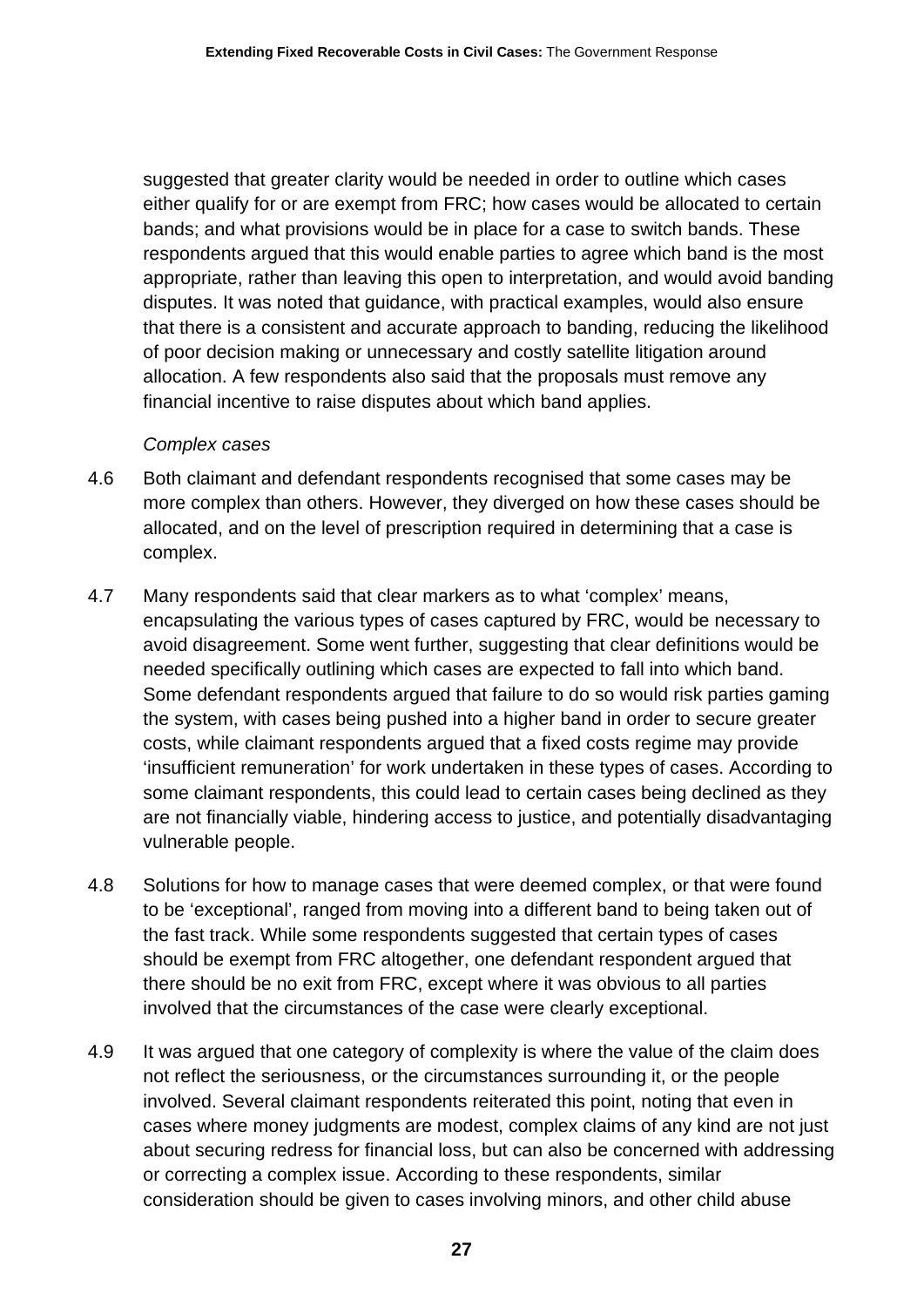cases. It was argued that these cases are sensitive in nature, especially considering the vulnerability of those involved, and are therefore both time and labour intensive.

4.10 Respondents noted that issues of complexity could also apply to cases that are low value but raise issues of wider importance that could lead to policy changes. It was argued that such cases can be legally complex, meaning they are not suitable for the fast track. Some respondents suggested that categorising these types of claims based on their financial value would ultimately undermine the delivery of justice.

#### *Housing claims*

- 4.11 A key theme among respondents to this question was housing claims. Respondents who were generally supportive of introducing FRC to housing claims commented that in these cases, the costs of litigation are largely disproportionate to the value of the claim, and for the most part costs exceed estimates. They argued that, rather than incentivising early settlement, this could lead to unnecessary concessions simply to avoid significant costs. On the other hand, respondents in favour noted that FRC could enhance access to justice by encouraging quicker resolutions to disputes, ensuring that costs are controlled, and providing upfront certainty as to what costs parties would face in litigation. They argued this would benefit claimants who would have otherwise been discouraged from bringing a claim due to the potential for high costs.
- 4.12 A number of defendant respondents argued that legal firms practising within the PI and clinical negligence market have now moved into the social housing sector, leading to an increase in housing disrepair claims of little or no merit, for which excessive costs are sought. One respondent commented that they have seen an increase of 110% in such claims between 2015 and 2018. They explained that their options were either to litigate on a proportion of claims with unknown costs consequences, or to settle inappropriately in order to avoid incurring further costs. The respondent contended – and was supported by others – that the new FRC proposals would allow them to dispute those claims of no merit with certainty of costs, while also discouraging claimant solicitors from pursuing those claims. It was argued that complex housing disrepair claims are rare, and that the most straightforward cases of this type should be allocated to Band 2.
- 4.13 Respondents who were generally against housing claims being subject to FRC suggested that FRC may not be appropriate in these cases due to the unique position of housing law. They argued that the value of housing claims can be low, but they can be complex and of profound importance to the client, many of whom are highly vulnerable, especially when a claim may result in a client losing their home. These respondents suggested that, in housing disrepair claims, often relatively low damages are being sought, as the primary importance of these claims is in obtaining an injunction or specific performance of the contract so that repairs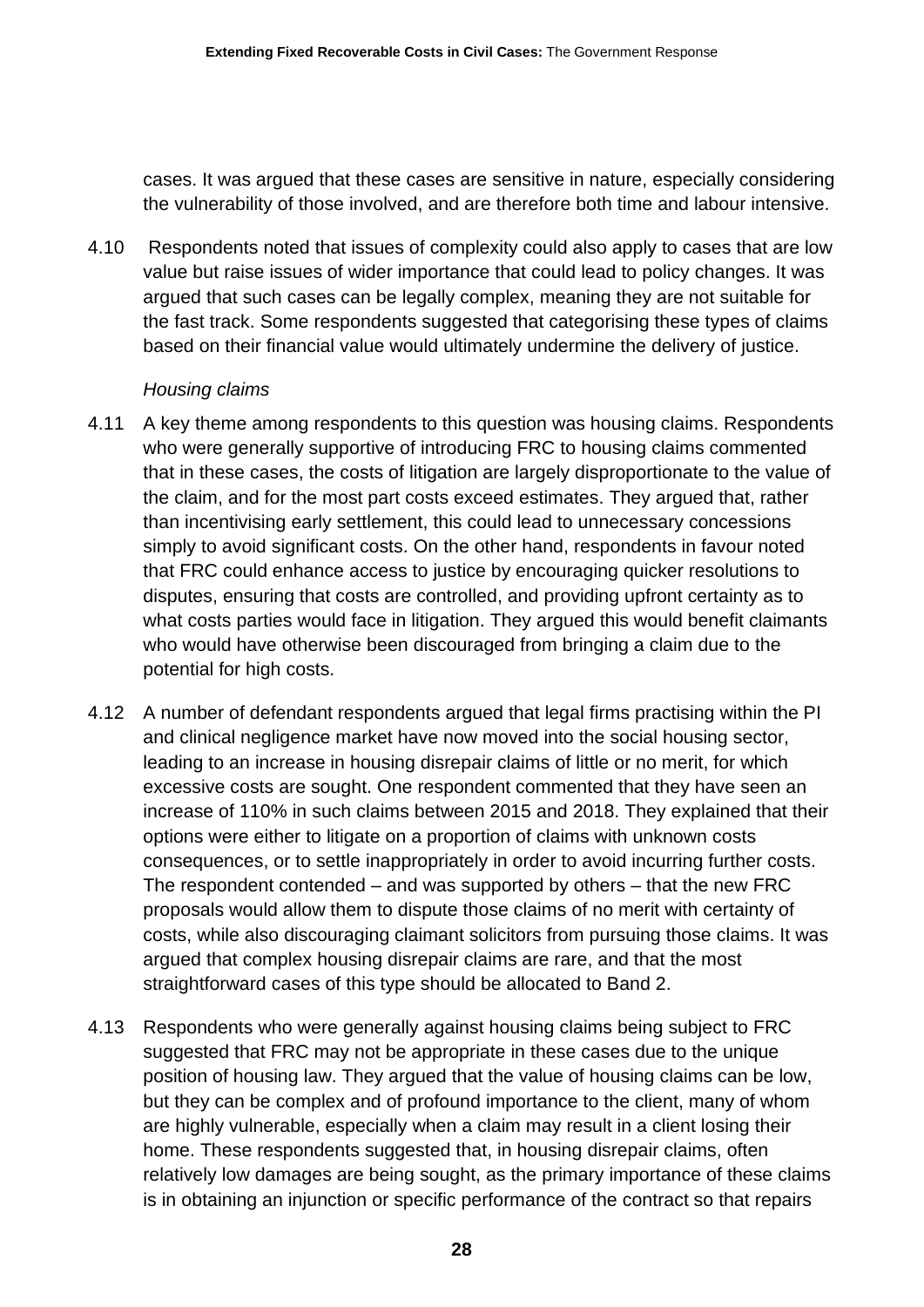can be carried out. They argued that, in terms of the value of the claim and the percentage of damages being awarded by way of costs, this must include both the compensation being awarded, as well as the value of the injunction, or similar relief.

- 4.14 Some respondents noted the risk that, if FRC are introduced at unworkably low levels, this could have a mutually reinforcing adverse impact on both the supply of and demand for legal services, which could disadvantage the most vulnerable housing claimants. As a result, they argued that it could become unaffordable to run certain types of housing claims, potentially unreasonably penalising legal aid lawyers for taking on these cases. Respondents noted that this could, in turn, leave tenants who could be facing homelessness or who are otherwise vulnerable unable to obtain legal representation. According to one respondent, these potential negative effects are evidenced by the significant decline over the last few years of the number of firms representing tenants in housing disrepair claims, and the inability of tenants who need it to find qualified legal representation as a consequence.
- 4.15 Another respondent pointed out that, although most housing disrepair cases would be suitable for FRC, other types of housing claims such as homelessness and unlawful eviction may not be suitable due to their complexity and sensitivity. Multiple respondents said that the consultation lacked clarity as to what would constitute a 'particularly complex' tracked possession or disrepair claim. Possession cases, for example, were cited as frequently more complex than other cases in county courts, and could involve a series of issues, including contract law, trusts, the Equality Act 2010, and human rights. Others suggested that FRC would hinder a tenant's ability to bring forward a claim, as either a well-resourced landlord could simply run down the clock on a tenant's resources and force a lower settlement, or claimant firms would not take on cases which have a lower chance of success. However, one solution proposed by respondents was to consider a bespoke scheme for housing cases, such as with clinical negligence cases.

#### *Credit hire*

4.16 Several insurance and defendant respondents noted that credit hire in relation to RTA claims is an area of recurring and costly dispute, which requires greater attention. Most respondents who raised this point argued that any guidance on band allocation should expressly state that credit hire claims should be allocated to Band 1. It was argued that this would eliminate any ambiguity that could lead to litigation around whether these claims fall under the definition of 'bent metal' or 'damages to vehicles only'.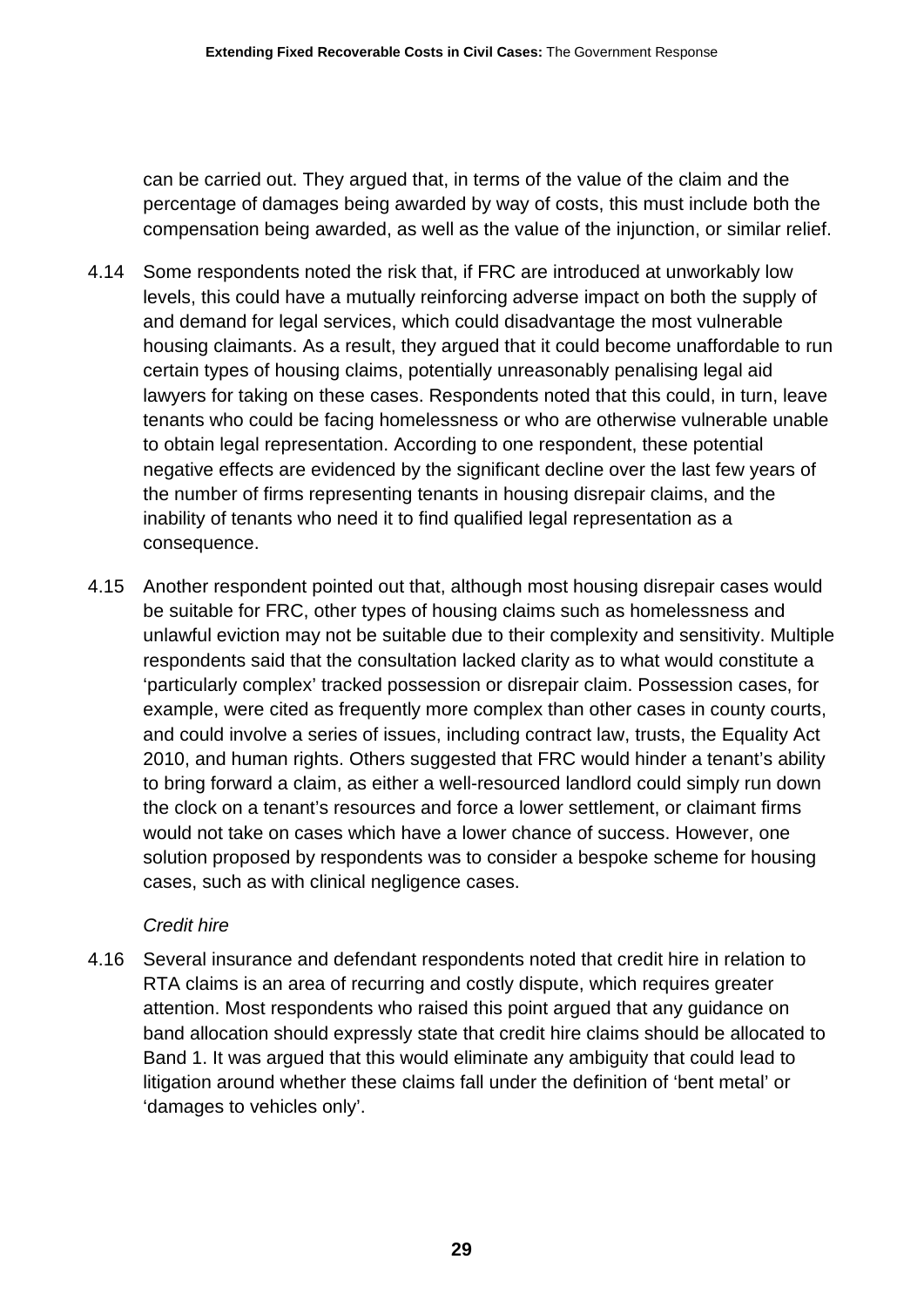#### *Fraud and fundamental dishonesty*

4.17 Some respondents argued that cases where fundamental dishonesty or fraud are legitimately raised should either be exempt from FRC or allocated to a higher band (i.e. a Band 3 case should be moved to Band 4). One respondent explained that greater attention needed to be paid to where such allegations are made in PI claims. It was noted that these allegations frequently arise at a very late stage in the proceedings (even at trial). Some respondents suggested that, where such allegations are made at an early stage of the case, this is a factor which should – normally – lead to the case being assigned to Band 4 or being removed from the fast track. However, it was noted that where they surface at a later stage, it is vital that the rules retain sufficient flexibility to allow cases to be re-allocated or re-assigned as appropriate: an 'exceptionality' based test would not achieve this. It was argued that the test for re-allocation or re-assignment should, instead, require there to have been a 'significant development' in the case, such as an allegation of fraud or fundamental dishonesty.

#### *Package holiday sickness claims*

4.18 A number of defendant respondents and insurers suggested that package holiday sickness claims should fall under Band 2 rather than Band 3. They noted that Sir Rupert's recommendation of Band 2, in Chapter 5, 5.2 of his 2017 report, is based on the similarity of costs to other types of cases in this band. Conversely, claimant respondents argued that the complexity of some of these claims, including those that arise overseas, and those that require extensive documentation and disclosure, make them more suitable for Band 3 given the difficulty and workload.

#### **5. Analysis of responses to Question 1 (ii): We seek your views, including any alternatives, on: the proposals for multiple claims arising from the same cause of action;**

- 5.1 Around 65% (98) of respondents answered this question, which addressed the rise in claimants making multiple claims arising from the same cause of action (for example in package holiday sickness claims). Roughly 38% of those who responded to this question disagreed with the proposal, arguing that 10% was too low a figure to be able to do the amount of work needed for additional clients. Around 16% of respondents were supportive of the proposal, arguing that in many of these claims arising from the same cause of action there is a fair amount of duplicate work. The remaining 46% of respondents suggested workable changes to the proposal, which are elaborated on further below.
- 5.2 There is generally less work to be done for additional claimants where the claim arises from the same set of facts. For this reason, some respondents argued it would be inappropriate to provide equal FRC for each additional claimant, as doing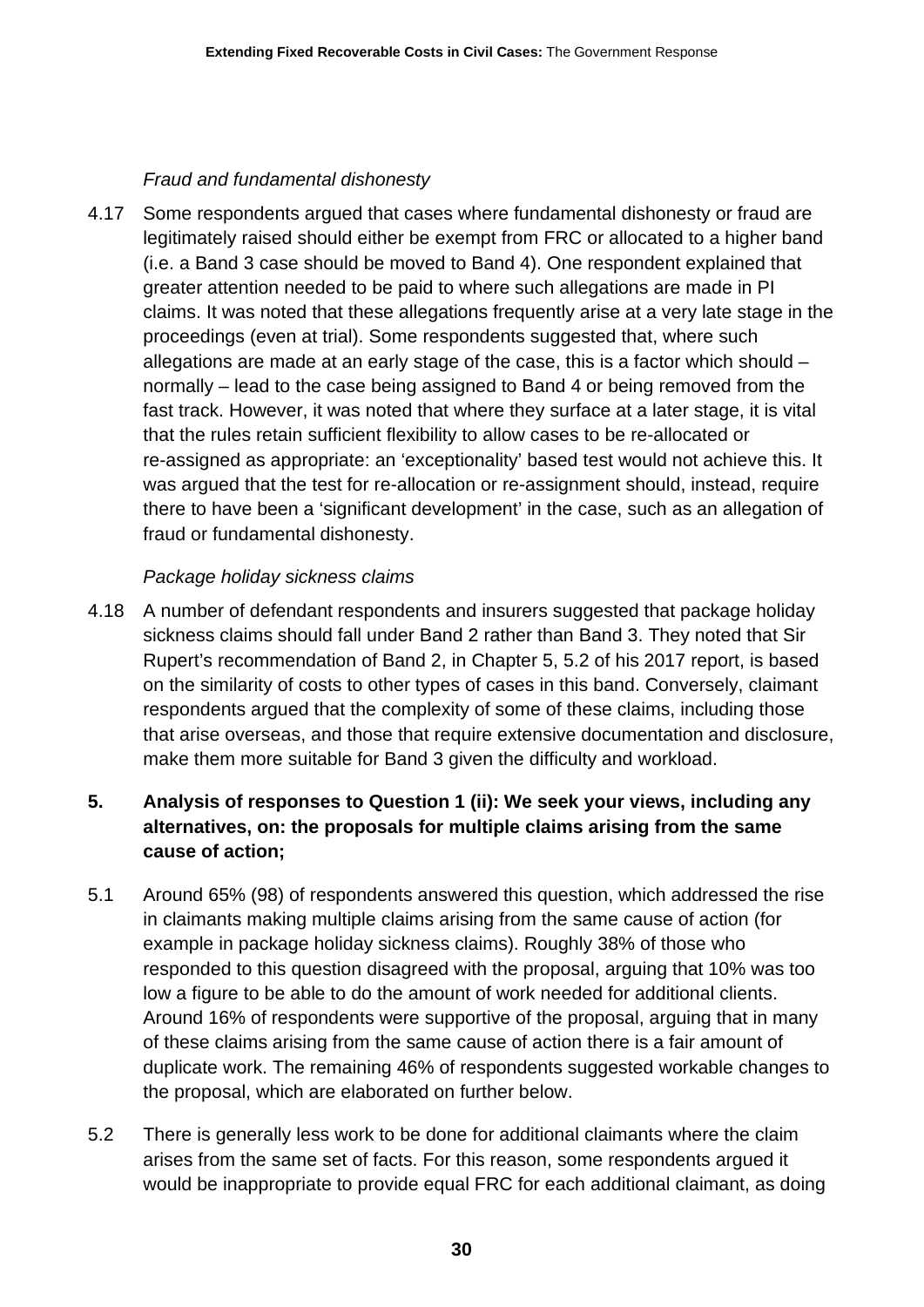so would lead to over-remuneration and perverse incentives to add more names to claims.

- 5.3 However, other respondents noted that there are differences in types of cases that involve multiple claims arising from the same cause of action, and that each case stands on its own merits. They argued that this is especially true for accidents where multiple claimants may have separate injuries which require additional work. These respondents suggested that there may be some duplication, but each claimant will have been affected in different ways, and there remains a duty to seek instructions and advise each claimant individually. It was noted that there can also be a wide range of special damages being claimed as personal to each individual. These respondents suggested, therefore, that a reasonable and proportionate amount of costs must be recoverable in each individual case. It was argued that this refutes the perverse incentive reasoning, as it is legitimate to make a claim for an accident involving multiple injured people.
- 5.4 A question was raised as to the definition of 'principal claimant', and how costs would be apportioned for additional claimants if the principal claimant's case fails. Conversely, there was some concern from respondents that linking the costs payable to the principal claimant could inflate the damages sought to prolong litigation and maximise costs payable on linked claims.

#### **Question 1 (ii): Specific issues raised by respondents**

#### *Ten per cent uplift for additional claims arising from the same cause of action*

- 5.5 Both claimant and defendant respondents noted that the proposed 10% FRC uplift for multiple claims arising from the same action would be too low to facilitate the performance of all necessary tasks. In RTA cases, for example, it was stated that the injuries may vary depending on where the person was sitting in the vehicle, and thus more work may be needed to issue a sufficient claim.
- 5.6 Some respondents argued that limiting additional costs to only 10% could act as a deterrent to litigators to act on behalf of multiple claimants, or cause delays in pursuing multiple claims arising out of the same cause of action – thus limiting access to justice. There were additional concerns that vulnerable and protected parties would need extra care in order to pursue their claims. It was argued that a 10% uplift would be insufficient reimbursement for the additional work, and that an uplift of around 45% – 50% would be more appropriate.
- 5.7 One unintended consequence of a 10% uplift was cited as the potential for additional claims to become commodities, whereby individual claimants would be referred to different solicitors in order to benefit from the full fixed costs, or where the same firm would litigate separately for each client. An increased fee of around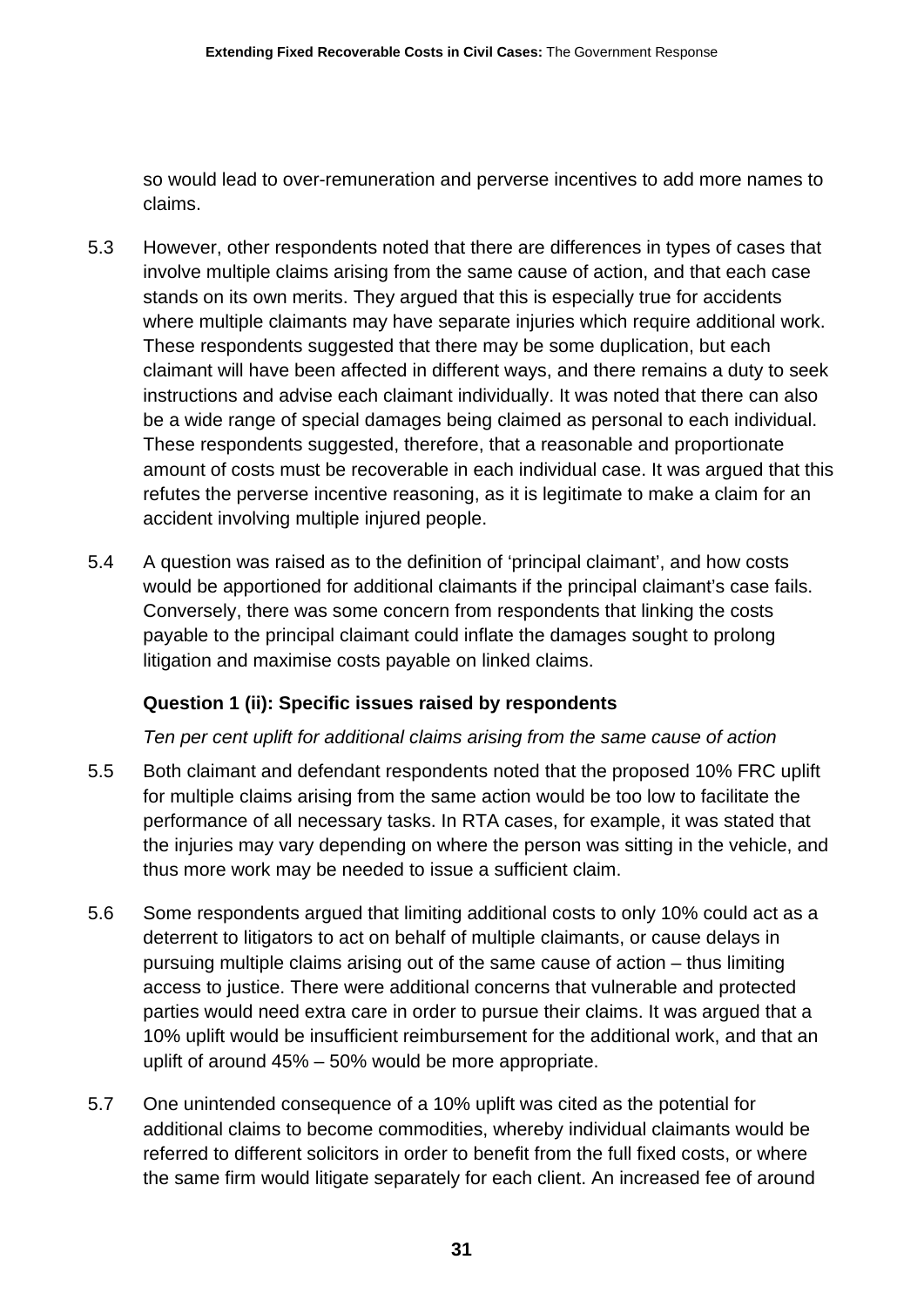25% per additional presented claimant was cited by respondents as one way to avoid this.

- **6. Analysis of responses to Question 1 (iii): We seek your views, including any alternatives, on: whether, and how, the rules should be fortified to ensure that a) unnecessary challenges are avoided, and b) cases stay within the FRC regime where appropriate;**
- 6.1 Responses to this question were connected to themes raised in Question 1 (i), with respondents providing additional detail on the measures necessary to encourage appropriate band allocation and reduce satellite litigation.
- 6.2 Nearly 67% (99) of respondents answered this question, with around 25% of those who responded outlining their opposition to the proposal. These respondents reiterated that a 'one size fits all' model would be inappropriate, and that complexity must be accounted for when deciding on band allocation. As has been mentioned in previous sections of this consultation response, respondents re-emphasised the point that the value of a claim does not necessarily reflect its importance, or the complexity of the issues involved.
- 6.3 Around 7% of respondents were supportive of the proposal. The remaining 68% offered suggestions and workable changes to the policy that would ensure it would meet its intended function, which are expanded on below. This included allowing for judicial discretion in the allocation process.

#### **Question 1 (iii): Specific issues raised by respondents**

*Guidance on unnecessary challenge and unreasonable behaviour*

- 6.4 A number of respondents argued for varying degrees of judicial discretion in determining appropriate allocation and, as a corollary, what may be considered an unnecessary challenge. They argued that this is because there may be cases that reasonably need to move between bands as the case progresses. According to these respondents, these instances should not be considered unnecessary challenges, but a prerequisite to ensuring access to justice and appropriate allocation. It was noted that this should either be left entirely up to the individual judge, or it would require training for judges generally to make appropriate and consistent decisions based on a clear set of rules.
- 6.5 Several respondents pointed out that clear guidance is needed as to what might constitute an unnecessary challenge, as well as similar guidance for unreasonable behaviour, as this would assist all parties and the judiciary.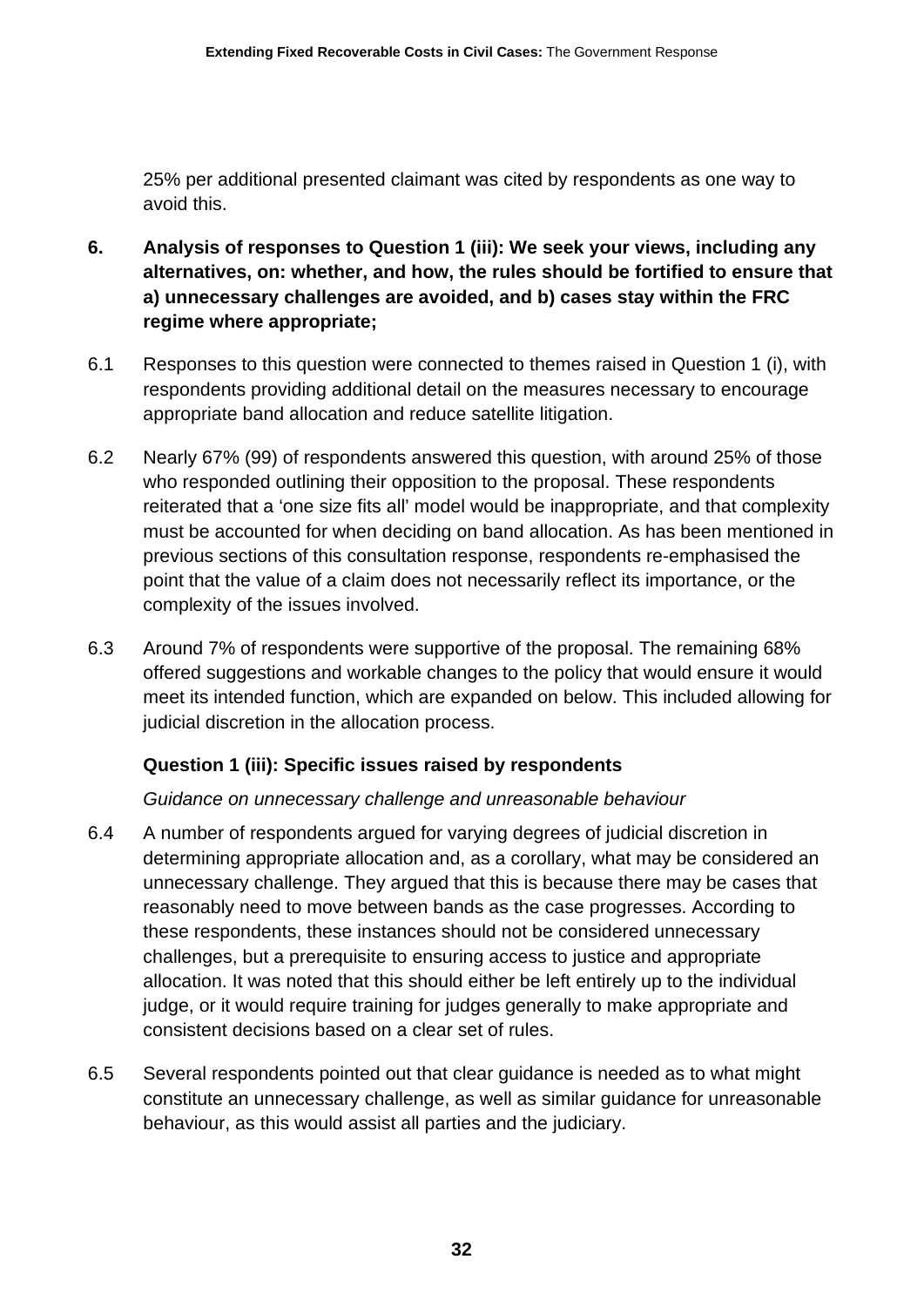#### *Fortifying the rules*

- 6.6 Some respondents suggested that the proposed costs sanction for an unsuccessful challenge of £150 was too low – not simply as a disincentive for making a challenge, but also because it would be insufficient to cover the successful party's application costs. A figure of £500 was proposed instead.
- 6.7 Others suggested that a more effective way of avoiding unnecessary challenges would be to provide clear, detailed guidance, with examples of the types of claims that would fit into each band. However, these comments were caveated with the suggestion that too rigid a set of rules or an exhaustive list may not be appropriate; this could serve to be too prescriptive, and the court should instead retain discretion to decide what is unreasonable.

#### *Case law*

- 6.8 Many respondents helpfully pointed to several recent court decisions which would help define unnecessary challenges. Examples of these cases included *Ferri v Gill* and *Hislop v Perde*. [24](#page-34-0) One respondent noted that the consultation paper assumes fixed costs apply when costs are allowed on the standard basis. This point was before the Court of Appeal in *Adelekun v Lai Ho*, which held in November 2019 that claimant solicitors should settle for fixed costs.[25](#page-34-1) The respondent added that the consultation assumes counsel's fees are included within FRC, and considers whether in some circumstances an element should be ring-fenced. However, they noted that the current FRC rules do not say that counsel's fees are ordinarily included and there may be attempts to claim them as disbursements: this point was considered by the Court of Appeal in *Aldred v Cham*, which held that in cases where items are claimed as disbursements for work already included within the FRC in Part 45 of the CPR, then no additional sums for these disbursements are recoverable.[26](#page-34-2)
- **7. Analysis of responses to Question 1 (iv): We seek your views, including any alternatives, on: Part 36 offers and unreasonable litigation conduct (including, but not limited to, the proposals for an uplift on FRC (35% for the purposes of Part 36, or an unlimited uplift on FRC or indemnity costs for unreasonable litigation conduct), and how to incentivise early settlement.**
- 7.1 Around 67% (99) of respondents answered this question. Roughly a quarter of those who did so noted that the current risk of indemnity costs provides a better incentive to settle than paying an additional 35% of FRC. It was also suggested that

<span id="page-34-0"></span><sup>24</sup> *Ferri v Gill* [2019] EWHC 952 (QB); *Hislop v Perde* [2018] EWCA Civ 1726.

<span id="page-34-1"></span><sup>25</sup> *Adelekun v Lai Ho* [2020] EWCA Civ 517.

<span id="page-34-2"></span><sup>26</sup> *Aldred v Cham* [2019] EWCA Civ 1780.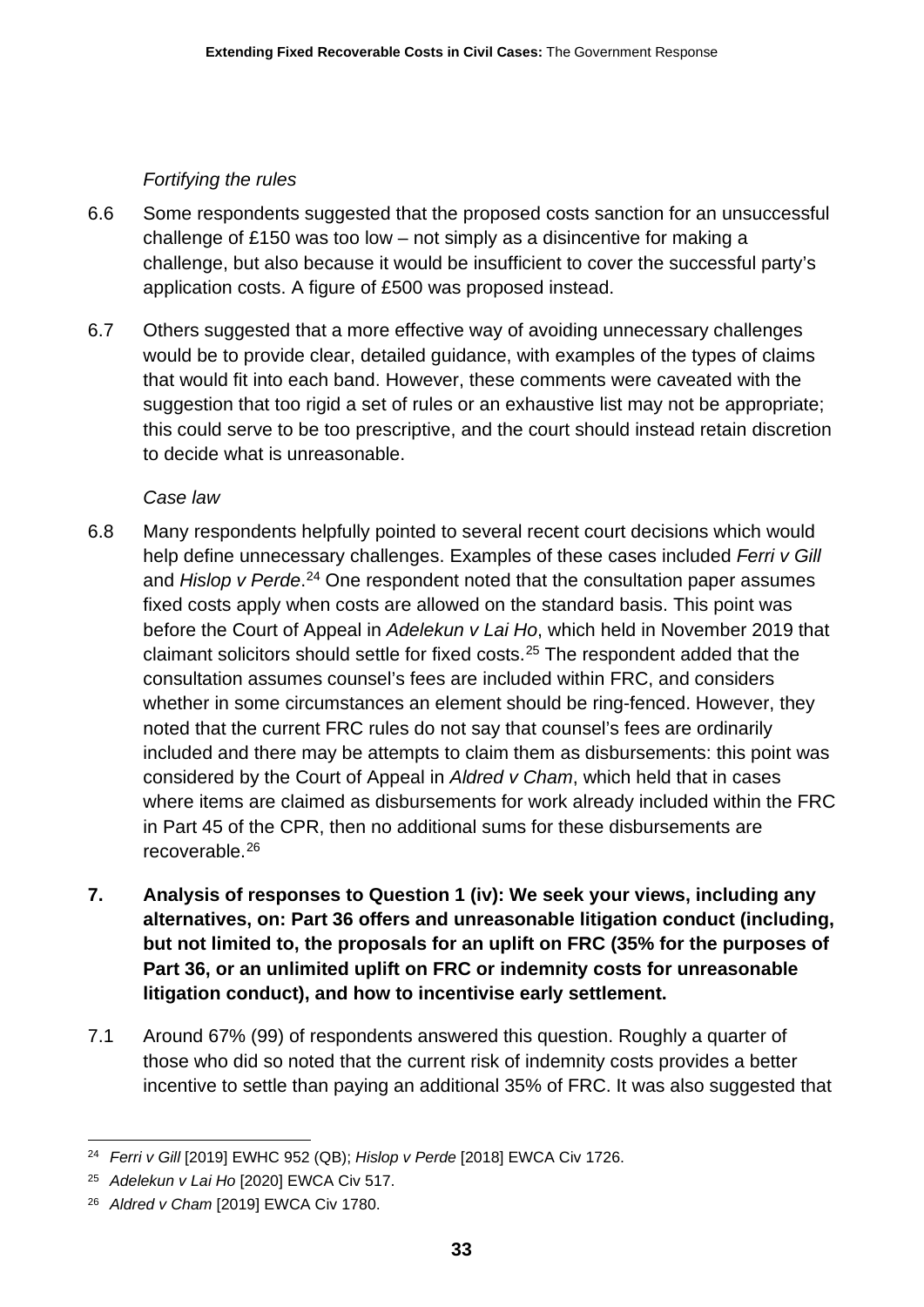courts should stick firmly to the existing Part 36 rules, which should be strengthened.

- 7.2 Around 14% of the total respondents were supportive, commenting that an FRC uplift provides a clear incentive for defendants to make realistic Part 36 offers. It was argued that Part 36 offers need to have greater meaning, so an uplift to FRC, where a Part 36 offer is beaten, would be welcome. Some respondents supported this point by noting the decision to award an uplift on FRC, rather than indemnity costs, seems sensible. Many also commented that an unlimited percentage of indemnity costs has the potential to encourage satellite litigation.
- 7.3 The remaining respondents offered no opinions of support or opposition, but suggested changes that, in their view, would make the proposals around Part 36 offers, unreasonable behaviour, and incentivising early settlement more workable. These are elaborated on further below.

#### **Question 1 (iv): Specific issues raised by respondents**

#### *Part 36 offers and appropriate percentage uplift*

- 7.4 Many respondents agreed that Part 36 should be strengthened to act as a genuine deterrent and to incentivise reasonable settlement offers at an early stage in litigation. Part 36 was also seen by respondents as a crucial tool in ensuring that cases are kept within the scope of FRC, where they would fall out of the fixed costs regime due to defeating a Part 36 offer at trial.
- 7.5 A number of respondents preferred a percentage uplift on FRC over indemnity costs. One response suggested that a percentage uplift on Part 36 offers ensures such costs will be proportionate and consistent, whereas indemnity costs would not always necessarily be so – given their variable nature. However, it was noted that the percentage should be assessed against the value of the settled claim, rather than the estimated claim, to ensure that claims are not inflated to end up in a higher value.
- 7.6 Respondents suggested a variety of different uplift percentages to incentivise early settlement, with many agreeing that the 35% uplift proposed in the consultation paper would be the appropriate amount. However, some respondents felt that 35% would be too high, suggesting a cap between 20–25%, as this would be sufficient to redress the failure to accept an offer. These respondents stated that a higher percentage would be disproportionate and punish the losing party, which may have had reasonable grounds to pursue a claim; it would also risk encouraging satellite litigation. Others, however, felt that the proposed 35% figure was too low to provide a sufficient deterrent, preferring instead 50% that would better reflect the importance of early settlement and drive reasonable behaviour.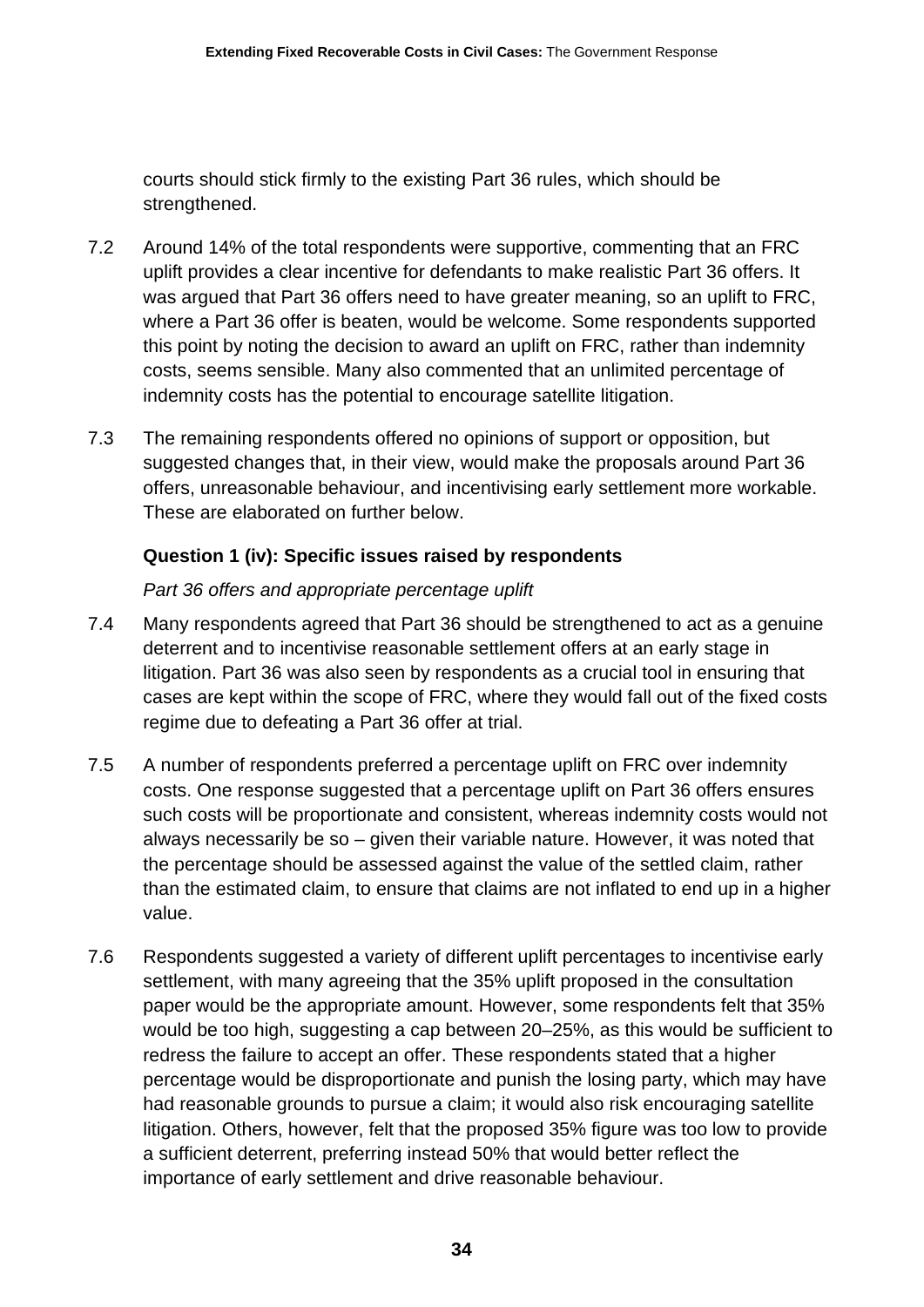- 7.7 Some respondents pointed out that unreasonable behaviour can be a far more serious matter than failure to beat a Part 36 offer. They argued that having a similar penalty for each is unfair in relation to Part 36 failures, advocating a lower uplift of 25% for the latter. Among such responses, a further issue centred around the tactics of claimant solicitors in not accepting a Part 36 offer pre-litigation, commencing proceedings, and then lodging notice of acceptance – it was argued by one defendant respondent that such behaviour would need to be disincentivised through an appropriate penalty. It was noted that such behaviour is, presumably, to secure the much higher level of FRC applicable on issue.
- 7.8 Many respondents had similar views that Part 36 offers already work well to encourage early settlement, whilst disincentivising intransigence or unreasonable behaviour. It was suggested that a 35% uplift on FRC would be too low to have the intended effect, and would be especially problematic in lower bands. Others argued in favour of either (i) awarding indemnity costs connected to Part 36 offers, or (ii) a 60% uplift of FRC in cases of late acceptance.
- 7.9 Conversely, some respondents argued that replacing the current indemnity costs enhancements with fixed costs would fail to incentivise early settlement. They stated that strong incentives would need to be in place to comply with the PAP.

# *Indemnity costs vs multiples of FRC*

- 7.10 Some respondents suggested that indemnity costs are a more effective way to ensure unnecessary challenges are avoided and cases remain within the FRC regime where appropriate. One respondent commented that indemnity costs are an effective measure to control expenditure, and the threat is likely to give defendants reason to pause before acting in an unreasonable manner. It was argued that in relation to unreasonable behaviour, the court should award indemnity costs. Another respondent commented that where indemnity costs are awarded due to unreasonable behaviour, which will have caused the other party to incur additional legal expense, it is only fair and proper that such indemnity costs are based on the actual costs incurred by a party – otherwise, the unreasonable party benefits at the detriment of the other party. This respondent suggested that this approach also encourages proper behaviour during litigation.
- 7.11 Another respondent who supported indemnity costs said that an FRC uplift could potentially reduce the costs that parties would have to pay. They stated that if the FRC are less than the previous costs of the case, then an uplift has failed in its purpose. It was argued that indemnity costs orders, on the other hand, provide stronger incentives to early settlement.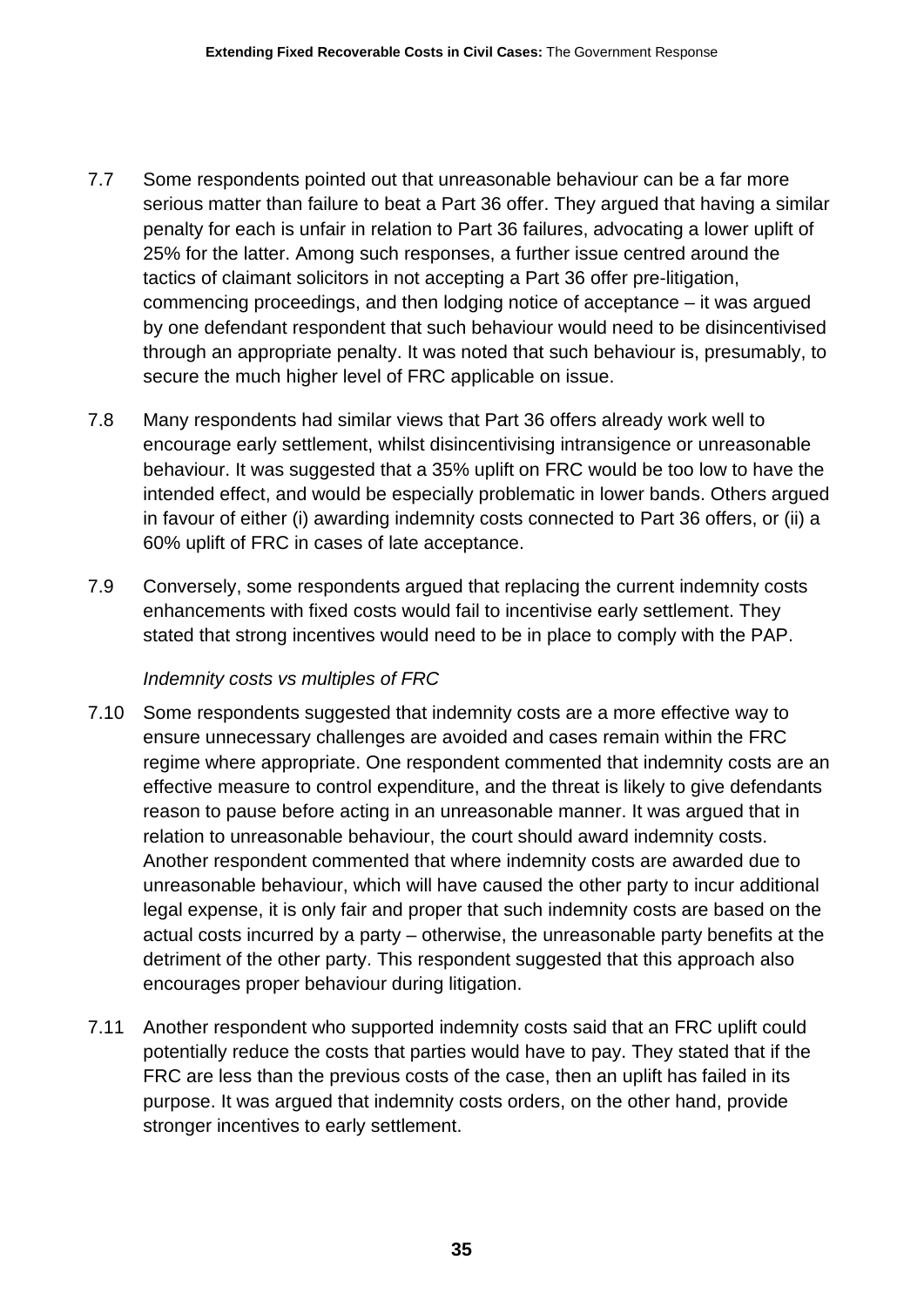# *Qualified One-Way Costs Shifting (QOCS)*

7.12 A few respondents suggested that the interplay between Part 36 and QOCS should be reconsidered. However, they did not provide details of specific concerns or how these might be addressed.

# **Question 2: Noise Induced Hearing Loss (NIHL)**

#### **8. Overview: NIHL**

- 8.1 Following a significant rise in NIHL claims, the Government commissioned the CJC to make proposals to improve the handling of claims and for a regime of FRC. The CJC issued its report in September 2017; however, this report had been seen in advance by Sir Rupert, and his 2017 report included recommendations which supplemented the CJC's.
- 8.2 The consultation paper asked respondents to consider the CJC's recommendations, including its proposals to:
	- i. Introduce a new pre-litigation process that would involve greater transparency between parties, including a new letter of claim and approved audiograms;
	- ii. Improve the post-litigation process, such as an agreed template for standard directions, and tighter controls on the criteria applied when listing cases for separate trial or preliminary issues such as limitation;
	- iii. Extend FRC for pre- and post-litigation costs.

#### **9. Analysis of responses to Question 2: Given the Government's intention to extend FRC to NIHL cases, do you agree with the proposals as set out?**

- 9.1 Of the 149 responses, around 38% (56) chose to answer this question, with roughly a third of those agreeing and 28% disagreeing with the proposals.
- 9.2 Multiple respondents commented that expanding the scope of FRC to include NIHL claims would bring more certainty to the overall costs of civil litigation and introduce more proportionality. Furthermore, it was argued that streamlining the process through mandatory rules should increase cooperation between parties. According to some respondents this should, in turn, lead to a higher proportion of claims being resolved pre-litigation.
- 9.3 Some defendant respondents also welcomed the requirement to provide information from the outset via a new letter of claim process. They argued that compliance should be mandatory, and – where parties fail to do so – it was suggested that courts should be permitted to impose a penalty, such as a percentage reduction of FRC.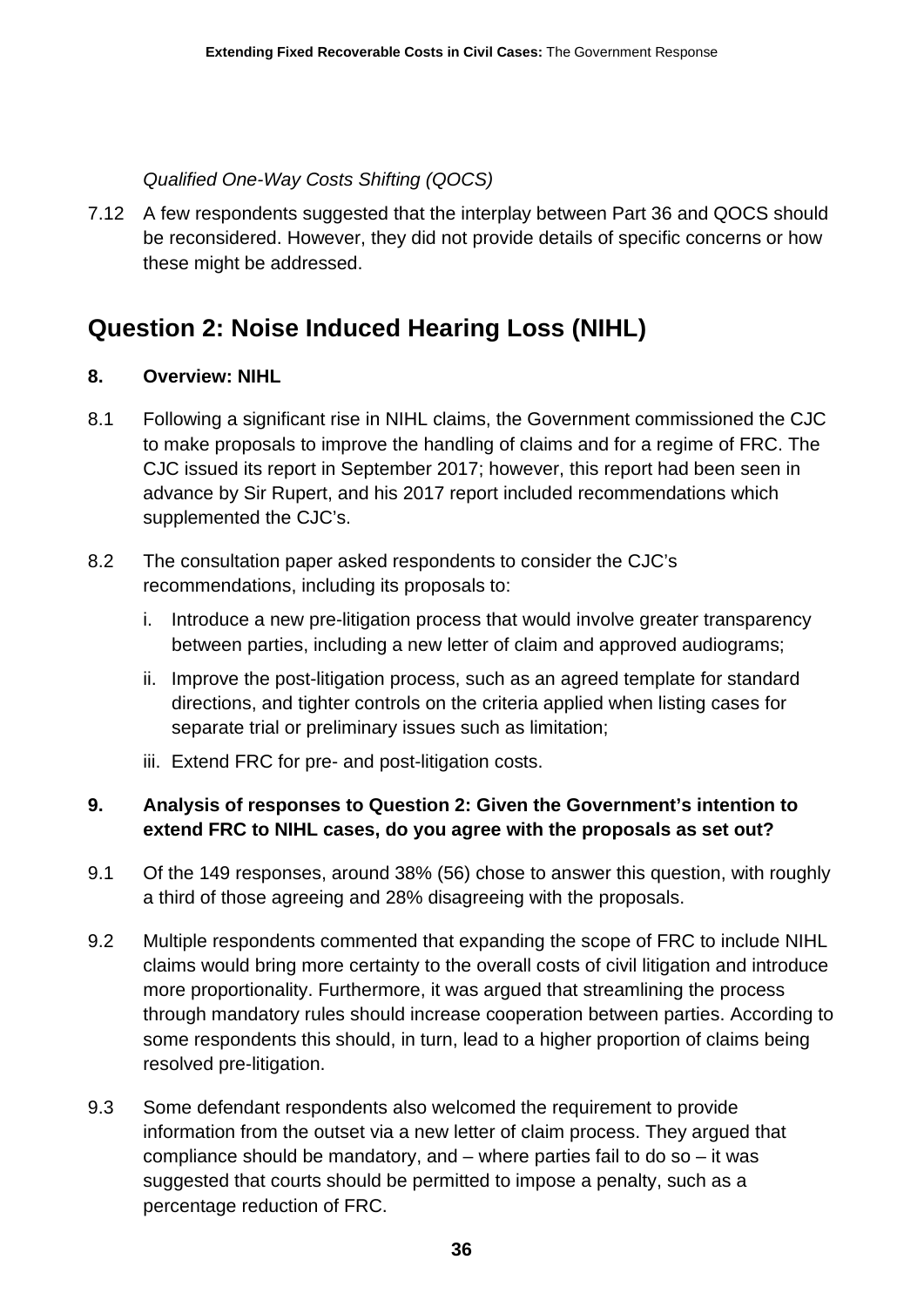- 9.4 A few respondents, while recognising the reasonableness of controlling costs, suggested that NIHL claims require more work than other PI claims, and that the FRC rates should be set to account for all necessary work. There was also concern that the proposals to extend FRC to NIHL claims would effectively treat all cases as the same, rather than recognising the varied nature of individual cases.
- 9.5 Some respondents argued that NIHL claims above £25,000 in damages should automatically move to the multi-track, rather than be assigned as an intermediate case.

# **Question 2: Specific issues raised by respondents**

#### *Mandatory actions prior to serving a letter of claim*

9.6 One respondent stated that the requirement for mandatory actions to be taken prior to serving a letter of claim will benefit all parties to NIHL proceedings. It was argued that this will enable parties to undertake a more detailed assessment of a proposed claim, which, in turn, should lead to more timely resolution of NIHL claims. It was also noted that the inclusion of a checklist stipulating what must be included will help claimants ensure they have provided the necessary information for defendants to quickly assess a claim and identify any deficiencies. The respondent suggested that the requirement for a declaration by the solicitor and claimant would ensure that a letter of claim is taken sufficiently seriously, given that both solicitor and claimant would be accountable for its contents. It was also argued that the time period for a defendant to respond to a letter of claim should not start until a compliant letter of claim is received.

#### *Claims in and out of the Portal*

9.7 One defendant respondent drew attention to the fourth exclusion in the consultation paper, which states, in Chapter 4.9, that in cases with a single defendant, 'the defendant may elect for the claim to go through the Portal'. They stated that a claim against a single defendant is currently required to go through the Portal, unless the regime is changed going forwards. It was also noted by the same respondent that defendants can only remove claims from the Portal by denying liability, or by failing to meet certain procedural requirements. This respondent pointed out that the consultation paper states, also at Chapter 4.9, that where liability is denied and the case succeeds, the FRC will be those of the fast track. They suggested that it is, therefore, not clear where these claims would sit, as the criteria for the fast track bands set out in Chapter 3, 3.2 of the consultation expressly excludes NIHL claims from Band 4, where other Employers' Liability Disease (ELD) claims sit. It was noted that these types of NIHL claims could attract higher costs in the fast track, thereby encouraging gaming, limiting the impact of the new regime, and increasing costs.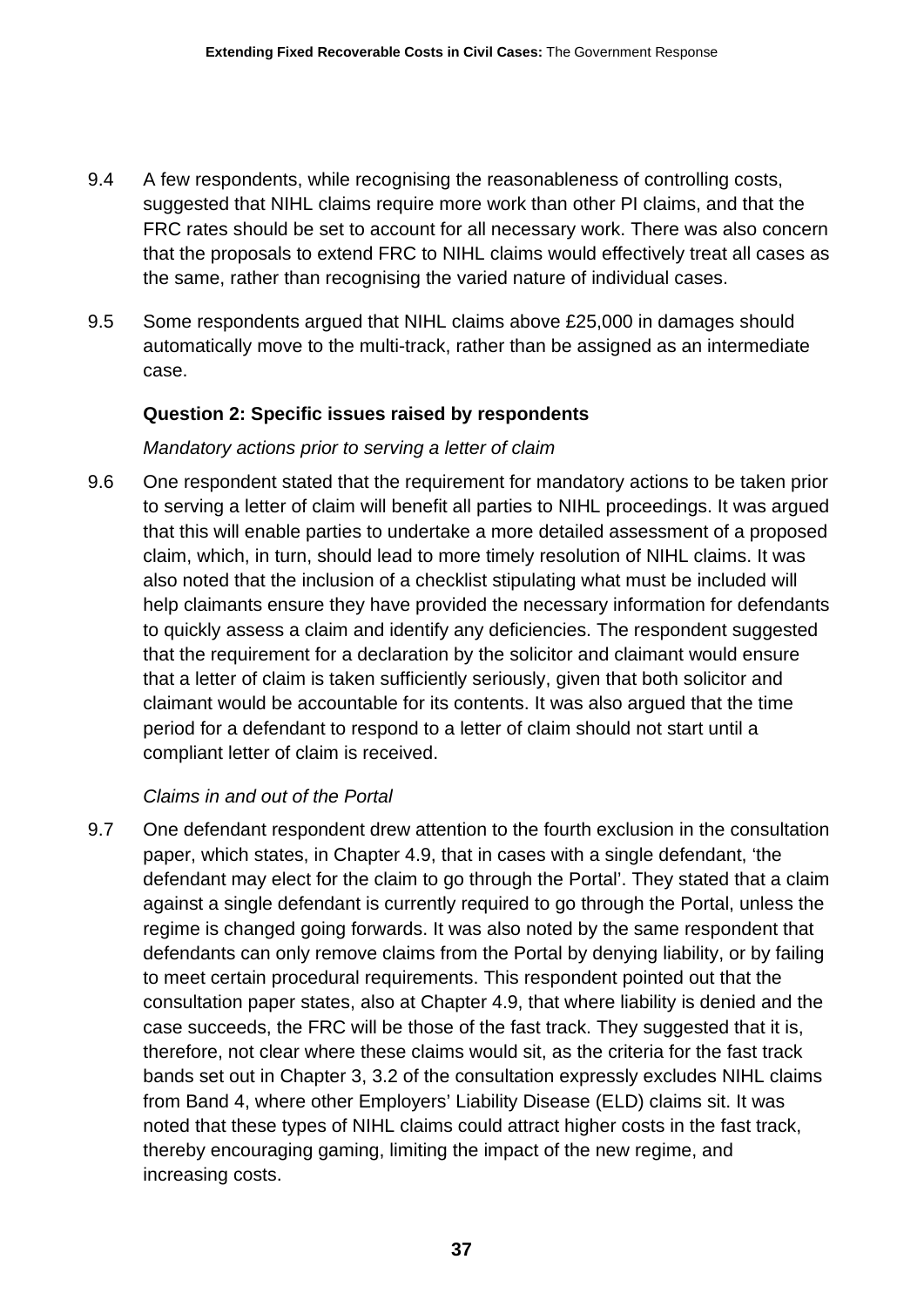# **10. Analysis of responses to Question 2 (i): We seek your views, including any alternatives, on: the new pre-litigation process and the contents and clarity of the draft letters of claim (and accompaniments) and response.**

- 10.1 Around 21% (31) of respondents to the consultation answered this question. Of those who responded, around 39% were supportive of the proposals. They argued that FRC would introduce more proportionate costs in NIHL claims, increase cooperation between parties, and lead to more claims being solved pre-litigation due to the streamlined, mandatory rules process.
- 10.2 Around 22% of respondents were against the proposals, arguing that:
	- The Impact Assessment (IA) states there is no data on the legal fees for NIHL, so it is inappropriate to impose costs regimes in this area;
	- Requiring a search from the Employers' Liability Tracing Office is unnecessary and time consuming;
	- Requiring full disclosure of all medical records rather than just relevant ones would increase delays and spending;
	- The reform would be too prescriptive and would increase court time and costs;
	- The link between claimant solicitor and audiologist will lead to expert selection to achieve a favourable opinion, which is likely to drive an increase in claims frequency.
- 10.3 One claimant respondent said that the pre-litigation process places significant emphasis on the front-loading of work in the preparation of cases. They argued that early settlement or defendant behaviour could risk these cases becoming uneconomic – either requiring claimant lawyers to make up a shortfall elsewhere, or not pursue them at all.
- 10.4 One respondent suggested that in the letter of response, stronger language should be introduced to ensure, as far as possible, that in cases where there are multiple defendants, the defendants make a timely decision on who will lead in the case. It was argued that this will avoid delay and the costs associated with duplication. This respondent also suggested that the list of those signed up to the agreement is made readily available, so that claimant lawyers will know when to expect adherence to it.

# **Question 2 (i): Specific issues raised by respondents**

#### *Audiologist accreditation scheme*

10.5 Both claimant and defendant respondents suggested that an audiologist accreditation scheme that is independent of the claims process should be created. They argued that, as an accreditation scheme does not currently exist, this would help to cut down on abuse or the falsification of audiologists' reports. These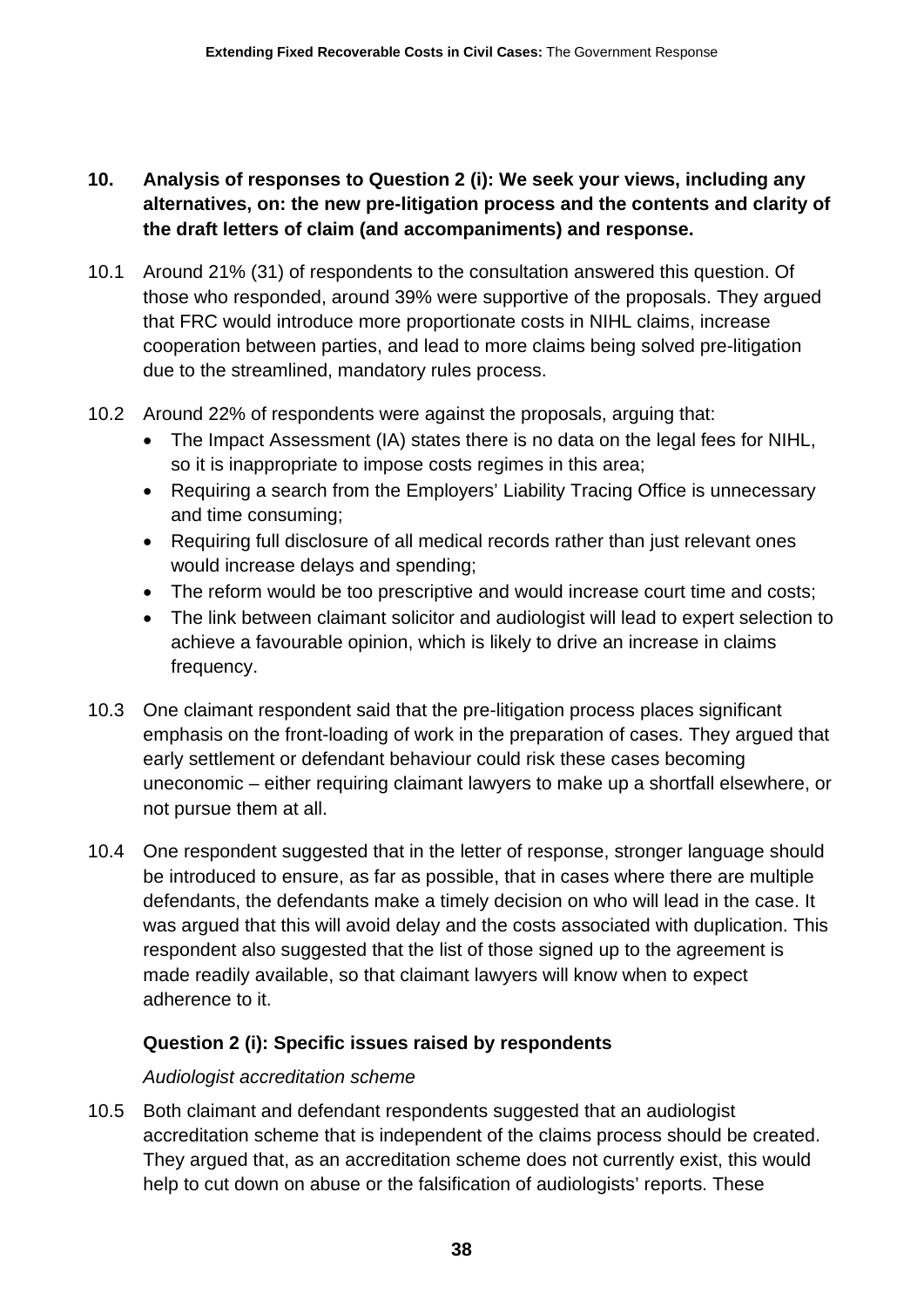respondents suggested the following factors to create an effective accredited system:

- Random and independent re-testing of audiology undertaken by the accredited provider; the audiologist to have good knowledge of the Coles, Lutman and Buffin (CLB) and Lutman, Coles and Buffin (LCB) papers;<sup>[27](#page-40-0)</sup>
- Ensuring accurate audiometer calibration and ambient testing conditions (the room where the testing is carried out should have ambient noise levels of no higher than 35dB throughout the testing period);
- Auditing each accredited audiologist regularly;
- Ensuring that each audiologist is trained and audited against the correct fitting of earphones and transducers;
- Ensuring repeat testing at each audiometric frequency with any variability in excess of 10 dB noted in accordance with the British Society of Audiology recommended Procedure (2012);
- Any significant asymmetry or poor hearing in the lower frequencies to be flagged.

# **11. Analysis of responses to Question 2 (ii): the contents of the proposed standard directions, and the listing of separate preliminary trials.**

- 11.1 Around 20% of respondents answered this question. Some expressed reservations, arguing that the proposed standard directions would be too prescriptive and would increase court time and costs, and that our proposal on preliminary issue trials in NIHL cases was at odds with the recommendation of the committee (in fact, there was no agreement by the CJC working party as to whether FRC should apply if disputed limitation is listed as a preliminary trial issue). Around a third of respondents welcomed these proposals, commenting that these directions will streamline the NIHL claims process.
- 11.2 One respondent suggested that the standard directions should stipulate a sanction in cases where the claimant fails to provide the information required for the proposed draft letter of claim.
- 11.3 Some claimant respondents expressed concern that there was no clarification about what would happen if a defendant unnecessarily seeks repeat audiograms. The Government acknowledges this point and agrees that it does not want to create an

<span id="page-40-0"></span><sup>27</sup> [<https://www.semanticscholar.org/paper/Guidelines-for-quantification-of-noise%E2%80%90induced-loss-](https://www.semanticscholar.org/paper/Guidelines-for-quantification-of-noise%E2%80%90induced-loss-Lutman-Coles/e942284039188fc8297374d63d813e4cf39685d2)[Lutman-Coles/e942284039188fc8297374d63d813e4cf39685d2>](https://www.semanticscholar.org/paper/Guidelines-for-quantification-of-noise%E2%80%90induced-loss-Lutman-Coles/e942284039188fc8297374d63d813e4cf39685d2), recent LCB paper on NIHL guidelines, published in 2016; [<https://www.semanticscholar.org/paper/Guidelines-on-the-diagnosis-of-noise](https://www.semanticscholar.org/paper/Guidelines-on-the-diagnosis-of-noise-induced-loss-Coles-Lutman/facdadf4190b032f2e893a872c8e1d4b09a3b443?p2df)[induced-loss-Coles-Lutman/facdadf4190b032f2e893a872c8e1d4b09a3b443?p2df>](https://www.semanticscholar.org/paper/Guidelines-on-the-diagnosis-of-noise-induced-loss-Coles-Lutman/facdadf4190b032f2e893a872c8e1d4b09a3b443?p2df), original CLB paper from 2000, upon which the more recent paper is based.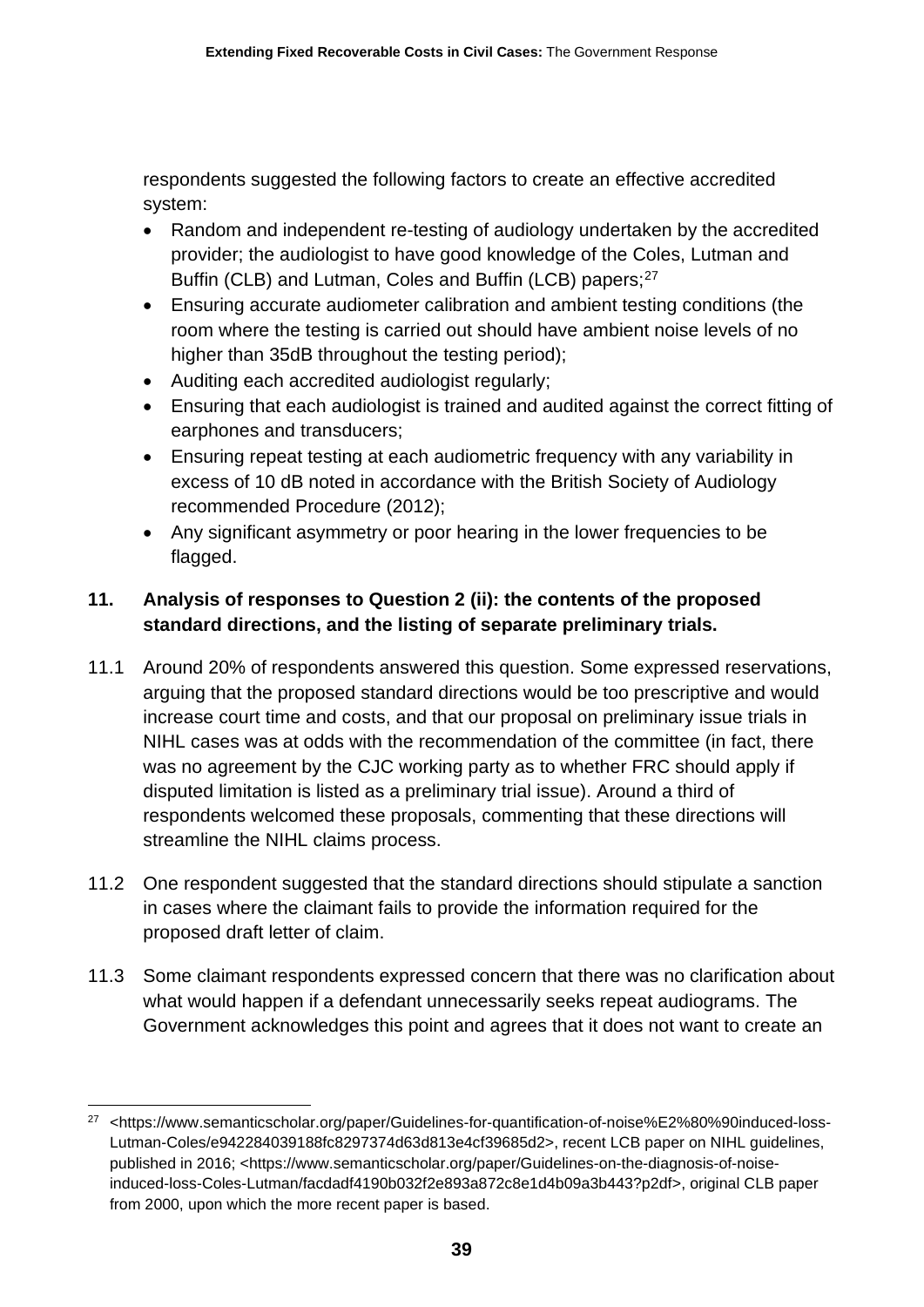environment where defendants seek repeat audiograms in order to limit the resources a claimant can dedicate to a claim.

### **Question 2 (ii): Specific issues raised by respondents**

# *Preliminary issue trials*

11.4 Several defendant respondents and insurers advocated the retention of preliminary issue trials on limitation within FRC. These respondents argued that these trials are frequently used and are a quick and inexpensive way of resolving disputes at the earliest opportunity. Others expressed similar views, noting that preliminary issue trials reduce rather than increase costs. However, other respondents supported the proposal for tighter controls on listing NIHL cases for preliminary issue trials on limitation. They argued that NIHL claims are generally low value, and that these trials are an unnecessary and disproportionate way of dealing with issues that could be resolved in one day.

# **Question 3: Intermediate Cases**

# **12. Overview: Intermediate Cases**

- 12.1 Chapter 5 of the consultation paper outlined the Government's proposal not to introduce a whole new intermediate track within FRC, as this would involve a complex and costly implementation process. Instead, it asked respondents to consider an expansion of the fast track to include 'intermediate' cases, with accompanying criteria identified by Sir Rupert outlining the categories of case that would be considered intermediate cases.
- 12.2 As with the proposals relating to the extension of the fast track, our consultation asked for views on a grid of FRC with four bands of complexity and the relevant procedures for allocation.
- **13. Analysis of responses to Question 3 (i): Given the Government's intention to extend FRC to intermediate cases, do you agree with the proposals as set out? We seek your views, including any alternatives, on: the proposed extension of the fast track to cover intermediate cases;**
- 13.1 Around 62% (93) of respondents provided views on this question, with around 23% of those agreeing with the proposals regarding intermediate cases. Many respondents stated that the extension of FRC is the most appropriate way to ensure litigation costs are controlled, while also providing greater certainty to all parties. Another common reason for agreement was the degree of certainty and proportionality that a new category of intermediate cases would bring.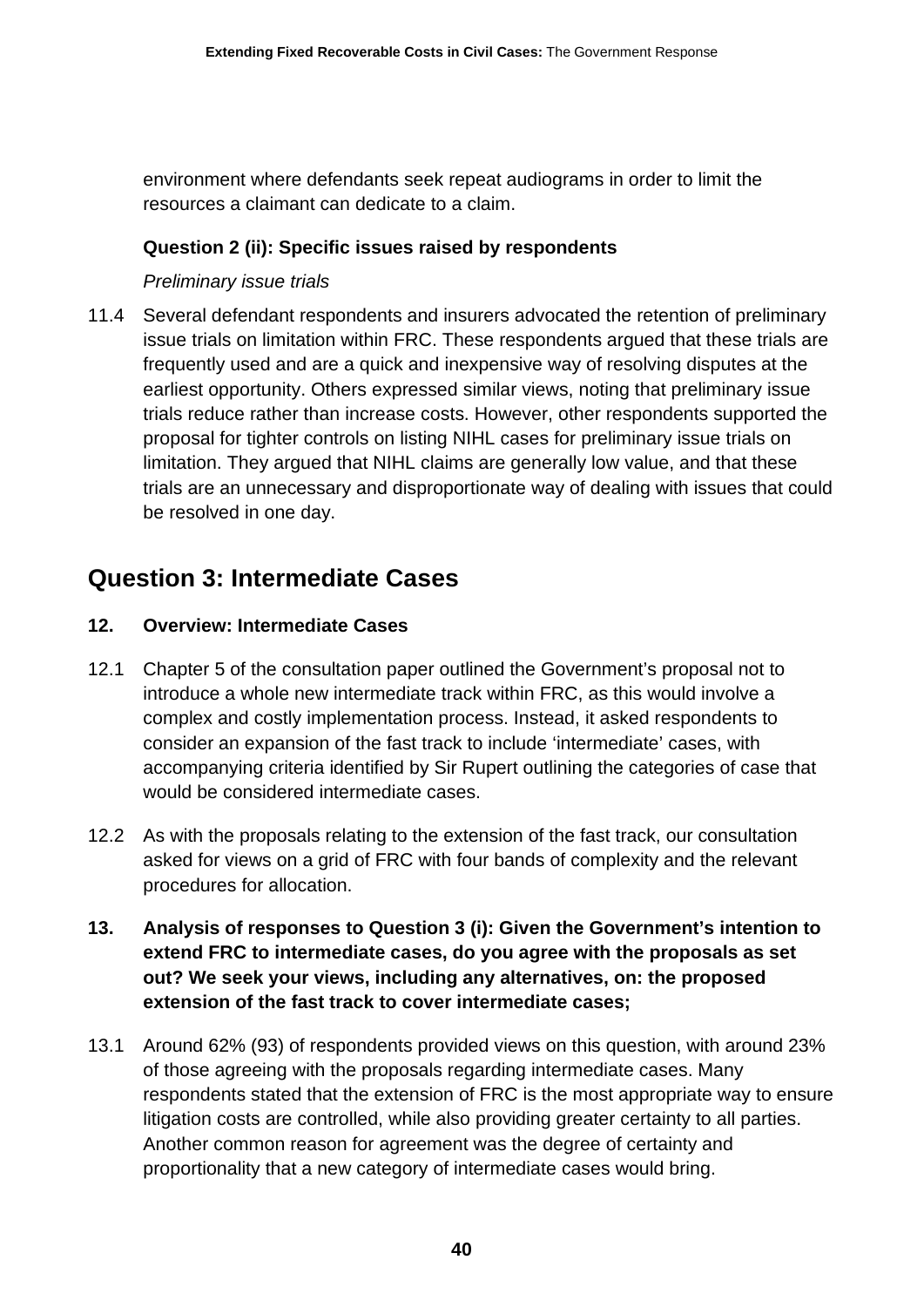- 13.2 Around 55% of those who responded to this question disagreed with its proposals. Those opposed were mainly claimant respondents. Arguments against the proposals included:
	- The rates suggested are too low to be workable, and will reduce the quality of advice;
	- The rules are too opaque, and will add to confusion;
	- Claims which currently attract FRC tend to be balanced by higher value claims outside of the FRC structure, meaning that solicitors can take on lower value claims without losing out. It was argued that the proposed reforms would alter that balance;
	- These types of cases are usually more complex than, for example, a case worth less than £25,000 in both liability and quantum which would be unsuitable for FRC. These cases often require specialist work and as a result cannot be confined to a given band.
- 13.3 A number of claimant respondents emphasised their concerns that the extension of FRC to intermediate cases would provide insufficient remuneration, making certain cases financially unviable. It was argued that this could lead to a reduction in the quality of legal representation, or limit access to justice for particularly complex cases. Other respondents were concerned about the impact on the legal market as a whole, suggesting that small and medium sized firms would move away from litigating these types of claims, while larger firms would be able to spread costs.
- 13.4 Some claimant and defendant respondents argued that a common set of rules would need to be agreed, to ensure that intermediate cases are allocated consistently and accurately. Others suggested extending the fast track to intermediate cases in stages, which would allow the new system to bed in properly.
- 13.5 It was noted, as in responses to our questions about the fast track, that the proposed banding figures suggested by Sir Rupert are some years old and will require uprating for inflation.
- 13.6 Many respondents who disagreed did not reject the proposed extension of the fast track to cover intermediate cases outright; rather, their reservations were caveated with suggestions for improvement, which have been outlined below.

# **Question 3 (i): Specific issues raised by respondents**

# *Clarity on intermediate case criteria*

13.7 Several respondents, from both claimant and defendant perspectives, elaborated on their concerns that there would need to be more clarity as to which cases would qualify to be intermediate cases. For instance, one respondent commented that guidance will be required as to what is expected of practitioners should they be subject to FRC. They noted that one of the most significant areas that requires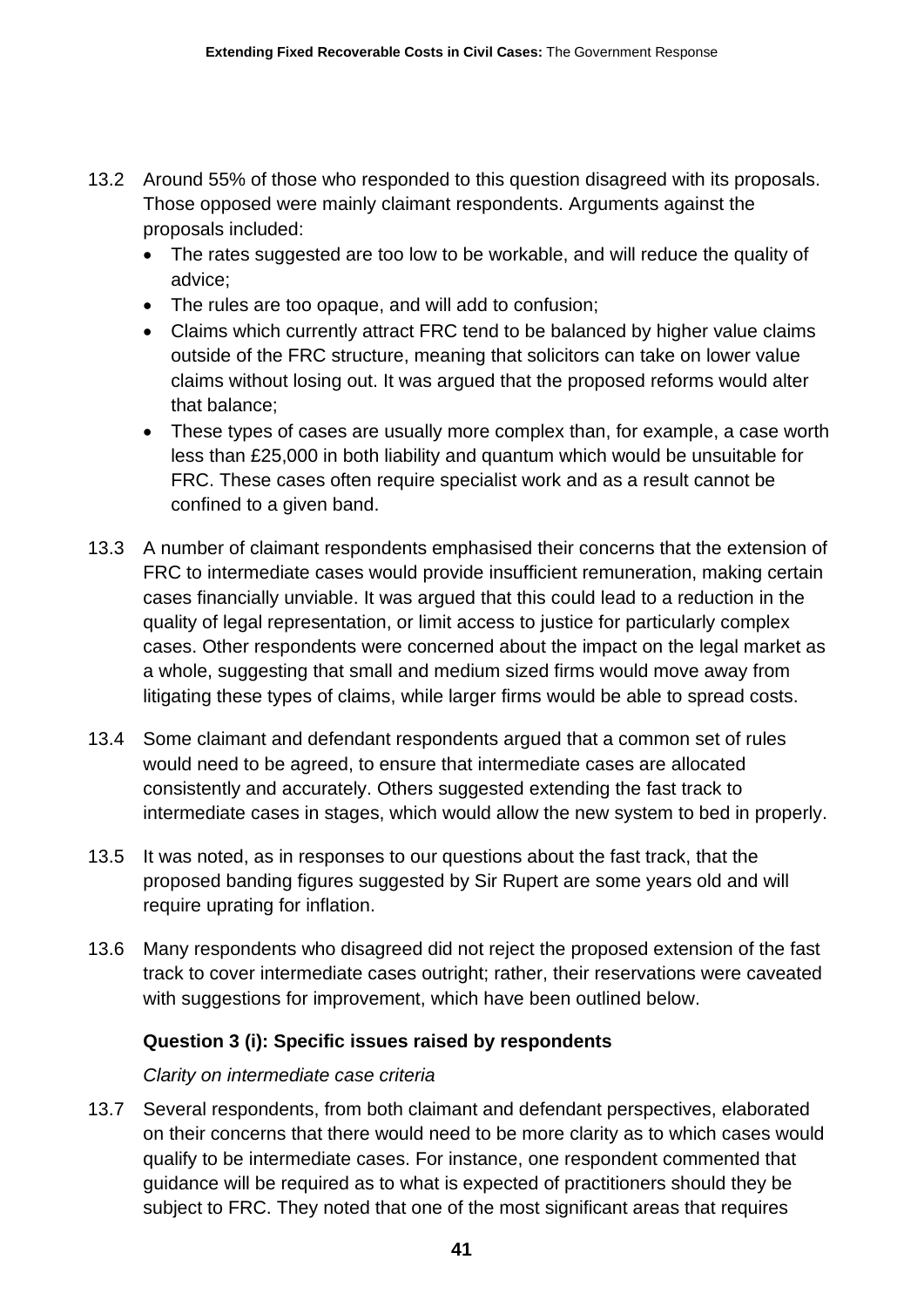clarity is disclosure obligations – given potential changes to disclosure beyond the pilot in the Business and Property Courts.

- 13.8 Other respondents observed that Sir Rupert's existing guidance provided a framework for the types of cases that would qualify as intermediate cases, but thought more detail would be helpful. These arguments pointed out that allocation is often based on length of documents and the number of witnesses and experts, rather than actual work required on specific types of case. It was argued that providing additional details as to the criteria of intermediate cases would be especially useful with regard to the distinction between Bands 2 and 3; however, respondents were unclear as to what this further detail may constitute. Other comments focused on the need for specific clarity as to when a case can move from one FRC band to another, and what the criteria would be for cases to be considered exceptional and fall outside the scope of FRC altogether.
- 13.9 A number of defendant respondents, including insurers and travel companies, commented that, while the rationale used to define what may qualify as an intermediate case is sound, it may be misused by claimants seeking to exit FRC. They noted that this could be through such tactics as using more than two expert witnesses or indicating a trial length of more than three days. Others argued along similar lines, stating that rigidity can run counter to the needs of justice, and that scope for discretion should be built into the rules to account for anomalous cases. By contrast, it was also argued that the discretion to allocate as an intermediate case is sensible and will discourage satellite applications and preliminary issue trials; respondents noted that the streamlining of 'statements of case', witness evidence, and suggested trial times are all consistent with FRC aims.
- 13.10 Some respondents argued that providing greater clarity could also risk being overly prescriptive, and would therefore need to be accompanied by greater flexibility in how cases would be allocated to specific bands. However, one respondent suggested that where there are prescriptive rules and guidelines, this does not hinder judicial discretion in allocating cases to a different track.

#### *Complex cases*

13.11 The issue of complex cases, and exceptionality more broadly, was raised by a significant number of both defendant and claimant respondents and is closely linked to the above comments on guidance and band allocation. Similar points were raised as to those about the fast track – namely that complex cases cannot be determined simply by their monetary value. One respondent commented that intermediate cases are, by their nature, more complex, and therefore unsuitable for an accelerated timetable and require more tailored directions. Given a wide range in value and types of intermediate cases, several respondents were concerned that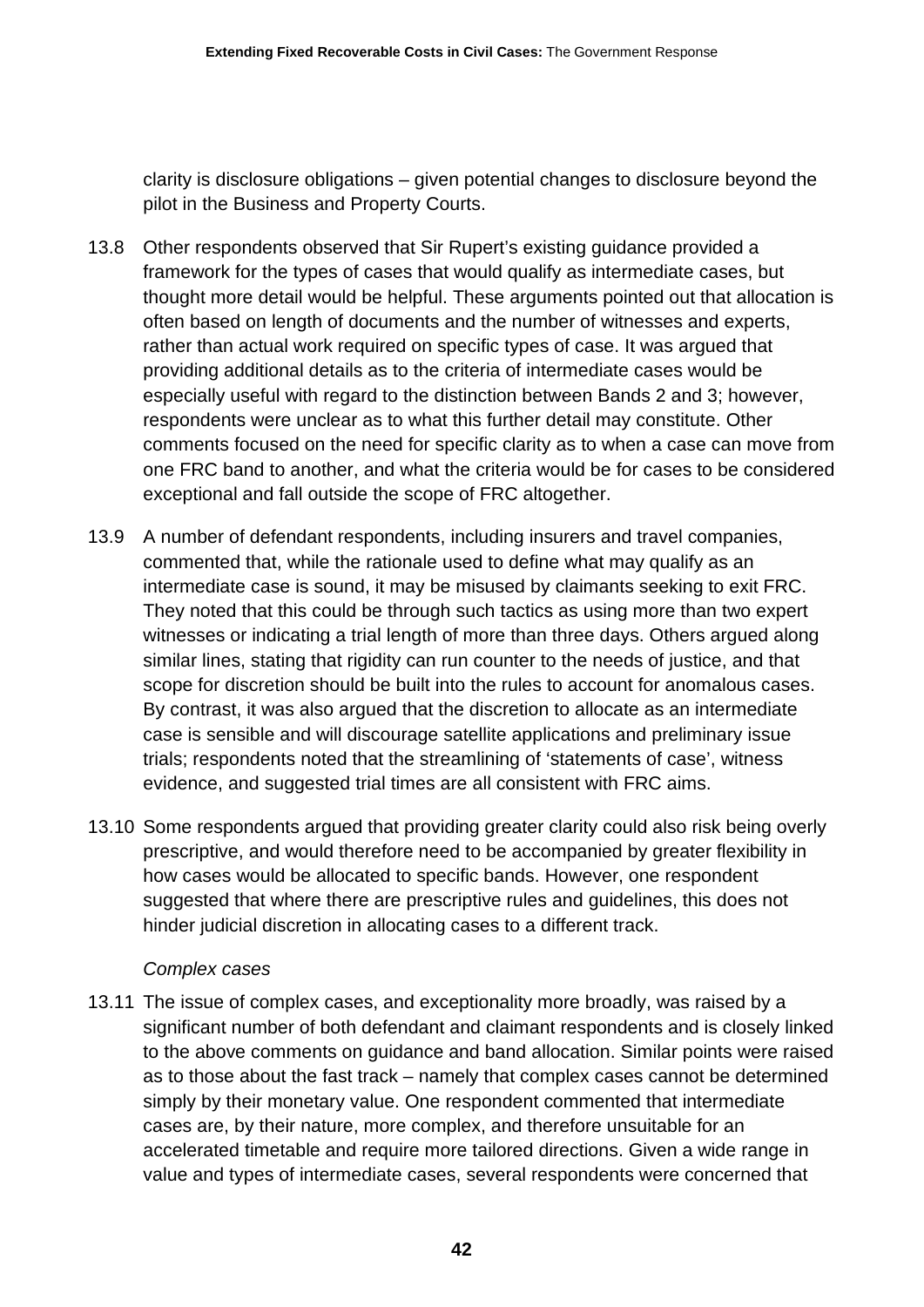the extension of FRC would disincentivise lawyers to act for litigants whose cases would cost more than the fixed reward.

13.12 Some respondents were concerned about the possibility of satellite litigation on the allocation of cases to bands. It was noted, in reference to Chapter 3, 3.2 of the consultation, that Band 4 is intended for 'particularly complex tracked possession claims or housing disrepair claims', whereas Band 3 covers other claims in those categories, with no clear definition as to what might constitute 'particular complexity'. Respondents argued that this could lead to gaming by claimant solicitors who will assert that any given case is 'particularly complex', in order to push the case into Band 4.

# *Costs budgeting*

- 13.13 Some respondents commented that the extension of FRC is the most suitable way for litigation costs to be controlled. They argued that, whilst costs management through costs budgeting is appropriate in larger cases, it has not worked well for those with a value of up to £100,000. Furthermore, one respondent explained that, in those cases, the introduction of costs budgeting has increased costs: first through adding layers of work as parties prepare then negotiate on budgets before attending Case Management Conference (CMC) hearings; and second, as conservative estimates of the costs to be incurred mean that budgets are set (and costs awarded when the bill presented is within the budget) at levels greater than would have been payable were costs scrutinised through Detailed Assessment at the conclusion of claims. They argued that there is a real benefit in FRC being extended in order to control the costs of litigation in cases where the value of the claim is less than £100,000.
- 13.14 Others, particularly claimant respondents, said they preferred costs budgeting as an alternative to FRC, as this enables costs to be controlled while also allowing for recovery based on whether costs have been reasonably and proportionately incurred. They suggested a more robust costs budgeting process would protect against disproportionate and rising costs.

# *Exclusions*

- 13.15 In Chapter 7, 3.3–6 of his 2017 report, Sir Rupert outlines several types of case that should be excluded from FRC. Sir Rupert's recommendations for exclusion were as follows:
	- i. *Mesothelioma and other asbestos related lung diseases*: Sir Rupert noted that such cases are case managed in specific courts in specialist Asbestos Lists by judges experienced in this work. Furthermore, he argued that the Asbestos Lists are well used, operate very efficiently and have been the subject of few complaints from either claimants or defendant insurers; it would inevitably cause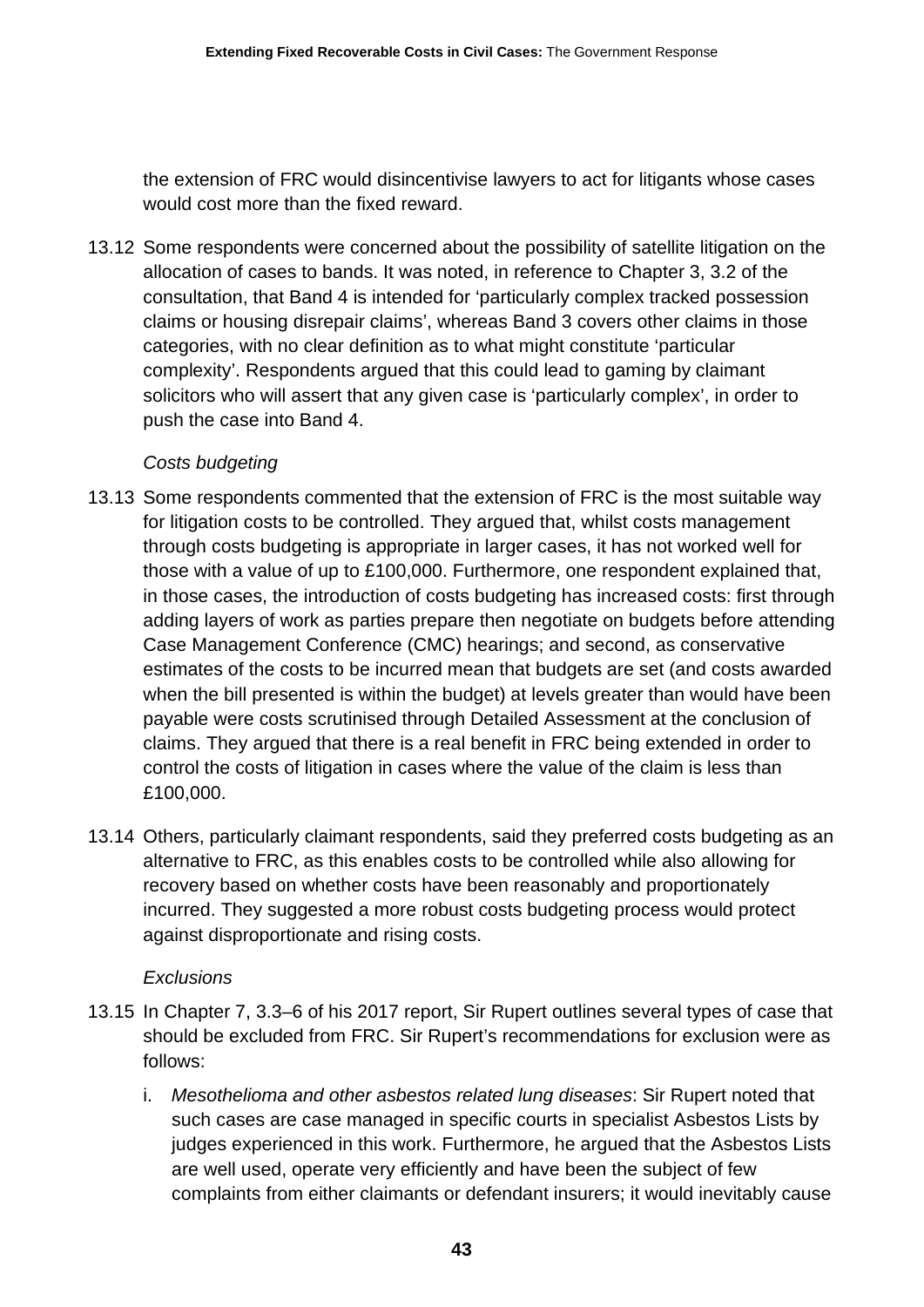inefficiencies if some of these claims were removed from the specialist management provided by Practice Direction 3D, and case managed differently from other mesothelioma claims.

- ii. *Some complex PI and professional negligence claims*: Sir Rupert stated that the criteria for allocation as an intermediate case, as outlined in Chapter 7, 3.2 of his FRC report, would exclude those complex PI and professional negligence cases which the Personal Injuries Bar Association and the Professional Negligence Bar Association maintain are unsuitable for FRC.
- iii. *Clinical negligence cases*: Sir Rupert recommended that most clinical negligence claims (above £25,000 in damages) will be unsuitable for fast track FRC, unless both breach of duty and causation have been admitted at an early stage.
- iv. Sir Rupert also recommended the following categories of case for inclusion, due to their inherent complexity: (a) some *multi-party cases*; (b) *actions against the police*; (c) *child sexual abuse claims*; and (d) *intellectual property cases*.
- 13.16 Several respondents mentioned types of cases they believed should either be excluded from FRC, or receive additional attention or alternative provisions within FRC:
	- i. *International PI*: Respondents argued that cases involving an accident or injury abroad (outside of the gastric illness protocol) should be excluded from the intermediate track or in Band 4. These claims can be complex, and involve additional costs above those claims occurring within the jurisdiction – for example, translation costs for evidence and witness statements, the engagement of agents to investigate the locality, and the engagement of experts to consider foreign legal aspects and give views on local standards.
	- ii. *Claims against public bodies*: A claimant respondent recommended that actions against the police should be excluded from FRC, and argued for extending this to claims against other public authorities relating to the exercise of executive powers. This would include claims for issues such as false imprisonment or Human Rights Act damages. It was argued that these claims have a wider value to society, involving serious issues relating to unlawful detention and treatment. They argued that clients that are not eligible for legal aid are likely to be deterred by the adverse costs risk even under FRC; there are also often difficulties around disclosure due to unreasonable behaviour.
	- iii. *Child sexual abuse*: A number of respondents commented that all child abuse cases should be excluded from the FRC regime, noting that Sir Rupert indicated in Chapter 7, 3.6 of his 2017 report that they would 'seldom be suitable' for the intermediate track. It was suggested that the exclusion should apply to all cases of child abuse and neglect, and should not be limited to sexual abuse. This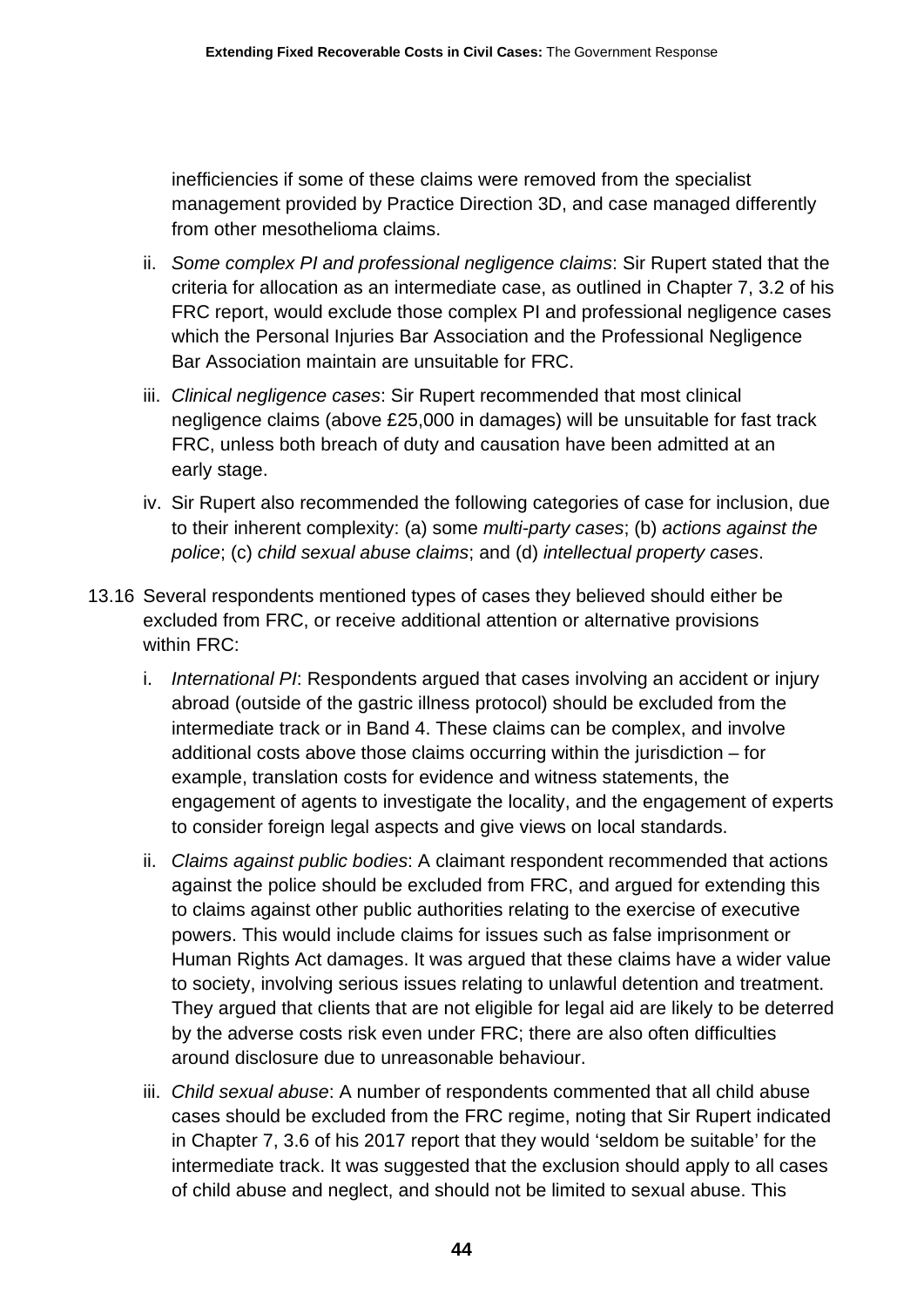exclusion would apply even where such cases may otherwise fall within the criteria outlined at paragraph 2.1 of the consultation paper. These respondents explained that this area of litigation is extremely sensitive and complex, arguing that it is essential that appropriately trained and experienced lawyers are involved throughout the process, and that fixed costs may jeopardise this, leading to a downgrading of expertise and increased commoditisation. It was noted that the complexity and sensitivity of these cases has historically been recognised by judges.

- iv. *Media cases*: One respondent argued that media cases are too complex to be allocated to any track other than the multi-track. As with other complex cases, the monetary value of the case does not reflect the value of non-monetary relief. The respondent explained that, where there is a defence of truth or a public interest defence in defamation proceedings, limiting disclosure to documents upon which a party relies could lead to serious injustice. It was also noted that disputes about what further documents the court should require to be disclosed are inevitable.
- v. *Product liability*: One respondent argued that product liability cases should not be suitable for FRC. They stated that this is because, generally, there is a significant amount of money and time spent at the pre-issue or investigation stage to identify the correct defendant, the appropriate cause of action, and the evidence relating to the defect. The correct defendant will be more complex to identify than in other PI claims due to the complex corporate structures, and the involvement of multiple parties such as the retailer, manufacturer, importer, and the consideration of the correct jurisdiction where the potential defendant is abroad. They argued that the appropriate cause of action is also complex, as it must be considered whether the claim should be brought under the Consumer Protection Act 1987, negligence, or breach of contract. Disclosure in product liability claims can also be considerable.

# **14. Analysis of responses to Question 3 (ii): We seek your views, including any alternatives, on: the proposed criteria for allocation as an intermediate case and whether greater certainty is required as to the scope of the track;**

- 14.1 Nearly 56% (84) of respondents answered this question. Around 42% of the responses to this question disagreed with this proposal, echoing many of the arguments already mentioned regarding the need for clarity on guidance and band allocation. This includes comments that:
	- It can be difficult for claimants to determine the appropriate band early on;
	- Certain cases are not suitable for FRC, as set out above;
	- Expert reports and the number of experts could be artificially limited, impacting on appropriate band allocation.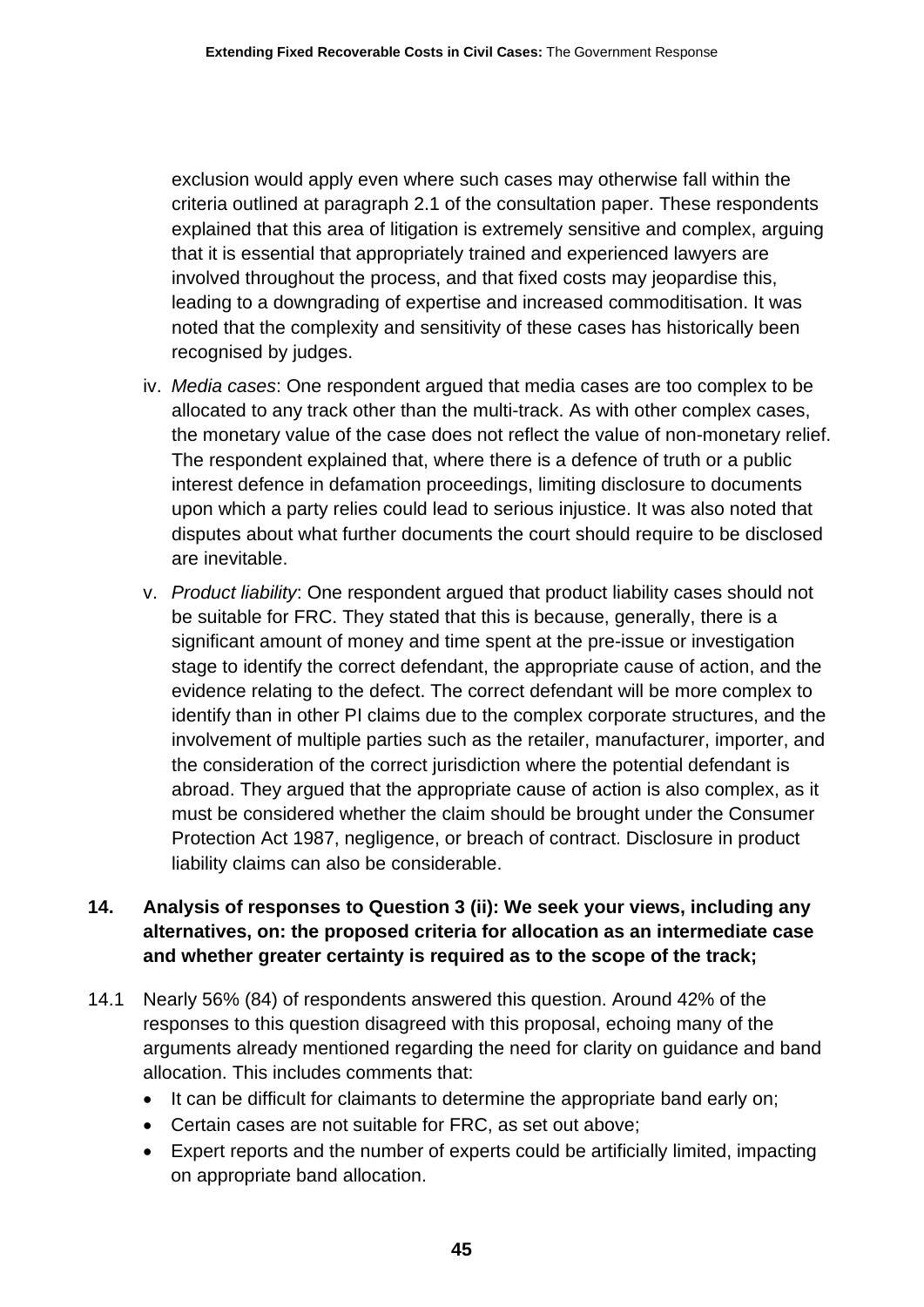14.2 Around 15% of the respondents to this question were supportive of the Government's proposal, stating that the proposed criteria for allocation as an intermediate case would make the process simpler and control costs of the types of claims that would qualify.

#### **Question 3 (ii): Specific issues raised by respondents**

#### *Allocation and banding of intermediate cases*

- 14.3 As with the fast track, both claimant and defendant respondents agreed that the allocation criteria would capture a sufficiently broad number of cases. Some, however, raised concerns that this could lead to difficulties in distinguishing between Bands 2 and 3 and the cases suitable for each.
- 14.4 A number of respondents supported the proposals, saying they would ultimately simplify FRC. However, some respondents expressed concerns that the criteria outlined by Sir Rupert were too rigid, and could lead to some cases falling outside the intermediate bands for procedural reasons, such as needing an additional expert or because a trial would last longer than three days. Others similarly observed that document length limitations may lead to gamesmanship, where documents are deliberately drafted to exceed those limits to take them out of the intermediate bands. It was argued that catch-all criteria would be preferred, meaning than even if not all criteria are met, a case could still be considered in the intermediate bands.

#### *Expert witnesses and evidence*

14.5 One respondent was concerned that the streamlined intermediate cases procedures would place an artificial limit on the length of expert reports. They argued experts should be free to say what they need, in a relevant and proportionate way. Another respondent advised against any rule or prescription that the number of experts in itself should determine allocation. As noted earlier, other respondents were also concerned that written evidence could deliberately exceed limits in order to avoid being classified as an intermediate case.

#### *Judicial expertise and suitability*

14.6 A respondent noted that fast track trials are almost always heard in one day and are frequently heard by District Judges (DJs) and, increasingly, Deputy District Judges (DDJs). They added that the increase in the number of cases heard by the latter indicates their flexibility, and is an attraction in terms of staffing the courts. The proposal to include cases of up to £100,000 within the fast track, including hearings of up to three days, raises a question as to which judges would hear these cases: Circuit Judges or DJs, or DDJs.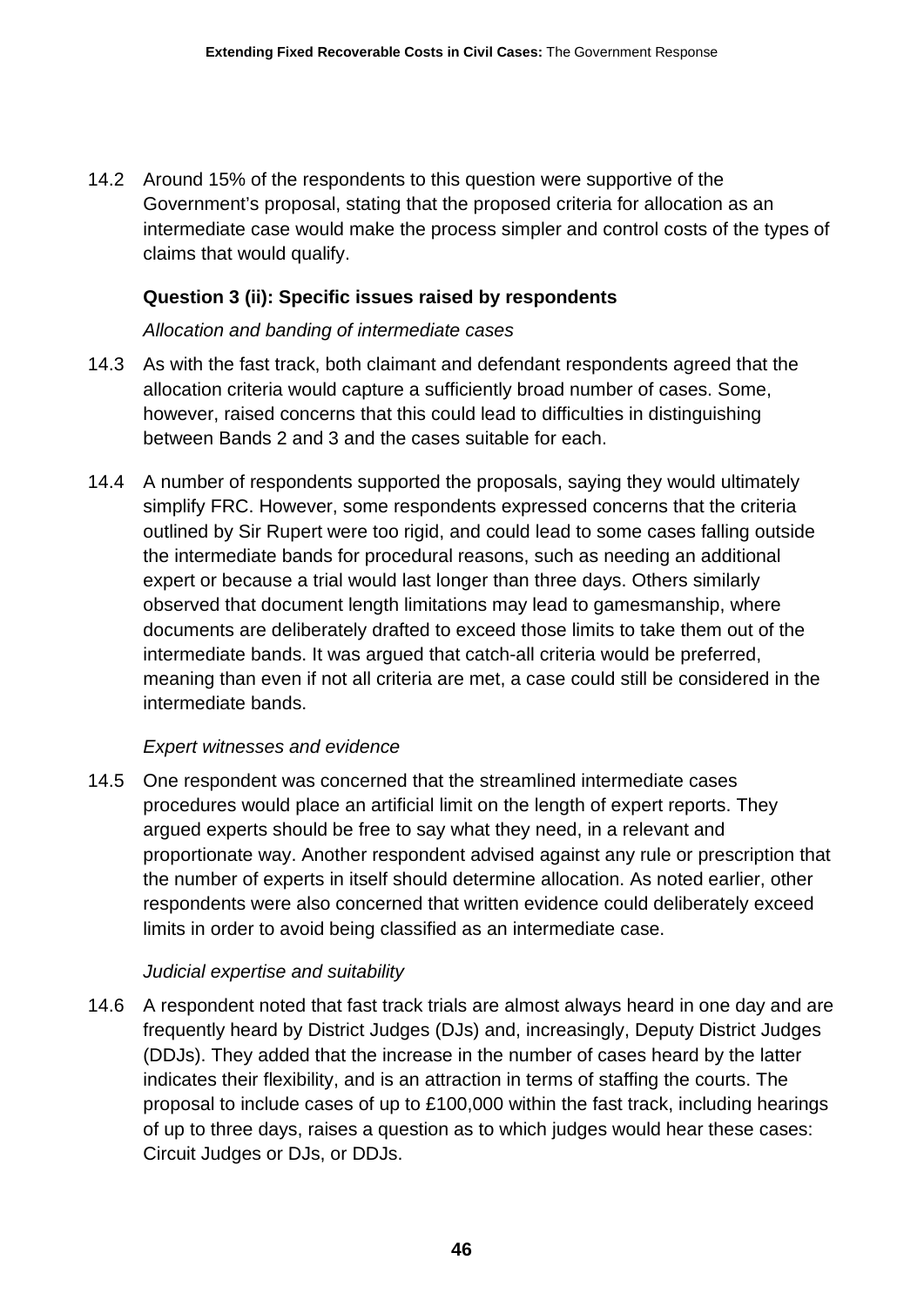- **15. Analysis of responses to Question 3 (iii): We seek your views, including any alternatives, on: how to ensure that cases are correctly allocated, and whether there should be a financial penalty for unsuccessful challenges to allocation;**
- 15.1 Responses to this question generally focused on the suitability of the proposed procedures for allocation as an intermediate case, and the degree to which penalties should apply for unsuccessful challenges to allocation. As with previous questions, a number of respondents who disagreed with the proposals suggested modifications that, in their view, would make them more workable.
- 15.2 Around 54% of respondents (80) answered this question. Some said that the band structure was too vague, and would need more bands to cover more eventualities. Others said that both quantum and liability should be considered, rather than just the former. Expecting agreement on the track pre-action was also deemed unrealistic by some respondents. Those who were supportive of our proposals around provisional allocation commented that requiring the parties to state their position at the pre-action stage encourages the parties to reach an agreement.

#### **Question 3 (iii): Specific issues raised by respondents**

#### *Allocation procedure and challenges*

- 15.3 A few claimant respondents were critical of the proposal to allocate claims at the outset, saying this would not guarantee that cases are assigned to the correct band, but possibly have the opposite effect and cause more disputes and unnecessary costs later on. One suggestion was to assess a claim for allocation at different stages such as when causation is known, which is not possible to do solely at the pre-action stage. Respondents also pointed out that the onus seemed to be on the parties to decide and agree upon the allocation of a case, which could be challenged for a costs liability of £300. They raised concerns that defendants could challenge every allocation, as the benefits of succeeding in an application far outweigh the risks of paying £300. However, it was suggested that claimants would spend far more than £300 in persuading the court they have allocated the claim correctly, which will not be recoverable from the defendant.
- 15.4 A few respondents acknowledged that there would be instances where a party has reasonable grounds to argue that a claim should be allocated to a different band, particularly if there is a change in the nature of the case since the pre-action stage. They argued it should remain open to the parties to challenge the allocation, but, if they are unsuccessful, they should bear a costs liability, to prevent speculative challenges to allocation.
- 15.5 Other respondents argued that costs penalties would be necessary to deter unsuccessful challenges, otherwise the courts could face a significant volume of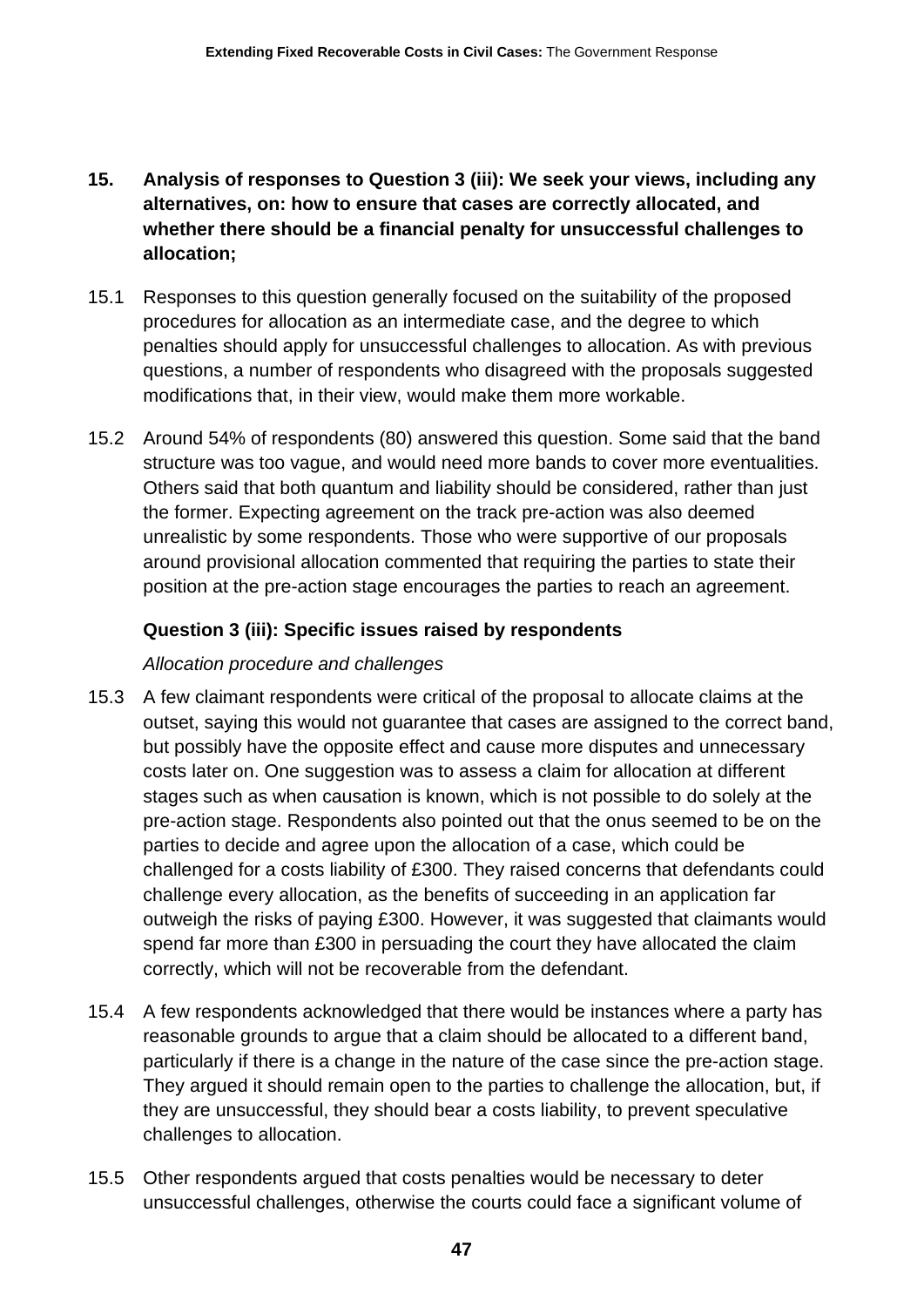challenges which would increase costs, cause delays, and contribute to uncertainty. The proposed penalty of £300, however, was seen as too low, with a few respondents advocating higher penalties between £500 and £1,000 to deter against speculative challenges.

### *Judicial discretion in allocation*

- 15.6 Some claimant respondents were concerned that defendants would routinely challenge all allocations in order to move to lower bands. A remedy for this would be strong judicial control over allocation, a proposal supported by both claimant and defendant respondents. This would also apply to the awarding of penalties for unsuccessful challenges to allocation.
- 15.7 Others argued for the need for the Rules of Court on allocation to include the full criteria outlined by Sir Rupert to assist the Court in resolving the question of allocation, where parties are in dispute about track allocation; they suggested that some disputes of particular complexity could not be fairly accommodated in the fast track even if the monetary value aligned.
- 15.8 One respondent argued that there is a risk that parties will seek to have claims allocated to the multi-track in order to avoid FRC, and that parties will seek to present inflated claims in order to maximise their solicitors' costs recovery. They proposed that the rules should apply sanctions for deliberate or cynical attempts to avoid FRC. Another respondent suggested requiring the parties to state their position at the pre-action stage will encourage the parties to reach agreement; if they fail to do so, the court could allocate the case as it deemed appropriate, taking the decision out of the hands of the parties.

#### *Case Management Conference (CMC)*

15.9 One respondent was sceptical that the issues that emerge at trial can be fully or properly anticipated at the CMC stage. Moreover, they argued, full consideration of the range of issues and experts may make CMC unduly contentious and prolonged. It may be difficult to conclude evidence, submissions, and judgment in three days if the court has heard from multiple expert witnesses. They argued intermediate cases, should they last more than three days, should be automatically excluded from FRC.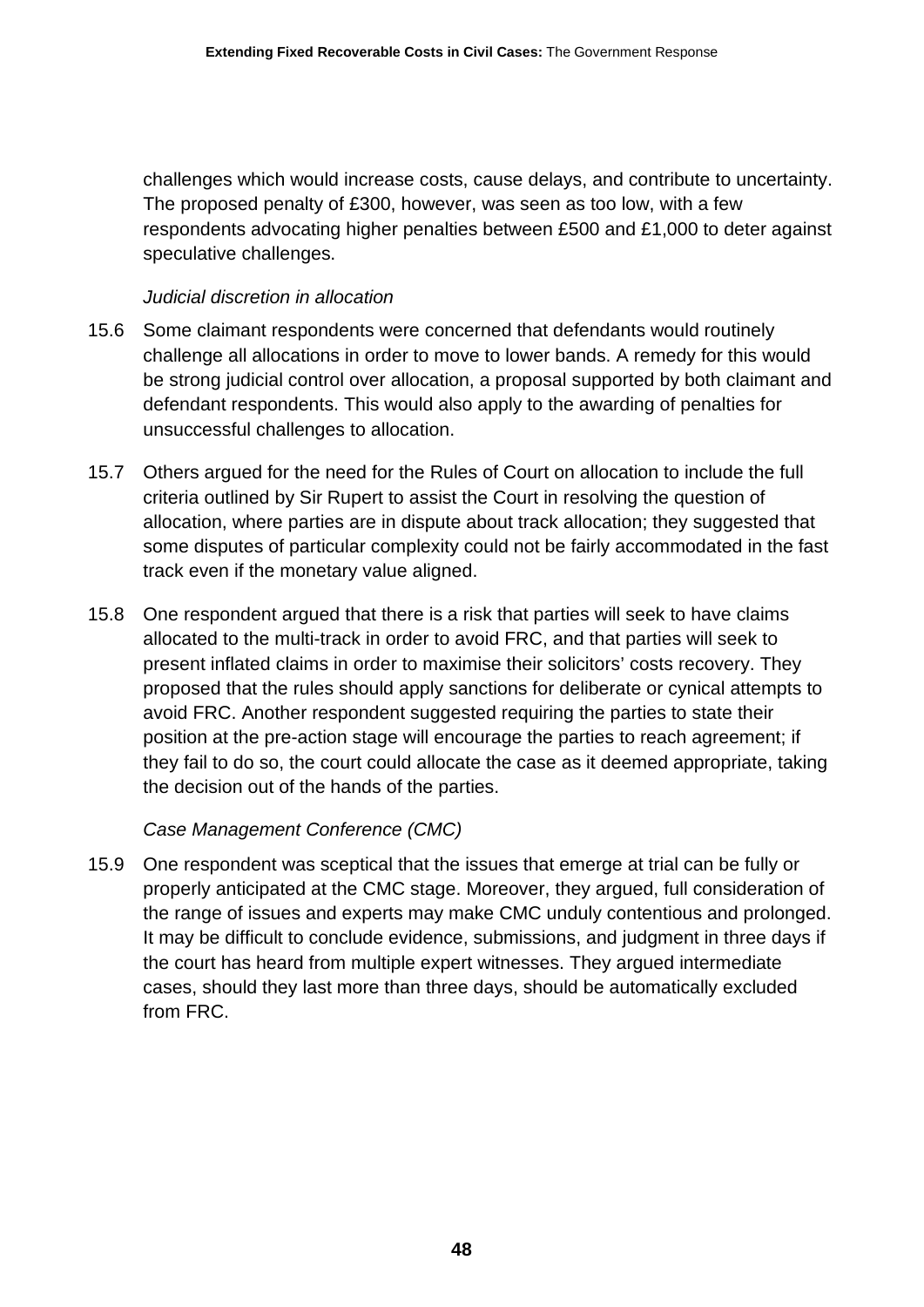- **16. Analysis of responses to Question 3 (iv): We seek your views, including any alternatives, on: whether the 4-band structure is appropriate, or whether Bands 2 and 3 should be combined, given the closeness of the proposed figures: if you favour combining the bands, we welcome suggestions as to how this should be done;**
- 16.1 This question and its subsets were tied to issues raised in earlier sections of the consultation paper, specifically around how certain aspects of FRC would work in practice. Slightly less than half of respondents (70) answered this question, with over 40% of those supporting the proposed four-band structure. Those in favour of the proposal argued that it would increase engagement and cooperation between parties, while also leading to more early settlements and greater flexibility where necessary, so that the nuances of individuals cases could be matched to the appropriate band. Furthermore, as most claims would fall into Bands 2 or 3, it would be clear which cases would fall into the extremities of the structure at Bands 1 and 4. Other respondents, while agreeing with this in principle, argued that this was partly contingent on parties recognising that Band 4 should be reserved for cases with clear and exceptional differentiators. Nonetheless, for these respondents, the proposed four-band structure was preferable to the merging of Bands 2 and 3, as that would inevitably drive up the FRC for cases which should have been dealt with under Band 2.
- 16.2 Roughly a third of those who responded to this question disagreed with the proposal around band structure. Common reasons for disagreeing included:
	- The band structure proposals are too vague, and greater certainty is needed;
	- Information on the bands for intermediate cases gives little detail on the specific differences between them and how to decide complexity with relation to each;
	- On the proposed thresholds, there is a risk this would drive incorrect behaviours towards litigating in order to secure higher costs. Fees would need to reflect either the need to frontload claims or to remove pre-action costs from the regime altogether.
- 16.3 Some respondents argued that it seemed logical that removing one band would reduce the possibility of dispute and remove additional complexity. It was suggested that three bands may, in rather broad terms, properly accommodate complex claims at the highest band; simple claims which will be allocated to the lowest band; and a middle band which would effectively deal with cases falling in between.
- 16.4 Some opposition to the proposed four-band structure was caveated by the recognition that there were, nonetheless, positive aspects to it. It was noted that having fewer bands could resolve disputes, but by the same token could also lead to more acute disagreements over appropriate banding. Respondents argued that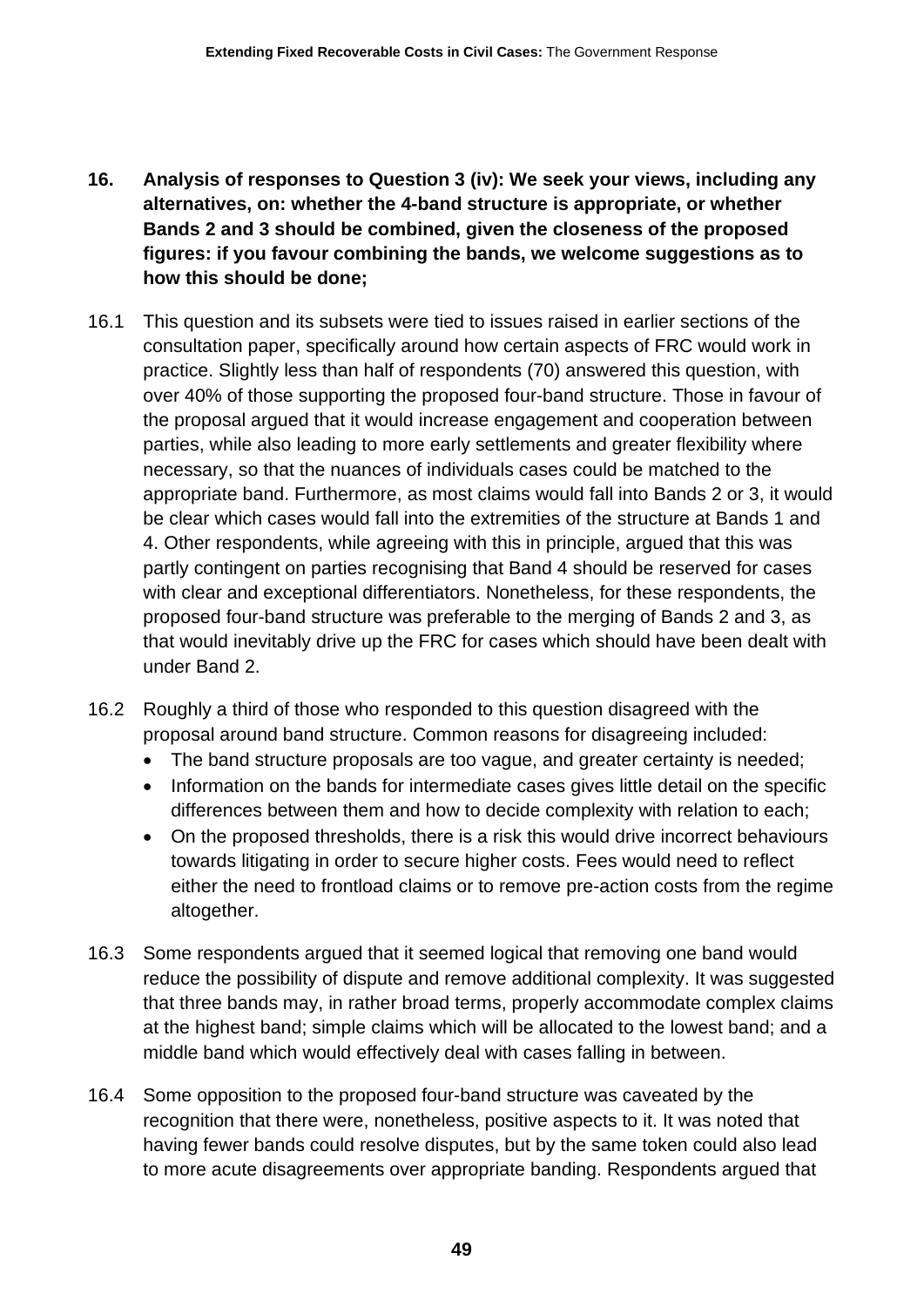there will always be cases which are borderline, and reducing the number of bands will not resolve this.

- **17. Analysis of responses to Question 3 (v): We seek your views, including any alternatives, on: whether greater certainty is required regarding which cases are suitable for each band of intermediate cases.**
- 17.1 This question allowed respondents to expand on their observations, made earlier in the consultation, regarding how much detail is required in determining the bands into which intermediate cases will fall. 61% of respondents (41) answered this question, with some 31% of those respondents suggesting more certainty was needed about banding. A common critique was that without additional clarity as to which band applies, more time would be wasted, and more costs incurred. It was suggested this would be especially true when it comes to distinguishing between Bands 2 and 3, where more guidance would be needed as to the features of a case for each band. One respondent commented that if court fees are retained at multi-track levels, cases should have access to the same level of case management and flexibility as multi-track cases.
- 17.2 Roughly 20% of respondents to this question were supportive of the way in which cases would be allocated within the proposed four-band structure. Many nonetheless acknowledged that additional clarity would be helpful as to how claims should be banded. The remaining respondents who neither directly agreed nor disagreed made similar observations and offered workable changes to improve the policy proposals, which are outlined below.
- 17.3 Respondents noted that the crucial element in determining the distinction between bands hinges on clarity around complexity and exceptionality. Many respondents felt that if this is not properly defined, it would be unclear which cases would be considered more standard, and therefore fall into Bands 2 and 3, and which cases would need to be in Band 4. It was suggested this could become especially challenging with complex PI and professional negligence claims; this would, furthermore, make it harder for parties to agree where a case should sit, meaning fewer claims would be settled pre-issue and satellite litigation would rise. Respondents reiterated previous arguments that band allocation should not simply be determined based on monetary value, but also by the nature and complexity of a case, reinforcing the need for a clear definition, along with the possibility to move bands as questions of causation and quantum become more evident, for example in cases of serious injury. It was argued that clarity would not only be needed in terms of what falls into each band, but also regarding when each stage starts and finishes, and on how Part 8 claims will tie in with the proposals for multiple claimants.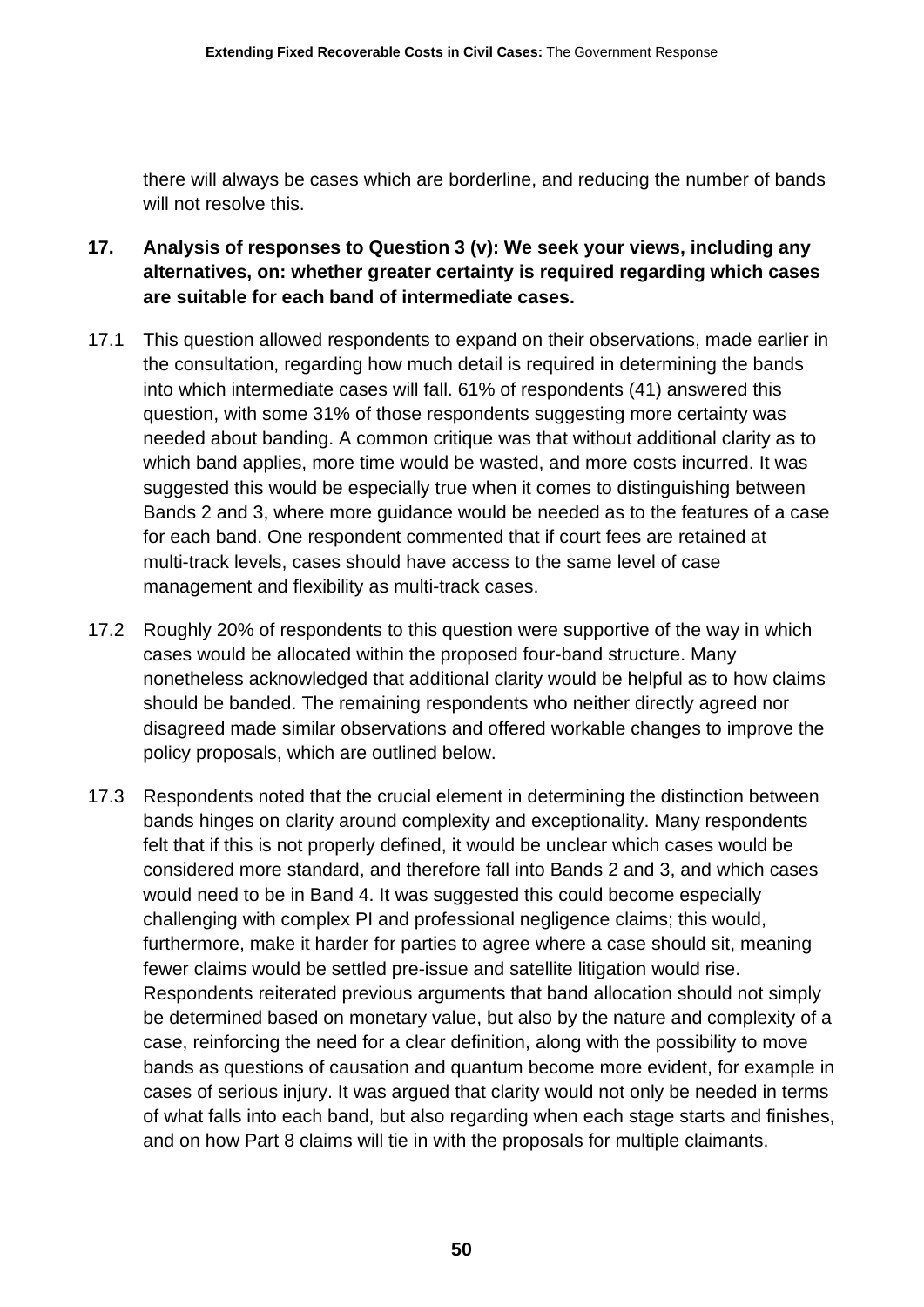17.4 One respondent suggested that a clear definition could be achieved through a checklist of factors, including: value, novelty of legal issues, and likely time estimate for trial, among other potential factors. At the same time, respondents also felt that being too prescriptive would lead to a system that is inflexible and unnecessarily rigid. This could be counterbalanced by a wide discretion of judges to consider all the circumstances of the case in determining the suitable band, provided that the way this discretion was exercised followed broadly consistent patterns.

# **Question 3 (v): Specific issues raised by respondents**

#### *Standard disclosure removal*

17.5 One respondent highlighted the importance of disclosure in a case's progression to trial. However, they suggested the proposal that standard disclosure be removed (save in PI cases) and replaced by an obligation to disclose only the documents upon which a party relies, together with any other documents specifically ordered by the court, is a significant change that may need further consideration. The respondent contended that the requirement to disclose documents which are unhelpful is a cornerstone of a fair trial. To remove this obligation – in cases that could be worth as much as £100,000 – would be a significant reform designed to cut costs, but which may have other unintended consequences that need to be further examined.

# **Question 4: Judicial Review**

#### **18. Overview: Judicial Review**

- 18.1 Chapter 6 of the consultation paper considered proposals relating to the costs of litigation in JR cases, based on two of Sir Rupert's recommendations: the extension of the 'Aarhus' rule across all JR cases in which caps are placed on both claimant and defendant liability; and the introduction of costs budgeting for 'heavy' JR cases.
- 18.2 In the consultation, the Government had already indicated its agreement with the recommendation of costs budgeting, but decided not to extend the 'Aarhus' rule across all JRs. It is on that basis that the Government sought views on Sir Rupert's recommendation of the introduction of costs budgeting for all 'heavy' JR cases.

# **19. Analysis of responses to Question 4: Do you agree with the proposal for costs budgeting in JRs with a criterion of 'whether the costs of a party are likely to exceed £100,000'? If not, what alternative do you propose?**

19.1 Around 44% of respondents (65) answered this question. Of those who responded, a third were supportive of the proposals to introduce costs budgeting in JRs, arguing that costs budgeting has generally worked effectively to create greater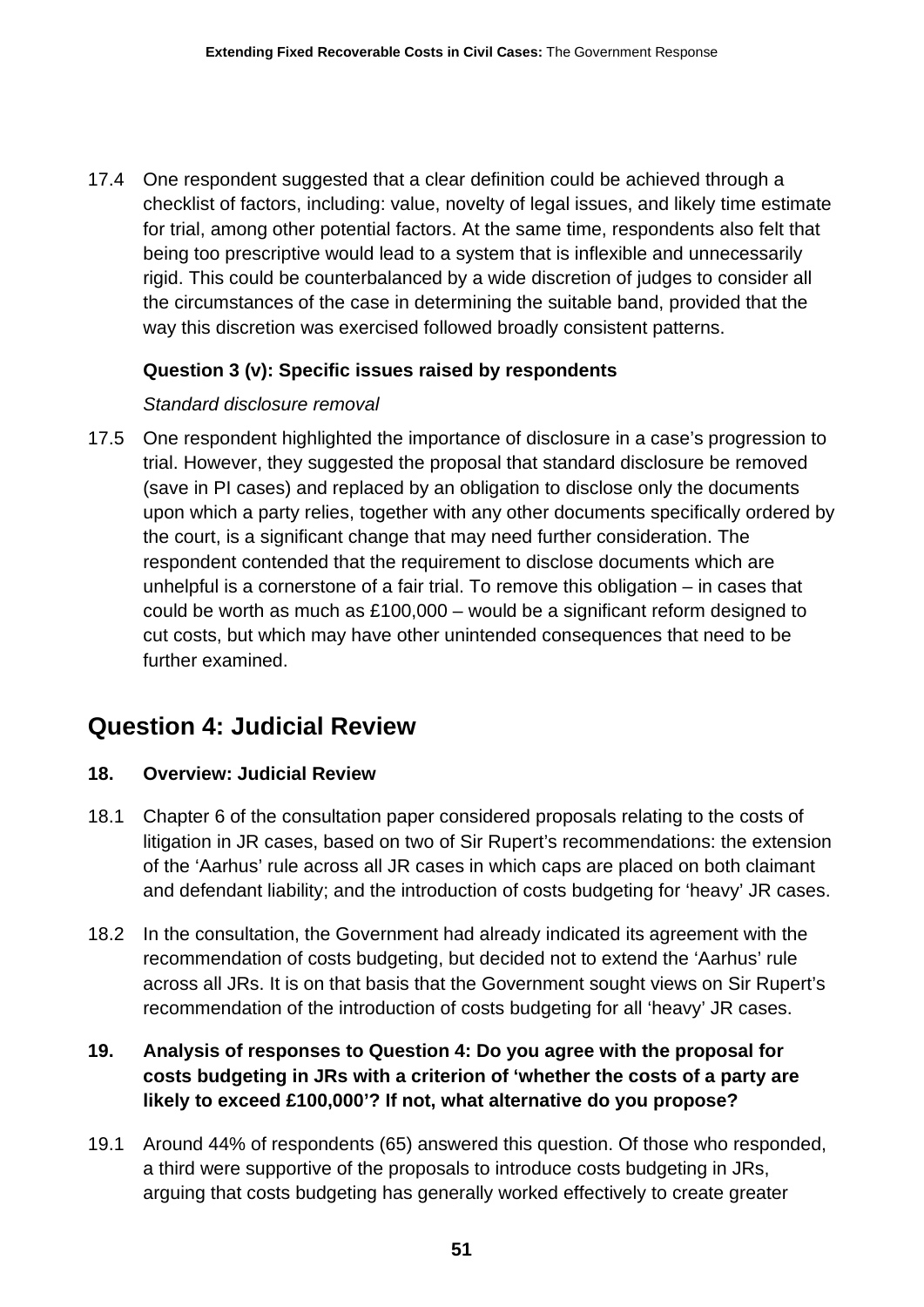costs predictability for losing parties. It was suggested that JR cases should not be exempt from the same approach, especially given the success of costs management in other areas of civil litigation.

- 19.2 Around 43% of the responses were in opposition to the proposal. Some argued that the adverse effects would outweigh the potential benefits; for example, rather than reducing overall costs, it could instead lead to earlier disputes. Another objection was based on principle, in that costs barriers limit the redress available to marginalised groups for unlawful decision-making by public bodies. There were additional concerns that, whilst costs budgeting is intended to control the costs paid, introducing it to JR proceedings may drive higher costs than are currently incurred. Inflated costs budgets may allow parties to avoid the scrutiny afforded by a Detailed Assessment of their costs.
- 19.3 Some claimant respondents argued that costs budgeting would not produce the desired outcome and may create new problems. One explained that costs budgeting can only be undertaken in respect of future costs, that is the costs to be incurred after the court considers the budgets at a costs management hearing. A large part of the costs and the direction of the case will have been settled before that can arise, meaning much of the work would have been frontloaded but may not have been otherwise done. Others said that costs budgeting is a costly exercise with the parties trying to include all eventualities, which can often lead to costs being inflated to allow for this. Some defendant respondents approached the issue from a different angle, but arrived at the same conclusion that costs budgeting could increase costs. These respondents said that claimants will include contingencies in their budgets to reflect the possible defences which may be raised, in turn resulting in an increase to the sum claimed in the costs budget.
- 19.4 Other respondents noted that JRs are typically brought against the state, which theoretically has unlimited means: this could create an inequality of arms. This would have a particular impact on legal aid firms who do legally aided JRs, as they are already subject to stringent costs control by the Legal Aid Agency once likely costs exceed £25,000, via High Cost Case Contracts.
- 19.5 One claimant respondent noted that relatively few cases would be affected, and asked for additional practical guidance on how the proposals would work. They noted that parties would be required to submit a simpler form of Precedent H at an early stage of the proceedings and the court could make a costs management order at the stage of granting permission. This respondent queried when the Precedent H would need to be filed and what the position would be in urgent cases where interim relief would be required and there is limited time to issue a claim or provide estimates of likely costs. They further questioned whether there would be provisions for costs management orders at a later stage in cases that were initially likely to be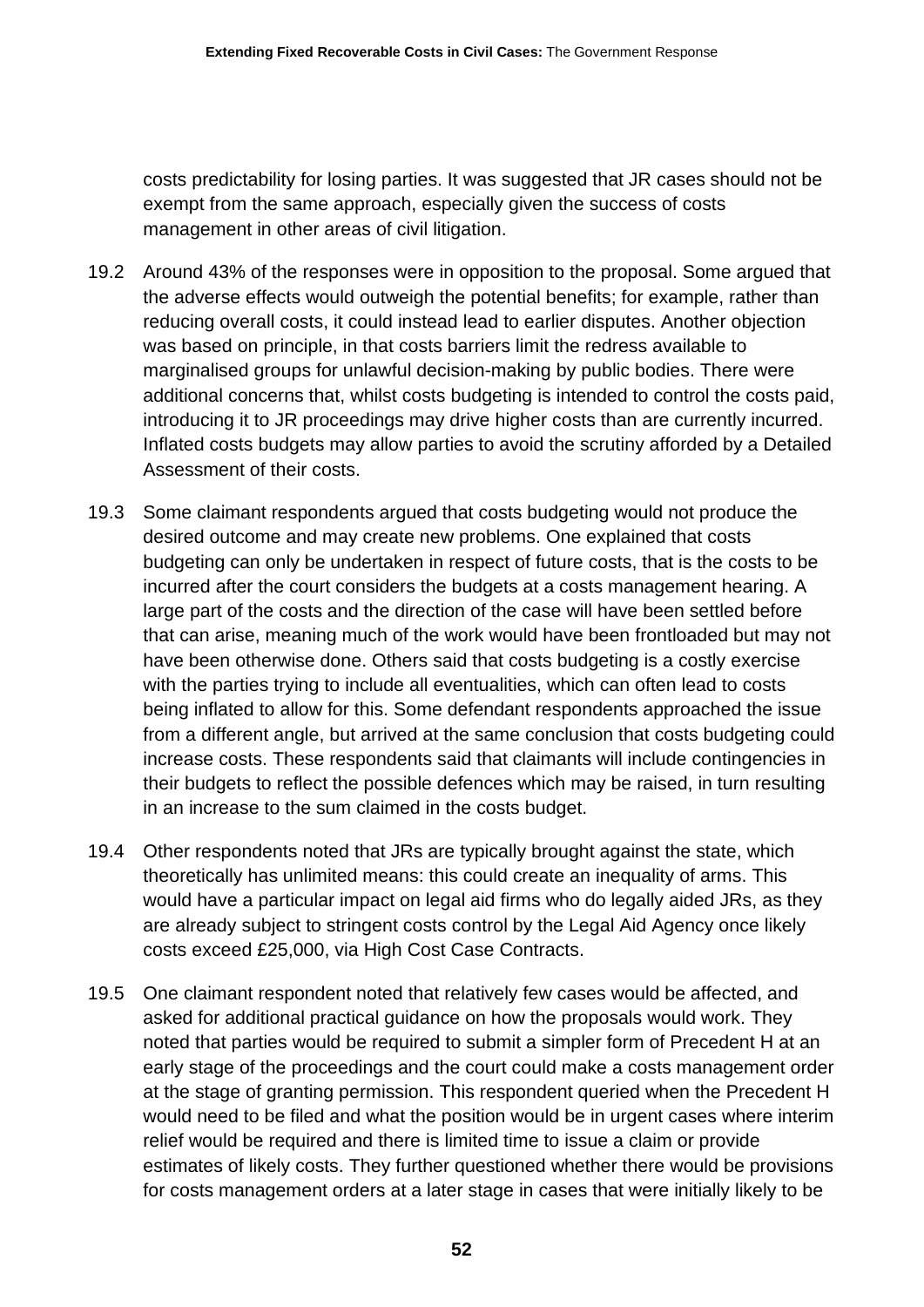less than £100,000 when costs estimates were first made, but then increased over the threshold.

# **Question 5: Next Steps**

#### **20. Overview: Next Steps**

20.1 This question in the consultation paper provided respondents with an opportunity to consider the future of FRC once reforms had bedded in, and what additional issues they believe may need to be examined.

# **21. Analysis of responses to Question 5: We seek your views on the proposals in this report otherwise not covered in the previous questions throughout the document.**

21.1 Around 30% of respondents (45) answered this question. Nearly half of the responses to this question were opposed to the Government progressing with the FRC proposals as laid out. However, roughly a quarter supported progressing with these proposals, and the remaining respondents offered additional suggestions and workable changes to improve the proposals, which are outlined below.

# **Question 5: Specific issues raised by respondents**

#### *Review of inflation uprating*

- 21.2 As noted above in the analysis of responses on both the fast track and on intermediate cases, many respondents said that FRC would need to be uprated for inflation, and this would need to be regularly reviewed. One insurer said a review should occur every three years, and that FRC should be uprated for inflation in line with Sir Rupert's suggestion. However, they also proposed that any subsequent uprating should only apply to cases starting after the review date and not be applied retrospectively to prevent ambiguity. Other defendant respondents suggested a review after two years to assess the degree to which access to justice has been advanced and proportionate costs maintained.
- 21.3 Another respondent argued that reviews must reflect inflation, but also consider evidence of the actual time and costs spent on litigating certain types of claims so as to adjust FRC accordingly.

#### *Alternative Dispute Resolution (ADR) fees and translation services*

21.4 An insurance respondent said consideration should be given to creating a fixed costs framework to cover other disbursements such as ADR fees and translation services. They suggested fixed costs for disbursements will ensure that there is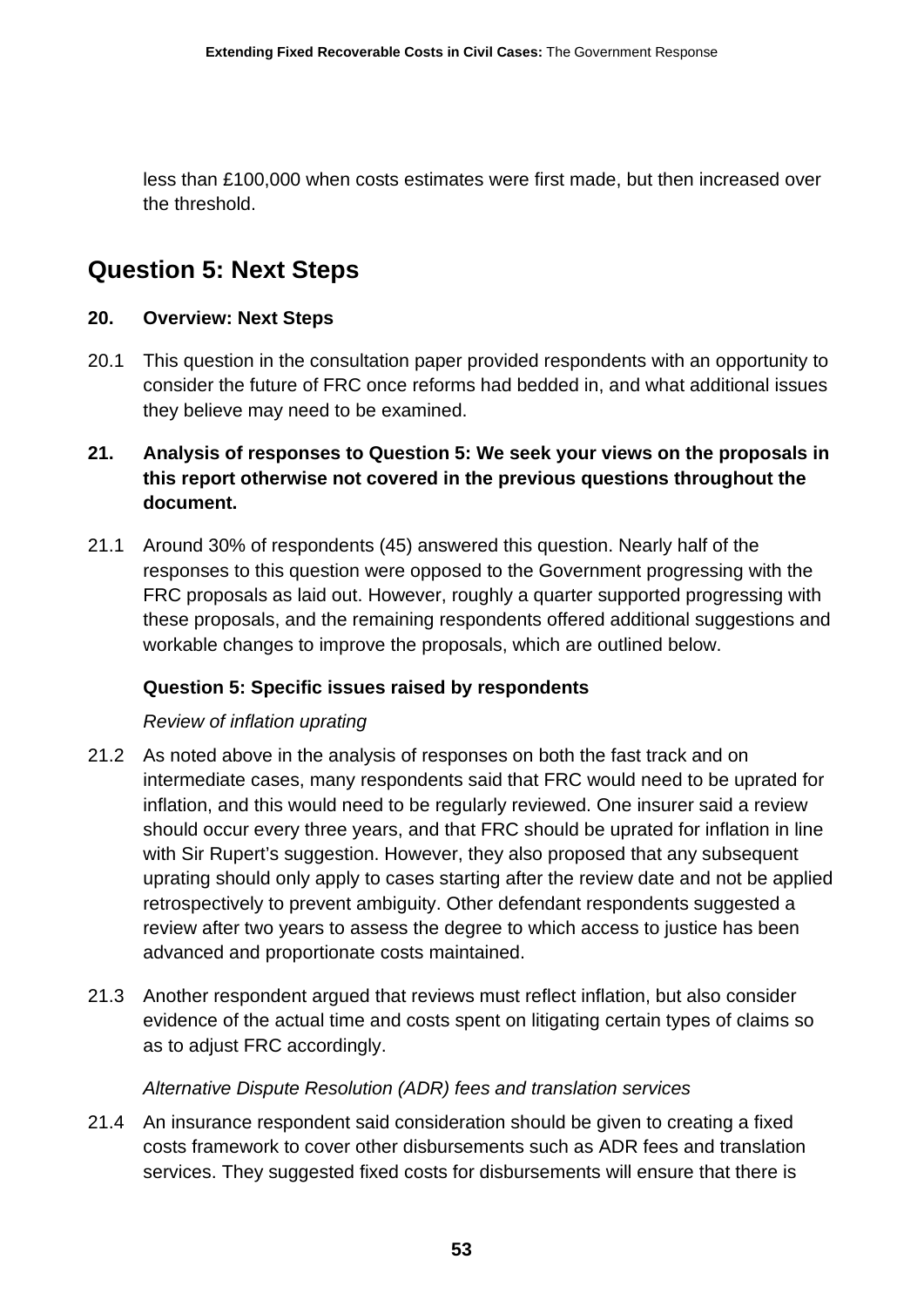consistency, certainty and some control over the costs not covered by the FRC regime.

# *Claimant premium*

21.5 One respondent suggested the proposed FRC rates do not draw any distinction between claimants and defendants, arguing that costs are higher for the former because of the additional work required in investigating the claim, the liability for court fees, and the responsibility for trial bundles. It was suggested that this is almost invariably recognised by the judge in cases where costs are being budgeted. The respondent argued that the proposed costs grids should be adjusted to make a modest additional allowance for claimants.

# *Access to justice for defendants*

21.6 A defendant respondent argued that the proposed changes would penalise defendants and encourage them to settle, irrespective of a claim's merits, shifting the balance away from defendants to defend against these and other exaggerated claims. This defendant did not provide additional rationale for this.

# *Experts and length of documents*

21.7 A few respondents recommended a schedule of fixed fees for the most common experts in future; this would be in line with other FRC schemes. They argued if fees are claimed in excess of the set fees then, provided there is 'good reason' (as opposed to the test of exceptionality), these disbursements should be recoverable. However, to account for unpredictability in high value cases, disbursements would need to be somewhat flexible. Another respondent suggested that clearer rules on length of documents and relevant evidence would lead to more timely resolutions of claims, agreeing with Sir Rupert's recommendation of appending core documents to a party's statement of case.

#### *Trials adjourned at short notice*

21.8 A professional body noted that the number of trials being adjourned at short notice has increased dramatically, with a particular impact on the PI market. They argued that neither the current nor proposed FRC regimes would offer any safeguard to provide for the payment of advocacy fees when cases are adjourned either at court or shortly before the trial date. They suggested that in circumstances when a trial is removed from the list with less than 48 hours' notice, the advocate's fee for the adjourned trial should be payable *inter partes* at 100% if the matter does not proceed on the day of the trial, and 75% if it is removed from the list within 48 hours of the day listed for trial.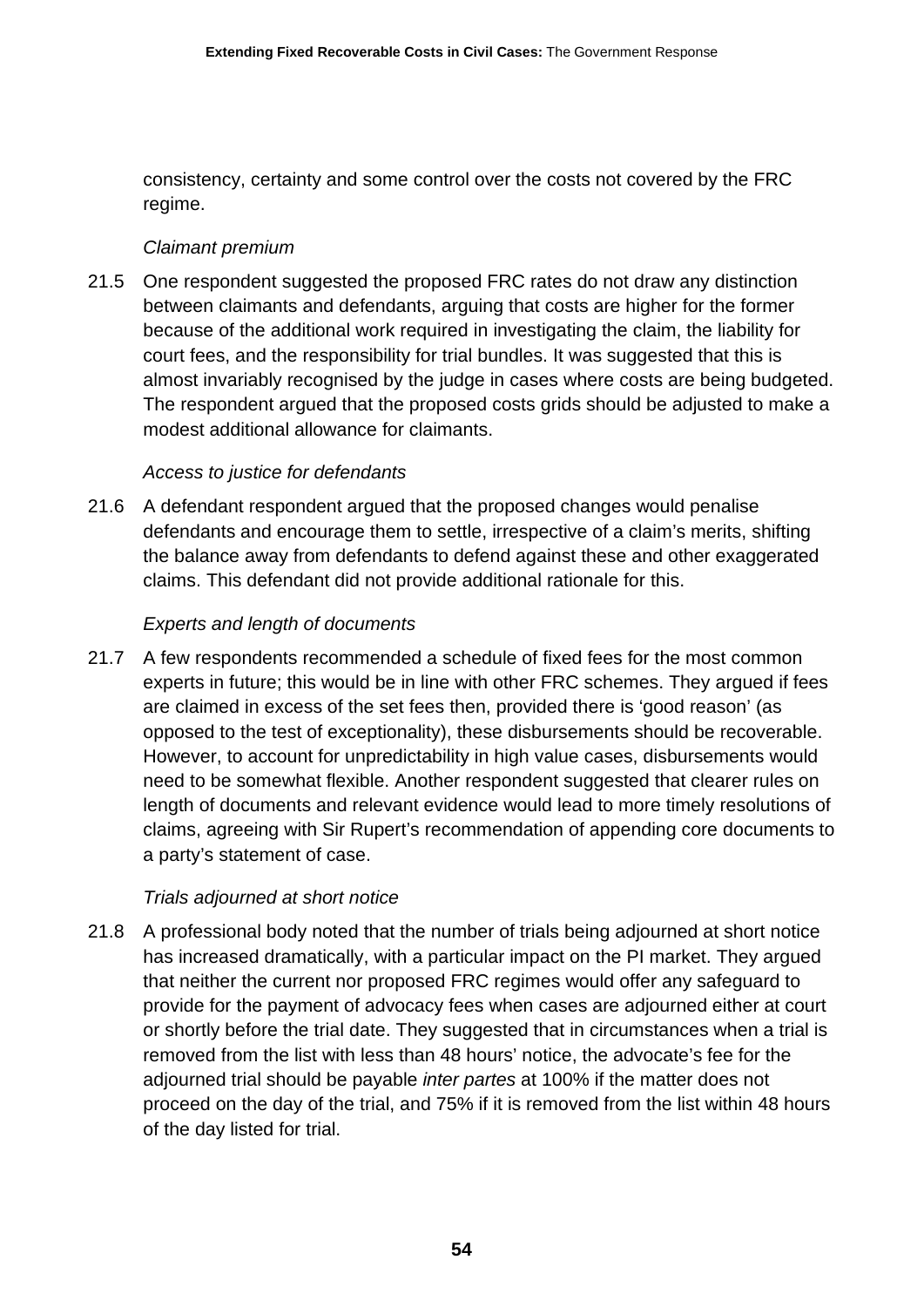# *Disposal hearings*

21.9 An insurer respondent commented that careful consideration should be given as to how disposal hearings are dealt with under FRC, to ensure that they are appropriately catered for and the recoverable costs reflect their more straightforward nature. It was noted by this respondent that, currently, they are considered to be a trial and FRC are payable at the pre-trial level even though very little work has been necessary by the claimant's solicitor, as often these cases settle shortly after proceedings are issued.

# **Question 6: Impact Assessment**

# **22. Overview: Impact Assessment**

22.1 As part of the consultation paper, the Government asked respondents to provide further data and input regarding the various proposals on extending FRC.

# **23. Analysis of responses to Question 6: Do you have any evidence/data to support or disagree with any of the proposals which you would like the government to consider as part of this consultation?**

23.1 Around 30% of respondents (45) provided additional data and input regarding various proposals in the consultation paper. Some felt that the data set used was small in relation to the significance and detail of the FRC bands proposed, and that it did not come from a wide enough cross-section of sources.

#### **Question 6: Specific issues raised by respondents**

#### *Access to justice*

- 23.2 One insurer stated that FRC should promote access to justice, arguing that claimants are more likely to initiate proceedings if they have greater certainty over what their likely total exposure will be if they were to be unsuccessful. Furthermore, they argued that the introduction of FRC would address the inequity brought about by the introduction of QOCS, which allows genuine PI claimants to litigate without fear of having to pay the defendant's costs. They maintained that defendants rarely have a choice about whether they should be party to proceedings, and have to respond to the claim as brought.
- 23.3 Other respondents agreed that prohibitive costs, in principle, prevent access to justice, but were concerned with the assumption inherent in any FRC regime that if the damages paid are low, the costs of bringing such claims can be low. This position is predicated on the belief that in a low damages claim there is less work involved, echoing comments from a variety of respondents about the disparity between the value of claims and their overall importance. Extending FRC to all civil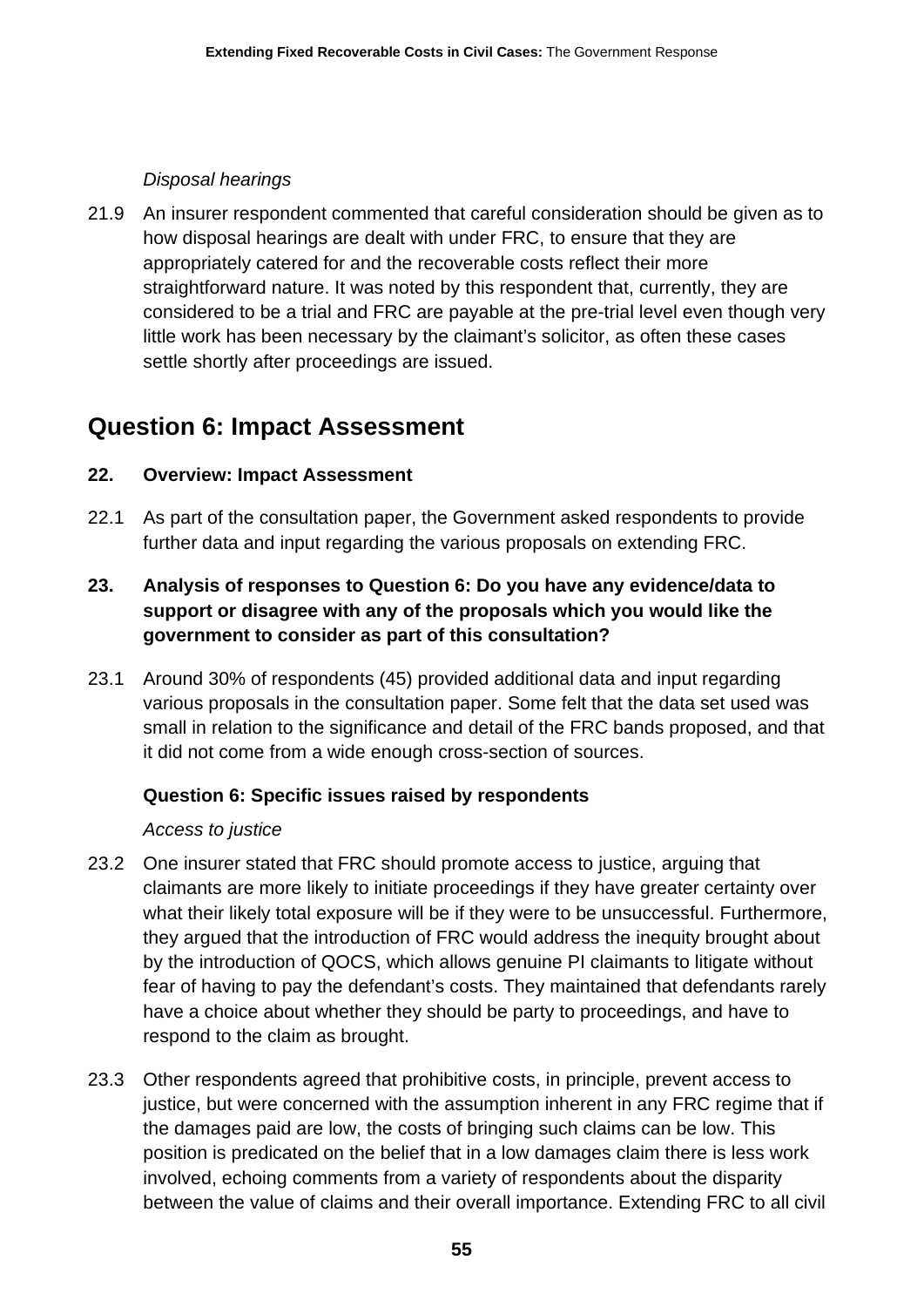claims with low damages creates the impression of access to justice through the certainty of costs risk being known in advance. However, it was argued that many clients, especially in claims against the state where there could be an inequality of arms, are not deterred by uncertainty over the amount of risk, but by any risk at all, disincentivising otherwise meritorious claims. This would have a particularly adverse effect on claimants who are not motivated by monetary gain, but are seeking to change the law and practices of state agencies.

#### *Costs controls*

23.4 One insurer said that the proposed figures for FRC would require downward revision in order to produce reasonable and proportionate outcomes, as its own data suggested that costs reductions based on the FRC proposals would not be seen in all bands. They argued that this is, in part, due to a lack of clarity on how complexity and exceptionality would result in certain intermediate cases being banded, meaning that most costs controls would likely only take place in Bands 2 and 3. Conversely, they stated, due to the fact that fast track cases and allocation criteria in the fast track are more clearly defined, it is easier to see where and how the desired costs controls would materialise.

#### *Stages of trial*

- 23.5 An insurance firm noted that the stages of trial would be out of date with FRC. They argued that the stages that are used in the proposed table were determined by identifying the payment of various fees within the datasets as the case progressed towards trial. They stated that those in the proposed table became the triggers for a change of stage as the case progressed. The current stages are:
	- i. Post-issue, pre-allocation;
	- ii. Post-allocation, pre-listing;
	- iii. Post-listing, pre-trial.
- 23.6 This respondent argued that these stages have worked well in the past, but are no longer working appropriately because of a practical change implemented by the majority of county courts in England and Wales. Currently, they stated, the courts allocate cases to track at the same time that they list the case for trial; thus, in effect, the triggers of 'allocation' and 'trial listing' occur simultaneously. They explained that this means that a defendant is unjustly deprived of any opportunity to settle the case within the 'post-allocation, pre-listing' stage. Accordingly, this respondent proposed that the trial listing trigger to the change of stage is amended, so it is consistent with Stage 6 of the proposed FRC intermediate case stages to '14 days before Trial'. This would change the stages to the following:
	- i. Post-issue, pre-allocation;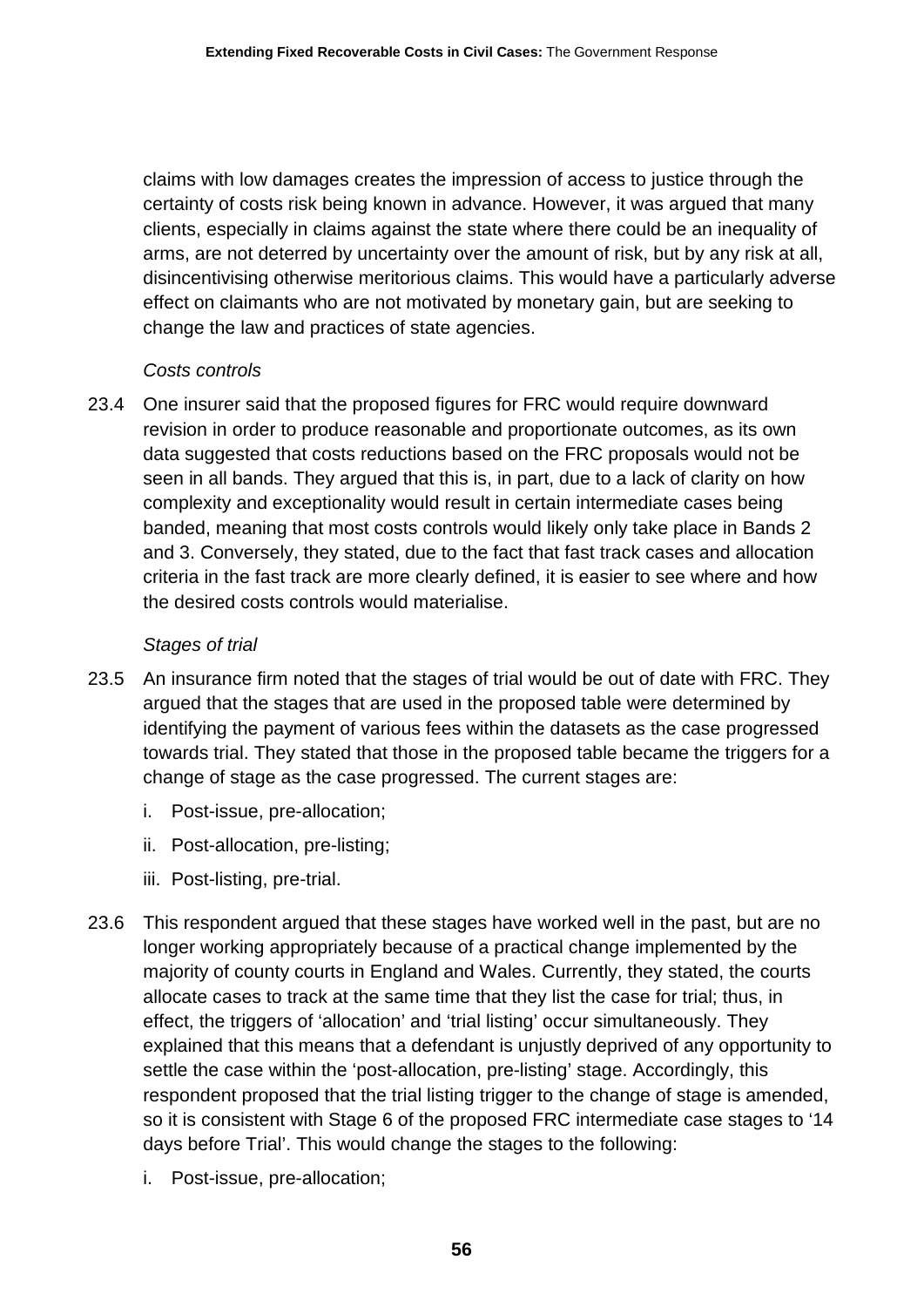- ii. Post-allocation up to 14 days before date of trial;
- iii. Less than 14 days before trial.

#### *Inequality of arms*

- 23.7 A professional body expressed its concern over the impact that the FRC proposals would have in exacerbating the existing inequality of arms for claims against public authorities. They argued that, while this would force a cap on the claimant's costs and limit what work their legal team could do, it would have no impact on the way that a state body could and would litigate. A public authority defendant would not have to limit their expenditure on a case to the cap imposed, given the substantial resources it can access.
- 23.8 Furthermore, this same respondent argued that the proposal for provisional allocation of intermediate cases to be based on agreement between parties would disadvantage individual claimants. They stated it would usually be in a defendant's interest to refuse to agree that a case should be allocated to a higher band, or to the multi-track and outside the FRC regime. It was suggested where that defendant is a public authority, with substantial funds and the ability not to have to limit their work to a costs cap, they will almost always refuse to agree, and the possibility of a costs liability of only £300 will not provide any disincentive to a public authority. Where the monetary value in cases is low, this will almost always be in issue. This will result in many more allocation hearings and additional work for all parties and the courts.

# **Questions 7–10: Equalities Statement**

# **24. Overview: Equalities Statement**

24.1 The final four questions in the consultation paper offered respondents a chance to comment on the equalities impacts of the proposals, particularly on individuals with protected characteristics, and to offer their views on how such impacts might be mitigated.

# **25. Analysis of responses to Question 7: What do you consider to be the equalities impacts on individuals with protected characteristics of each of the proposed options for reform? Please give reasons.**

25.1 30% of respondents (44) answered this question. Around 20% of these respondents were positive, and believed that the proposed options for reform were in line with the Equality Act 2010, while 72% believed the proposals ran contrary to it (see below). The remaining 10% suggested that the proposals would be more in line with the Equality Act if slight adjustments were made.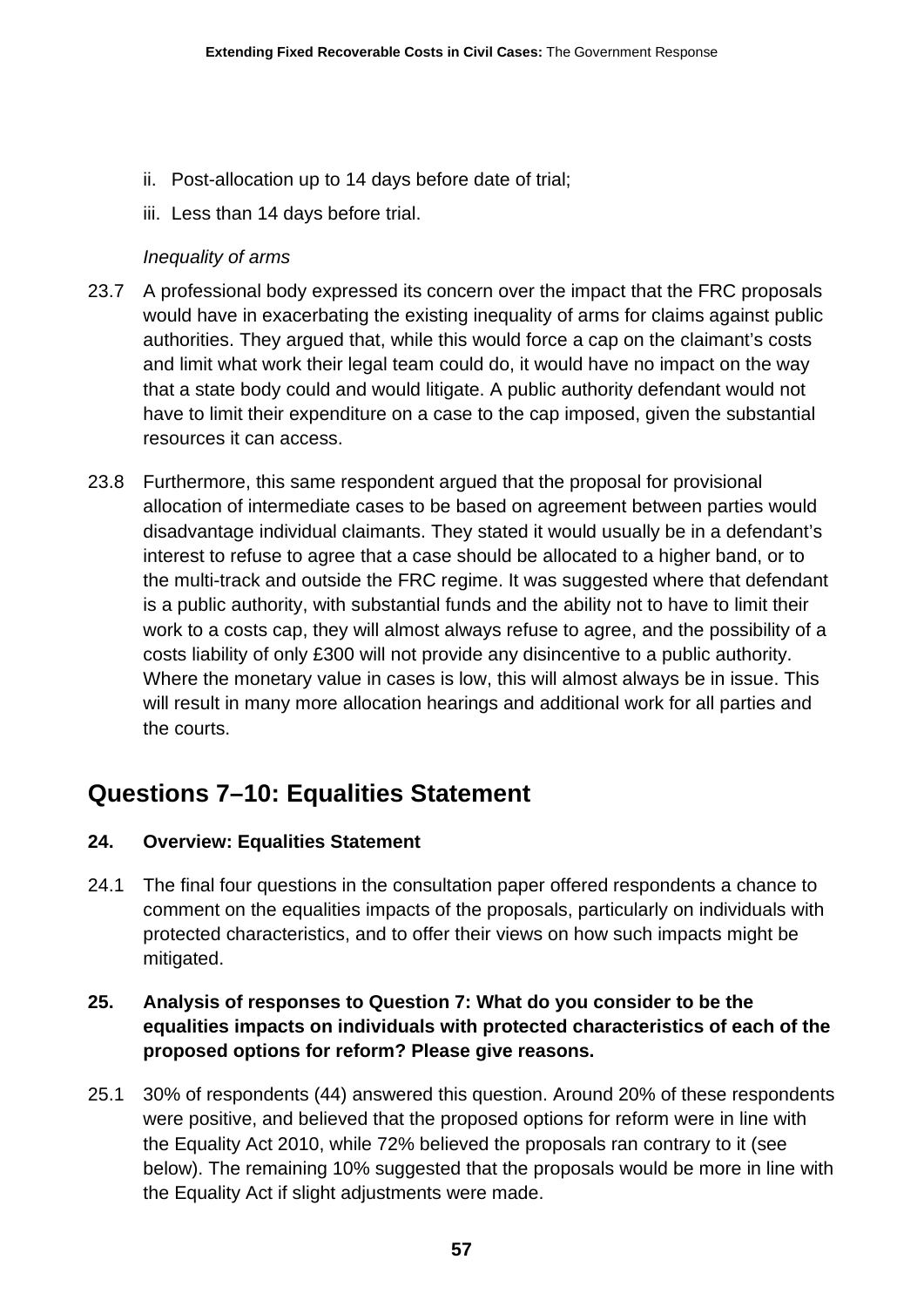#### **Question 7: Specific issues raised by respondents**

#### *Impact on vulnerable and protected parties*

- 25.2 Claimant respondents argued that the consultation paper does not appear to consider how an extension of FRC could result in discrimination, or how it would impact on vulnerable claimants with certain protected characteristics who may require interpreters, or those with disabilities such as the deaf or the blind. It was argued these claimants may require specific forms of communication to enable them to navigate a legal claim, which would inevitably produce additional costs that would not otherwise have been incurred without such characteristics or disabilities. It was stated that this additional work would not be recoverable under the FRC proposals.
- 25.3 Other respondents were concerned that the impact of the proposals would be felt disproportionately by those on lower or with no incomes, leading to potential discrimination based on earnings. A few respondents argued this is because costs set by reference to damages would impede the ability of those receiving lower damages to find solicitors willing to take on claims and pursue them, given that solicitors may be less likely to take on cases deemed to be less profitable. Accordingly, it was suggested the proposed FRC reforms would disproportionately affect those on lower incomes (e.g. women, children, the elderly, part-time workers), as the pool of solicitors that may be called upon to take a case may become more inaccessible to them (given that solicitors may be interested in taking on more profitable cases subject to FRC). Respondents also reinforced previous arguments that there would be an adverse effect on vulnerable clients in social housing and poor privately rented accommodation, who often have underlying issues that contribute to their need for legal representation in the first place.
- 25.4 A number of defendant respondents noted that the proposals would apply to all court users, and therefore claimants with certain protected characteristics, as well as those without, should see their claims being resolved more quickly. They argued that the transparency over recoverability of costs and a standardised and streamlined process with more accurate information at the outset would be an asset to all court users, regardless of their personal qualities, thus improving access to justice.
- 25.5 One defendant respondent identified that people with mental impairments would likely require more assistance to bring a claim, increasing the costs of representation more than those relating to a claimant without a mental impairment. It was noted that this may require persons under a mental impairment sufficient to render them without capacity within the meaning of the Mental Capacity Act 2005 to be excluded from the FRC proposals. However, the respondent also emphasised that, in such circumstances, the onus must be on the claimant's representatives to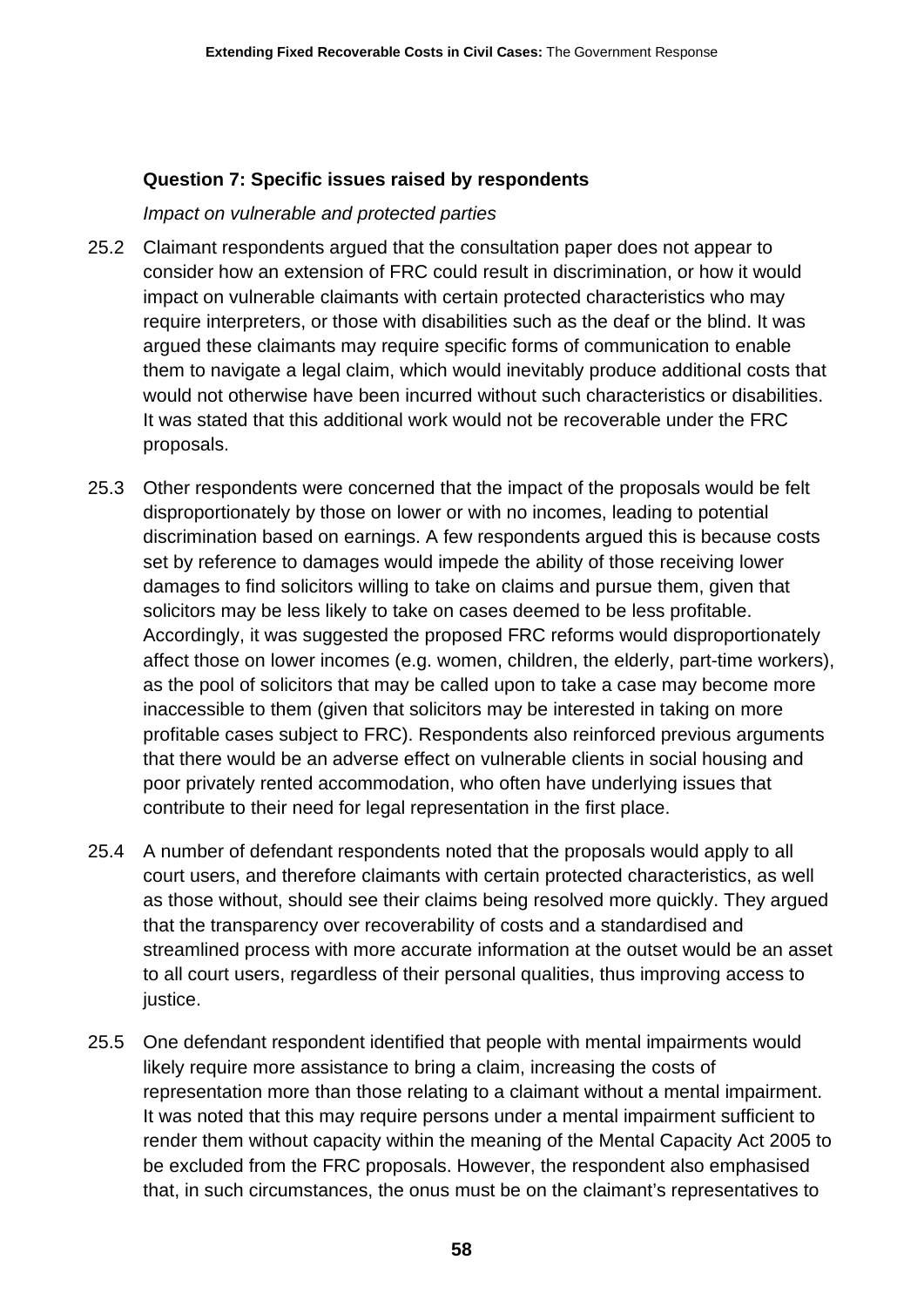assert a lack of capacity and to do so at the outset of the claim. This exception would only apply to mental incapacity predating the accident which is the subject of the claim – any incident causing mental incapacity is highly likely to exceed £100,000 in value and, therefore, to be outside of the proposals in any event.

# **26. Analysis of responses to Question 8: Do you agree that we have correctly identified the extent of the impacts under each of the proposed reforms set out in this consultation paper? Please give reasons.**

- 26.1 Of the 149 respondents to the consultation, around 31% (46) answered this question, with 76% of those who responded arguing that the range of impacts were not correctly identified under each of the proposed reforms, with many focusing specifically on the potential impact on vulnerable people. Around 22% of responses to this question were positive, and argued the Government had correctly identified the range of impacts.
- 26.2 The impacts outlined below are those that were raised specifically in relation to this question, and which have not already been or will not subsequently be addressed in detail elsewhere in this response.

# **Question 8: Specific issues raised by respondents**

#### *Adherence to the CPR as a means to control costs*

26.3 One professional body cautioned that FRC only affects costs that a successful party can recover from the unsuccessful party; the actual costs a party must incur in commercial litigation are dictated by the steps required by the CPR to take a case to trial, not by the costs it might expect to recover. They said that removing the additional costs introduced by costs budgeting, determining in advance the level of recoverable costs, or altering the costs recovery regime in other ways will not control the costs of litigation. They added that the costs of litigation will only be controlled if the underlying steps required by the CPR are addressed.

#### *Extra assistance and protected characteristics*

- 26.4 Claimant respondents highlighted that the Equalities Statement did not address suggestions that FRC does not allow for the additional costs involved for clients who require extra assistance. One respondent acknowledged that the statement's findings on indirect discrimination recognise the potential disproportionate impact on individuals with regards to age, sex, or employment status, but contends that it did not consider whether that impact is justified.
- 26.5 Other claimant respondents said there was a failure to consider access to justice implications for people with protected characteristics who bring claims against the state or against private organisations under the Equality Act 2010. This is in keeping with those who argued, in response to Question 7, that the extension of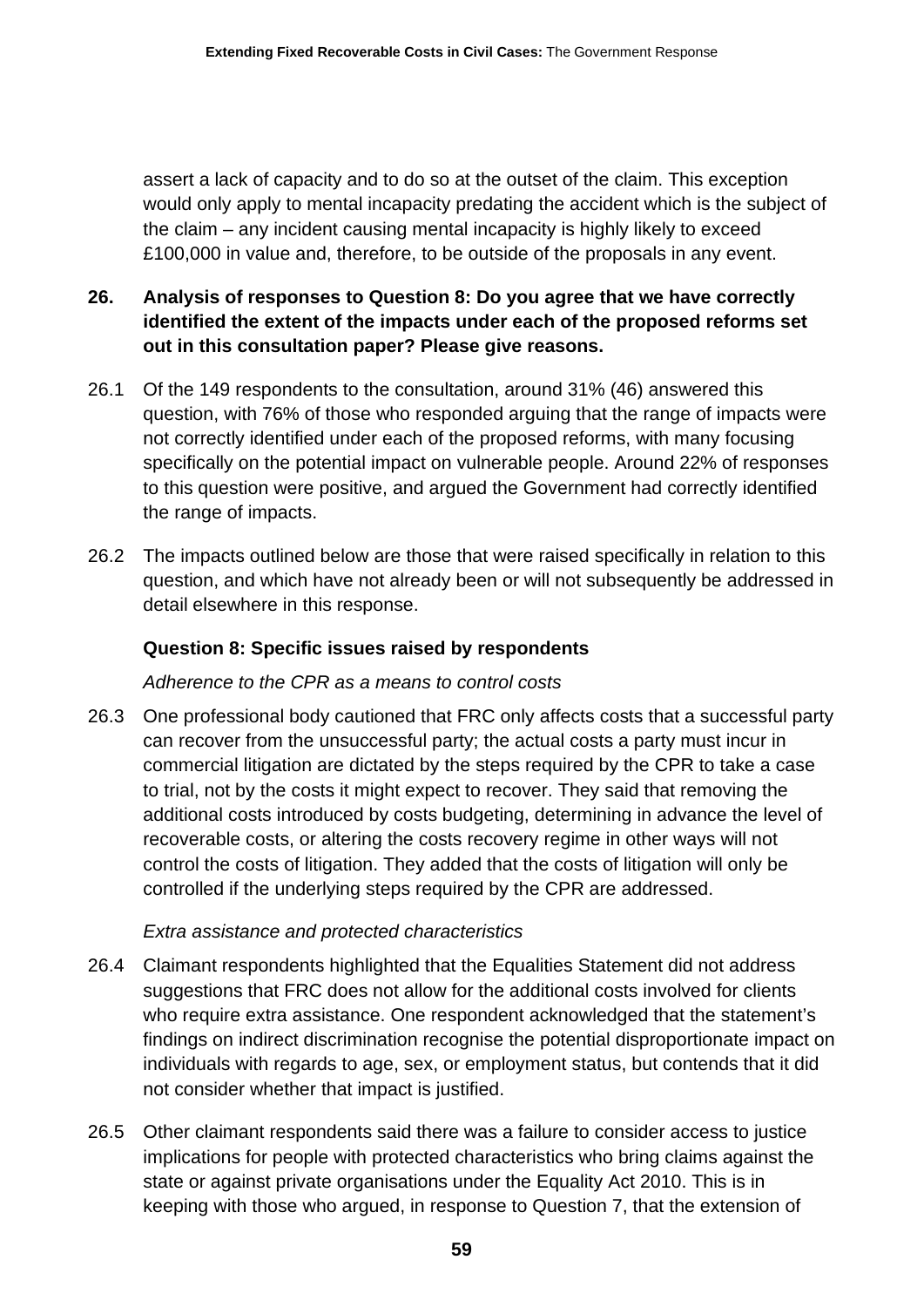FRC might have a particular impact on vulnerable claimants (see above paragraphs 25.2–5). One respondent suggested the range of impacts that could additionally be considered include, among others: inability to receive advice to resolve claims at an early stage; inability to secure expert legal representation to bring claims through the court system; inability to enforce rights to non-discriminatory treatment; and, inability to challenge unlawful acts by the state.

26.6 Respondents further elaborated that it is incorrect to assume that either the overall willingness of claimants to bring a claim will remain unchanged, or that there would be no aggregate impact on the willingness of claimant lawyers to take on cases. They contended that there is insufficient evidence to support the idea that others would enter the market or that existing providers would expand to meet claimant demand.

# *Timing of proposals*

26.7 One claimant representative group queried the timing of the proposals. They argued that this would be premature, as it would first be necessary to ensure the application of fixed costs in existing FRC regimes is complete.

# **27. Analysis of responses to Question 9: Do you agree that we have correctly identified the extent of the impacts under each of these proposals?**

27.1 Around 32% of respondents (48) answered this question. Of those who answered, around 55% were in opposition and argued that the extent of the impacts under each of the proposals were not correctly identified. Around 43% of responses were positive, and believed the Government correctly identified the extent of the impacts under each of the proposed reforms. As above, this section only considers additional points raised specifically in relation to this question which have not already been addressed in detail elsewhere in the response.

#### **Question 9: Specific issues raised by respondents**

#### *Impact on legal aid*

27.2 A number of claimant respondents were concerned about the impact of extending FRC on legal aid practices, arguing that many would close as a result. They said that this, in turn, would make it harder for claimants to find a legal aid solicitor to take on a case, exacerbating what they saw as a growing problem of legal aid 'advice deserts', particularly in housing cases. They argued that potential recipients of legal aid are already more likely to be vulnerable, and cautioned that the proposals would have a disproportionate and discriminatory effect on those with protected characteristics. They suggested that this problem, while most pronounced in areas of law where legal aid has been reduced, would extend to other areas too, undermining the quality of representation or eliminating it altogether.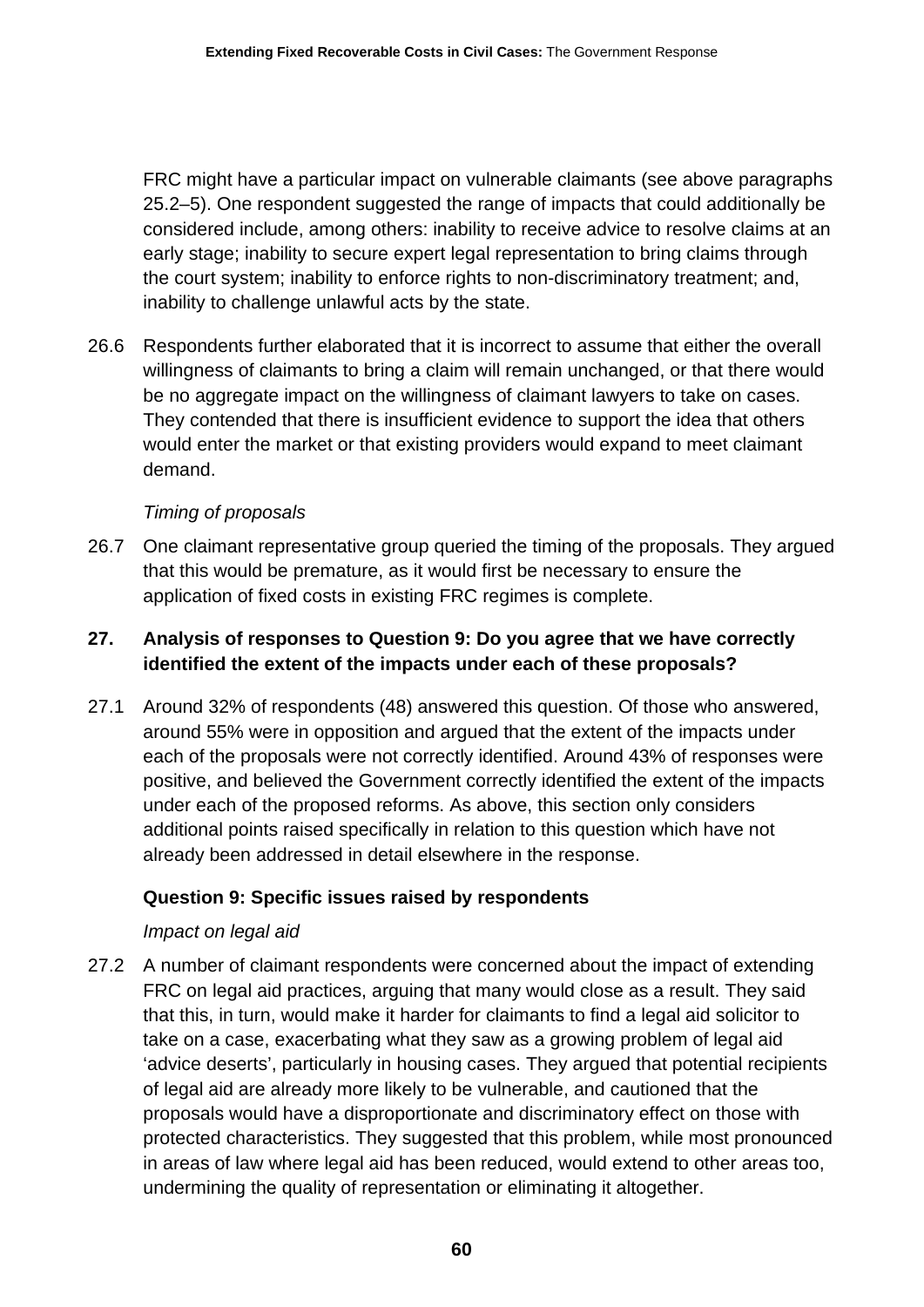- 27.3 Highlighting the potential impacts in the area of housing cases, claimant respondents argued that extending FRC would result in firms being unable to take on disrepair claims under CFAs. They noted that the level of compensation in disrepair claims tends to be low, although the importance is often not reflected in the claim's monetary value. FRC, however, would only be viable to run where the levels of damages being sought are relatively high, since a large proportion of recoverable costs are based on a percentage of damages. It was argued that this would have an acute impact on the most vulnerable, as they tend to be the types of tenants who bring disrepair claims. In turn, they suggested, there is a link between the vulnerability of the client and the likely higher costs of a claim, meaning that as the vulnerability of a client increases, the likelihood of being able to find a solicitor to take on a case will decrease.
- 27.4 There was an additional concern, amongst some respondents, that claimant lawyers would not set their legal fees equal to the proposed FRC levels. As a result, some respondents argued it would not be financially viable to run housing cases at these levels, as this would mean running cases at a substantial loss.

#### *Litigants in person*

27.5 A few claimant respondents pointed to the rise in litigants in person (LiPs), and aired the possibility of an increase in LiPs if the extension of FRC leads to barriers in obtaining legal representation. They argued this would lead to additional costs and administrative burdens. These respondents contended that this issue was not sufficiently considered in the consultation paper. Some also commented that it was unclear whether LiPs would be covered by the proposals, arguing that consideration should be given to whether a LiP's costs should be fixed, and to what should happen if a party is represented for part of the proceedings and acts in person for the remainder. There was recognition, however, that the current system does make some accommodations for extra time that may be needed. They suggested an allowance for an uplift where an individual would inevitably have to put more work into a claim.

# *ADR practitioners*

27.6 One arbitrator argued that the impact of these proposals on ADR practitioners has not been considered either in the consultation or IA. They pointed out that the IA acknowledges a possible risk that claimant settlements might be lower in future if lawyers reduce the time and resource spent on cases in response to FRC and settlement negotiations lead to worse outcomes for claimants; it was suggested that this is largely dependent on the behaviour of defendants. The arbitrator also queried how these proposals might impact on how parties engage with ADR, and highlighted that ADR could be another means through which to achieve costs savings and efficiencies within the courts.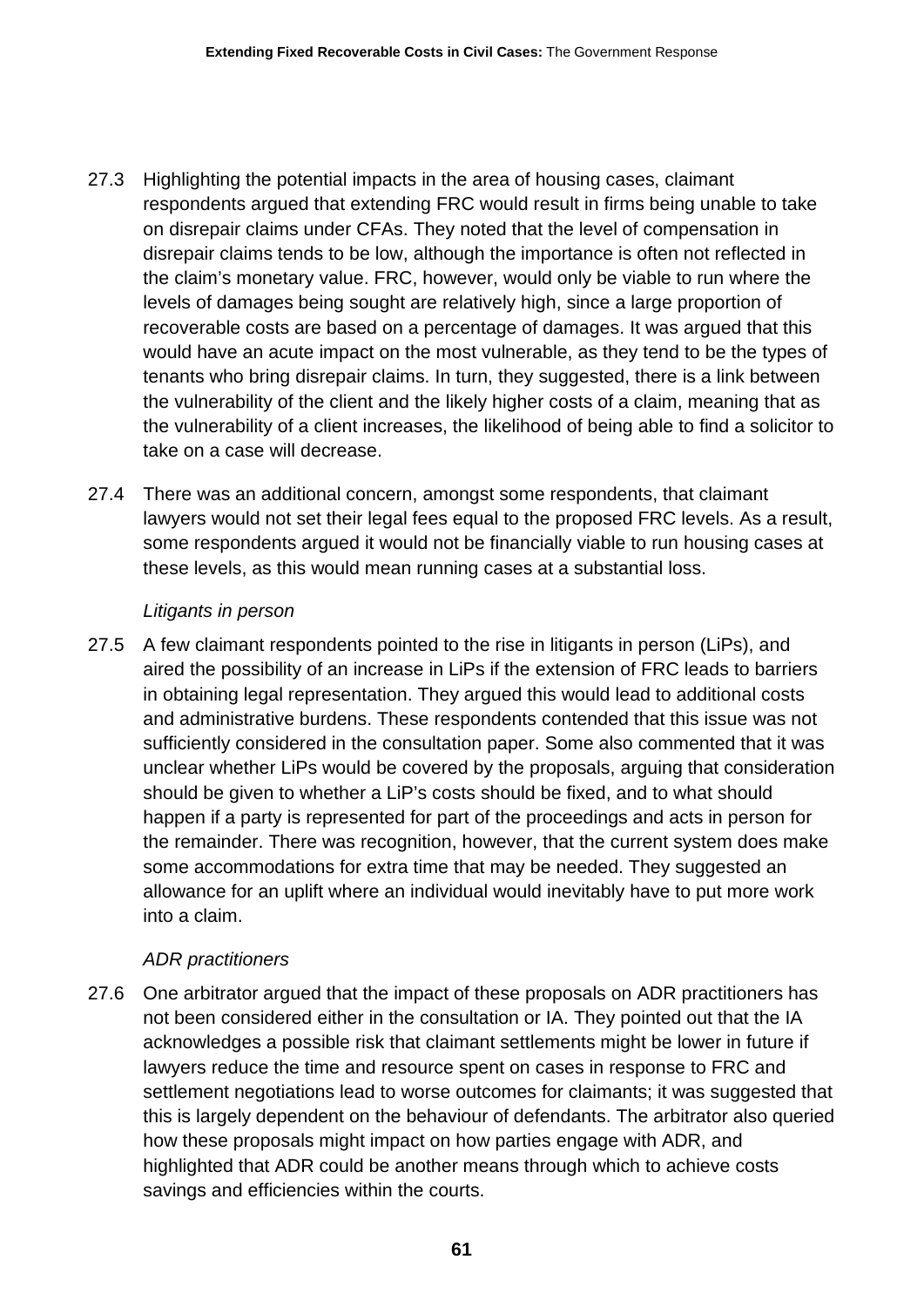# **28. Analysis of responses to Question 10: Are there forms of mitigation in relation to impacts that we have not considered?**

- 28.1 Like the previous question, around 30% of respondents (48) provided an answer. Around half of the responses to this question were opposed to the proposals, and argued that there were forms of mitigation in relation to impacts that the Government did not consider, repeating previous arguments about the risks to vulnerable claimants and concerns about band allocation, among other comments. Around 36% of responses were positive and believed the forms of mitigation in relation to impacts were correctly identified, stating that the extension of FRC would promote access to justice and cut down on open-ended costs.
- 28.2 As above, this section considers only additional points raised specifically in relation to this question which have not already been addressed in detail elsewhere within the response.

# **Question 10: Specific issues raised by respondents**

#### *Regular review*

28.3 A number of respondents suggested that a regular review of FRC would need to take place. One respondent argued that consumers and their representatives would benefit from additional detail about the specific proposals, as well as reassurance about the periodical review processes of FRC that will be undertaken, what indexation will be taken into account, and how the risks of both a loss of access to justice and any impact on the legal services market and its ability to meet consumer needs would be offset.

#### *Failure to comply*

28.4 One respondent highlighted that there is an ongoing problem of unreasonable behaviour or failure to comply with the CPR, with generally few or no sanctions being applied. According to the respondent, this is a problem because the actions of an uncooperative party could render a case uneconomic without fear of consequences, hindering access to justice by deterring claims from being issued. They recommended that FRC should be expanded to introduce fixed and transparent costs for failure to comply with Rules or Orders, either to ensure compliance or to compensate the other party for the losses incurred as a result.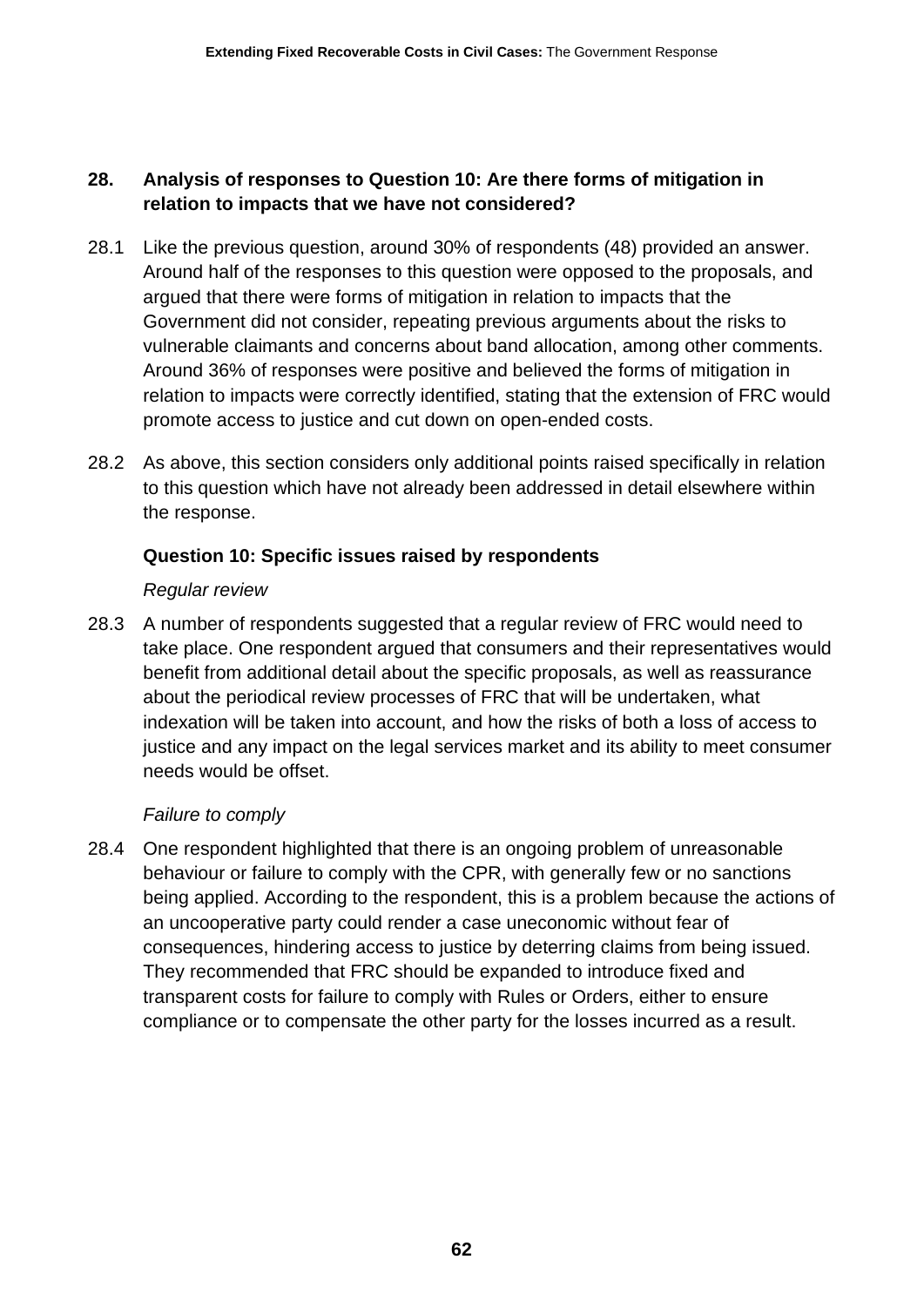# **Chapter 5: The Way Forward**

#### **1. Extending FRC: The Way Forward**

- 1.1 Having carefully analysed the responses to our consultation paper, the Government can now outline the way forward on extending FRC in civil cases.
- 1.2 What follows will, with specific reference to the questions asked in our consultation paper, set out the way in which the Government intends to implement the extension of FRC.
- 1.3 The Government does not address every point raised by respondents in this consultation response. Where a point is not reflected in the proposed way forward, this is because the Government was not satisfied that this point needed to be included.
- 1.4 The next formal step in the process of implementation will be for the Government to submit draft rules for consideration by the CPRC. While the formal response from the Government is as set out below, there are a number of issues which will require further consideration, by the Government with the CPRC and others, before the precise way forward can be finalised.
- 1.5 **On Vulnerability**: The Government has carefully considered the arguments raised by respondents in favour of additional costs provisions due to the general vulnerability of a party (see Chapter 4, paragraphs 25.2–5). We have also given consideration to the CJC report, *Vulnerable Witnesses and Parties within Civil Proceedings*, issued in February 2020 after our consultation had concluded, which makes a number of recommendations to improve the experience of vulnerable parties within civil cases.
- 1.6 Although we do not propose to define vulnerability generally, as this would risk being too prescriptive, the Government accepts that there may be grounds to make limited exceptions in FRC for specific vulnerabilities, rather than more expansive allowances that would be contrary to the objectives of FRC. As such, we make the following proposals (which are set out in more detail within paragraphs 24.1–7 of this chapter):
	- i. We propose that the new fast track FRC regime could cover the specific vulnerabilities set out in the guidance to the legal aid Family Advocacy Scheme, and that a specified, percentage uplift of FRC (25%, in keeping with the 25% bolt-on that is currently available under the Family Advocacy Scheme to those who '[have] difficulty giving instructions' as a result of a verified mental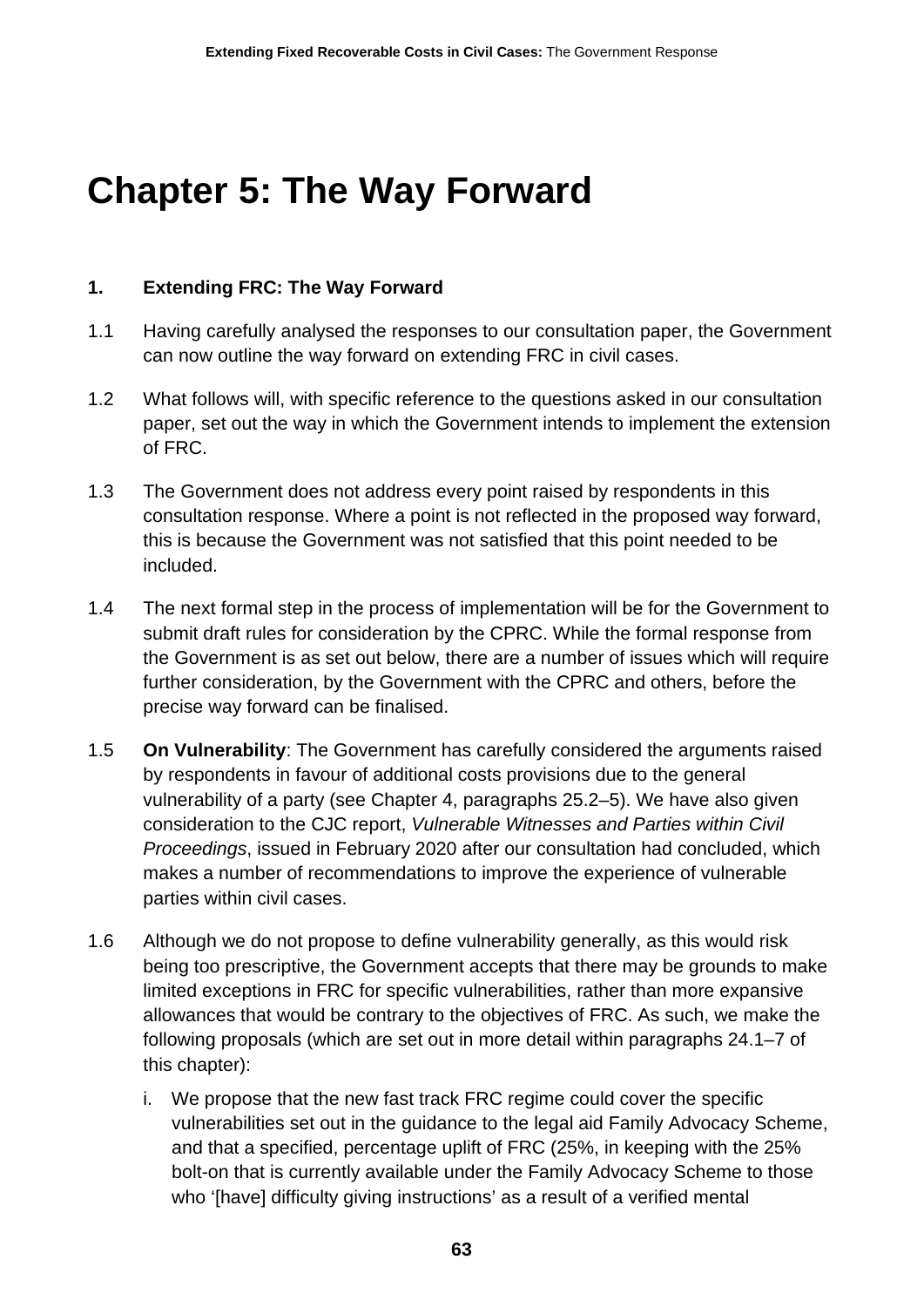impairment) could be available in respect of parties who meet these criteria, upon judicial certification. We will consider with the CPRC as to how the Directions Questionnaire could be amended to incorporate this percentage uplift.

- ii. We recognise that additional disbursements may be needed for specific vulnerabilities (such as where a sign language interpreter may be required). We will consider with the CPRC what arrangements are appropriate for disbursements and consistent with the aims of FRC.
- iii. In drafting the rules for consideration by the CPRC, we will consider whether the arrangements for settlements for protected parties (adults lacking mental capacity and children, as under RTA cases) should be extended to the new FRC regimes.

# **Response to Question 1: The Fast Track**

# **2. Overview: Response to Question 1**

- 2.1 As our consultation paper made clear, it is the Government's intention to extend FRC to all fast track cases (of up to £25,000 in damages) in the county court, as originally proposed by Sir Rupert in his 2017 report.
- 2.2 Based on the responses to our questions about the fast track, the Government has drawn the following conclusions.

# **3. Government response to Question 1: Given the Government's intention to extend FRC to fast track cases, do you agree with these proposals as set out?**

- 3.1 The Government agrees with Sir Rupert's recommendation that FRC should be extended to all other cases in the fast track and consulted on that basis. It is the Government's view, in line with Sir Rupert's recommendations, that all cases in the fast track are suitable for FRC, and their proposed allocation to the fast track means that they will be covered by FRC. It is the Government's intention that all fast track cases will be allocated to one of the four bands of complexity, as set out in existing FRC regimes. Details of these complexity bands are outlined in more detail within Chapter 3 of our consultation paper.
- 3.2 The consultation paper also considered the issue of ring-fencing counsel's fees. It recognised the argument that, when called upon early on in litigation proceedings, counsel's specialist knowledge can be beneficial both to clients and the efficiency of litigation. However, as we noted in our consultation paper, counsel is rarely instructed in cases outside of Band 4. In Chapter 5, 5.11 of his 2017 report, Sir Rupert recommends that fees for counsel should only be ring-fenced in Band 4 and in NIHL cases; Sir Rupert suggests that, '[in] relation to Bands 1, 2 and 3… [it] is for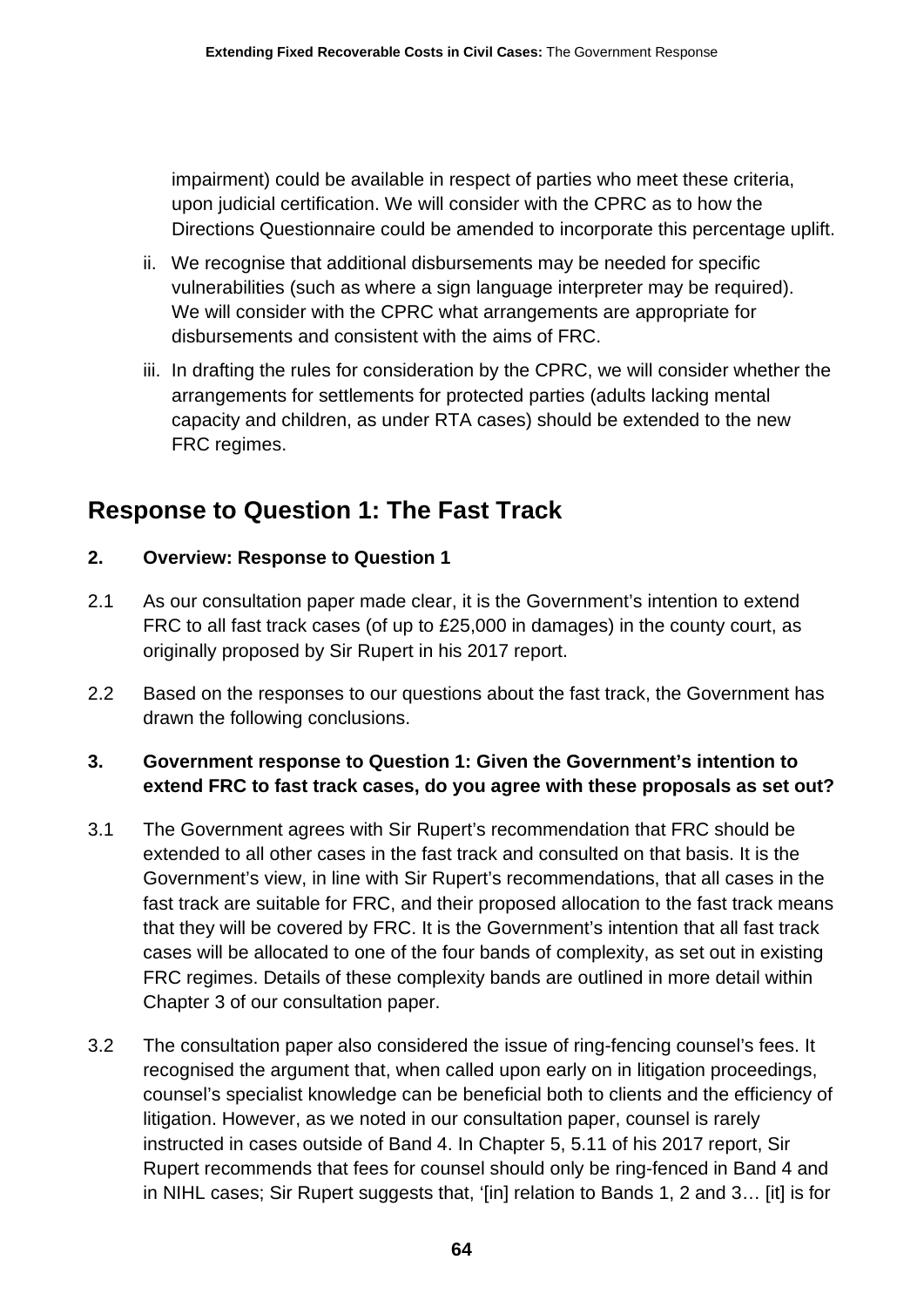solicitors to decide whether to do items of pre-trial work themselves or instruct counsel'. Given that few respondents engaged on this issue to offer any viable alternatives, it is the Government's intention to implement Sir Rupert's proposal.

- **4. Government response to Question 1 (i): We seek your views, including any alternatives, on: the proposals for allocation of cases to Bands (including package holiday sickness);**
- 4.1 It is the Government's view that cases should be allocated as soon as is practicable to the appropriate band. In Chapter 5, 5.19 of his 2017 report, Sir Rupert sets out the procedure through which cases will be allocated to bands, with which the Government broadly agrees. This procedure includes amending the PAP to require pre-action agreement between parties as to (i) the appropriate track for a case, and (ii) the appropriate band. Both claimants and defendants should state their proposals in their respective letters of claim and response; both parties can either agree or set out the case for a different band, giving their reasons for doing so. At the allocation stage, a judge will then specify the band if the parties are unable to agree.
- 4.2 The Government believes that it is important for parties to be able to plan their litigation strategy with as much certainty as is reasonable, so parties should know the allocated band as soon as possible. Once a case is allocated to a band, the band should be revisited only in exceptional circumstances: for example, if substantial unfairness would be caused were the case to remain in its allocated band. In Chapter 5, 5.19 of his 2017 report, Sir Rupert recommends, and the Government agrees, that an unsuccessful band challenge should incur a costs liability of £150. In analysing the responses to the consultation, the Government has considered whether a higher figure, such as £300, might be more appropriate. While recognising that challenging band allocation without good reason to do so could amount to unreasonable behaviour incurring further costs penalties, which is expanded on further below, the Government intends to implement a costs liability of £150 as originally proposed, although this will be kept under general review.
- 4.3 The Government appreciates, as noted by both claimant and defendant respondents in their answers to this question, that cases will vary in their complexity, including within cases of a similar type. After careful consideration of the various views expressed in the consultation responses, the Government believes that the best way to deal with cases in the fast track that are sufficiently complex is to allocate them to a higher band. This will allow for an appropriate degree of flexibility, to ensure that the complexity of a case is considered where necessary, while also maintaining the principle of certain and proportionate costs. The Government does not believe that any additional measures, such as uplifts or bolt-ons, would be appropriate or beneficial for complex cases which otherwise fit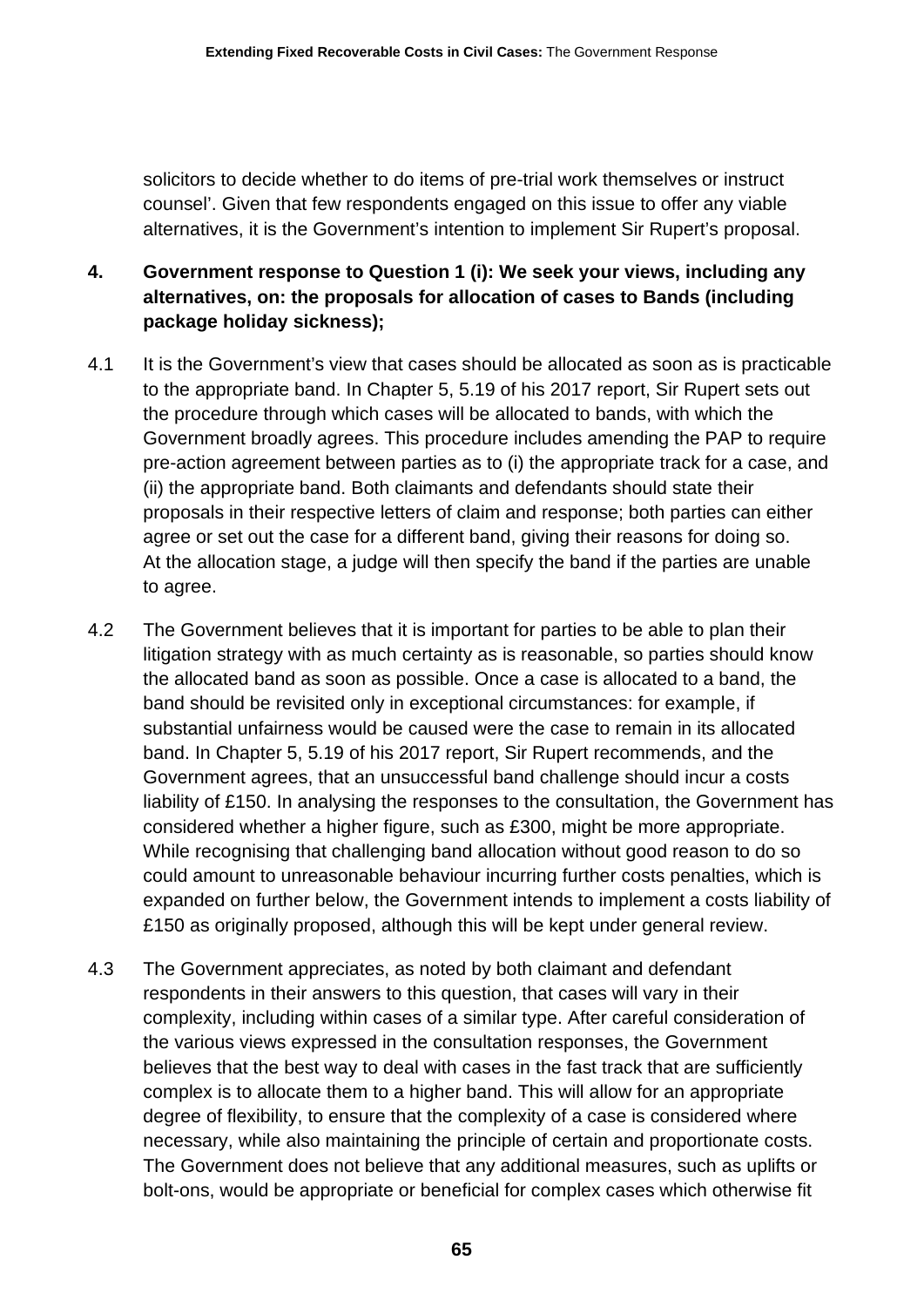within a band of FRC: this would only complicate things further, and would tend to undermine the premise of a fixed costs regime.

- 4.4 Further to this, the Government does not consider it would be appropriate for it to provide any further guidance on case complexity. The Government has considered this issue carefully, as it was raised, with some force, by respondents acting for both claimants and defendants. Firstly, it is one thing to call for greater guidance, it is another to set it out: it is notable that neither Sir Rupert (and his assessors) nor respondents to the consultation were able to provide further detail specifying what this guidance might constitute. Secondly, and related to this first point, further guidance would risk being unnecessarily restrictive. That said, it may be that the courts will be able to give more guidance in the light of experience. As with other matters in this response, the Government will keep this issue under review. In any event, as indicated by Sir Rupert in Chapter 5, 5.20 of his 2017 report, the current provision in CPR 45.29J, enabling a party to exit FRC in the fast track in exceptional circumstances, would continue to apply.
- 4.5 Some respondents raised concerns about the banding of housing claims, suggesting that Bands 3 and 4 may not sufficiently capture the complexity of a case, or that these proposals may prevent the pursuit of meritorious claims. It is the Government's view that FRC would facilitate more appropriate resolution of housing disputes, to the benefit of all parties. The upfront certainty and transparency of costs that parties would face if a claim were to proceed to trial would encourage settlement where appropriate. At the same time, FRC ensures that costs remain proportionate, while disincentivising behaviours that would unnecessarily draw out a case. This means that barriers to making a claim and reaching a timely resolution are removed or lowered. Furthermore, the Government has not been presented with data showing why Bands 3 and 4 would be inappropriate for dealing with the types of housing cases suggested by Sir Rupert. As with all cases in the fast track, it is the Government's view that particularly complex cases of a certain type could be moved to a higher band.
- 4.6 The Government acknowledges the points made by various respondents about fundamental dishonesty, and has taken these on board. In particular, we have considered whether a case may go to a higher band of FRC if fundamental dishonesty is raised at a late stage. The Government does not think that it is necessary to provide any further detail on this at this stage, as it will be important for judges to exercise their discretion on the matter. Furthermore, the Government does not consider it appropriate to stipulate that a case may go to a higher band if fundamental dishonesty is raised at a late stage, as this may simply encourage more allegations of fundamental dishonesty from defendants earlier in proceedings. Rather, the timing and merits of raising fundamental dishonesty will be factors to be considered by the judge.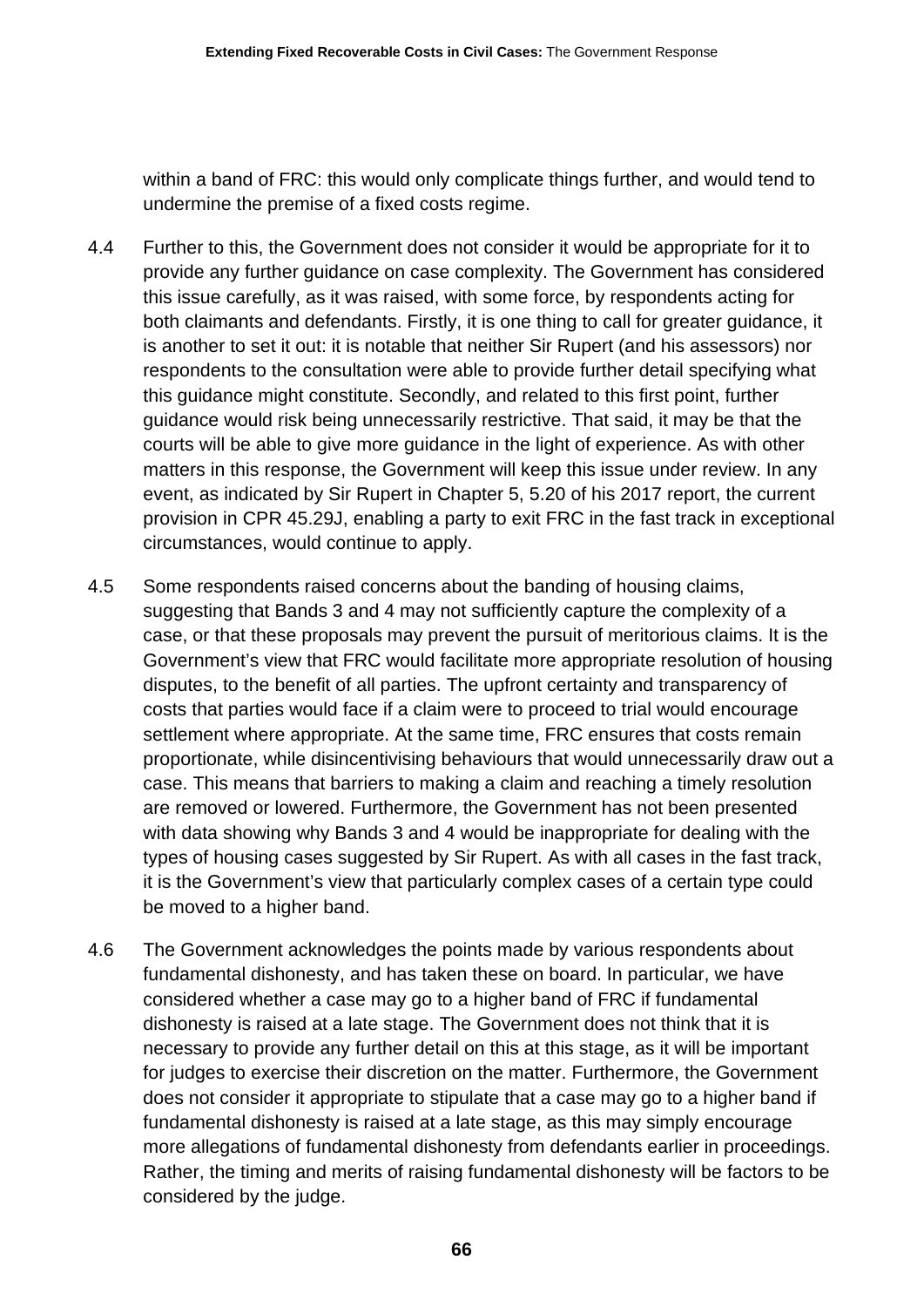4.7 Consistent with Sir Rupert's 2017 recommendation, the Government believes that package holiday sickness claims should fall within Band 2. This is to reflect the fact that these claims are largely non-complex and involve standard information, with the costs mostly consistent with other claims that would fall within Band 2 (such as RTA claims). While some respondents have argued that incidents that occur abroad may incur additional costs, the Government does not believe these costs are sufficient or significant enough to warrant allocation to a higher band of complexity at the outset. The Government can also clarify that credit hire claims will fall into Band 1.

# **5. Government response to Question 1 (ii): We seek your views, including any alternatives, on: the proposals for multiple claims arising from the same cause of action;**

- 5.1 The clear view from stakeholders (including defendant respondents) in their consultation responses to this question is that a 10% FRC uplift for each additional claimant, in claims that arise from the same set of facts, is too low. In the light of representations from respondents, the Government has concluded that 25% FRC for each additional claimant is an appropriate figure.
- 5.2 Many respondents acknowledged that a duplication of work is involved for additional claimants, and that in many instances, multiple claimants share commonalities. However, the Government recognises that different claimants on the same claim might be affected in different ways. A 10% uplift may be insufficient to take into account these factors, or to properly remunerate claimant representatives in a way that reflects the level of additional work involved in taking on additional claimants. Furthermore, it is the Government's view that 10% may be too low to discourage referrals for additional claims to alternative solicitors, an issue that is avoided with a higher percentage that ensures client retention on such claims.
- **6. Government response to Question 1 (iii): We seek your views, including any alternatives, on: whether, and how, the rules should be fortified to ensure that (a) unnecessary challenges are avoided, and (b) cases stay within the FRC regime where appropriate;**
- 6.1 Our consultation recognised that ensuring cases stay within the FRC regime and are not inappropriately allocated to the multi-track is a matter of judicial discretion. There is further scope for both claimants and defendants to submit additional information to assist in track allocation, and courts can hold allocation hearings if necessary. The Government is not currently persuaded that any revisions need to be made to the CPR to reinforce the role of judicial discretion in this process, but will discuss this with the CPRC in due course.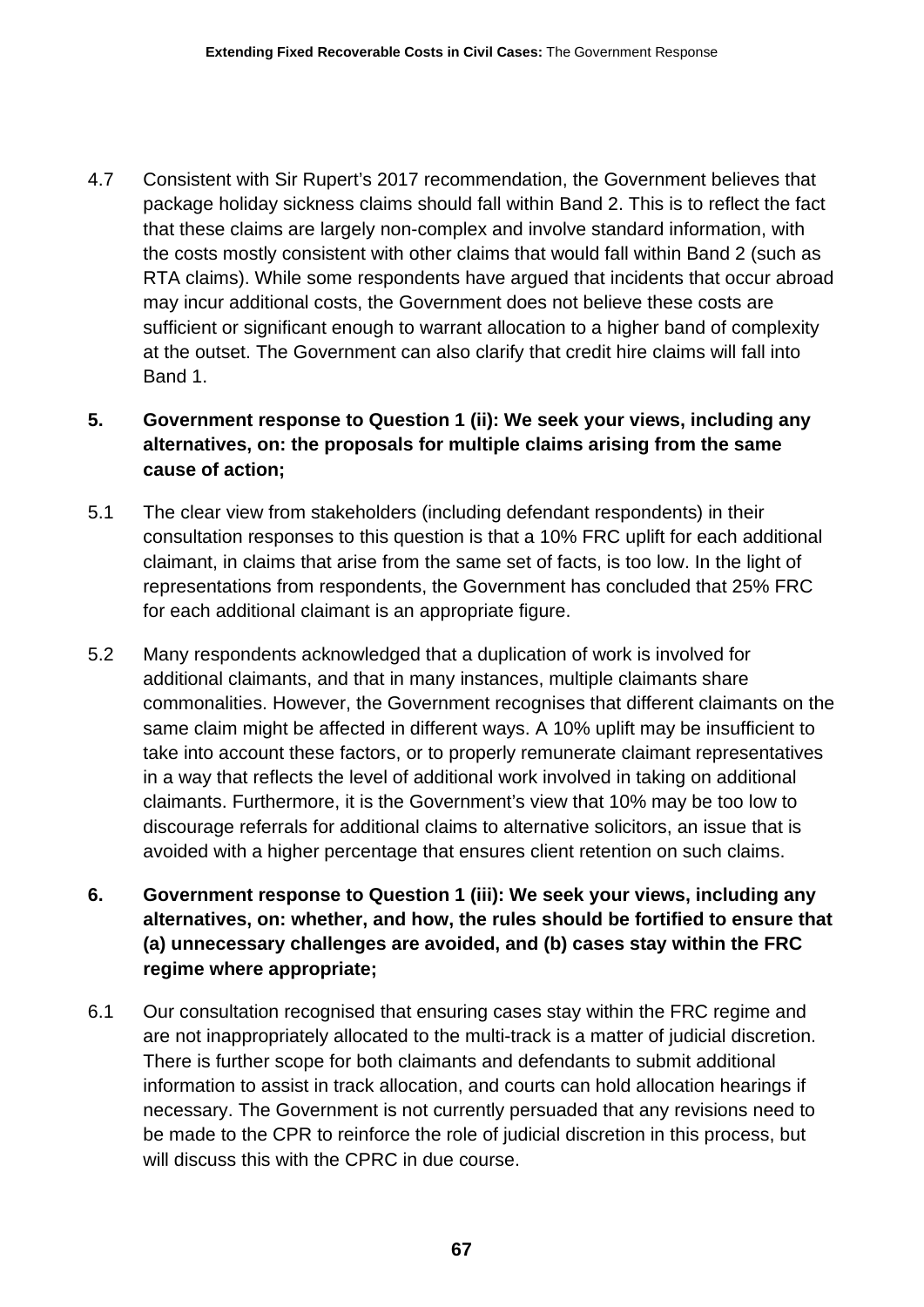- **7. Government response to Question 1 (iv): We seek your views, including any alternatives, on: Part 36 offers and unreasonable litigation conduct (including, but not limited to, the proposals for an uplift on FRC (35% for the purposes of Part 36, or an unlimited uplift on FRC or indemnity costs for unreasonable litigation conduct), and how to incentivise early settlement.**
- 7.1 As noted in Chapter 3 of the consultation paper, offers to settle are a vital component in litigation, and efforts to encourage early settlement continue to be welcomed by those from claimant and defendant perspectives, predicated on a penalty of higher costs where an offer to settle is made by one side but not beaten by the other at trial. Options for doing so include an uplift of FRC, or the awarding of indemnity costs. In Chapter 5, 2.6 of his 2017 report, Sir Rupert recommended an uplift on FRC of 30% or 40%, rather than indemnity costs. The Government agreed with this recommendation in principle and proposed a 35% uplift on FRC as a compromise between those two figures.
- 7.2 It is the Government's view that a percentage uplift on FRC is in keeping with the objectives of a fixed costs regime, in that it provides parties with certainty as to possible costs exposure, acts as an incentive for early settlement, and drives good behaviour. Establishing the right percentage uplift is, therefore, crucial to ensuring that Part 36 offers are effective both as an incentive to early settlement and as a deterrent to unreasonable behaviour. It is for this reason that the Government intends to implement an uplift of 35% of FRC, as proposed in the consultation. This would apply only to those stages after a Part 36 offer.
- 7.3 As mentioned in the analysis of responses, some respondents felt that an uplift of 35% would be too high. However, the Government believes that too low a penalty would be ineffective, in practice, to provide the necessary incentive for parties to make and/or accept reasonable offers to settle while insufficiently deterring poor behaviour. At the same time, it is the Government's view that too high a percentage uplift would be disproportionate, and unduly punish losing parties which may have had reasonable grounds to pursue a claim.
- 7.4 The Government does not propose to define further what amounts to unreasonable behaviour. In Chapter 5, 2.7 of his 2017 report, Sir Rupert refers to the judgment in *Dammermann v Lanyon Bowdler LLP* as providing sufficient direction on how to define and handle the issue of unreasonable behaviour. The judgment in *Dammermann* is clear that the court did not consider that it could 'usefully give general guidance in relation to the circumstances in which it will be appropriate for a court to decide whether a party "has behaved unreasonably'"'.[28](#page-69-0) The Government

<span id="page-69-0"></span><sup>28</sup> *Dammermann v Lanyon Bowdler LLP* [2017] EWCA Civ 269.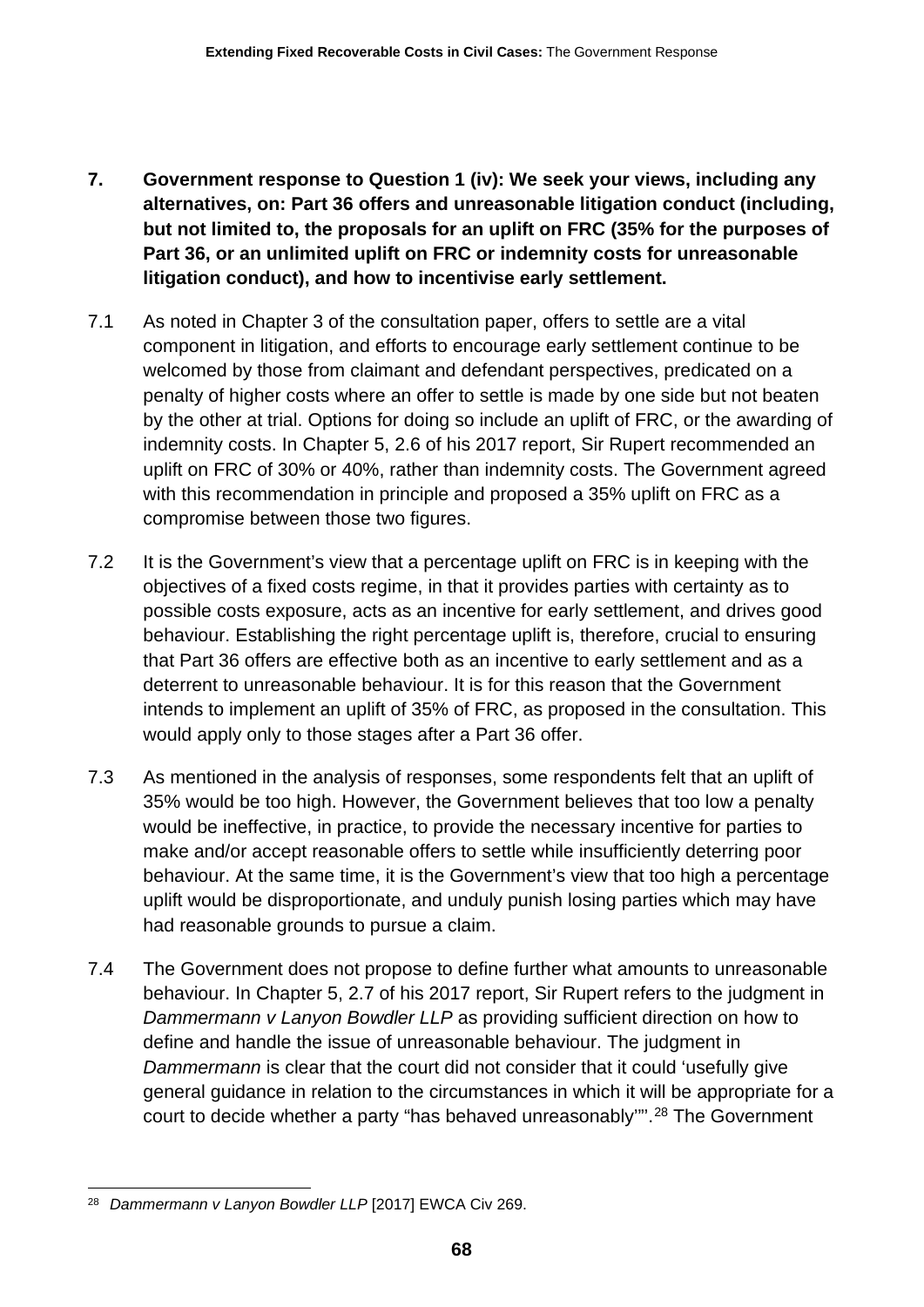does not consider it appropriate to put forward a better definition, and considers that this issue is best left to the courts to determine.

- 7.5 As indicated in Chapter 3 of the consultation paper, the Government has carefully considered what sanctions should be imposed for unreasonable behaviour. This has included whether to award an uplift on FRC, indemnity costs (depending on the seriousness of the case), or some combination of the two. Having taken into account the various responses received on this issue, the Government has decided that the appropriate penalty for unreasonable behaviour is a fixed percentage uplift on FRC of 50%. The stages to which this uplift would apply would be decided by a judge on the basis of the nature and extent of the unreasonable behaviour. This will provide certainty as to the penalty that might be incurred, which is consistent with the objectives of FRC. It is right that the penalty for unreasonable behaviour should be higher than that which is given for not beating a rejected Part 36 offer (which is proposed to be 35%); the former is designed to encourage reasonable behaviour, while the latter is ill-judged.
- 7.6 The Government does not believe that awarding indemnity costs would be proportionate, as this is may result in an award of costs which is significantly higher than FRC. Indemnity costs are typically 25–33% higher than standard costs. Based on these calculations, it is the Government's view that the 50% figure is a reasonable substitute to be applied to FRC.

# **Response to Question 2: Noise Induced Hearing Loss (NIHL)**

# **8. Overview: Response to Question 2**

- 8.1 As indicated by Chapter 4 of the consultation paper, it is the Government's intention to implement a new process and separate grid of FRC for NIHL claims in the fast track valued below £25,000 in damages. This was initially proposed by Sir Rupert in his 2017 report and was based on the CJC's recommendations (see above).<sup>[29](#page-70-0)</sup> As is also noted in our consultation paper, a minority of complex NIHL cases (such as test cases) are likely to be allocated to the multi-track for complexity and will therefore fall outside the FRC regime.
- 8.2 Based on the responses to our questions about NIHL, the Government has come to the following conclusions.

<span id="page-70-0"></span><sup>&</sup>lt;sup>29</sup> The CJC's 2017 report on fixed costs in NIHL claims is available to read here:[<https://www.judiciary.uk/wp-content/uploads/2017/09/fixed-costs-in-noise-induced-hearing-loss](https://www.judiciary.uk/wp-content/uploads/2017/09/fixed-costs-in-noise-induced-hearing-loss-claims-20170906.pdf)[claims-20170906.pdf>](https://www.judiciary.uk/wp-content/uploads/2017/09/fixed-costs-in-noise-induced-hearing-loss-claims-20170906.pdf).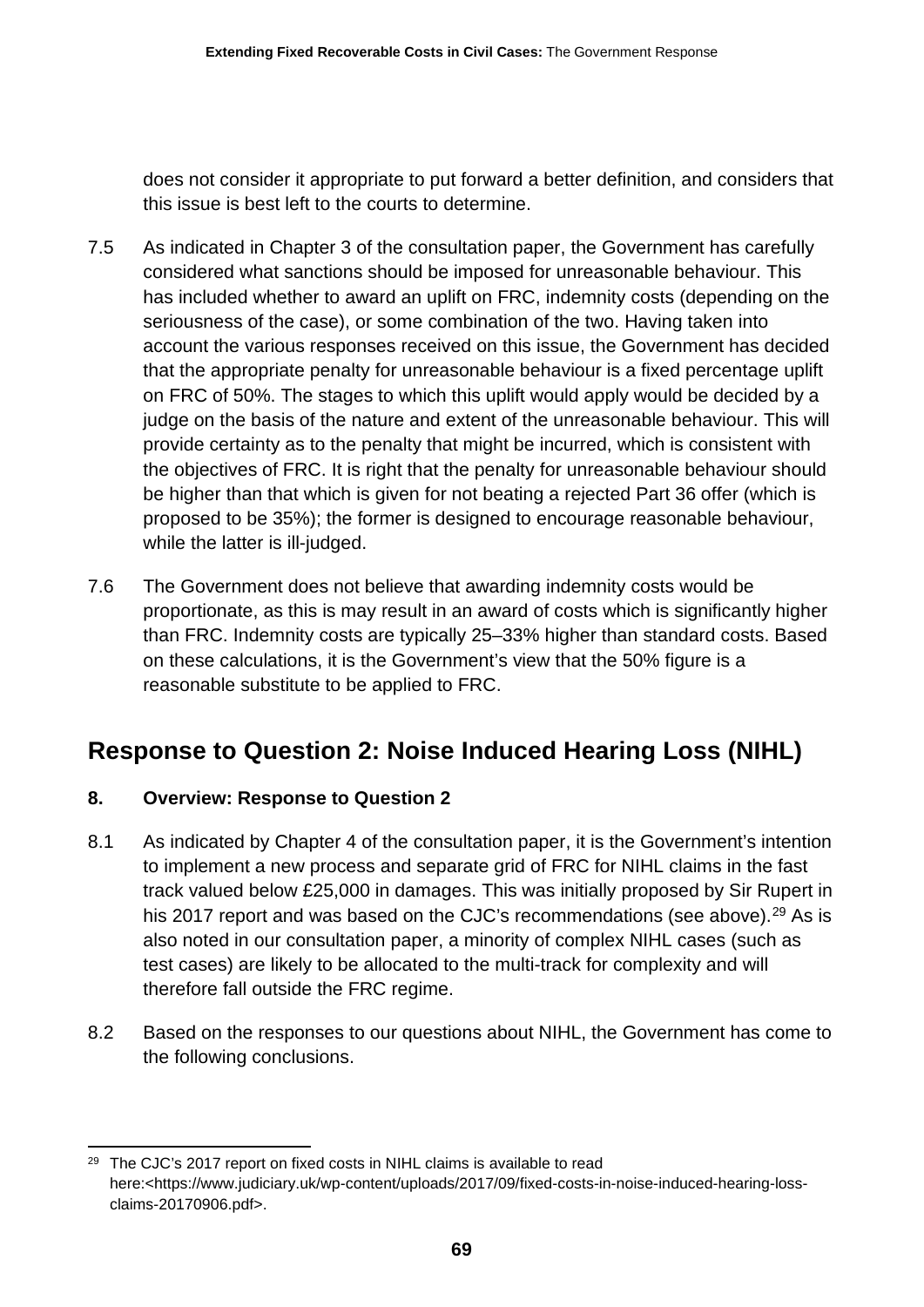- **9. Government response to Question 2 and 2 (i): Given the Government's intention to extend FRC to NIHL cases, do you agree with the proposals as set out? We seek your views, including any alternatives, on: the new pre-litigation process and the contents and clarity of the draft letters of claim (and accompaniments) and response.**
- 9.1 The views expressed by respondents, whether supportive or not of these reforms, were constructive in highlighting issues to be considered in the introduction of a new pre-litigation process and draft letters of claim. While welcome and helpful, however, these suggestions would ultimately be both procedurally and operationally impractical. For instance, the independent audiologist accreditation scheme, which was recommended by respondents to assist with the claims process, would require a fully worked up scheme to be designed before implementation; this would be a time-consuming exercise for those designing the scheme. These suggestions could also, if implemented, potentially increase both court time and costs. As a result, the Government has concluded that these suggestions would not be appropriate to pursue.
- 9.2 The Government's proposal to require certain mandatory actions to be taken by both claimants and defendants in letters of claim and response, as well as the proposed accompaniments to letters of claim, will facilitate more detailed assessments, enable more effective case management, and provide greater transparency and accountability. For these reasons, it is the Government's view that the proposals set out in the consultation paper should be adopted, as they will be of overall benefit to NIHL claims.

# **10. Government response to Question 2 (ii): We seek your views, including any alternatives, on: the contents of the proposed standard directions, and the listing of separate preliminary trials.**

- 10.1 In considering post-litigation process improvements, the CJC noted, and the Government agrees, that standard directions would create a more streamlined approach and help parties and the courts manage NIHL cases more efficiently. However, despite this agreement on the benefits of standard directions in principle, the CJC could not reach a conclusion as to their content. Instead, it argued that this is an issue for the judiciary, with consideration being given to examples adopted by DJs in the county court as an initial starting point. As such, the Government considers that the industry may wish to convene a working group in order to explore these issues further.
- 10.2 The Government had previously indicated that there should be tighter controls on listing NIHL cases for preliminary issue trials, and originally took the view that they should be discouraged, apart from in the rarest of circumstances. After reviewing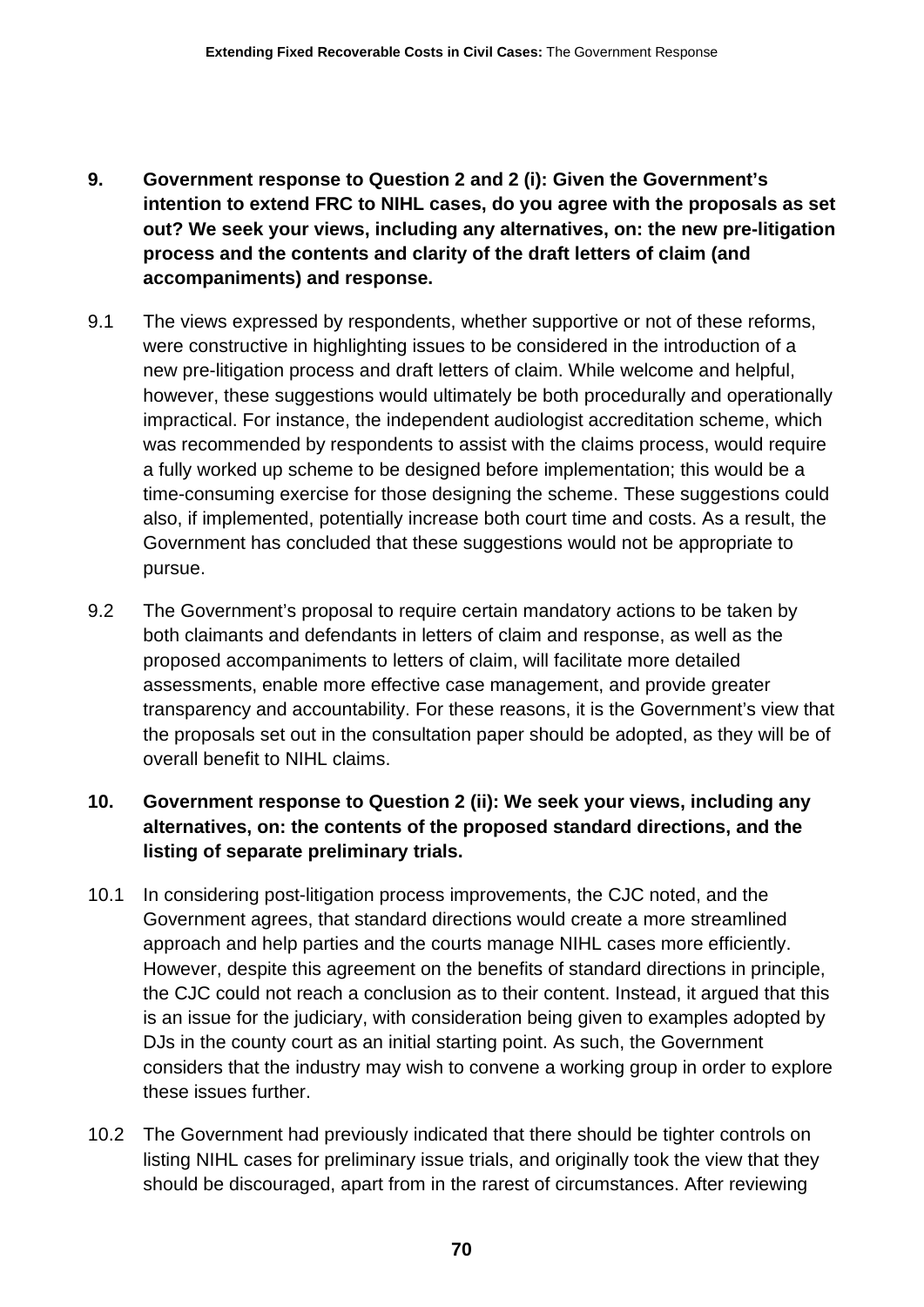the responses to this question, the Government has recognised that there may be scope for preliminary trials to assist in deciding issues in dispute. It is the Government's view that preliminary trials should be encouraged where they serve this purpose but should otherwise be discouraged where they would be superfluous, as holding two separate trials runs the risk of being disproportionate and creating additional costs, rather than reducing costs. In the event that a preliminary trial does take place, the FRC set out in the CJC's report should still apply to that trial.

### **Response to Question 3: Intermediate Cases**

#### **11. Overview: Response to Question 3**

- 11.1 In Chapter 5 of our consultation paper, the Government asked respondents to consider the proposed extension of the fast track to cover the 'intermediate' cases identified by Sir Rupert. As we have previously outlined, the Government does not see the need for introducing a new track, given the costs and complexity that this would involve. Instead, we proposed that these intermediate cases would be allocated to an expanded fast track and would be subject to FRC.
- 11.2 Based on the responses to our questions about intermediate cases, the Government has drawn the following conclusions.
- **12. Government response to Question 3 and 3 (i): Given the Government's intention to extend FRC to intermediate cases, do you agree with the proposals as set out? We seek your views, including any alternatives, on: i) the proposed extension of the fast track to cover intermediate cases;**
- 12.1 After careful consideration of responses both for and against this proposal, it remains the Government's intention to proceed with the proposed expansion of the fast track to include intermediate cases. The creation of a new track would involve considerable complexity and a costly implementation process, which the Government does not believe would be justified when an expansion of the fast track would be simpler and more consistent. Instead, an expanded fast track would satisfy the objectives of encouraging greater efficiency, retaining proportionate costs, and providing upfront clarity on costs. As a result, all parties would be able to make informed decisions about whether to pursue or defend a claim, as well as control costs in simpler cases, which would prove especially helpful to small and medium enterprises (SMEs) and others who would otherwise be unable to litigate. The Government would also like to re-emphasise that allocation as an intermediate case subject to FRC will not just be subject to monetary value, but also to a range of other factors, as set out in Chapter 5 of our consultation paper. We can also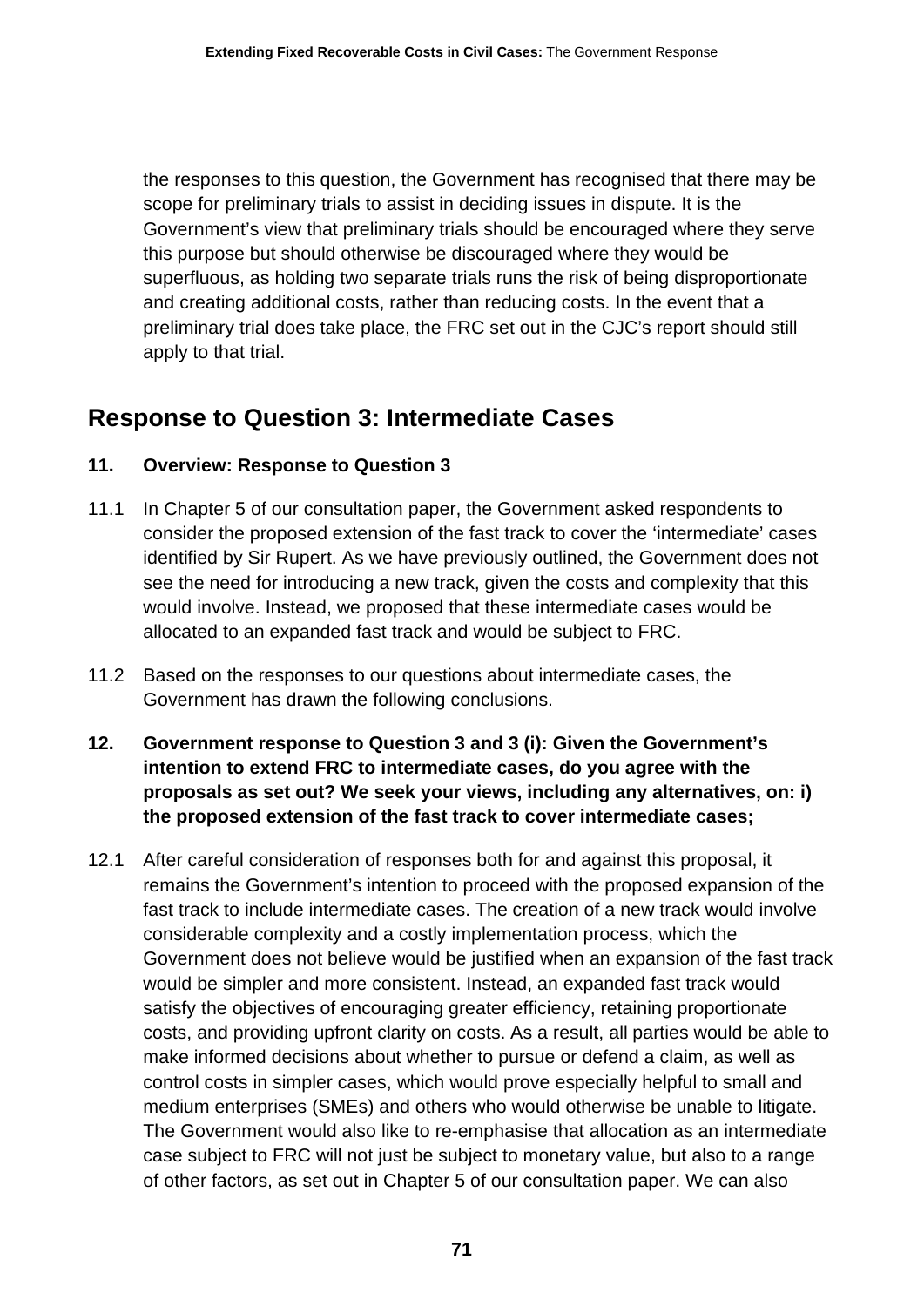confirm that the allocation of an intermediate case to a given band of complexity will be subject to the factors outlined in Chapter 5 of our consultation.

- 12.2 The proposed intermediate cases will remain subject to the framework outlined for the intermediate track, as set out by Sir Rupert at Chapter 7, 3.2 of his 2017 report. This means, for example, that a trial of an intermediate case in the expanded fast track could last up to three days.
- 12.3 As indicated in the consultation paper, the Government intends to retain the existing multi-track court fees for new intermediate cases until the reforms have had time to bed in.
- 12.4 The consultation paper outlined Sir Rupert's proposals to exclude certain types of cases that would not fit the criteria for allocation as an intermediate case. As we have already seen, a significant proportion of respondents agreed with these proposals, expressing views that are recognised and shared by the Government (as to the inherent unsuitability of certain cases as intermediate cases, for reasons such as complexity). In short, the Government will adopt Sir Rupert's proposals (as outlined in Chapter 7, 3.3–6 of his FRC report) and agrees, at least for the time being, that the following cases should be excluded from FRC, either (i) as a class, or (ii) because the case is a particularly complex example of a class which is otherwise suitable for FRC. The below list is not set in stone, and may be reviewed in the light of experience or further developments in Government policy. It is the Government's intention that low value clinical negligence cases, for example, should be subject to FRC when a bespoke regime has been confirmed by DHSC. Further to this, it remains the Government's intention to broaden the scope of cases covered by FRC, but this is best done in an incremental way.
- 12.5 The Government can confirm that the following categories of case will be excluded, as categories, from the expanded fast track at this stage:
	- i. Mesothelioma and other asbestos related claims;
	- ii. Clinical negligence cases;
	- iii. Actions against the police;
	- iv. Child sexual abuse claims;
	- v. Intellectual property cases.
- 12.6 Sir Rupert also recommended that certain cases would fall outside of FRC by reason of complexity, such as some multi-party actions and complex PI and professional negligence claims. The Government agrees that there will be cases, of whatever category, which are particularly complex and, while for under £100,000 in damages, do not therefore comply with the criteria for intermediate cases.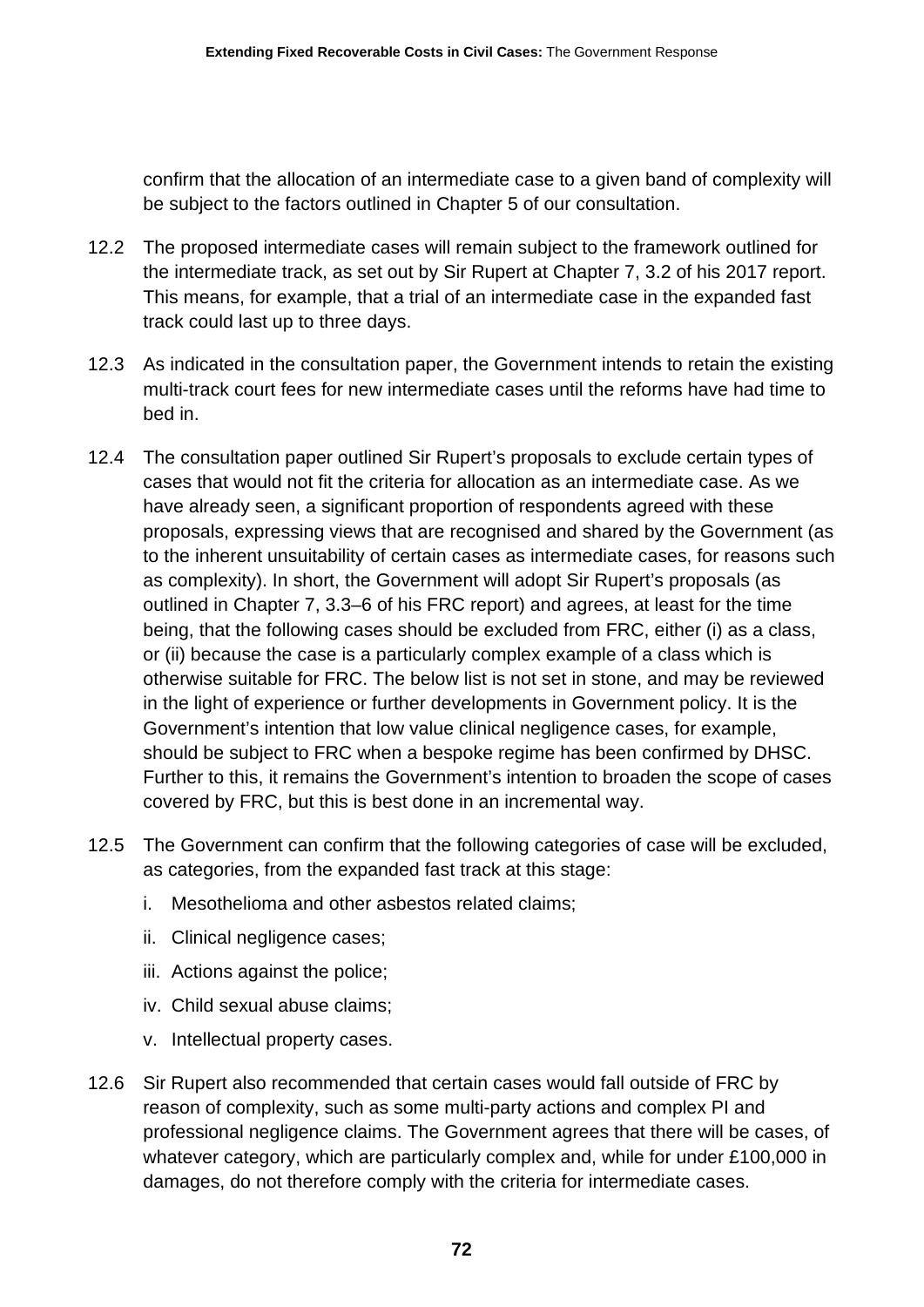- **13. Government response to Question 3 (ii): We seek your views, including any alternatives, on: the proposed criteria for allocation as an intermediate case and whether greater certainty is required as to the scope of the track;**
- 13.1 The criteria proposed by Sir Rupert for allocation as an intermediate case are designed to ensure that only appropriate cases are included in the expanded fast track, without being unduly prescriptive. Concerns were raised by respondents, from both defendant and claimant perspectives, that if the proposed criteria are followed too rigidly, this could have the opposite effect of forcing otherwise suitable cases out of the track. Some respondents also asked the Government to provide further detail as to the proposed criteria for allocation. The Government acknowledges these concerns, but does not consider it appropriate to provide further details on allocation criteria at this stage. The reasons for this, as set out immediately below, are similar to those given in relation to complexity, as set out above (at paragraph 4.4 of this chapter).
- 13.2 Despite various respondents arguing that the details provided by Sir Rupert to assist with allocation needed to be supplemented with further detail, no specific, workable suggestions were given for the Government to consider. We maintain that it is the role of judges – who are accustomed to dealing with such cases – to exercise their discretion and ensure that intermediate cases are appropriately allocated, in accordance with the criteria set out in Chapter 5, 2.1 of our consultation paper. It is the Government's view that no intermediate case should be allowed to exit from the proposed FRC schedule, unless there are exceptional circumstances – indeed, making provisions for more cases to exit FRC, or receive specialist treatment upon judicial allocation, would work to undermine the principles of certainty and proportionality by which FRC operates. In addition, the Government notes Sir Rupert's recommendation, in Chapter 7, 3.12 of his 2017 report, that a new Practice Direction may be helpful, similar to CPR 26.8, to (i) give guidance on allocation, and (ii) indicate the information the court needs in order to make an appropriate band allocation. The Government will discuss this proposal with the CPRC, in due course, to determine if such a Practice Direction is the most appropriate way forward.
- 13.3 As we noted in our analysis of responses to Question 3, some respondents said it would be necessary to provide greater certainty as to which types of case fall into the expanded fast track. This, they argued, is because unsuitable cases could end up being included, or conversely, otherwise suitable cases risked being excluded. However, as we stated above, respondents did not provide further detail as to which cases may be unsuitable, and focused instead on their general objections to the principle of FRC. There were also some suggestions from respondents that it may not be possible to distinguish between the lower value fast track and intermediate cases. However, it is the Government's view that the suitability of intermediate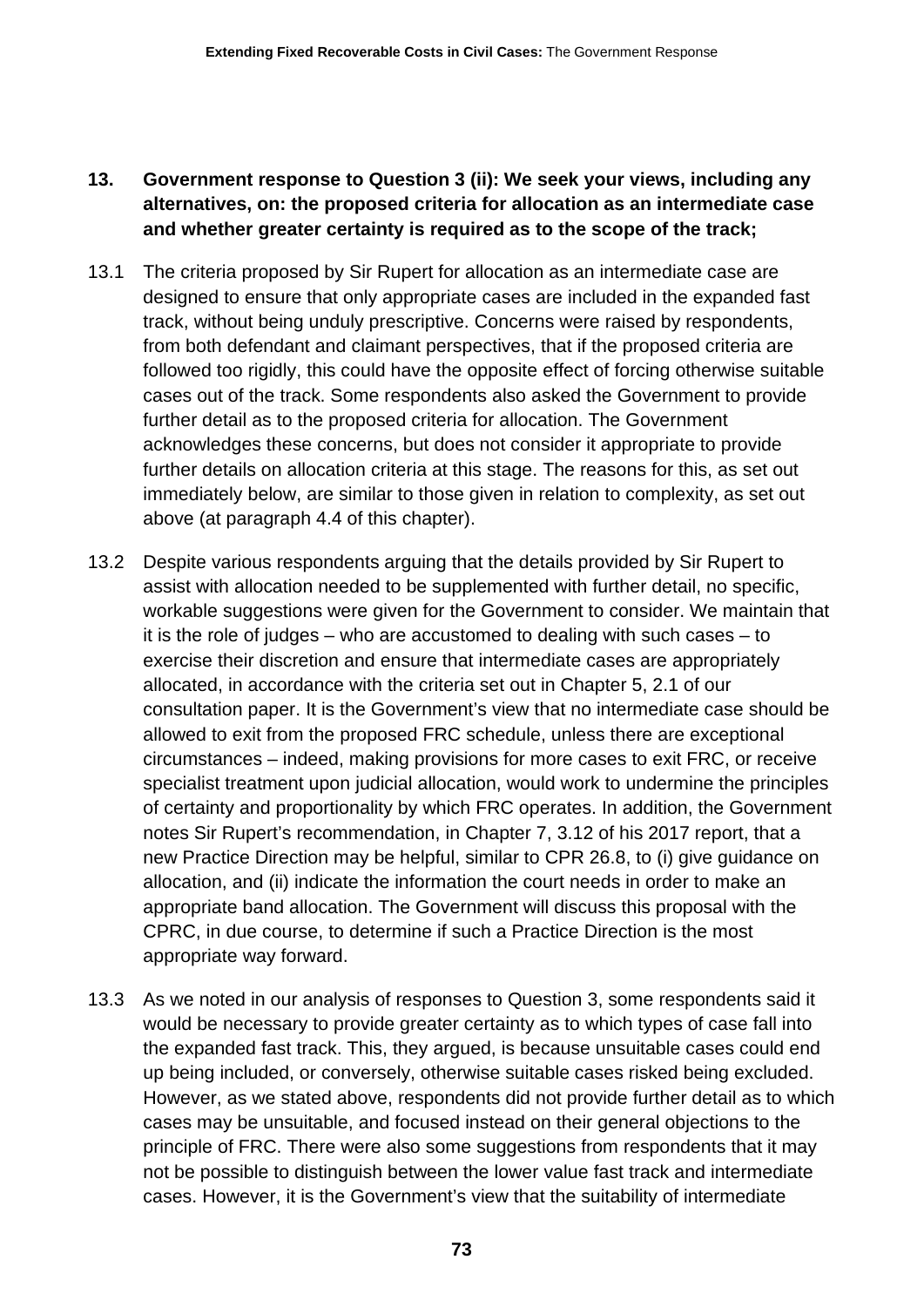cases for the expanded fast track would be predicated on satisfying specific criteria and adhering to the clear set of procedures outlined by Sir Rupert in Chapter 7, 3.2 and 4.1–11 of his 2017 report. It is our view that these procedures establish sufficient parameters to ensure that appropriate cases are included as best as possible, while also delineating the difference between intermediate cases and lower-value fast track cases. As such, the Government does not consider it appropriate to provide any additional details as to which types or categories of cases should be included in the expanded fast track, as this would be overly prescriptive, and risk undermining the objectives of a FRC regime in providing both (i) certainty and (ii) proportionality (and thereby ensuring access to justice). We believe that there is a need for a workable balance to be struck between a clear and straightforward costs regime which is certain and predictable, and one which caters for the nuances of each individual case (which would become inherently complex and uncertain). In seeking to strike the right balance, while retaining the generic advantages of FRC, the Government is mindful of the need to ensure appropriate access to justice in individual cases, which will be overseen by the judiciary in allocating cases to an appropriate band.

- **14. Government response to Question 3 (iii): We seek your views, including any alternatives, on: how to ensure that cases are correctly allocated, and whether there should be a financial penalty for unsuccessful challenges to allocation;**
- 14.1 It is the Government's intention that the allocation of intermediate cases should follow the same pre-action process as that which is outlined above for the fast track. As in the fast track, the Government proposes that once an intermediate case has been allocated to a band, the band should only be revisited in exceptional circumstances; for example, if substantial unfairness would be caused if the case were to remain in its allocated band.
- 14.2 In Chapter 7, 3.11 of his 2017 report, Sir Rupert recommends, and the Government agrees, that an unsuccessful challenge to allocation should incur a costs liability of £300. The Government will keep this under review to ensure that challenges are not being made irresponsibly. In any event, the Government considers that challenging band allocation (or resisting a challenge) without sufficient basis could amount to unreasonable behaviour, incurring further costs penalties.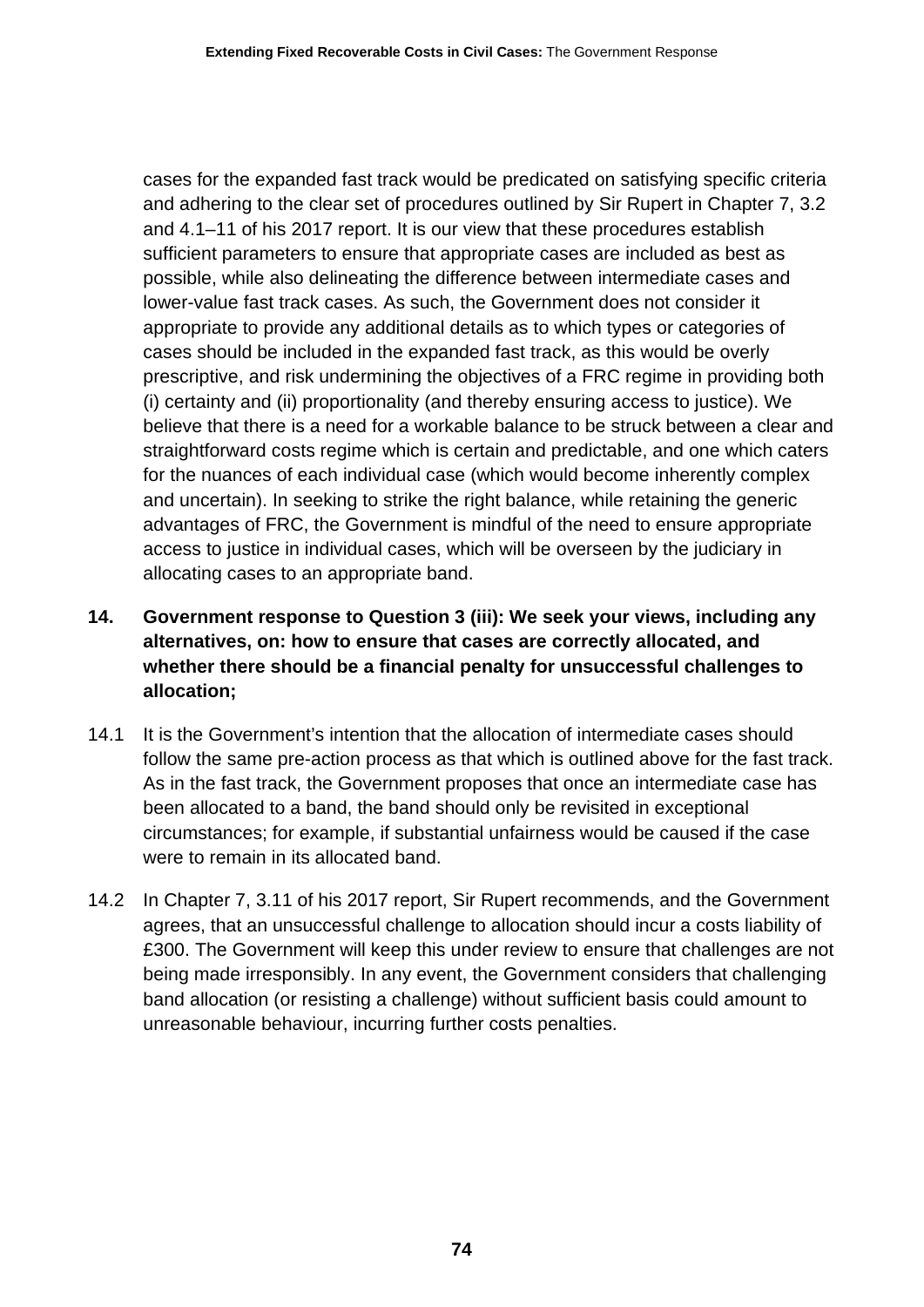- **15. Government response to Question 3 (iv): whether the 4-band structure is appropriate, or whether Bands 2 and 3 should be combined, given the closeness of the proposed figures: if you favour combining the bands, we welcome suggestions as to how this should be done;**
- 15.1 The Government intends to retain the 4-band structure as proposed by Sir Rupert. We agree with the arguments raised by a number of respondents that this structure will allow for greater flexibility, to ensure that particular cases are matched to appropriate bands. Most cases will fall into either Band 2 or 3, and the Government has not been persuaded that merging them to have fewer bands would yield sufficient benefits or any additional clarity than that already provided in the proposals. Instead, this would risk increasing FRC for cases which otherwise should have been dealt with under Band 2, and conversely reduce FRC for Band 3 cases. Moreover, costs have been calculated on the basis of four bands; unpicking these would require recalculating, for which there is not adequate justification. The Government will keep this issue under review.
- 15.2 Some respondents have also indicated that more guidance may be necessary to differentiate between the higher bands, especially with reference to what should be included in Band 4. The Government does not propose to define which specific factors would contribute to a case being allocated to Band 4, as this would risk being overly prescriptive.

#### **16. Government response to Question 3 (v): whether greater certainty is required regarding which cases are suitable for each band of intermediate cases.**

- 16.1 As outlined in our responses to Questions 3 (ii) and 3 (iv), and in line with our overall position on this matter set out in paragraphs 13.2–3 of this chapter, the Government does not consider it appropriate to provide additional details or define which cases belong in each band in further depth. Providing further detail could also result in some cases that are suitable as intermediate cases not being able to meet such strict criteria, or these criteria being used as a way to exit FRC altogether. It is, therefore, the Government's view that it will be for judges to use their discretion to ensure that such cases are appropriately banded.
- 16.2 The Government can also confirm that it will implement Sir Rupert's proposals on the disclosure of documents, as discussed in Chapter 7, 4.5 of his report.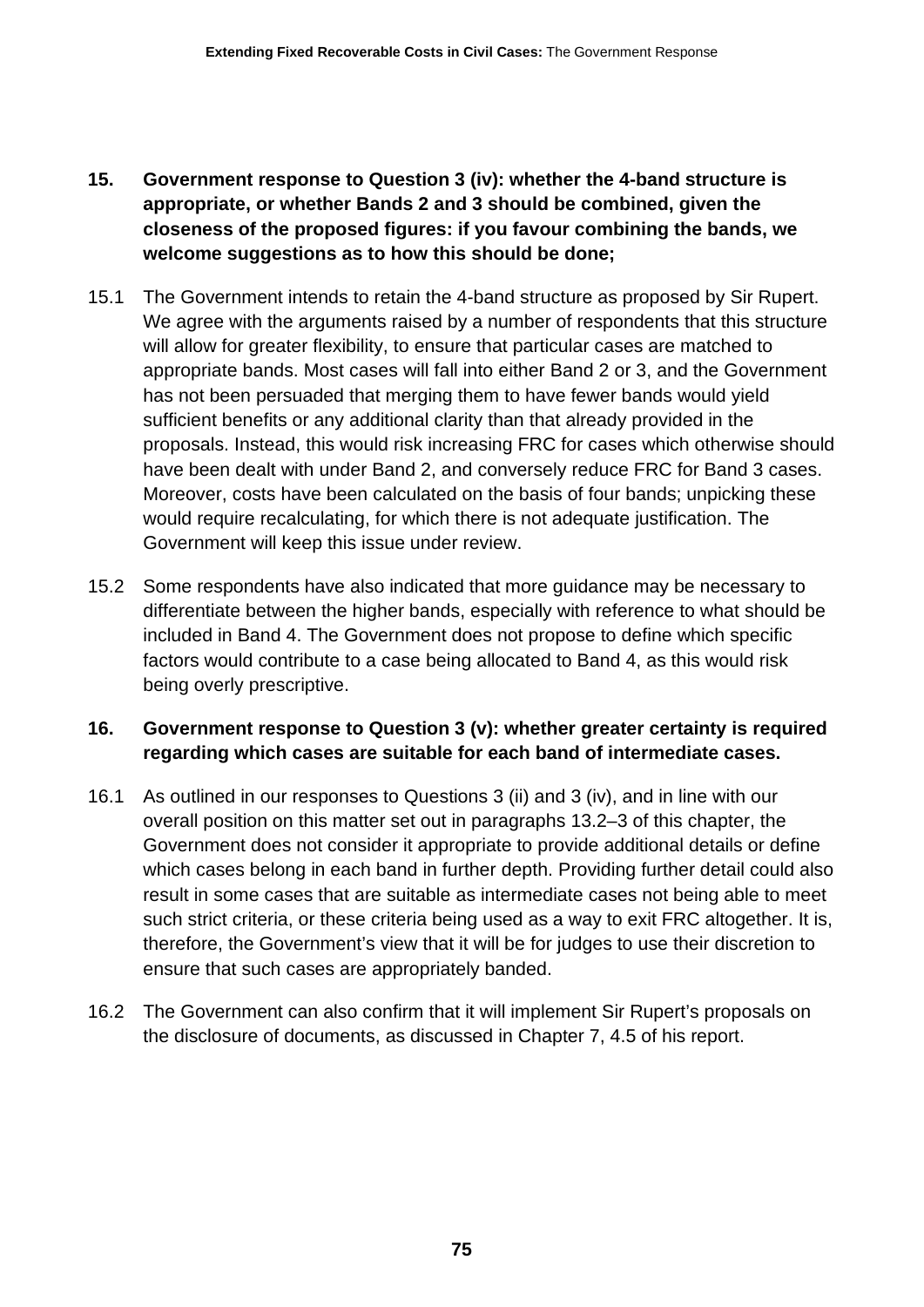## **Response to Question 4: Judicial Review**

#### **17. Overview: Response to Question 4**

- 17.1 In Chapter 6 of the consultation paper, as we have already seen, the Government sought views on Sir Rupert's recommendation, outlined in Chapter 10, 4.4 of his 2017 paper, that costs budgeting ought to be introduced for all 'heavy' JR cases.
- 17.2 In Chapter 8 of our post-implementation review (PIR) of Part 2 of LASPO, we noted that costs budgeting was introduced successfully 'with many of the other Jackson reforms' on 1 April 2013, but that some legal practitioners '[believed] that the process could be [further] improved'.[30](#page-77-0) It is the Government's view that, now this reform has had the opportunity to bed in, costs budgeting has been working effectively in practice, and might be introduced across other areas of civil litigation.
- 17.3 Based on the responses to our question about costs budgeting in 'heavy' JRs, the Government has come to the following conclusions.

#### **18. Government response to Question 4: Do you agree with the proposal for costs budgeting in JRs with a criterion of 'whether the costs of a party are likely to exceed £100,000'? If not, what alternative do you propose?**

18.1 Having considered the views of respondents, the Government notes that costs budgeting has worked effectively to create greater costs certainty for all parties, including losing parties, in other areas of civil litigation. Given this, the Government intends to go forward with introducing costs budgeting to all 'heavy' JRs (outside of those which are settled as subject to 'Aarhus' costs caps). As outlined in the consultation paper and recognised by respondents both in favour and opposed to this proposal, a key feature of this proposal is that courts will have the discretion to make a costs management order, either on their own or upon the application of either party involved. The Government acknowledges concerns raised by some respondents that costs may be 'frontloaded' earlier on, prompting a concern of higher costs. This concern was also noted in the 2019 PIR of LASPO Part 2, which refers to 'some concern on the defendant side that costs budgeting does not deal with incurred costs sometimes leading to "frontloaded costs"'.<sup>[31](#page-77-1)</sup> However, it is the Government's view that this forces parties to think more carefully about costs from the beginning and ensures that applications will be made based upon objective criteria, rather than variable costs specific to particular parties.

<span id="page-77-0"></span><sup>&</sup>lt;sup>30</sup> This is found on page 34 of our 2019 PIR of LASPO Part 2: [<https://www.gov.uk/government/publications/post-implementation-review-of-part-2-of-laspo>](https://www.gov.uk/government/publications/post-implementation-review-of-part-2-of-laspo).

<span id="page-77-1"></span><sup>&</sup>lt;sup>31</sup> See paragraph 147 of our 2019 PIR of LASPO Part 2, on costs budgeting.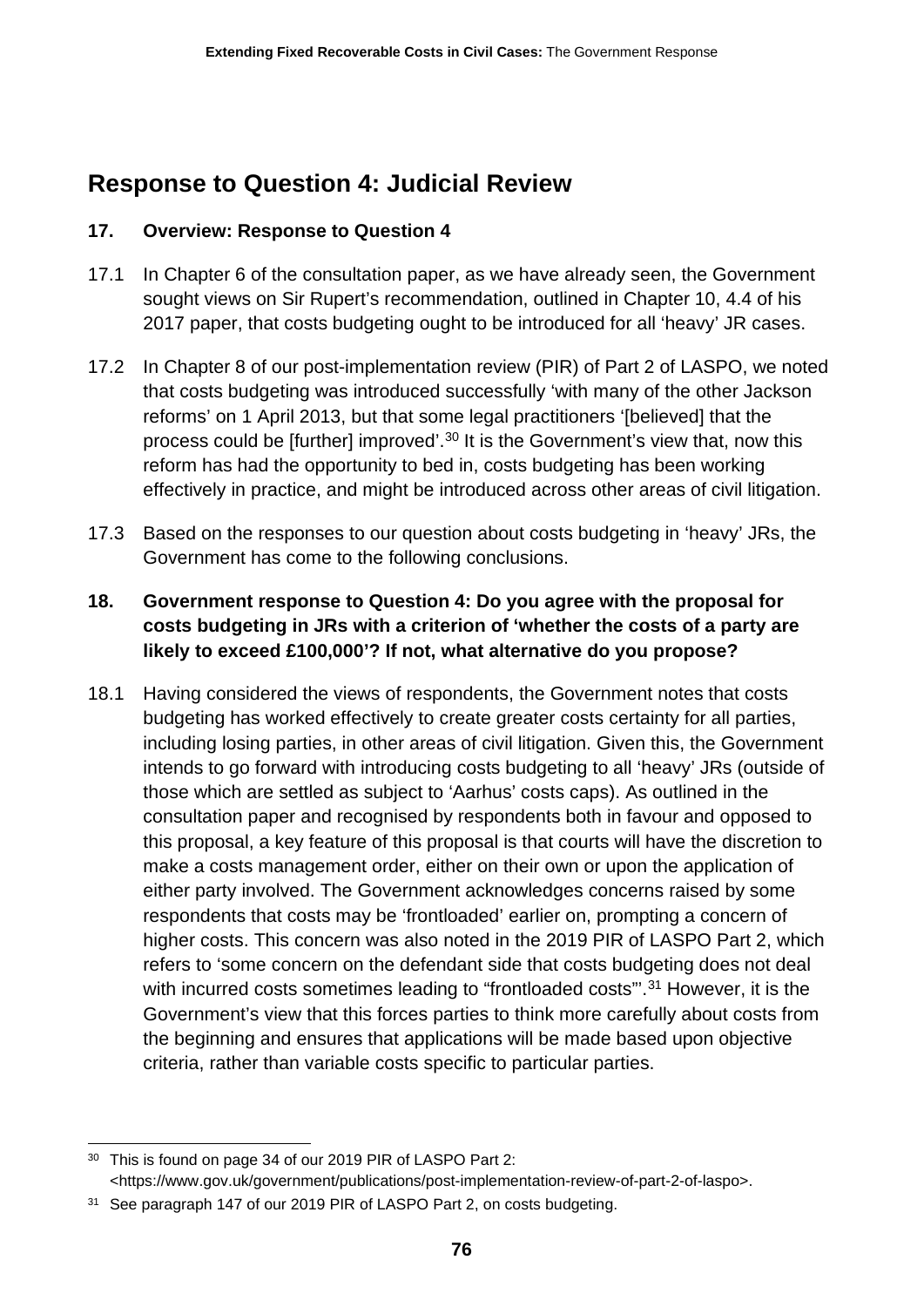- 18.2 A number of respondents argued that the success of costs budgeting in 'heavy' JRs would be dependent on how it would work in practice. The Government agrees and has carefully considered procedural steps to accompany this proposal. The Government has also carefully considered how this proposal would be framed in the CPR.
- 18.3 It is the Government's intention that the JR Claim form (in respect of 'non-Aarhus' JRs) will ask claimants the following question: 'Do you consider that the costs of the claimant are likely to exceed £100,000?', with space to provide the claimant's reasoning either way. Similarly, the JR Acknowledgement of Service form will be amended to ask the same question of defendants, further enquiring whether the defendant agrees with the claimant's costs and requiring an explanation for both answers. The intention is that, if either party answers 'yes', or the other party disagrees with their opponent's answer, this should be taken by the judge considering permission to comprise an application for costs budgeting. In Chapter 6, 3.4 of our consultation paper, the Government outlined a number of criteria that should be considered by judges in assessing whether costs are likely to exceed £100,000, such as: the length of the hearing; the size and complexity of background materials; and, the nature and extent of witness evidence, including that of experts, although it is not intended that this list is exhaustive.

## **Response to Question 5: Next Steps**

#### **19. Overview: Response to Question 5**

19.1 In the consultation, the Government also sought views from respondents on issues around the proposals which were not covered in previous questions. The Government sets out the way forward on the following two issues below.

#### **20. Government response to Question 5: We seek your views on the proposals in this report otherwise not covered in the previous questions throughout the document.**

20.1 As noted previously in the responses to various questions, a number of respondents made the point that FRC should be uprated for inflation, a view shared by both Sir Rupert, in Chapter 5, 2.1 of his 2017 report, and the Government. It is the Government's view that the appropriate inflation index for these purposes should take into account a range of similar service activities and should not be disproportionately composed of sectors it seeks to capture. The Government has considered all available relevant indices against these criteria and agrees with Sir Rupert's recommendation that an uprating for inflation in FRC should be by reference to the SPPI. The SPPI measures the quarterly change in the price received for services provided by UK businesses to other UK businesses and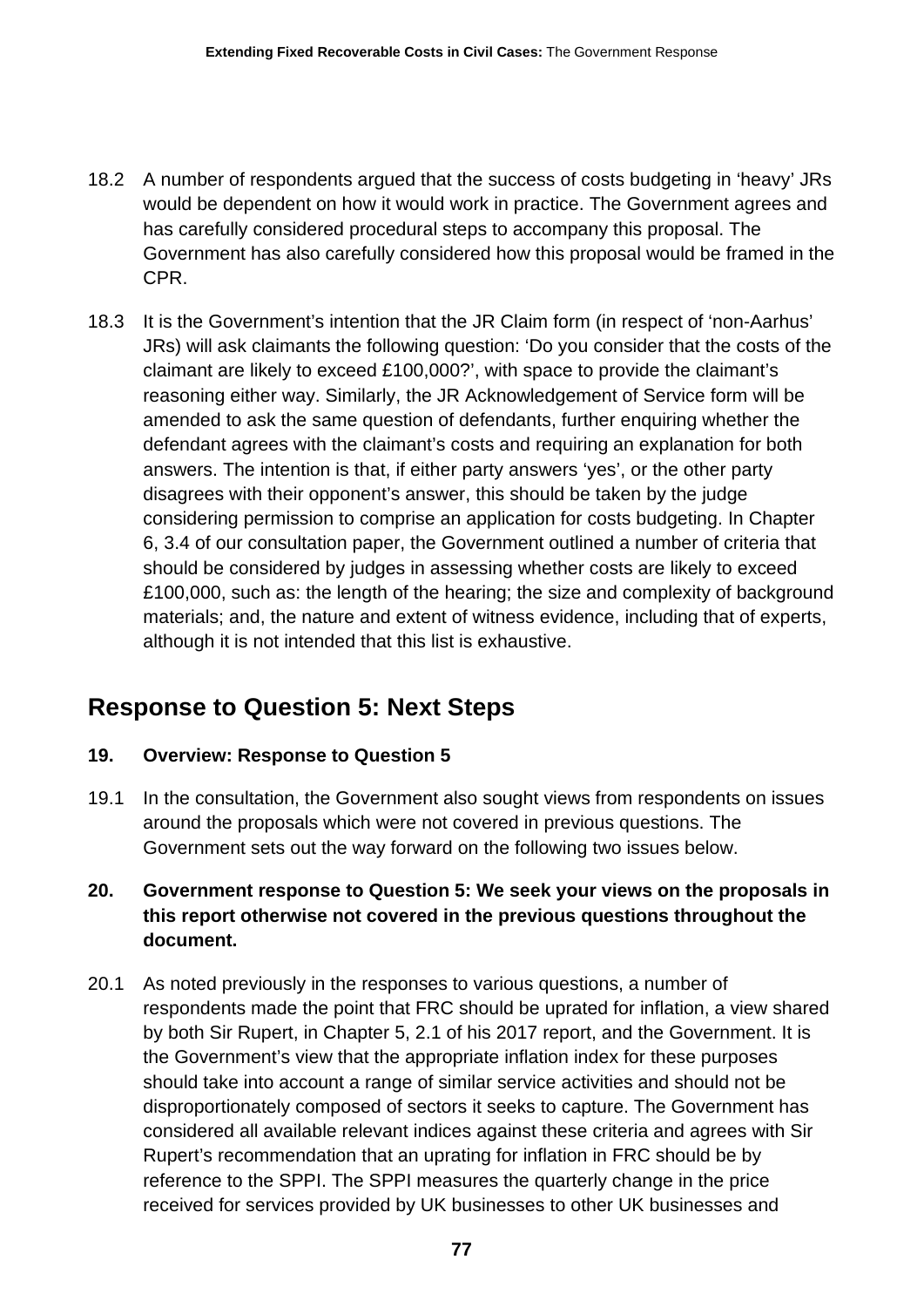Government, and, as such, captures the expenditure of a range of relevant similar services. In so doing, the SPPI meets the above criteria, in that legal services represent a small component of the services captured by the index, while it is not subject to unexpected market fluctuations in costs from sectors within it. It is the Government's intention that the figures for FRC in Sir Rupert's report, on which we consulted, will therefore be uprated in line with the SPPI.

20.2 The Government is keen that, when implemented, FRC should apply to as many cases as reasonably possible, within the cohort of cases covered. This will mean those cases where the accident or cause of action arises after the implementation date, or in disease and equivalent cases where no letter of claim has been issued before the implementation date.

### **Response to Question 6: Impact Assessment**

#### **21. Overview: Response to Question 6**

21.1 As we have seen, the Government sought evidence and/or data from respondents to support or disagree with any of the proposals, for consideration as part of the consultation. The Government sets out its response to this question below.

#### **22. Government response to Question 6: Do you have any evidence/data to support or disagree with any of the proposals which you would like the government to consider as part of this consultation?**

22.1 The Government has considered the limited additional data/evidence that it was presented with in responses to the consultation, and is grateful to respondents for this. However, based on the evidence received, which was limited in nature and based upon broad suppositions rather than statistical data, it does not judge that it needs to make any amendments to the proposals on extending FRC at this stage. The Government notes that a revised IA on the FRC proposals has been prepared, for publication with this response.

## **Response to Questions 7–10: Equalities Statement**

#### **23. Overview: Response to Questions 7–10**

23.1 In the final chapter of the consultation, the Government asked a number of questions about the equalities impact of the proposals on individuals with protected characteristics. Having taken into account the responses from both claimant and defendant respondents, the Government has come to the following conclusions.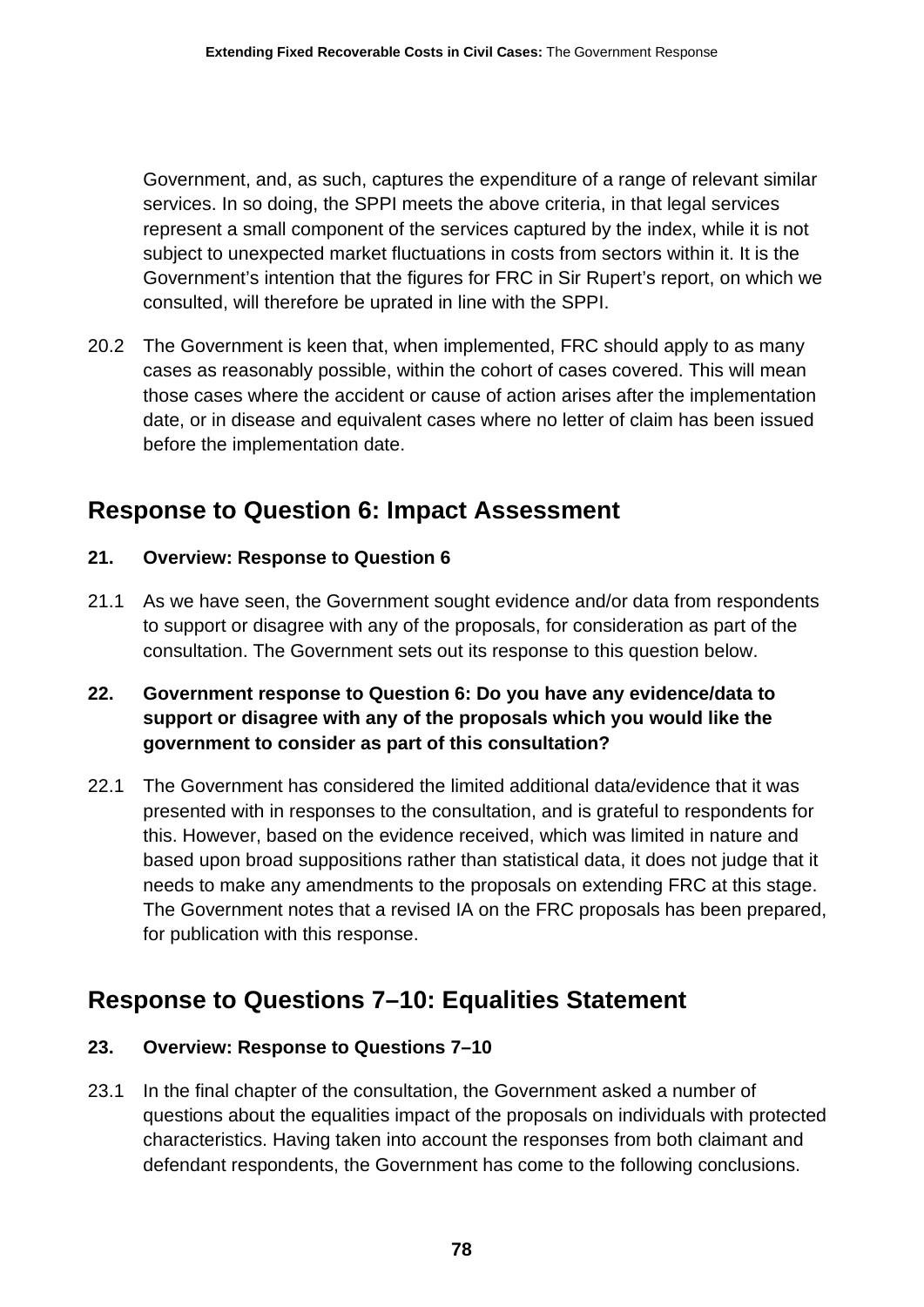- **24. Government response to Question 7: What do you consider to be the equalities impacts on individuals with protected characteristics of each of the proposed options for reform? Please give reasons.**
- 24.1 As we have seen, some respondents suggested that certain protected characteristics may increase the costs of civil litigation. They argued that this is because certain disabilities, such as deafness or blindness, or other factors arising from the general vulnerability of a claimant (such as the need for an interpreter), may adversely affect a claimant's effective participation in proceedings; and that these factors may require increased investment in time and resources on the part of legal representatives, thereby warranting additional costs provisions beyond those currently proposed.
- 24.2 The Government has carefully considered the arguments raised by respondents in favour of additional costs provisions due to the general vulnerability of a party. In particular, it has assessed these arguments against the degree to which claimant characteristics may lead to substantial and continued extra work for legal representatives beyond the normal range for certain types of civil cases. The Government has also given consideration to the CJC report, *Vulnerable Witnesses and Parties within Civil Proceedings*, issued in February 2020 after our consultation had concluded, which makes a number of recommendations to improve the experience of vulnerable parties within civil cases.<sup>[32](#page-80-0)</sup> At paragraph 233, the report recommends the Government '[to] consider whether there should be a provision within every fixed or scale costs regime for a discretion to consider a claim for an amount of costs which is greater than the fixed recoverable costs to cater for the consequences of specific, identified measures which have been necessary to cater for vulnerability'.
- 24.3 Although respondents to our consultation argued that additional costs provisions may be needed due to the vulnerability of a party, little concrete evidence was presented to support the idea. This may in part be because both the existing and the proposed FRC schemes implicitly cover vulnerability: a point reinforced by the judgment of Coulson LJ in *Aldred v Cham.*[33](#page-80-1) There is also standing judicial discretion, under CPR 45.13, to exceed FRC where there are 'exceptional circumstances'.
- 24.4 Despite the relative lack of evidence, the Government accepts that there may be grounds to make limited exceptions in FRC for specific vulnerabilities, rather than

<span id="page-80-0"></span><sup>&</sup>lt;sup>32</sup> The CJC's February 2020 report on vulnerable witnesses and parties within civil proceedings is available here: [<VulnerableWitnessesandPartiesFINALFeb2020-1-1.pdf \(judiciary.uk\)>](https://www.judiciary.uk/wp-content/uploads/2020/02/VulnerableWitnessesandPartiesFINALFeb2020-1-1.pdf). Costs issues are considered between paragraphs 222 and 233.

<span id="page-80-1"></span><sup>33</sup> The judgment of the Court of Appeal in *Aldred v Cham* is available here: [<https://www.bailii.org/ew/cases/EWCA/Civ/2019/1780.html>](https://www.bailii.org/ew/cases/EWCA/Civ/2019/1780.html).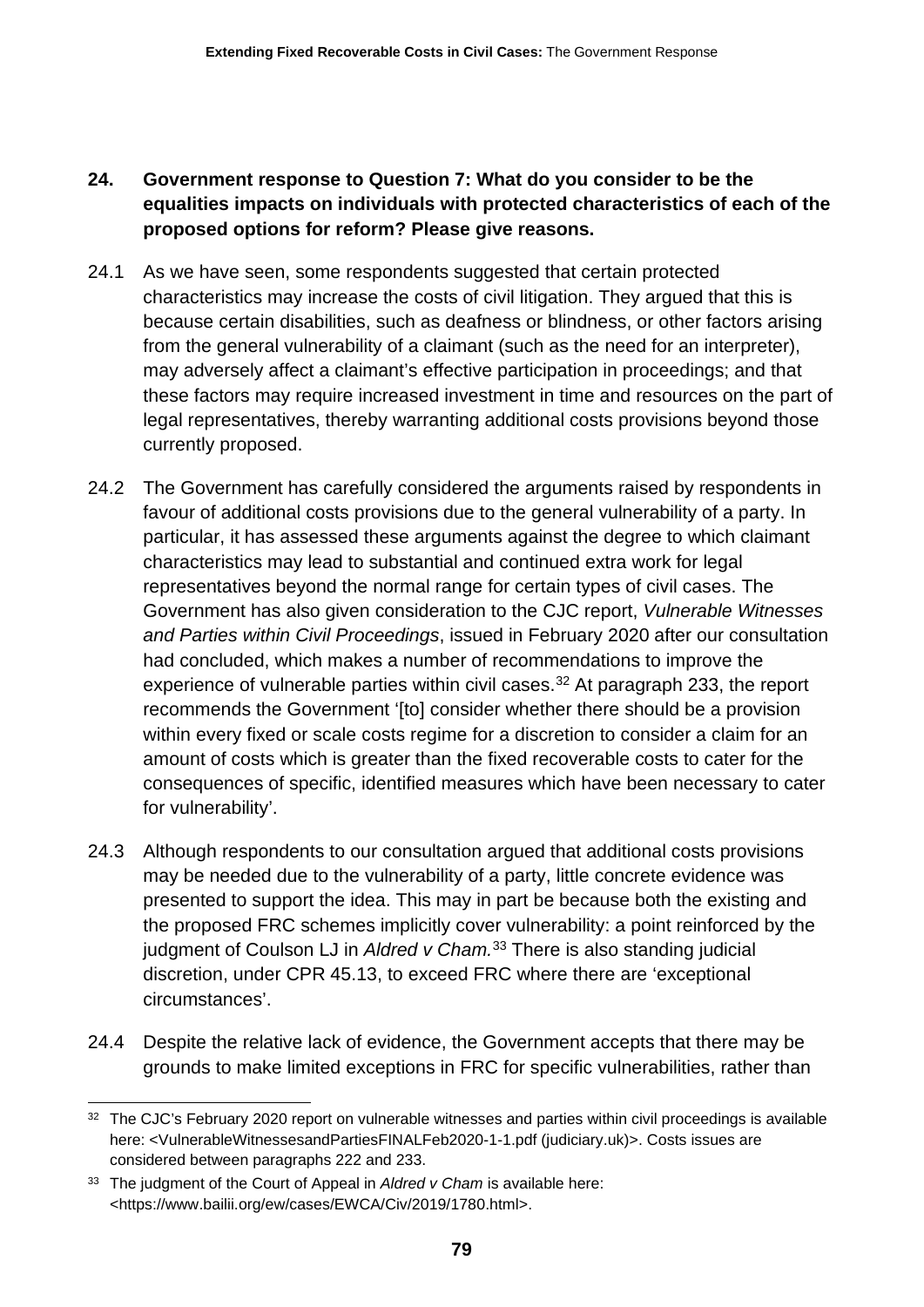more expansive allowances that would be contrary to the objectives of FRC – which, as we have already outlined, seeks to provide certainty and proportionality (whilst controlling costs) for all parties in litigation. As such, the Government has considered the case for additional renumeration in the following scenarios:

- i. Additional general work, i.e. in taking instructions from a claimant with limited communication;
- ii. Disbursements, i.e. for an interpreter these will usually cost a set amount for costs to be paid to a third party;
- iii. Specific additional work required (by law) in a particular case, i.e. protected parties in preparing papers seeking the required judicial agreement to a settlement.
- 24.5 Although the Government does not propose to define vulnerability generally, legal aid provisions relating to the Family Advocacy Scheme (FAS) provide one example of a possible framework that could be applied to FRC in regard to specific vulnerabilities. Under this scheme, a percentage bolt-on is applied for 'representation of a person who has difficulty in giving instructions'. The FAS guidance states: 'The bolt on is available to the advocate where:
	- i. Their client has difficulty giving instructions or understanding advice;
	- ii. This is attributable to a mental disorder (as defined in section 1(2) of the Mental Health Act 1983) or to a significant impairment of intelligence or social functioning; and
	- iii. The client's condition is verified by a medical report from either a psychologist or psychiatrist.'[34](#page-81-0)

The Government proposes that the new FRC regimes could cover the specific vulnerabilities set out in the FAS guidance, as outlined above. One possible option is that a percentage uplift on FRC of 25% (in keeping with the 25% bolt-on that is available under FAS to those who '[have] difficulty giving instructions' as a result of a verified mental impairment) could be available in respect of parties where the criteria are met, upon judicial certification. This could be done at an early stage through the Directions Questionnaire (DQ), ensuring that cases are appropriately allocated (i.e. to a lower band, with an appropriate percentage uplift) as a result. The Government will discuss arrangements for this with the CPRC in due course.

24.6 Furthermore, while the judgment in *Aldred v Cham* establishes that '[limiting] recoverability of sums over and above the fixed costs to disbursements due to the specific features of the dispute… is consistent with the overall purpose of the fixed

<span id="page-81-0"></span><sup>&</sup>lt;sup>34</sup> The Family Advocacy Scheme (FAS) guidance is available here: [<https://assets.publishing.service.gov.uk/government/uploads/system/uploads/attachment\\_data/file/8672](https://assets.publishing.service.gov.uk/government/uploads/system/uploads/attachment_data/file/867264/ex506-eng.pdf) [64/ex506-eng.pdf>](https://assets.publishing.service.gov.uk/government/uploads/system/uploads/attachment_data/file/867264/ex506-eng.pdf).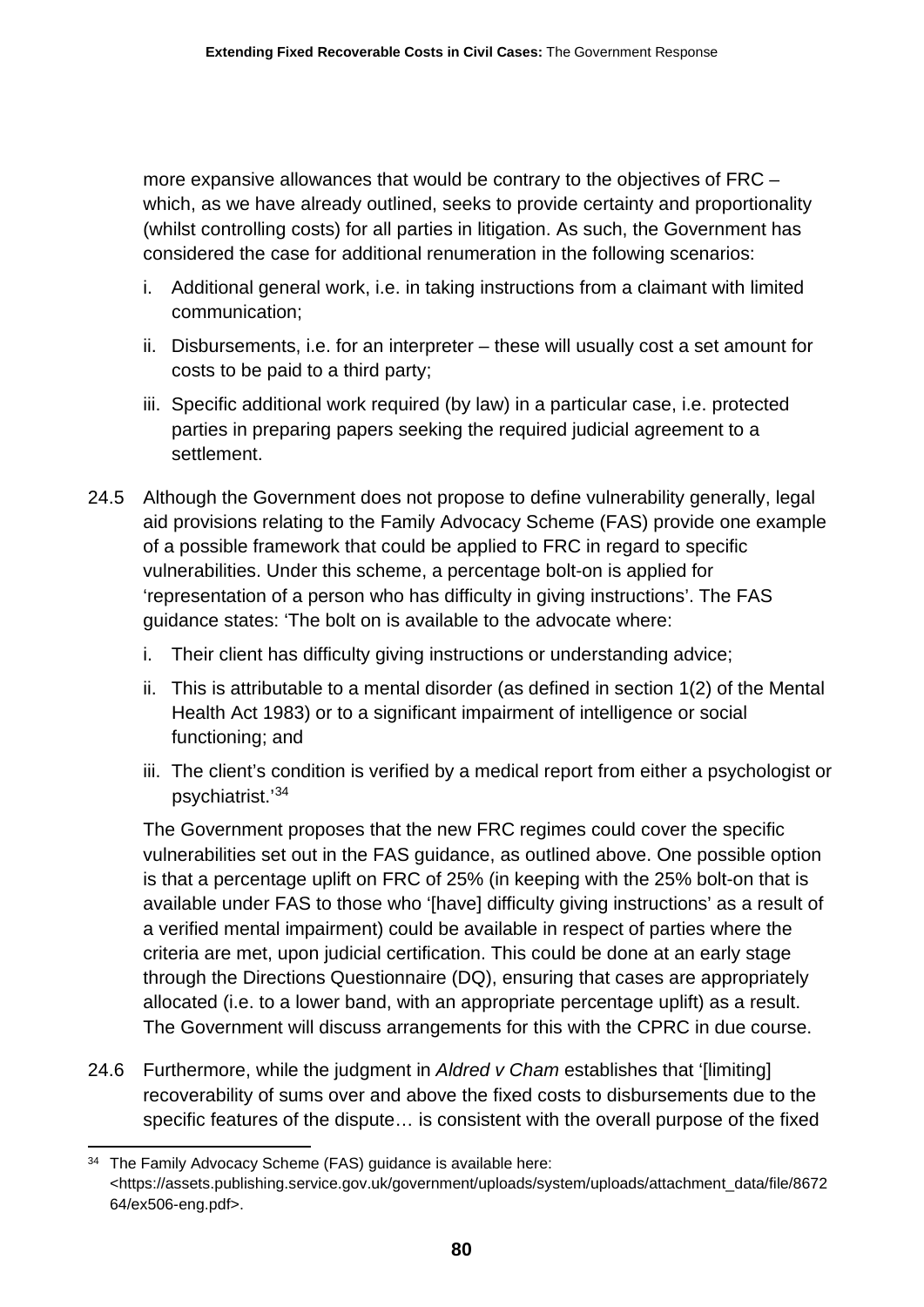costs regime', the Government recognises that more work is required to consider whether to limit the number of vulnerability-related disbursements, and will discuss this further with the CPRC.

24.7 The Government has also considered whether the existing settlement eligibility for 'protected parties' (a term which can refer (i) to children and/or (ii) to the mentally incapacitated) should be extended to the new FRC schemes. The Government notes that, while mentally incapacitated claimants are currently excluded from existing FRC schemes, settlements for such claimants are allowed under RTA (NB, children are no longer excluded from FRC under RTA). In such cases, there can be additional work involved in proving and assessing that an individual is a protected party and in obtaining a court-approved settlement; this additional work attracts a bolt-on fee. One option, then, with regard to the proposed new FRC scheme, would be to extend settlement eligibility for protected parties (including children), in keeping with what is currently in place in RTA claims. However, we will consider further whether existing FRC allowances for protected parties should be extended or increased.

#### **25. Government response to Question 8: Do you agree that we have correctly identified the range of impacts under each of the proposed reforms set out in this consultation paper? Please give reasons.**

25.1 Based on the consultation responses to this question, the Government considers that it has correctly identified the range of impacts under each of the proposed reforms set out in the consultation paper. Our response to concerns about access to justice implications for claimants with protected characteristics is set out in greater detail above.

#### **26. Government response to Question 9: Do you agree that we have correctly identified the extent of the impacts under each of these proposals? Please give reasons and supply evidence as appropriate.**

- 26.1 As we have seen in the analysis of responses to Question 9, and to other questions in our consultation paper, some respondents expressed concern that the extension of FRC could lead to the withdrawal from the market of some legal aid practices that would no longer be able to cross-subsidise their work through the recovery of higher costs. This, they argued, could adversely impact the ability of claimants to find a legal aid solicitor, which could in turn adversely affect certain groups that disproportionately bring certain categories of cases, such as housing claims.
- 26.2 It is the Government's view that, in controlling and reducing costs per claim, FRC would drive beneficial behaviour changes among legal services providers. The time and effort expended on a case would more closely correspond to the fixed costs attached to it, incentivising the more efficient allocation of appropriate resources.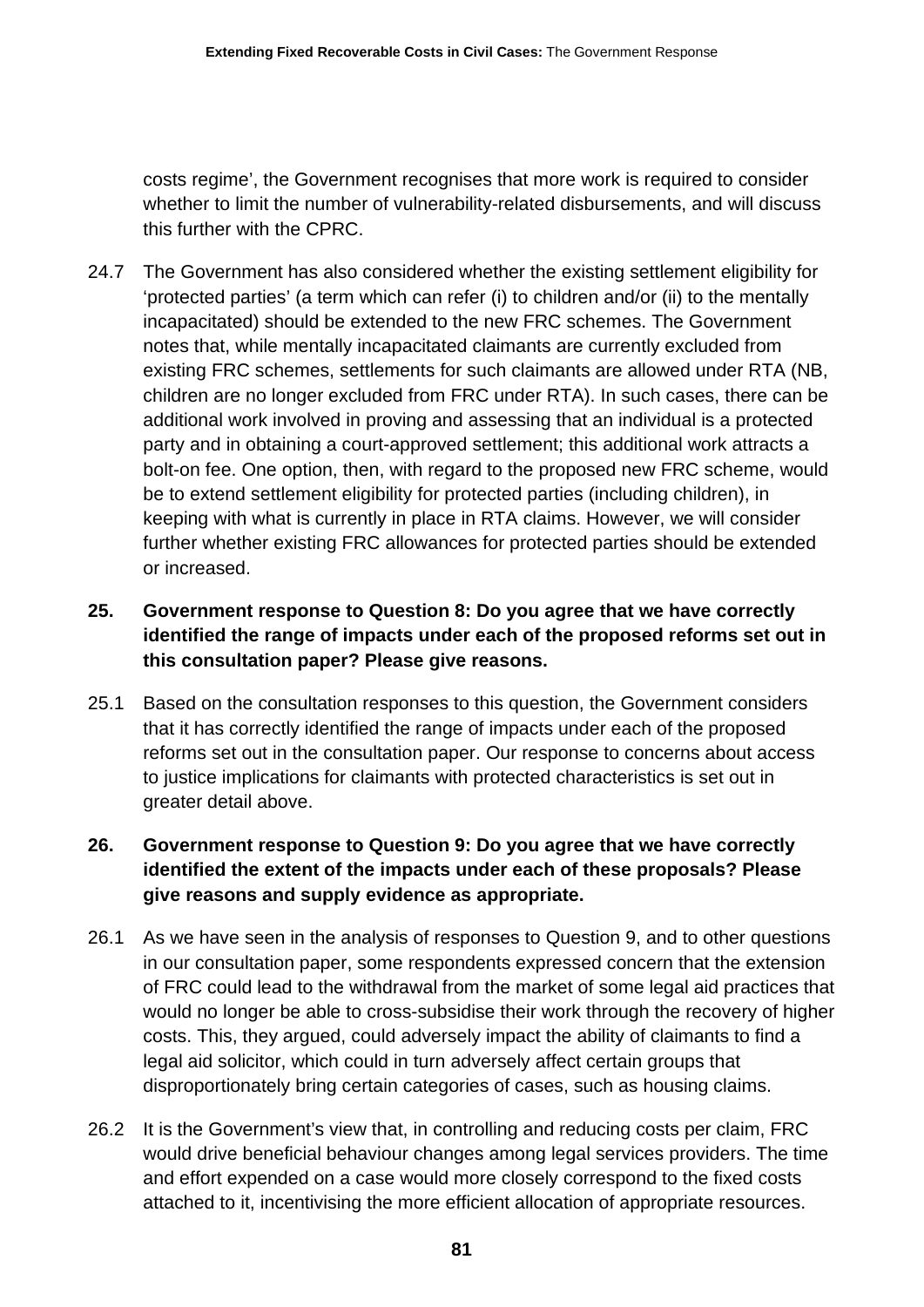Furthermore, the Government has not been provided with any concrete evidence to suggest that the FRC as proposed would have any adverse effect on a particular party's ability to obtain legal representation for certain categories of cases.

26.3 The Government acknowledges the concerns raised in the responses about the potential impact on the legal aid provider base, and will continue to bear this in mind. The Government is currently considering the sustainability of the legal aid market, looking at a range of factors. The Government is committed to ensuring that the legal aid provider base can continue to deliver services into the future.

#### **27. Government response to Question 10: Are there forms of mitigation in relation to impacts that have not been considered?**

27.1 The responses to this question did not provide much detail for consideration.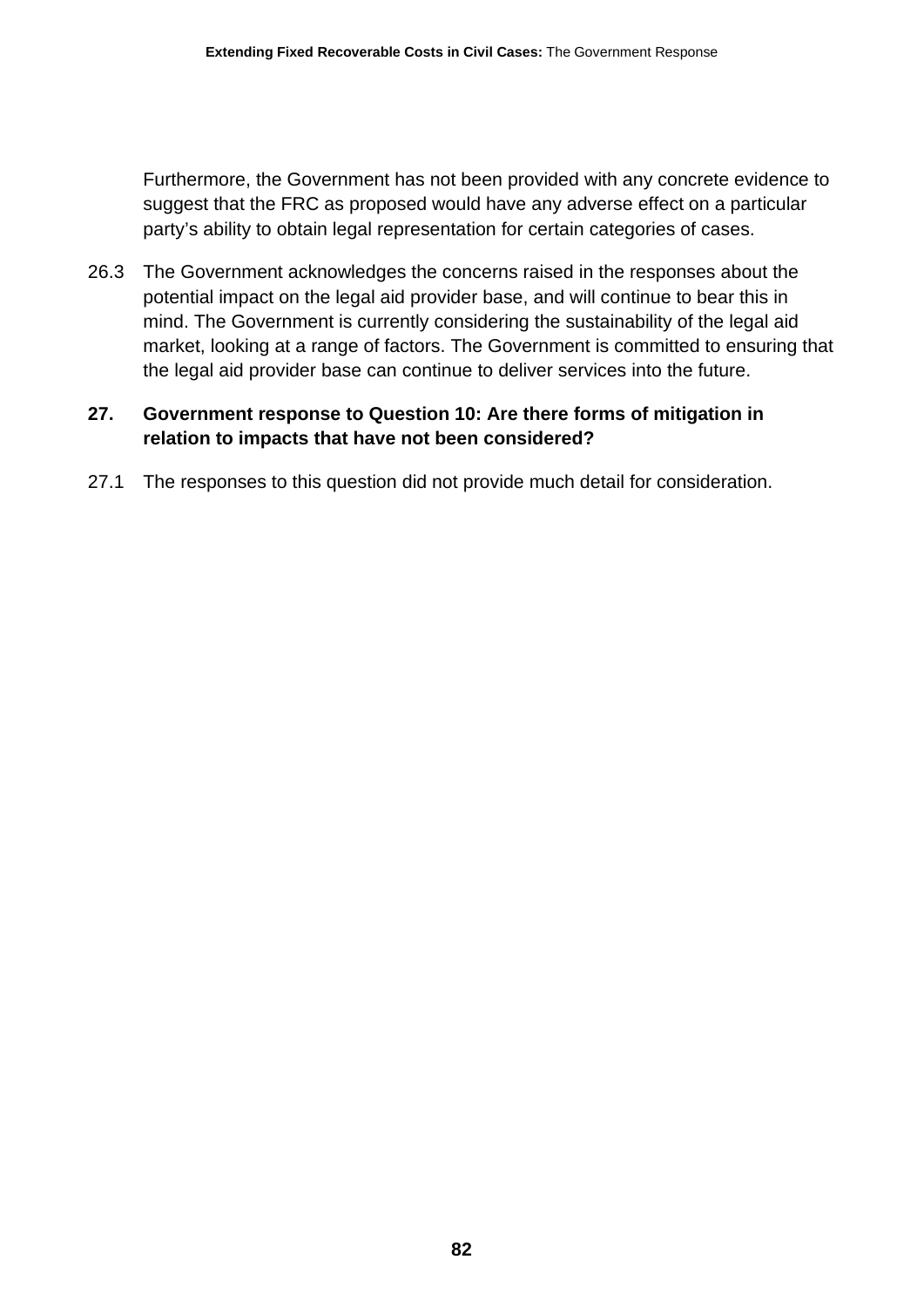# **Consultation Principles**

The principles that Government departments and other public bodies should adopt for engaging stakeholders when developing policy and legislation are set out in the Cabinet Office Consultation Principles 2018:

[https://assets.publishing.service.gov.uk/government/uploads/system/uploads/attachment\\_](https://assets.publishing.service.gov.uk/government/uploads/system/uploads/attachment_data/file/691383/Consultation_Principles__1_.pdf) [data/file/691383/Consultation\\_Principles\\_\\_1\\_.pdf](https://assets.publishing.service.gov.uk/government/uploads/system/uploads/attachment_data/file/691383/Consultation_Principles__1_.pdf)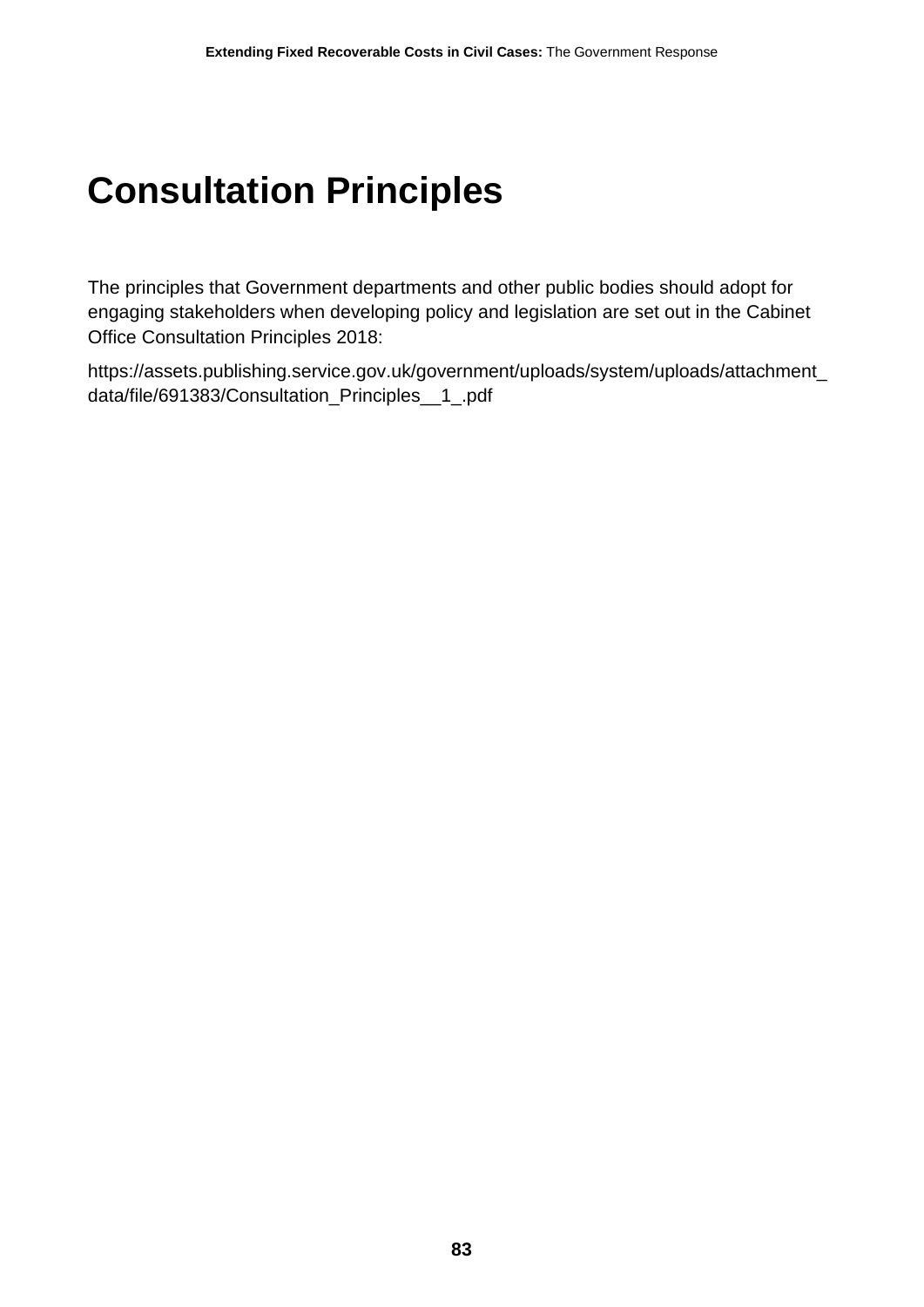## **Annex A – List of Respondents**

Respondents to our consultation on extending FRC included individual members of the judiciary, individual solicitors and barristers, representative bodies, academics, members of the general public, and the following organisations:

5RB Barristers ABTA – The Travel Association Action Against Medical Accidents (AvMA) Advice for Renters Allianz Insurance plc Anthony Gold Solicitors Arkas Law Association of British Insurers (ABI) Association of Child Abuse Lawyers (ACAL) Association of Consumer Support Organisations (ACSO) Association of Costs Lawyers (ACL) Association of Her Majesty's District Judges (ADJ) Association of Personal Injury Lawyers (APIL) Atkins Thomson Aviva plc AXA Insurance Bar Council Barlow Robbins LLP Bevan Brittan LLP Birmingham Law Society BLM Law Brabners LLP Bristol Law Society Burton & Burton Solicitors Capsticks Solicitors LLP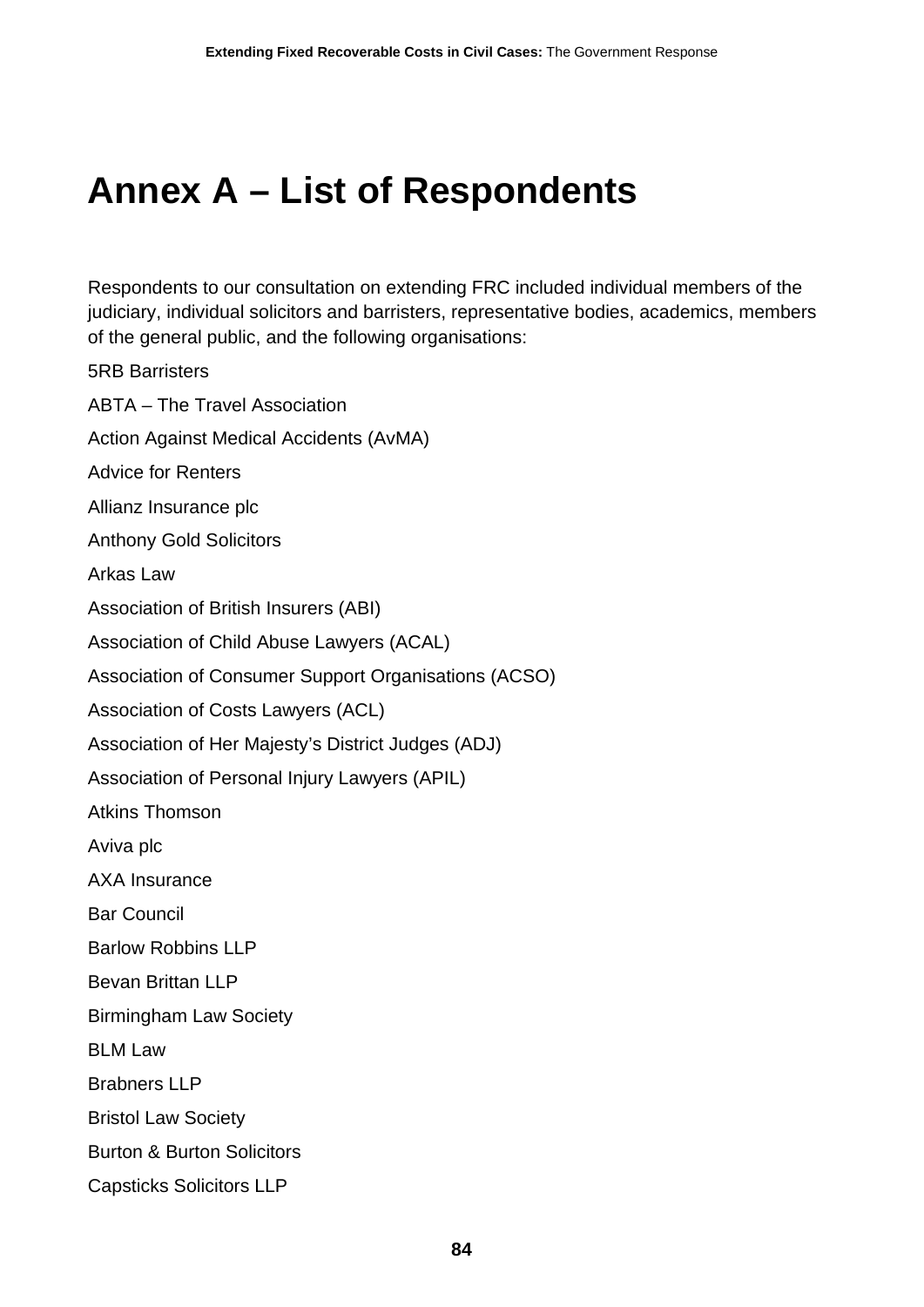Carnival UK Carter-Ruck Solicitors Centre for Women's Justice (CWJ) CFG Law Chartered Institute of Arbitrators (CIArb) Chartered Institute of Legal Executives (CILEx) Chief Vehicle Rentals Ltd Chubb Ltd City of London Law Society (CLLS) Civil and Commercial Costs Lawyers Ltd Civil Court Users Association (CCUA) Clarion Housing Group CMS Cameron McKenna Nabarro Olswang LLP Cobden House Chambers Coleman Coyle Solicitors Constitutional and Administrative Law Bar Association (ALBA) Costs Lawyer Standards Board (CLSB) DAC Beachcroft LLP Deighton Pierce Glynn Law LLP Dnata Travel UK Ltd DWF Law LLP esure Insurance First Choice Homes Oldham Ltd FirstGroup plc Forum of Insurance Lawyers (FOIL) Foster & Foster Solicitors Garden Court Chambers Graham Coffey & Co. Solicitors Graystons Solicitors Herbert Smith Freehills Higgs & Sons Solicitors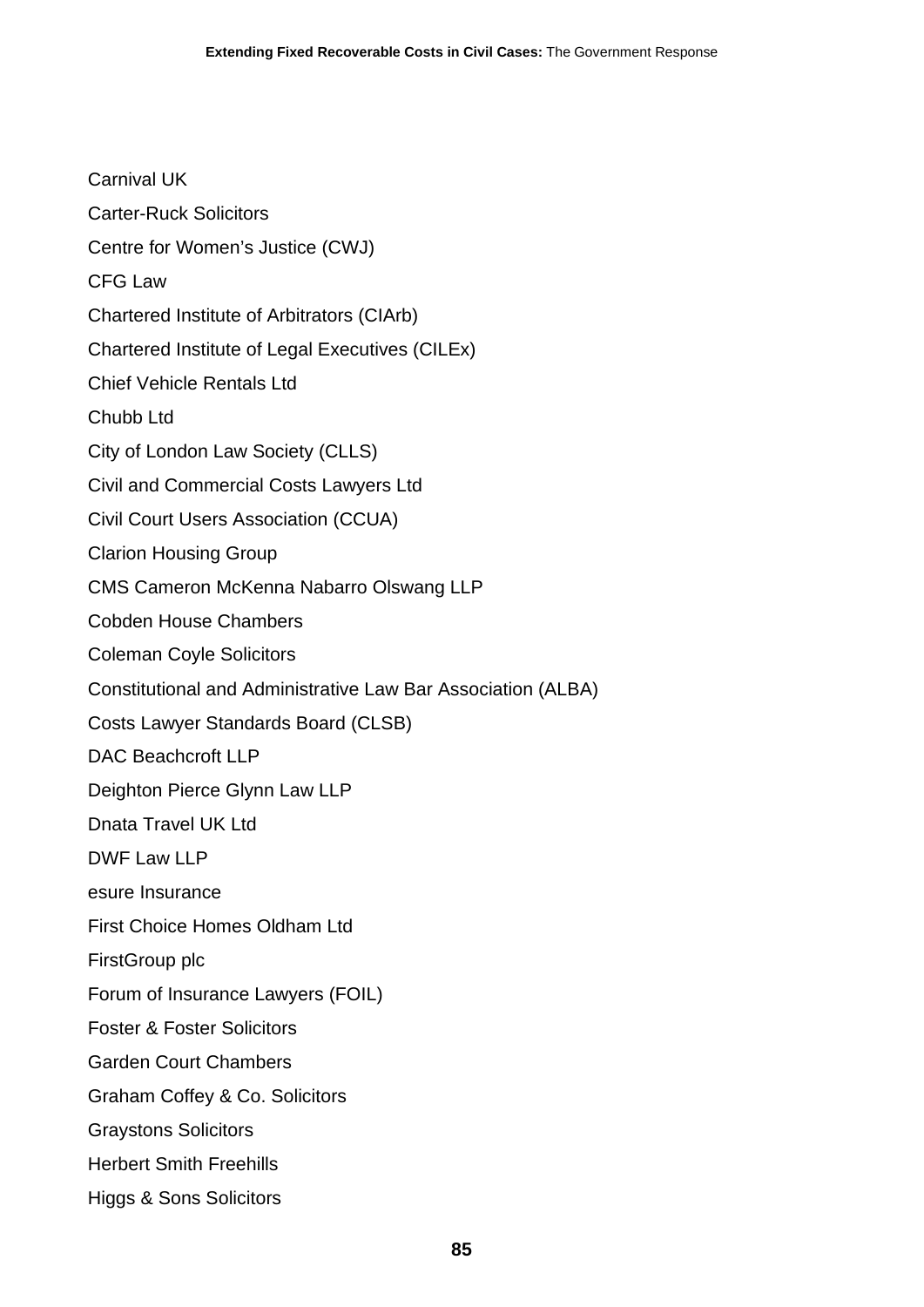Hill Dickinson LLP

- Hodge Jones & Allen Solicitors
- Hopkin Murray Beskine Ltd
- Horwich Farrelly Solicitors
- Housing and Property Law Solicitors
- Ibbotson Brady Solicitors
- Immigration Law Practitioners' Association (ILPA)
- Imran Khan and Partners Solicitors
- International Underwriting Association (IUA)
- Irwin Mitchell LLP
- Josiah Hincks Solicitors
- Kennedys Law LLP
- Keoghs LLP
- Kings Chambers
- Knights Solicitors
- Lamb Chambers
- Leeds Law Society
- Leicestershire Law Society
- Leigh Day Solicitors
- Liberty (The National Council for Civil Liberties)
- Liverpool Law Society
- London Solicitors Litigation Association (LSLA)
- LV Insurance
- Manchester City Council
- Manchester Law Society (MLS)
- Midland Heart Homes
- Motor Accident Solicitors Society (MASS)
- National Farmers Union Mutual Insurance Society (NFU Mutual)
- National Pharmacy Association (NPA)
- NewLaw Solicitors
- News Media Association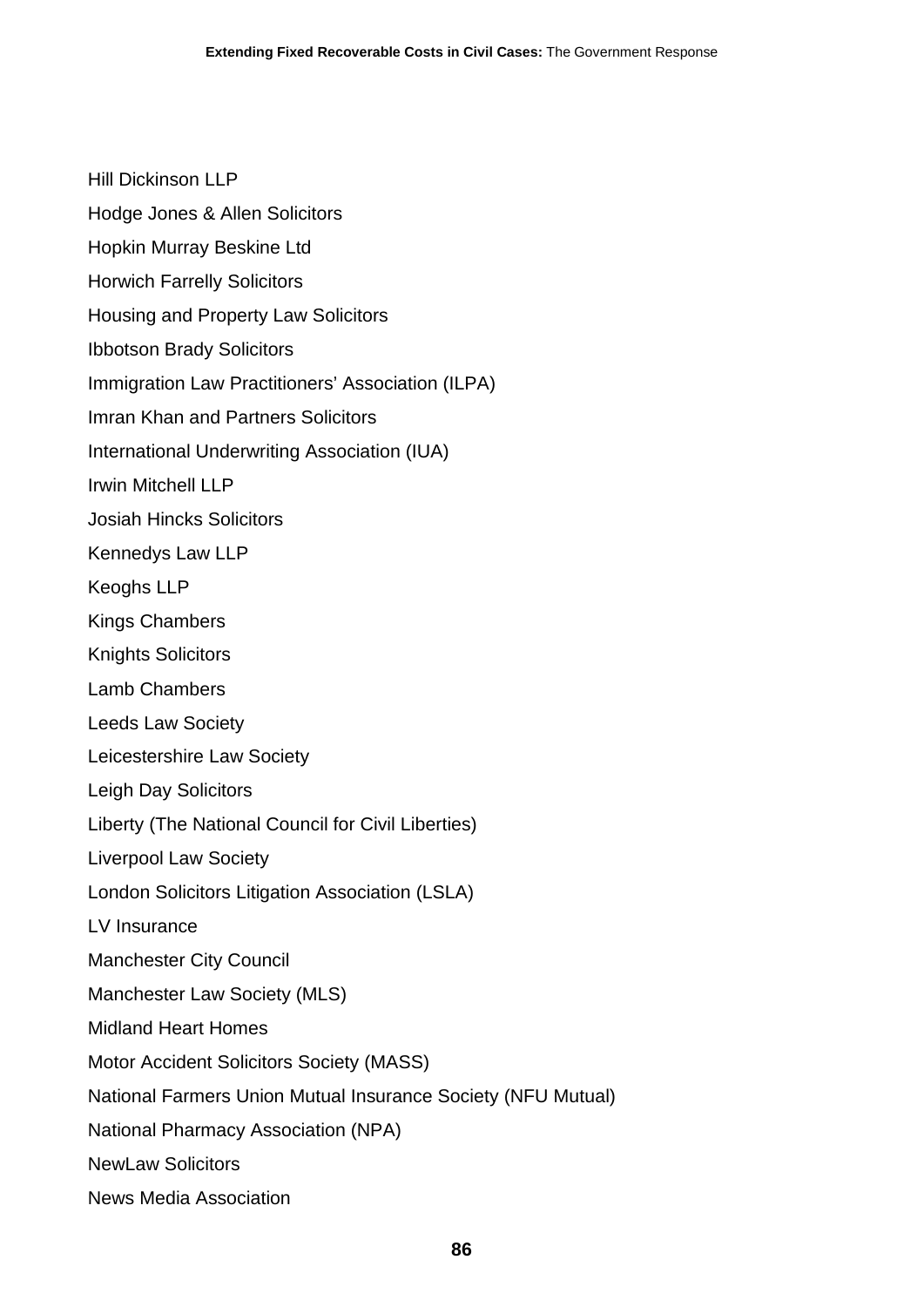NHS Resolution Onward Homes Osbornes Law Partners in Costs Ltd Personal Injuries Bar Association (PIBA) Planning and Environment Bar Association (PEBA) Police Actions Lawyers Group (PALG) Prima Group Professional Negligence Bar Association (PNBA) Property Litigation Association (PLA) Public Law Project (PLP) Pure Legal Costs Consultants RSA Insurance Group Sanctuary Housing Association **Shelter** Simpson Millar Solicitors Society of Clinical Injury Lawyers (SCIL) Southwark Law Centre Stephensons Solicitors LLP Stewarts Law LLP Switalskis Solicitors The Asbestos Law Partnership LLP The Chancery Bar Association (ChBA) The Commercial Litigation Association (CLA) The Community Law Partnership (CLP) The Federation of Small Businesses (FSB) The Law Society The Legal Costs Experts The Riverside Group Ltd Thomas Cook Group plc Thompsons Solicitors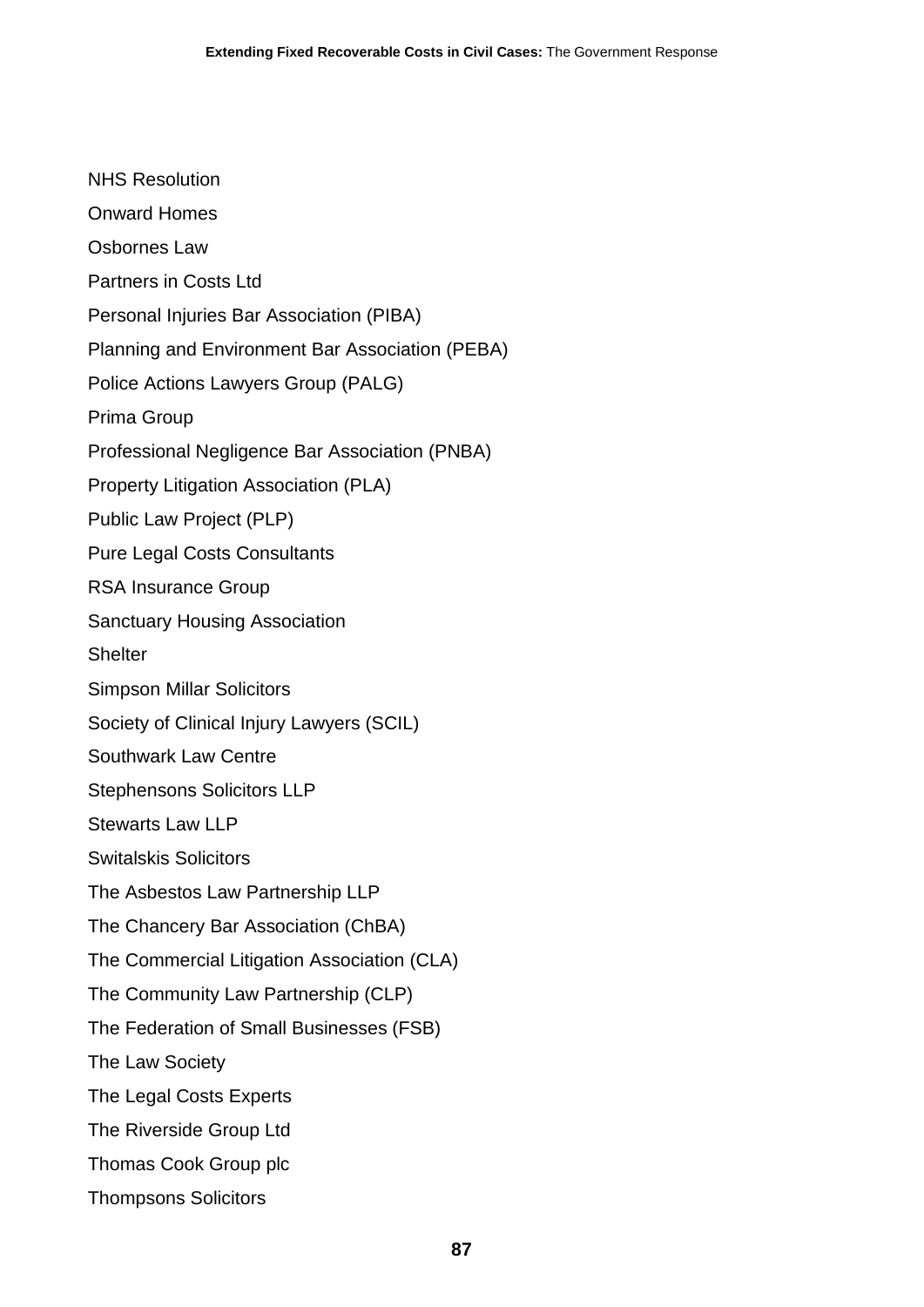Torus Homes Total Legal Solutions True Solicitors LLP TV Edwards LLP TUI Group Underwood Solicitors LLP Union of Shop, Distributive and Allied Workers (USDAW) UNISON – The Public Service Union Unite – the Union Walsall Housing Group Ltd Weaver Vale Housing Trust Ltd Weightmans LLP Wilson Solicitors LLP Winn Solicitors Womble Bond Dickinson LLP Zurich Insurance Group